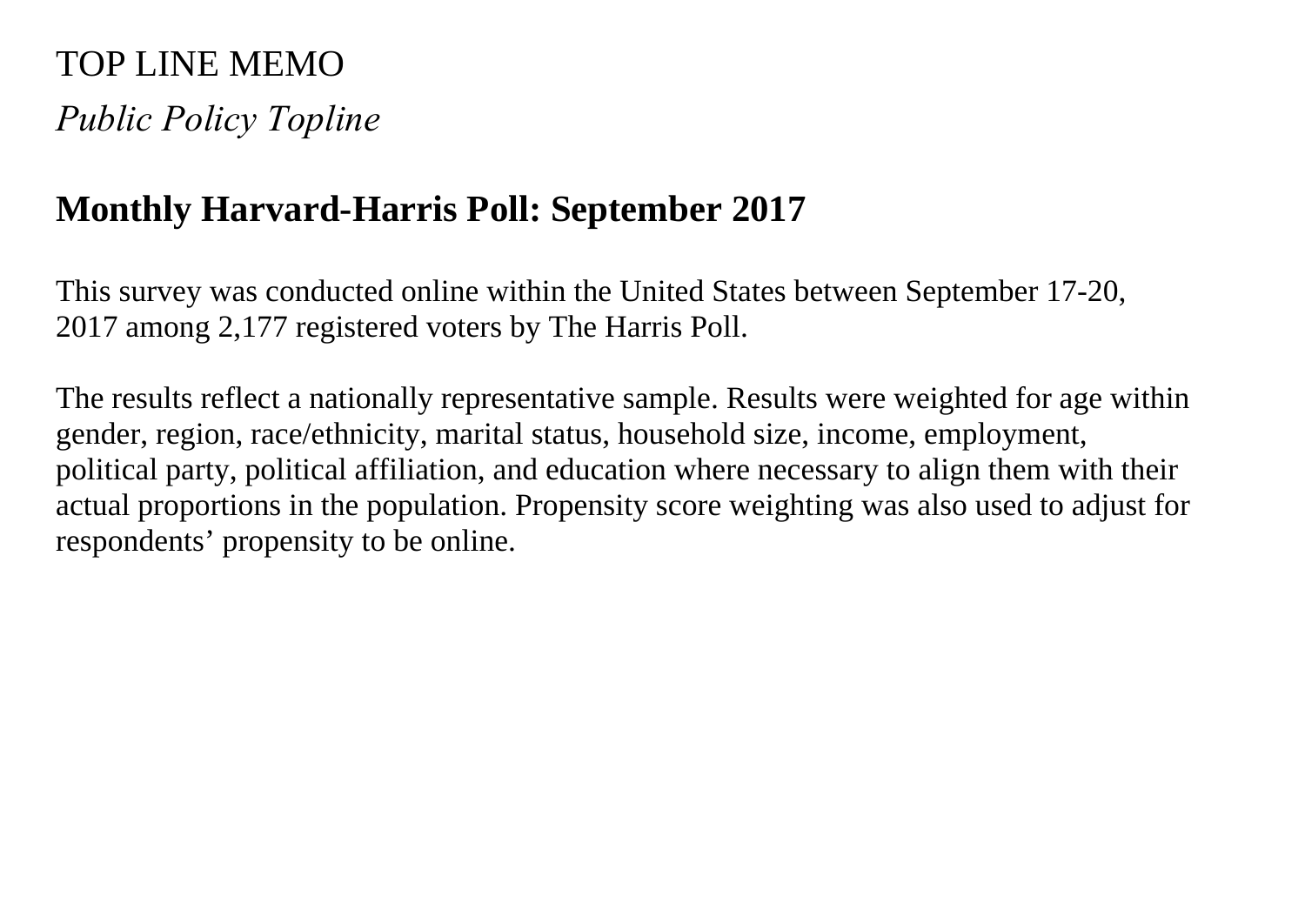Page 1 QuickQuery Fielding Period: September 17-20, 2017 HCAPS (Filtered on Registered Voters) Weighted To The U.S. General Adult Population - Propensity

D1 What is your age?

Base: All Respondents

|                 | Total        |
|-----------------|--------------|
| Unweighted Base | 2177         |
| Weighted Base   | 2190         |
| Effective Base  | 1220         |
|                 |              |
| $18 - 34$       | 558<br>25%   |
| $35 - 49$       | 553<br>25%   |
| $50 - 64$       | 611<br>28%   |
| $65+$           | 467<br>21%   |
| Mean            | 48.5         |
| Std. Dev.       | 16.61        |
| Std. Err.       | 0.36         |
| Sigma           | 2190<br>100% |

 21 Sep 2017 Table 1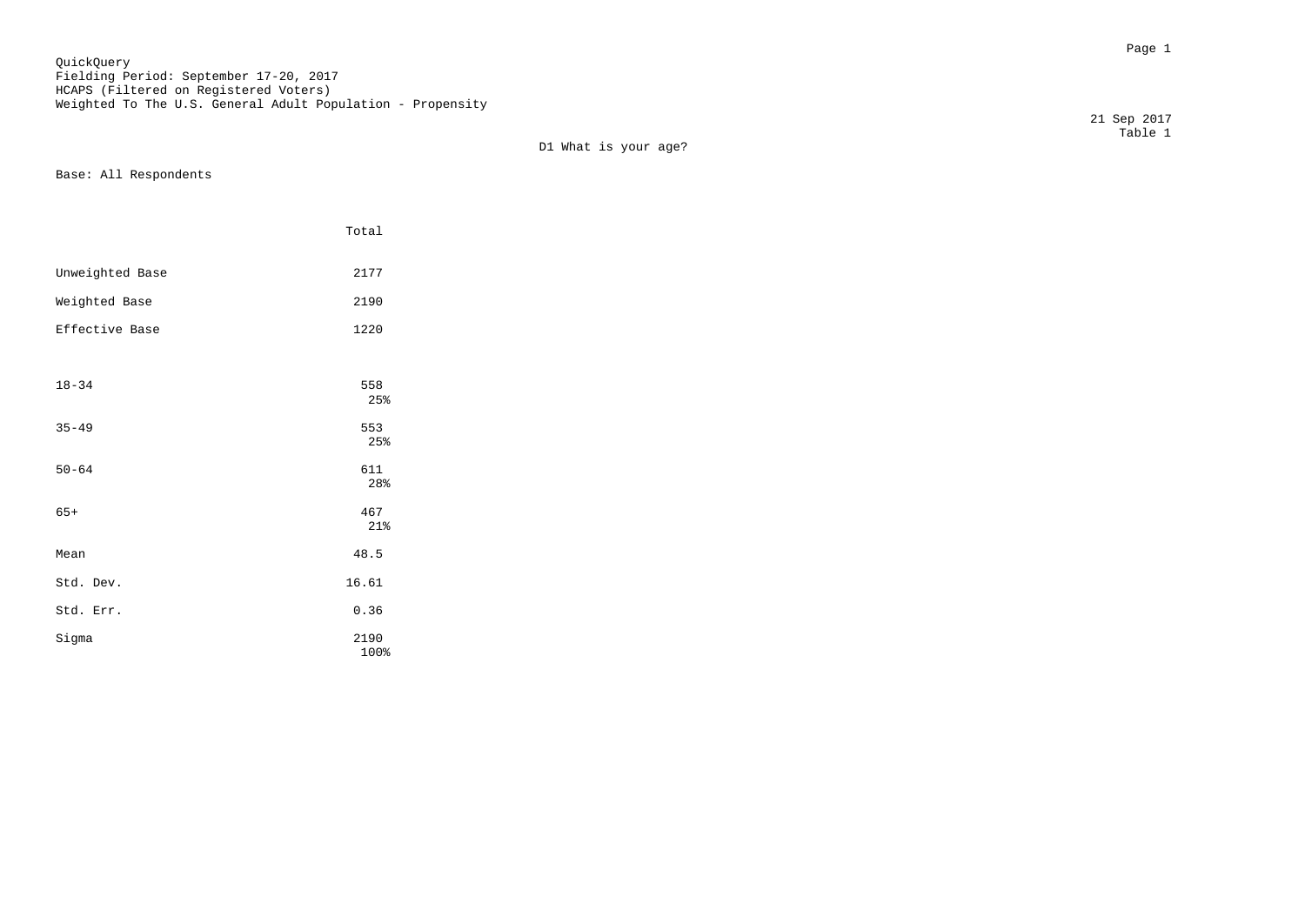en die 19de jaar van die 19de eeu n.C. Soos van die 19de eeu n.C. Soos van die 19de eeu n.C. Soos 2<br>Gebeure QuickQuery Fielding Period: September 17-20, 2017 HCAPS (Filtered on Registered Voters) Weighted To The U.S. General Adult Population - Propensity

D2 What is your gender?

Base: All Respondents

|                 | Total        |  |
|-----------------|--------------|--|
| Unweighted Base | 2177         |  |
| Weighted Base   | 2190         |  |
| Effective Base  | 1220         |  |
| Male            | 1063<br>49%  |  |
| Female          | 1127<br>51%  |  |
| Sigma           | 2190<br>100% |  |

 21 Sep 2017 Table 2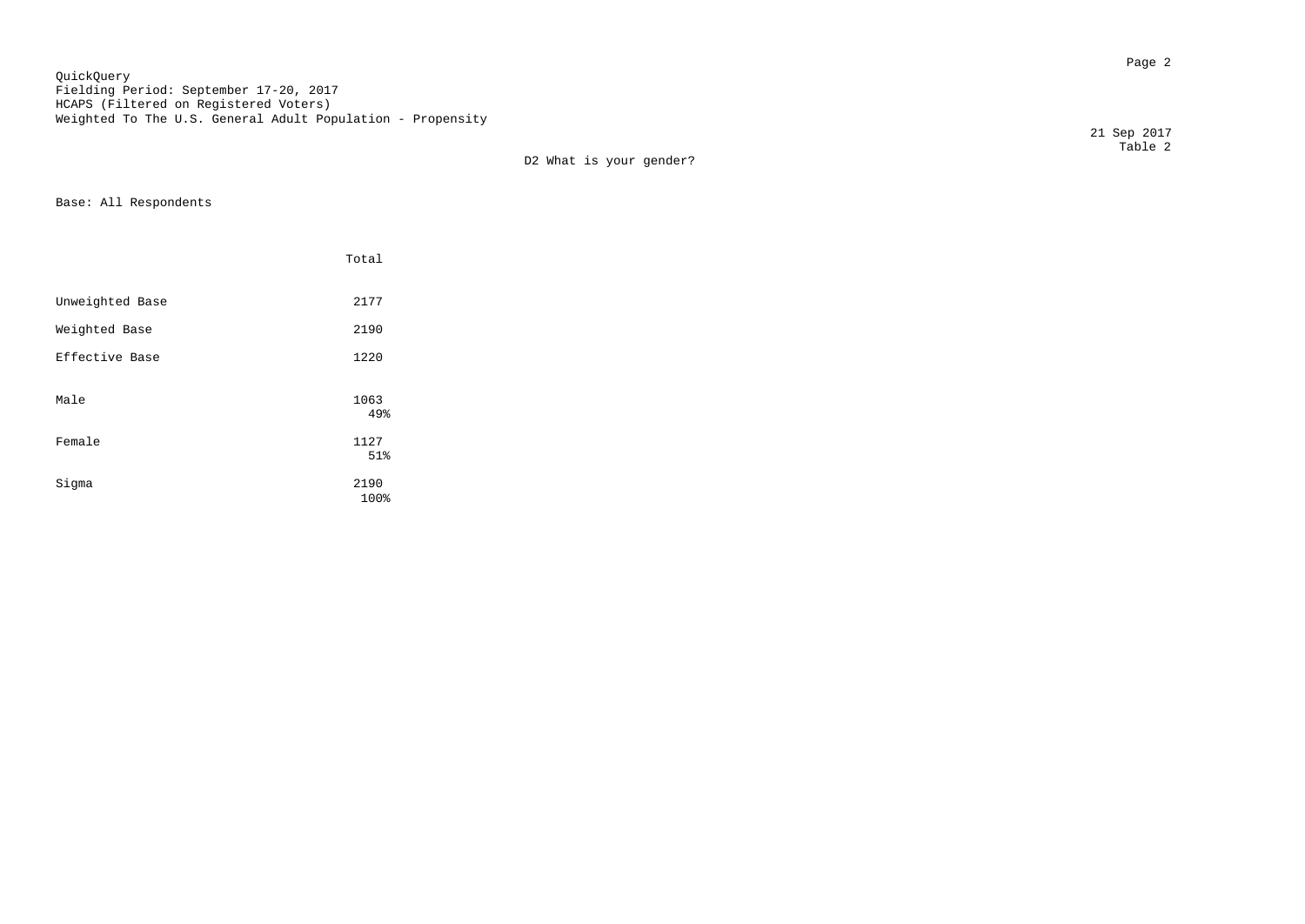en de la provincia de la provincia de la provincia de la provincia de la provincia de la provincia de la provi<br>Desenvolver de la provincia de la provincia de la provincia de la provincia de la provincia de la provincia de QuickQuery Fielding Period: September 17-20, 2017 HCAPS (Filtered on Registered Voters) Weighted To The U.S. General Adult Population - Propensity

QNEW What is your race?

Base: All Respondents

|                                                                                                         | Total        |  |
|---------------------------------------------------------------------------------------------------------|--------------|--|
| Unweighted Base                                                                                         | 2177         |  |
| Weighted Base                                                                                           | 2190         |  |
| Effective Base                                                                                          | 1220         |  |
| White                                                                                                   | 1477<br>67%  |  |
| Black or African American                                                                               | 250<br>11%   |  |
| Hispanic, Latino, or Spanish<br>origin                                                                  | 288<br>13%   |  |
| Asian origin (includes<br>people of Asian Indian,<br>Chinese, Korean, Filipino,<br>and Japanese origin) | 94<br>4%     |  |
| Other                                                                                                   | 81<br>4%     |  |
| Siqma                                                                                                   | 2190<br>100% |  |

 21 Sep 2017 Table 3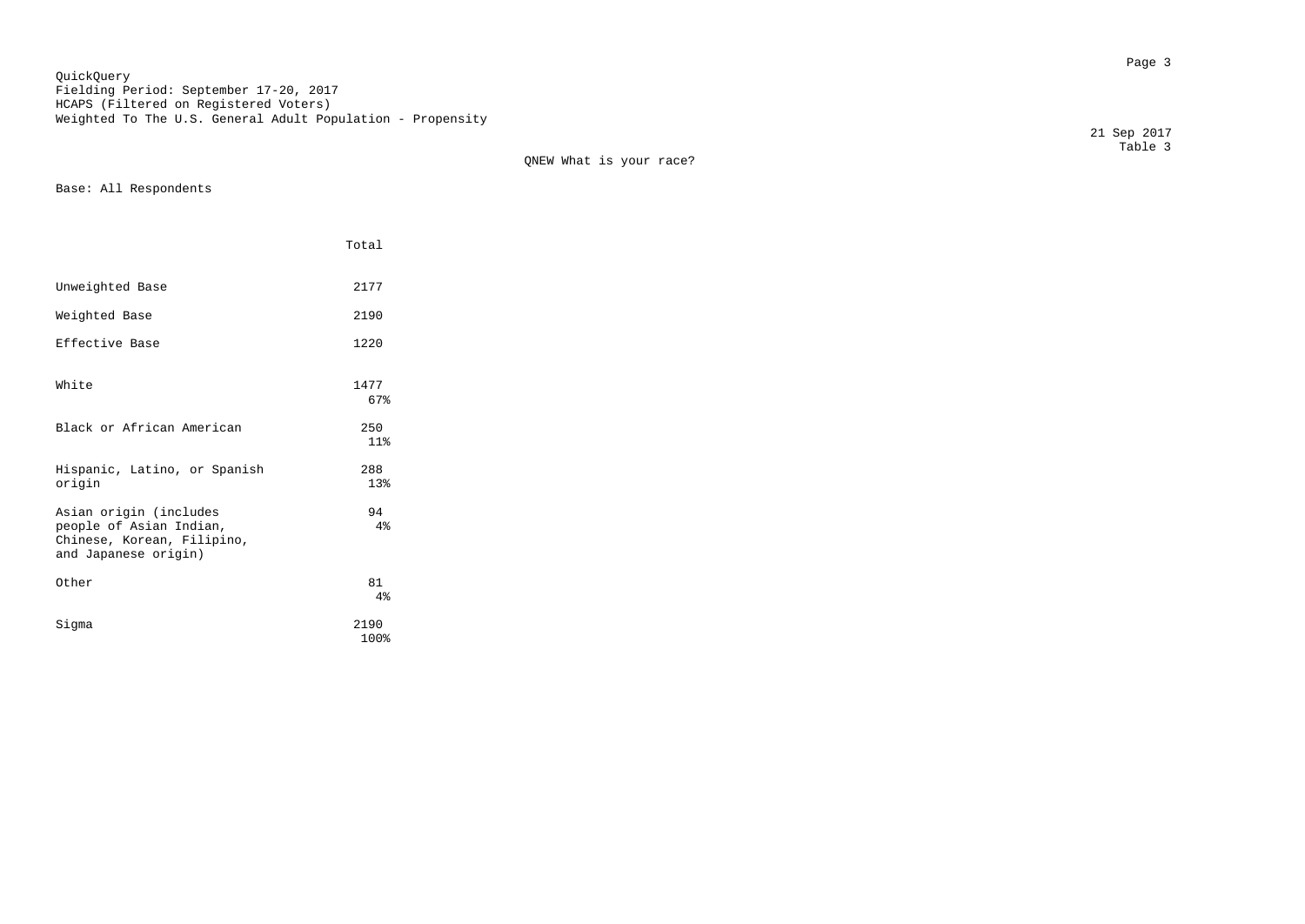Page 4 QuickQuery Fielding Period: September 17-20, 2017 HCAPS (Filtered on Registered Voters) Weighted To The U.S. General Adult Population - Propensity

21 Sep 2017

 Table 4 S2 In which state do you reside?

Base: All Respondents

|                      | Total                 |
|----------------------|-----------------------|
| Unweighted Base      | 2177                  |
| Weighted Base        | 2190                  |
| Effective Base       | 1220                  |
| Alabama              | 29<br>$1\%$           |
| Alaska               | 5<br>$\star$          |
| Arizona              | 51<br>2 <sup>°</sup>  |
| Arkansas             | 15<br>$1\%$           |
| California           | 275<br>13%            |
| Colorado             | 20<br>$1\%$           |
| Connecticut          | 24<br>$1\%$           |
| Delaware             | 5<br>$\star$          |
| District of Columbia | 7<br>$\star$          |
| Florida              | 177<br>8 <sup>°</sup> |
| Georgia              | 70<br>3%              |
| Hawaii               | 3                     |

\*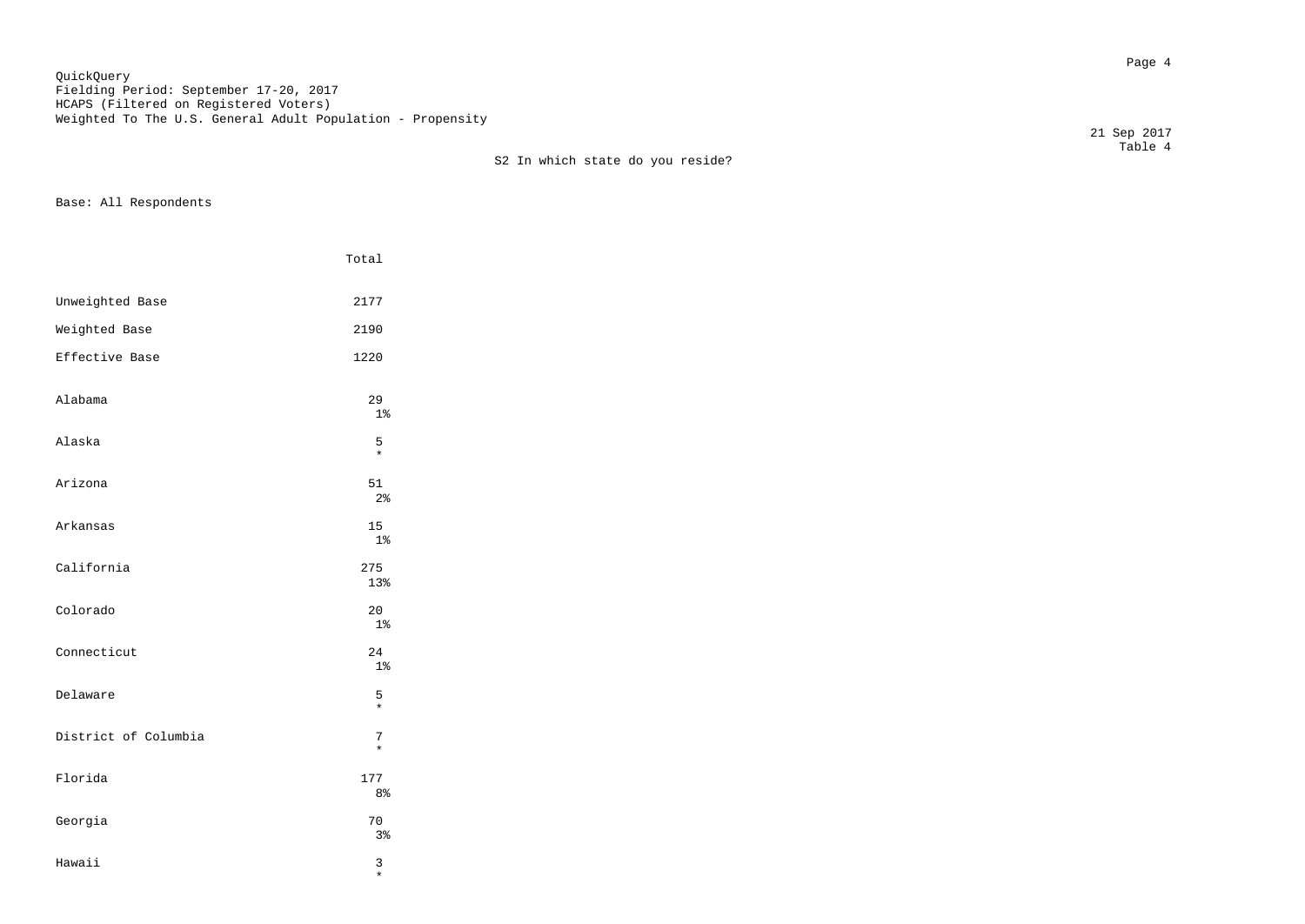| Idaho    | 14<br>$1\%$          |
|----------|----------------------|
| Illinois | 99<br>4%             |
| Indiana  | 39<br>2 <sup>°</sup> |
| Iowa     | 18<br>$1\%$          |
| Kansas   | 18<br>$1\%$          |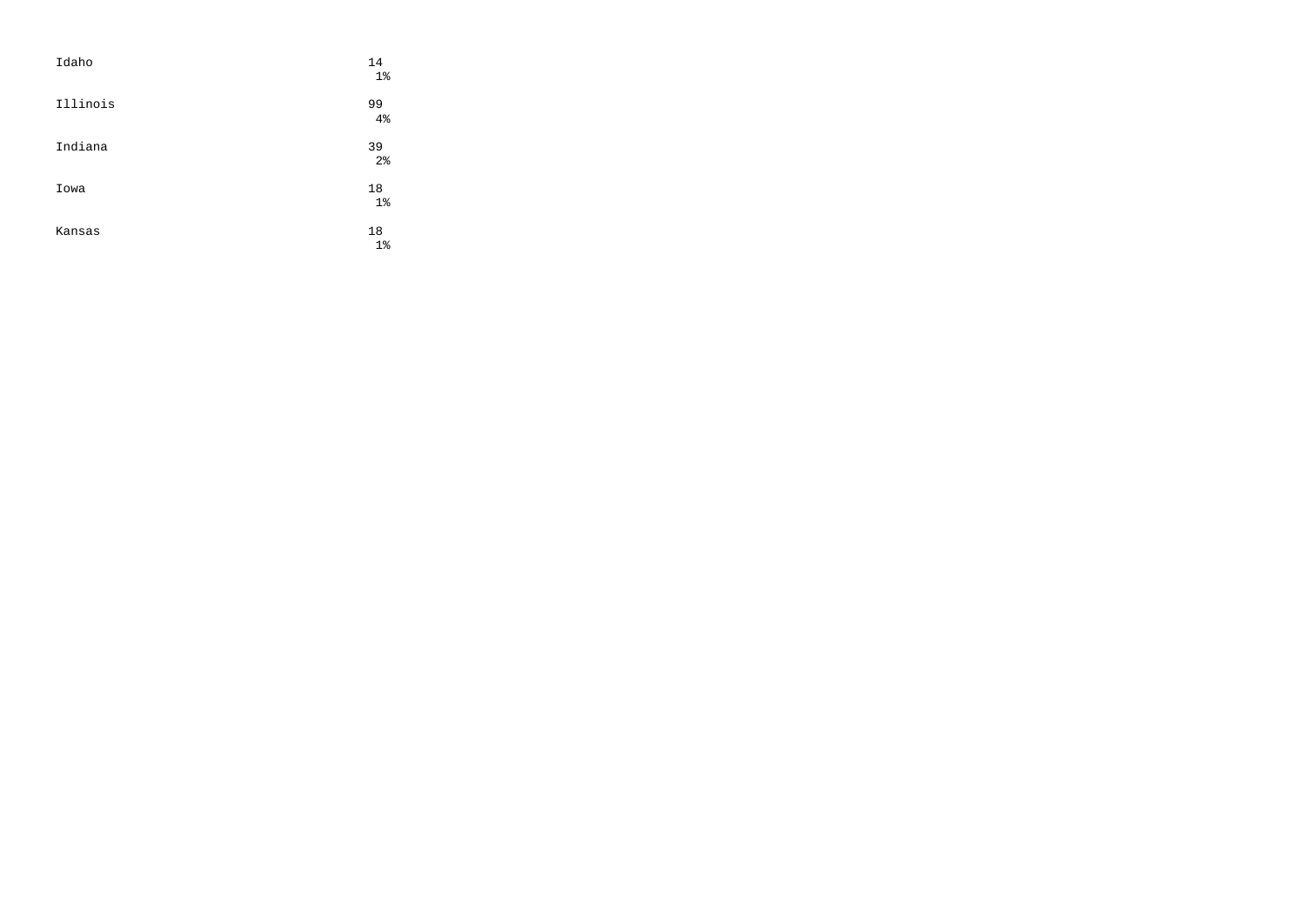en die staatsland van die stad van die stad van die stad van die stad van die stad van die stad van die stad v<br>Die stad van die stad van die stad van die stad van die stad van die stad van die stad van die stad van die st QuickQuery Fielding Period: September 17-20, 2017 HCAPS (Filtered on Registered Voters) Weighted To The U.S. General Adult Population - Propensity

 Table 4 S2 In which state do you reside?

Base: All Respondents

|               | Total                |
|---------------|----------------------|
| Weighted Base | 2190                 |
| Kentucky      | 20<br>$1\%$          |
| Louisiana     | 33<br>2 <sup>°</sup> |
| Maine         | 4<br>$\star$         |
| Maryland      | 40<br>$2\,$          |
| Massachusetts | 36<br>$2\frac{6}{9}$ |
| Michigan      | 67<br>3%             |
| Minnesota     | 31<br>1 <sup>°</sup> |
| Mississippi   | 8<br>$\star$         |
| Missouri      | 44<br>2 <sup>°</sup> |
| Montana       | 7<br>$\star$         |
| Nebraska      | 15<br>1 <sup>°</sup> |
| Nevada        | 21<br>1%             |
| New Hampshire | 8<br>$\star$         |
| New Jersey    | 78<br>4%             |

21 Sep 2017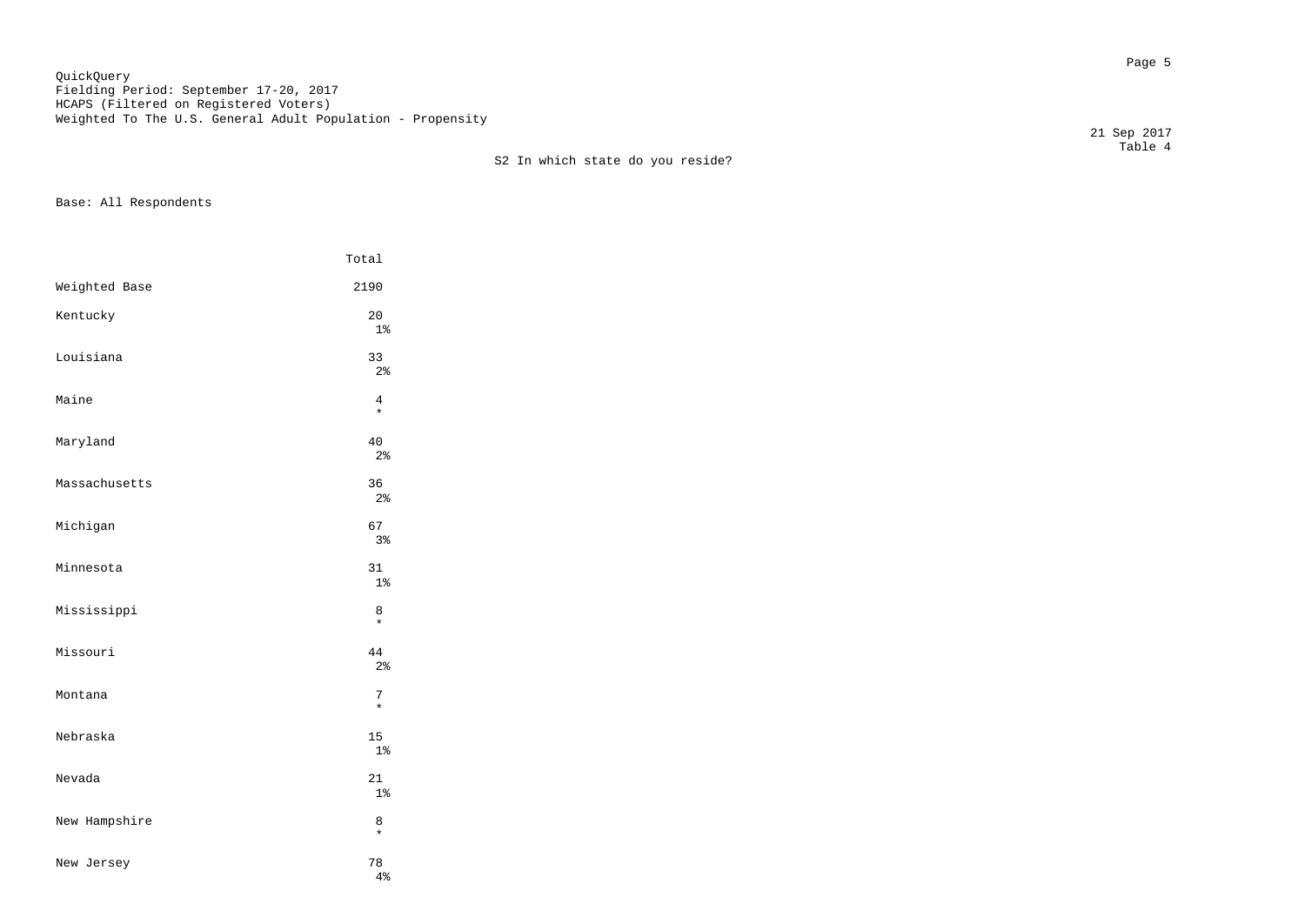| New Mexico     | 7<br>$\star$         |
|----------------|----------------------|
| New York       | 168<br>8%            |
| North Carolina | 61<br>3 <sup>°</sup> |
| North Dakota   | 10<br>$\star$        |
| Ohio           | 93<br>$4\%$          |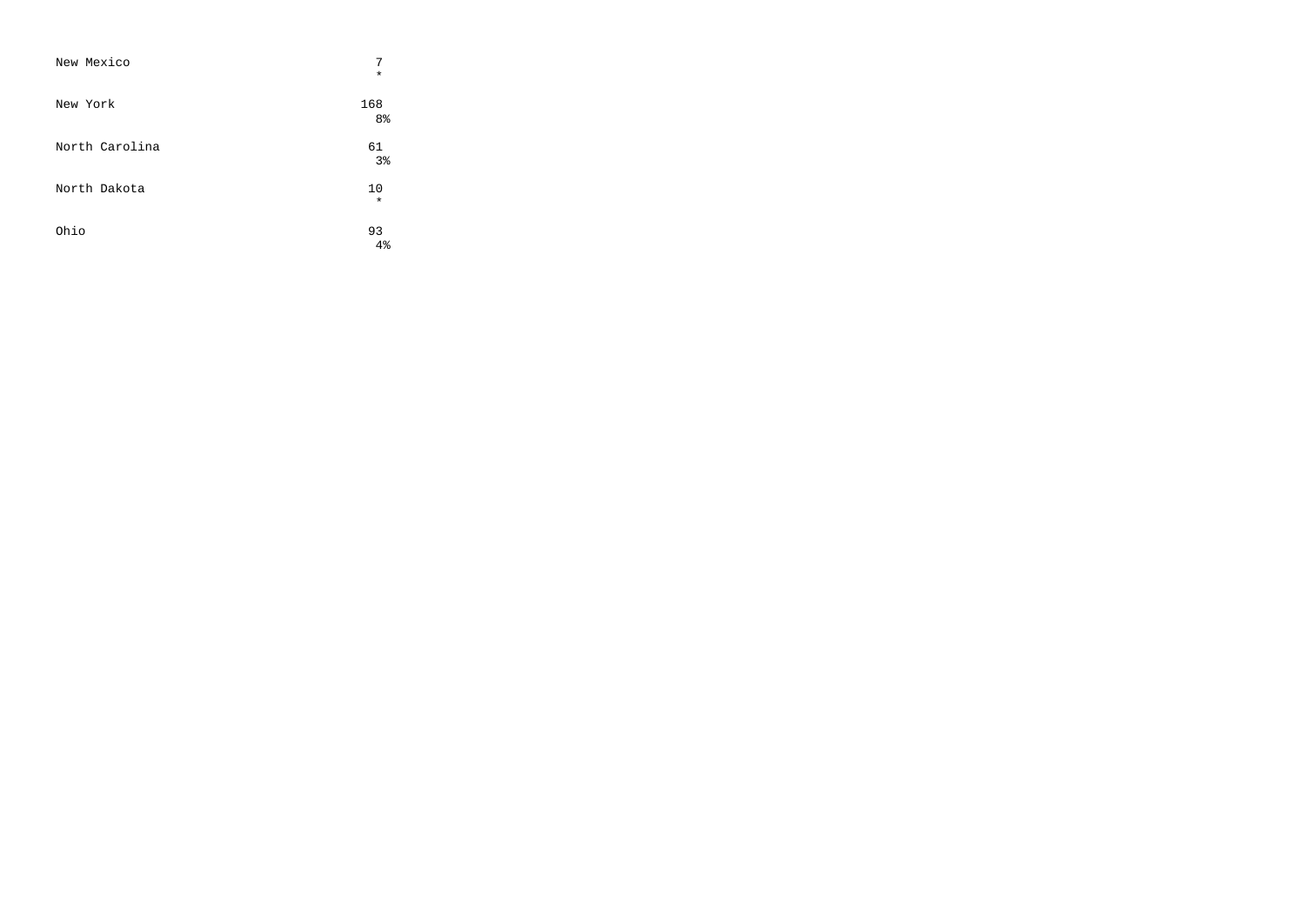Page 6 QuickQuery Fielding Period: September 17-20, 2017 HCAPS (Filtered on Registered Voters) Weighted To The U.S. General Adult Population - Propensity

 Table 4 S2 In which state do you reside?

Base: All Respondents

|                | Total                |
|----------------|----------------------|
| Weighted Base  | 2190                 |
| Oklahoma       | 23<br>1%             |
| Oregon         | 37<br>2 <sup>°</sup> |
| Pennsylvania   | 73<br>3%             |
| Rhode Island   | 10<br>$\star$        |
| South Carolina | 23<br>1%             |
| South Dakota   | 7<br>$\star$         |
| Tennessee      | 35<br>$2\,$          |
| Texas          | 135<br>6%            |
| Utah           | 16<br>1 <sup>°</sup> |
| Vermont        | 3<br>$\star$         |
| Virginia       | 101<br>5%            |
| Washington     | 35<br>$2\,$          |
| West Virginia  | 29<br>$1\%$          |
| Wisconsin      | 41<br>2 <sup>°</sup> |

21 Sep 2017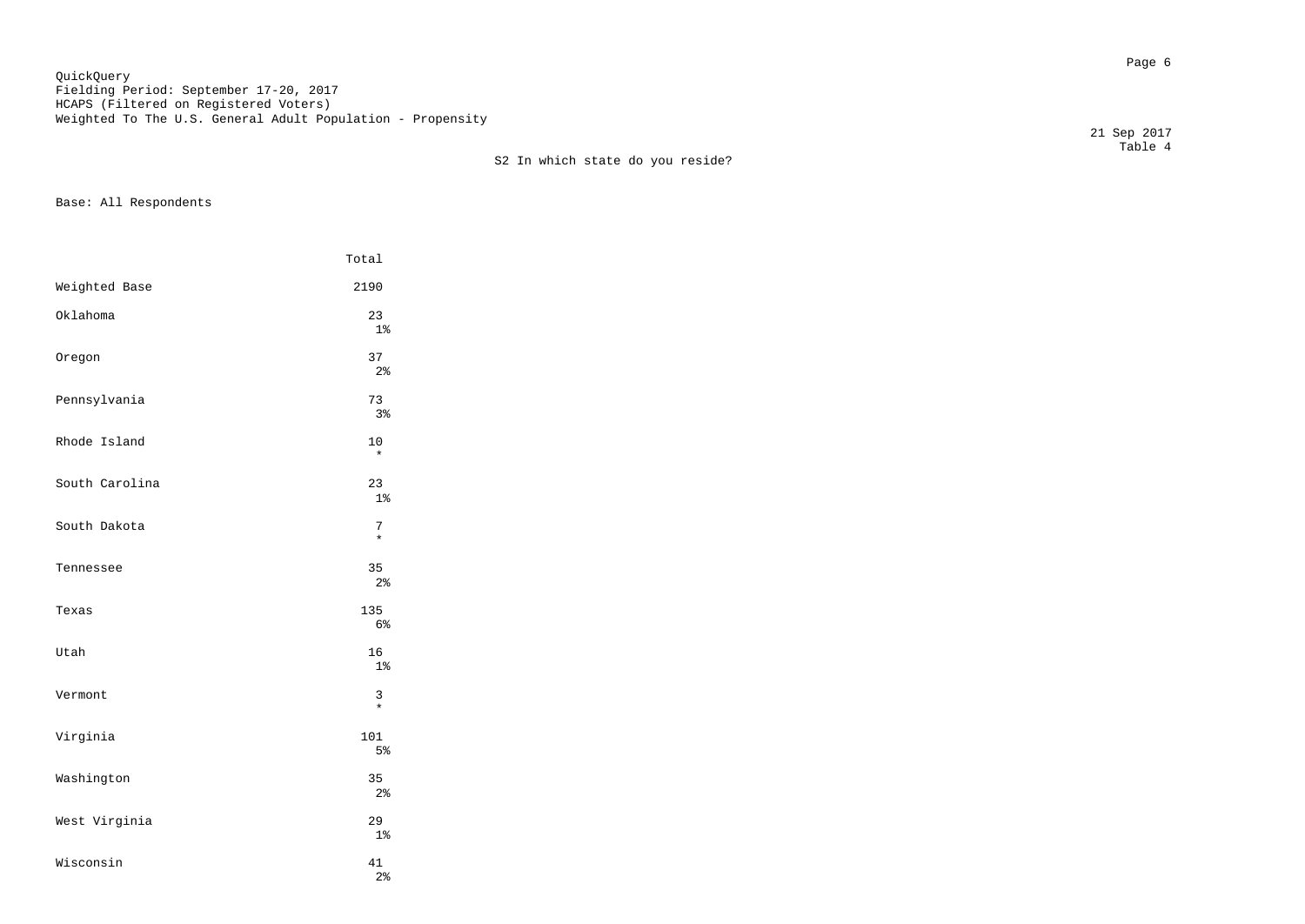| Wyoming | $\ast$       |
|---------|--------------|
| Sigma   | 2190<br>100% |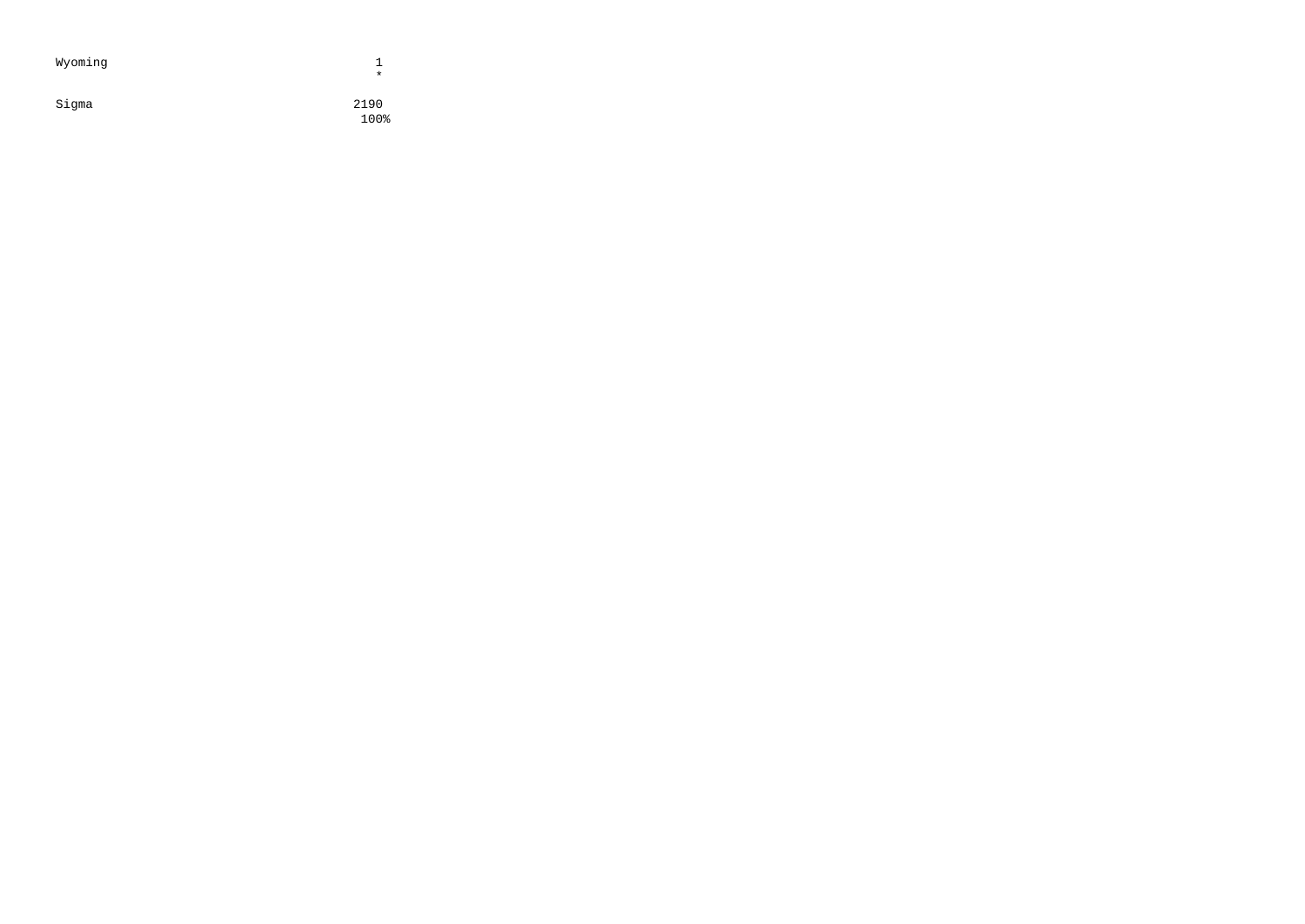en de la provincia de la provincia de la provincia de la provincia de la provincia de la provincia de la provi<br>Page 7 QuickQuery Fielding Period: September 17-20, 2017 HCAPS (Filtered on Registered Voters) Weighted To The U.S. General Adult Population - Propensity

 21 Sep 2017 Table 5

| S1 Are you over 18 years of age and registered to vote? |
|---------------------------------------------------------|
|---------------------------------------------------------|

|                 | Total        |  |
|-----------------|--------------|--|
| Unweighted Base | 2177         |  |
| Weighted Base   | 2190         |  |
| Effective Base  | 1220         |  |
| Yes             | 2190<br>100% |  |
| No              |              |  |
| Sigma           | 2190<br>100% |  |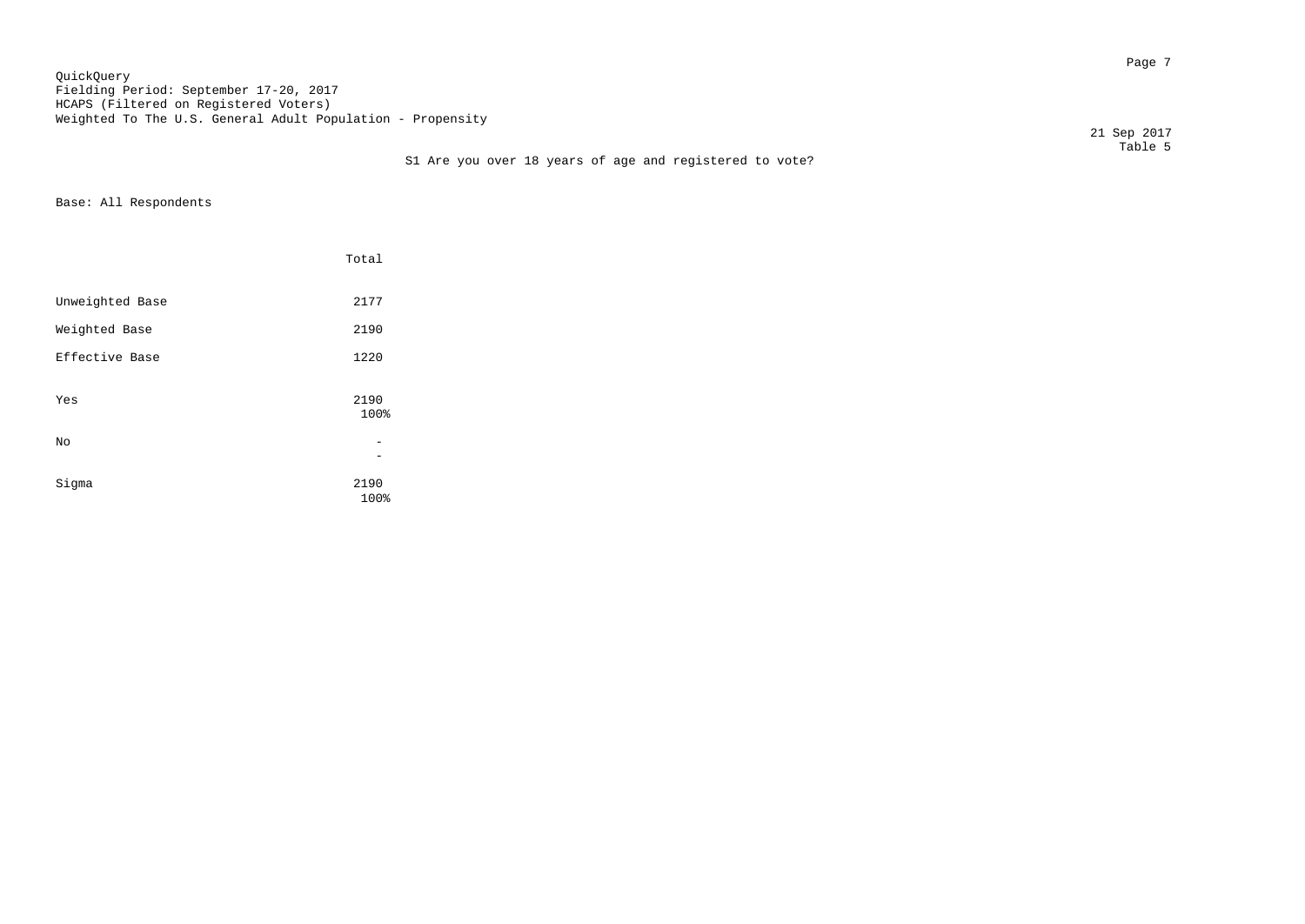en de la provincia de la provincia de la provincia de la provincia de la provincia de la provincia de la provi<br>Page 8 QuickQuery Fielding Period: September 17-20, 2017 HCAPS (Filtered on Registered Voters) Weighted To The U.S. General Adult Population - Propensity

 21 Sep 2017 Table 6

M1 In general, do you think the country is on the right track or is it off on the wrong track?

|                     | Total        |
|---------------------|--------------|
| Unweighted Base     | 2177         |
| Weighted Base       | 2190         |
| Effective Base      | 1220         |
| Right track         | 691<br>32%   |
| Wrong track         | 1175<br>54%  |
| Don't know / Unsure | 324<br>15%   |
| Sigma               | 2190<br>100% |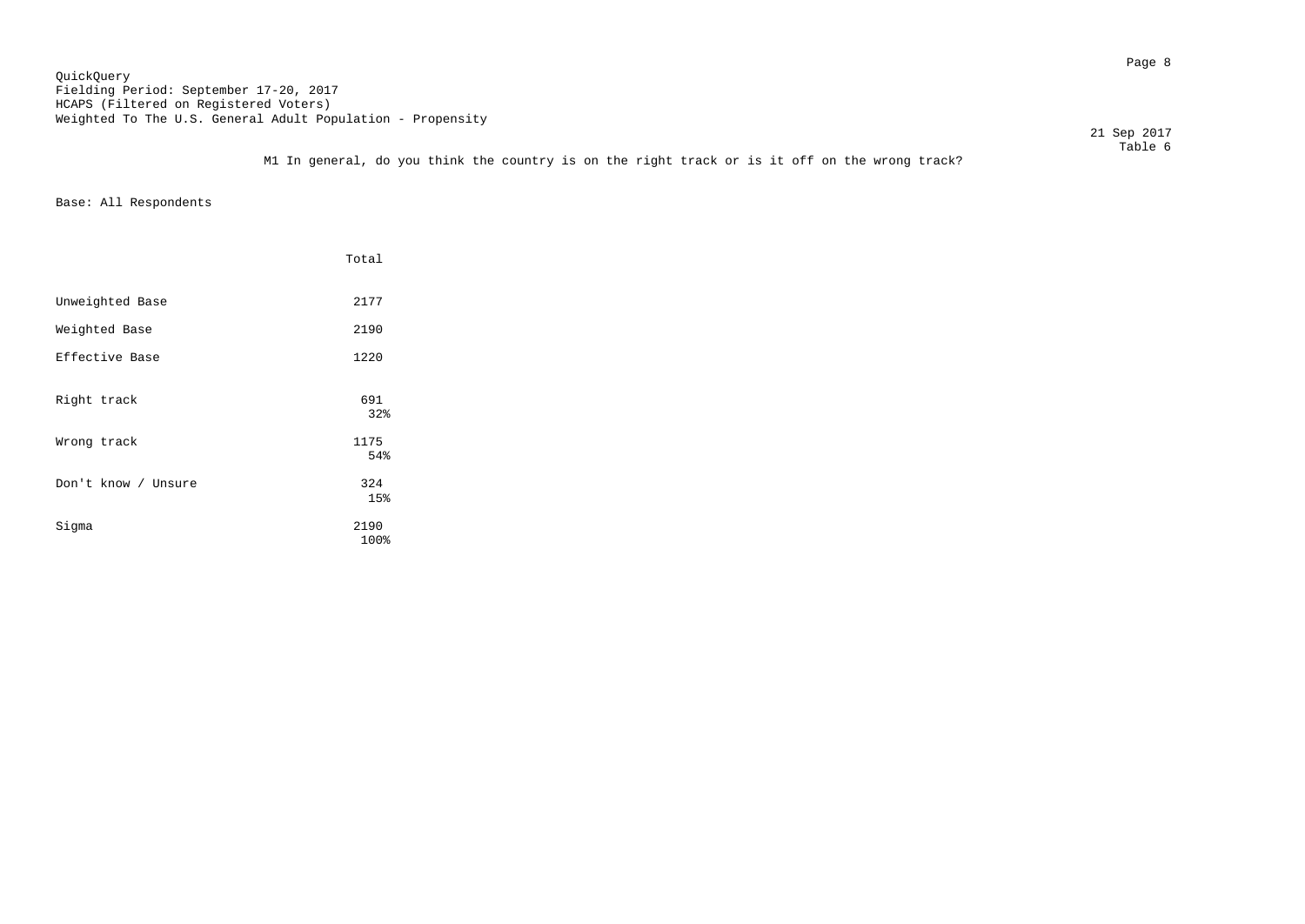Page 9 QuickQuery Fielding Period: September 17-20, 2017 HCAPS (Filtered on Registered Voters) Weighted To The U.S. General Adult Population - Propensity

21 Sep 2017

 Table 7 M2 In general, do you think the American economy is on the right track or is it off on the wrong track?

|                     | Total             |
|---------------------|-------------------|
| Unweighted Base     | 2177              |
| Weighted Base       | 2190              |
| Effective Base      | 1220              |
| Right track         | 948<br>43%        |
| Wrong track         | 821               |
| Don't know / Unsure | 38%<br>420<br>19% |
| Sigma               | 2190<br>100%      |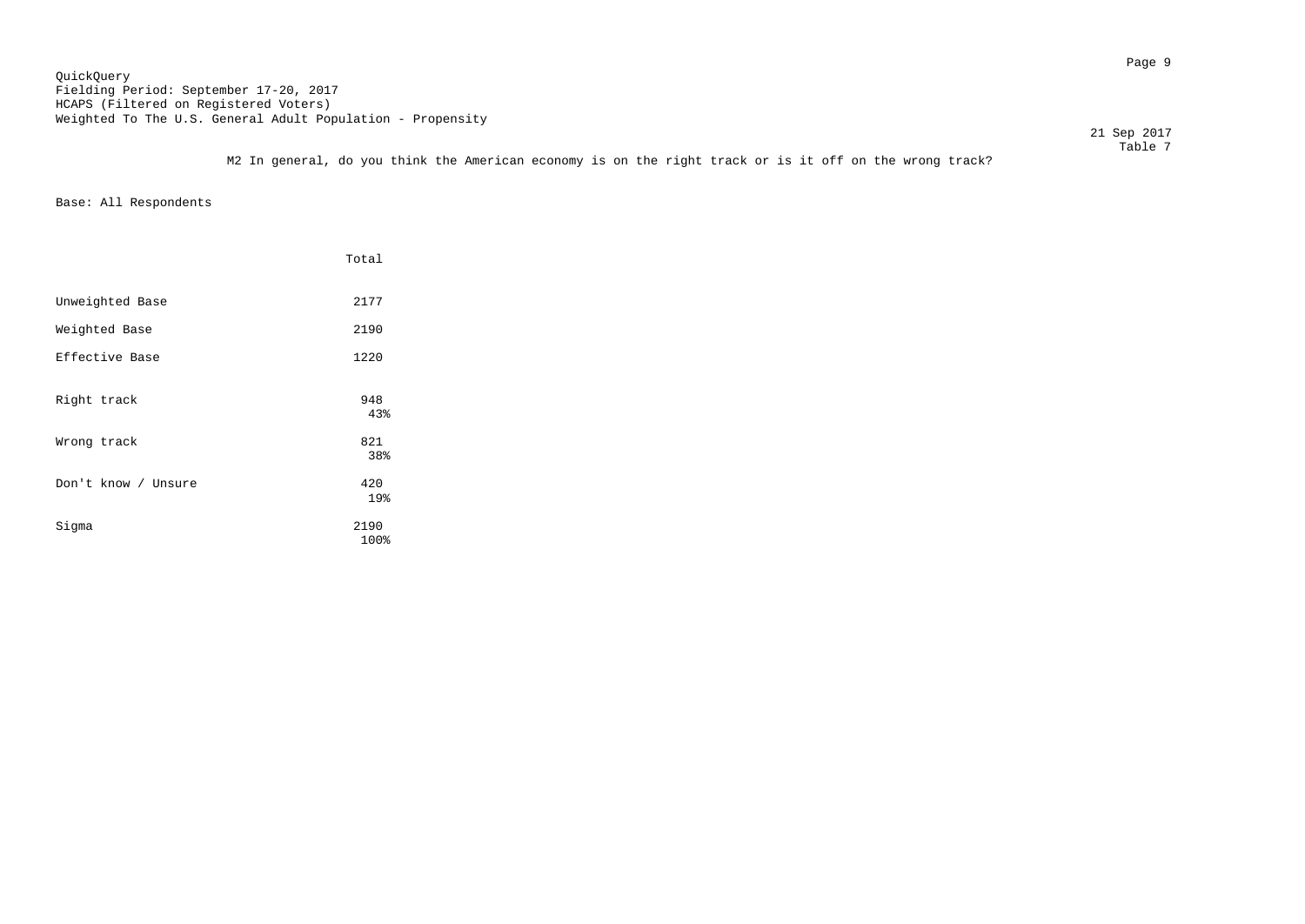21 Sep 2017

 Table 8 M3 Do you approve or disapprove of the job Donald Trump is doing as President of the United States?

|                                       | Total        |
|---------------------------------------|--------------|
| Unweighted Base                       | 2177         |
| Weighted Base                         | 2190         |
| Effective Base                        | 1220         |
| Strongly/Somewhat Approve<br>(Net)    | 978<br>45%   |
| Strongly approve                      | 473<br>2.2%  |
| Somewhat approve                      | 504<br>2.3%  |
| Strongly/Somewhat Disapprove<br>(Net) | 1212<br>55%  |
| Somewhat disapprove                   | 349<br>16%   |
| Strongly disapprove                   | 863<br>39%   |
| Sigma                                 | 2190<br>100% |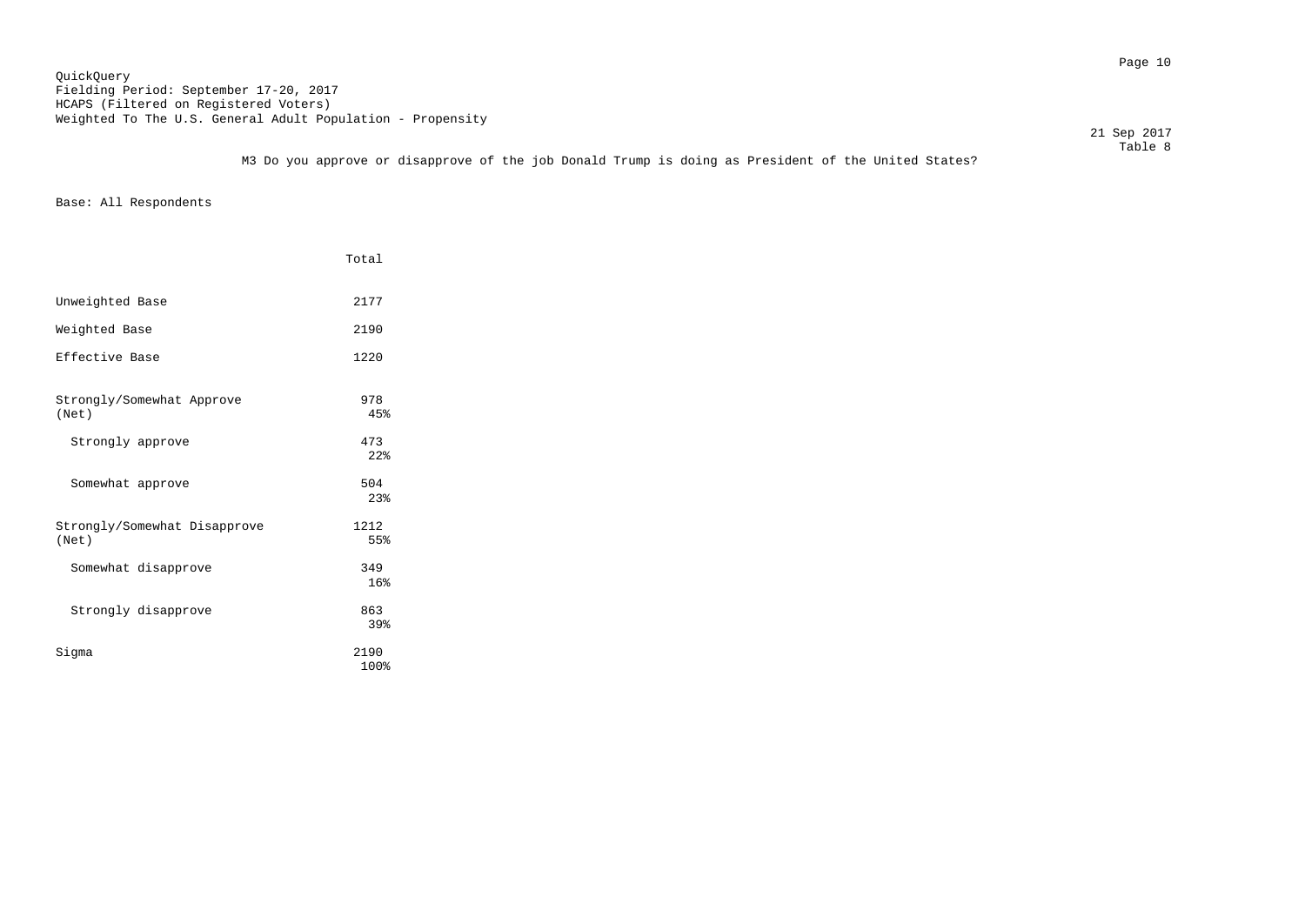## Page 11 QuickQuery Fielding Period: September 17-20, 2017 HCAPS (Filtered on Registered Voters) Weighted To The U.S. General Adult Population - Propensity

21 Sep 2017

#### Table 9 M3A Do you approve or disapprove of the job President Trump is doing on ...?

Summary Of Approve

|                                           | Total       |
|-------------------------------------------|-------------|
| Unweighted Base                           | 2177        |
| Weighted Base                             | 2190        |
| Effective Base                            | 1220        |
| Dealing with the storms and<br>hurricanes | 1422<br>65% |
| Fighting terrorism                        | 1166<br>53% |
| Stimulating jobs                          | 1162<br>53% |
| The economy                               | 1143<br>52% |
| Immigration                               | 984<br>45%  |
| Administering the government              | 946<br>43%  |
| Foreign affairs                           | 936<br>4.3% |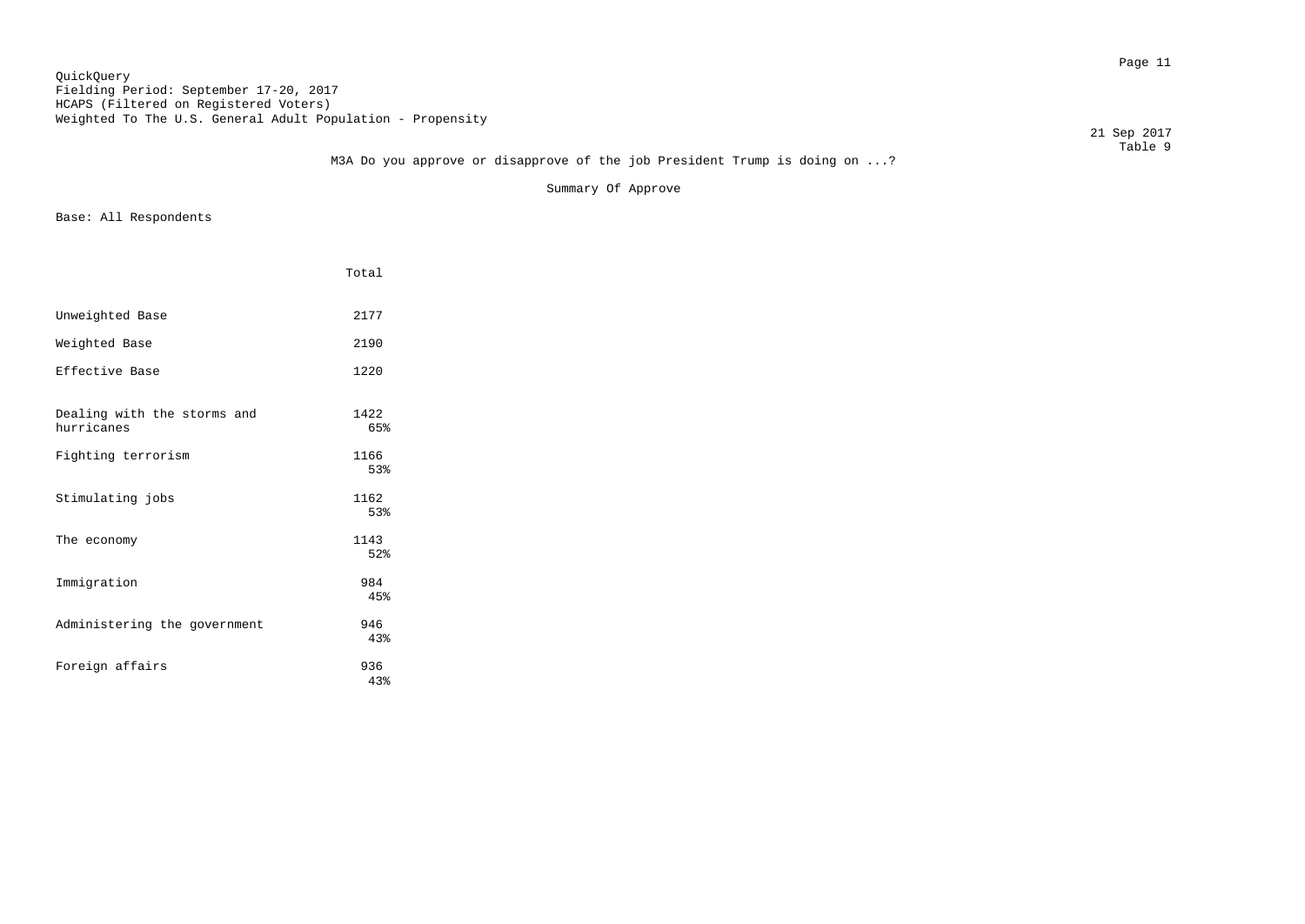## Page 12 QuickQuery Fielding Period: September 17-20, 2017 HCAPS (Filtered on Registered Voters) Weighted To The U.S. General Adult Population - Propensity

21 Sep 2017

#### Table 10 M3A Do you approve or disapprove of the job President Trump is doing on ...?

Summary Of Disapprove

|                                           | Total       |  |
|-------------------------------------------|-------------|--|
| Unweighted Base                           | 2177        |  |
| Weighted Base                             | 2190        |  |
| Effective Base                            | 1220        |  |
| Foreign affairs                           | 1254<br>57% |  |
| Administering the government              | 1244<br>57% |  |
| Immigration                               | 1205<br>55% |  |
| The economy                               | 1047<br>48% |  |
| Stimulating jobs                          | 1028<br>47% |  |
| Fighting terrorism                        | 1023<br>47% |  |
| Dealing with the storms and<br>hurricanes | 768<br>35%  |  |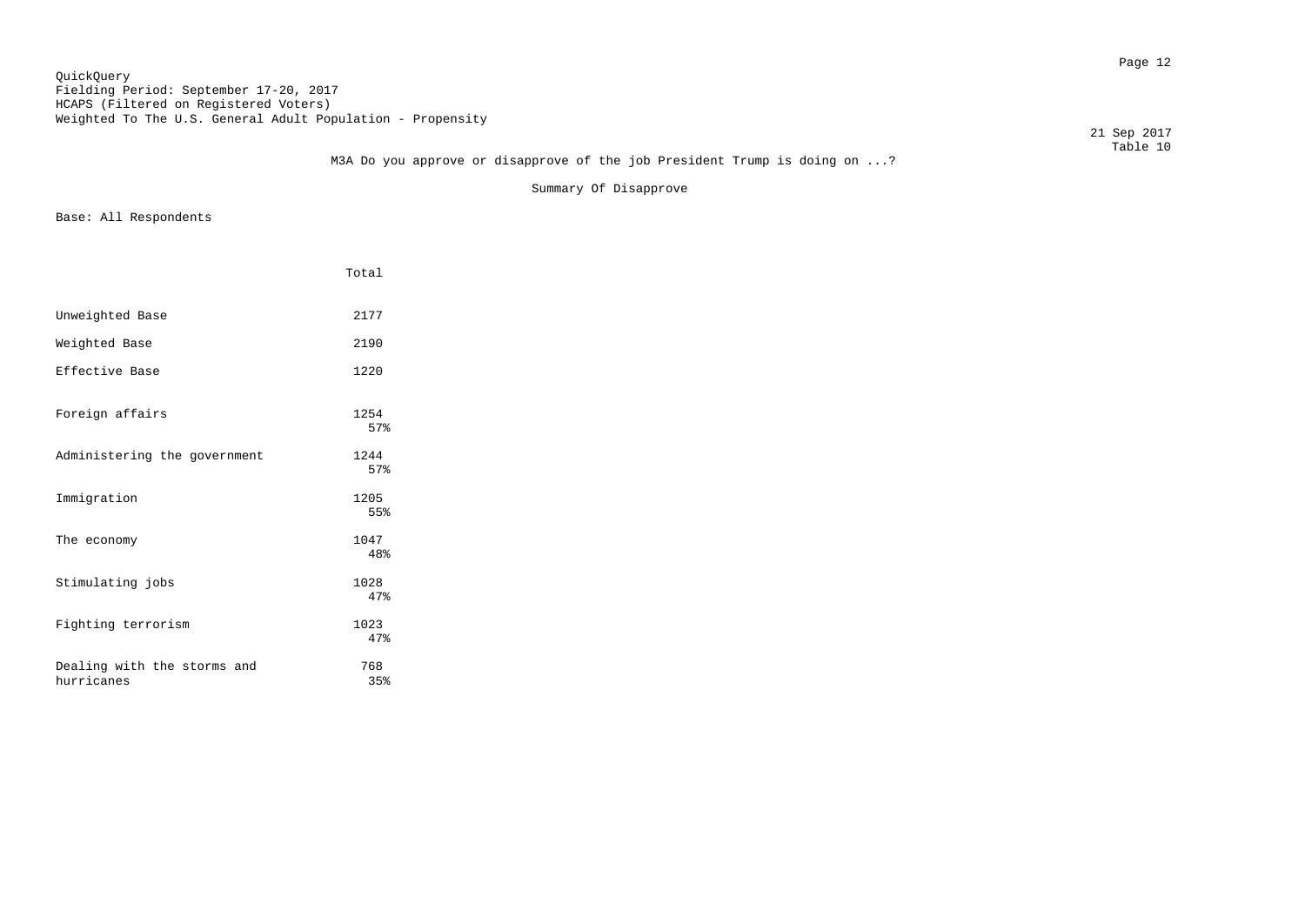## Page 13 QuickQuery Fielding Period: September 17-20, 2017 HCAPS (Filtered on Registered Voters) Weighted To The U.S. General Adult Population - Propensity

21 Sep 2017

#### Table 11 M3A\_1 Do you approve or disapprove of the job President Trump is doing on ...?

The economy

|                     | Total             |
|---------------------|-------------------|
|                     |                   |
| Unweighted Base     | 2177              |
| Weighted Base       | 2190              |
| Effective Base      | 1220              |
|                     |                   |
| Approve (Net)       | 1143              |
|                     | 52%               |
| Strongly approve    | 526               |
|                     | 24%               |
| Somewhat approve    | 617               |
|                     | 28 <sup>8</sup>   |
| Disapprove (Net)    | 1047              |
|                     | 48%               |
| Somewhat disapprove | 433               |
|                     | $20$ <sup>2</sup> |
| Strongly disapprove | 613               |
|                     | 28%               |
| Sigma               | 2190              |
|                     | 100%              |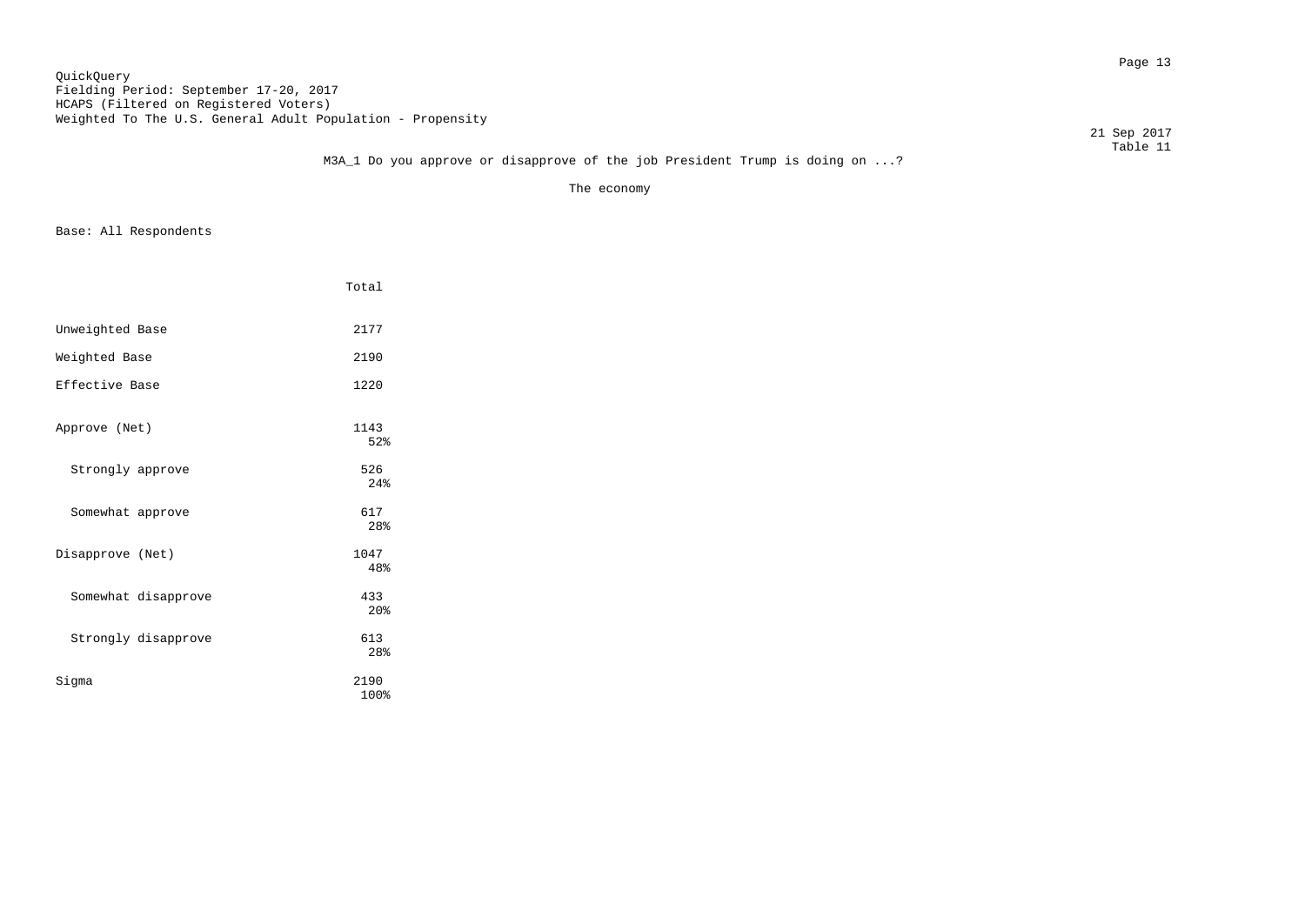## Page 14 QuickQuery Fielding Period: September 17-20, 2017 HCAPS (Filtered on Registered Voters) Weighted To The U.S. General Adult Population - Propensity

21 Sep 2017

#### Table 12 M3A\_2 Do you approve or disapprove of the job President Trump is doing on ...?

Foreign affairs

|                     | Total                  |
|---------------------|------------------------|
|                     |                        |
| Unweighted Base     | 2177                   |
| Weighted Base       | 2190                   |
| Effective Base      | 1220                   |
|                     |                        |
| Approve (Net)       | 936<br>4.3%            |
| Strongly approve    | 434                    |
|                     | 20 <sup>8</sup>        |
| Somewhat approve    | 502                    |
|                     | 2.3%                   |
| Disapprove (Net)    | 1254<br>57%            |
|                     |                        |
| Somewhat disapprove | 354<br>16 <sup>°</sup> |
| Strongly disapprove | 899                    |
|                     | 41%                    |
| Sigma               | 2190                   |
|                     | 100%                   |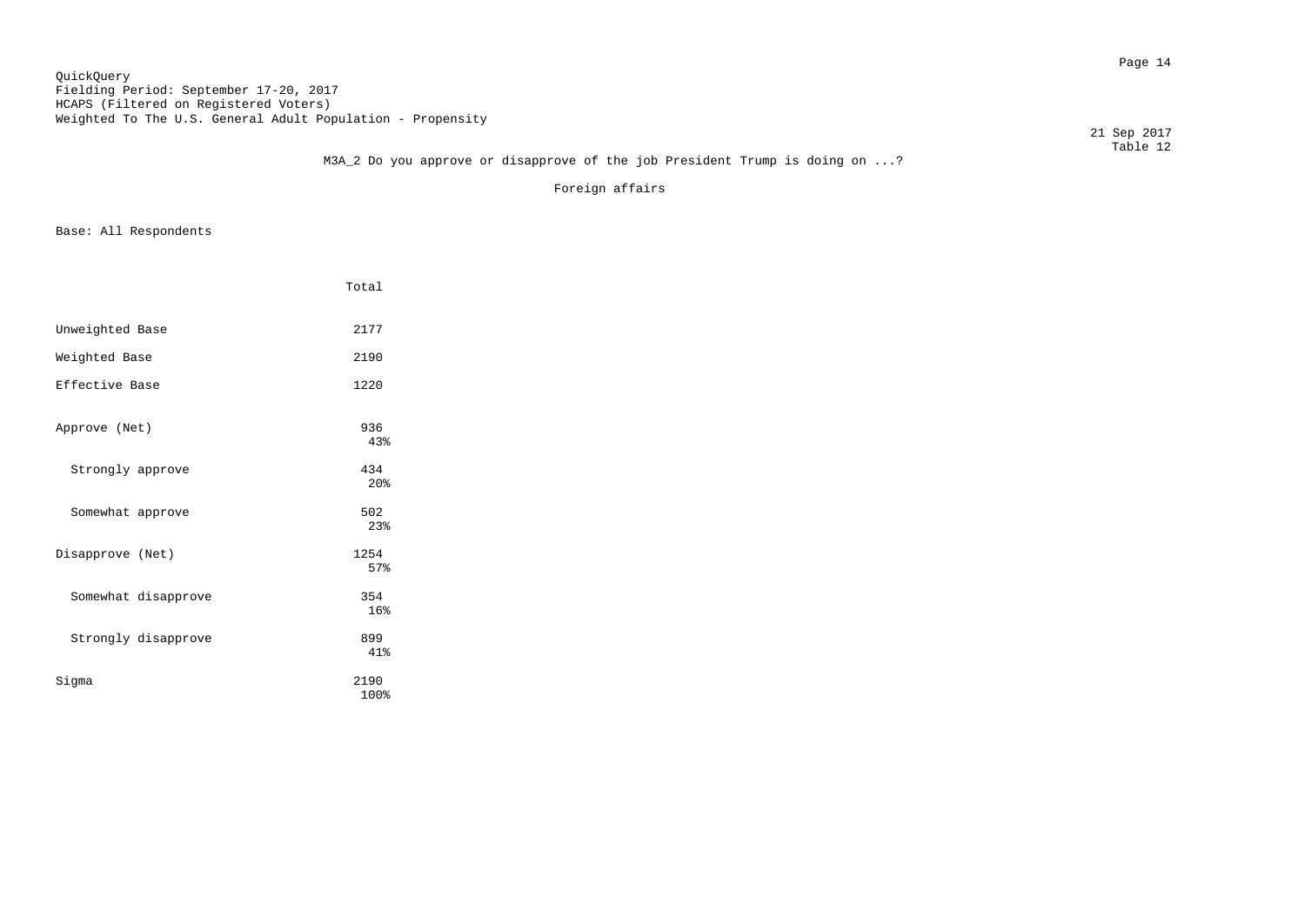## Page 15 QuickQuery Fielding Period: September 17-20, 2017 HCAPS (Filtered on Registered Voters) Weighted To The U.S. General Adult Population - Propensity

21 Sep 2017

#### Table 13 M3A\_3 Do you approve or disapprove of the job President Trump is doing on ...?

Fighting terrorism

|                     | Total        |
|---------------------|--------------|
|                     |              |
| Unweighted Base     | 2177         |
| Weighted Base       | 2190         |
| Effective Base      | 1220         |
|                     |              |
| Approve (Net)       | 1166<br>53%  |
| Strongly approve    | 604          |
|                     | 28%          |
| Somewhat approve    | 563          |
|                     | 26%          |
| Disapprove (Net)    | 1023<br>47%  |
|                     |              |
| Somewhat disapprove | 370<br>17%   |
|                     |              |
| Strongly disapprove | 653<br>30%   |
|                     |              |
| Sigma               | 2190<br>100% |
|                     |              |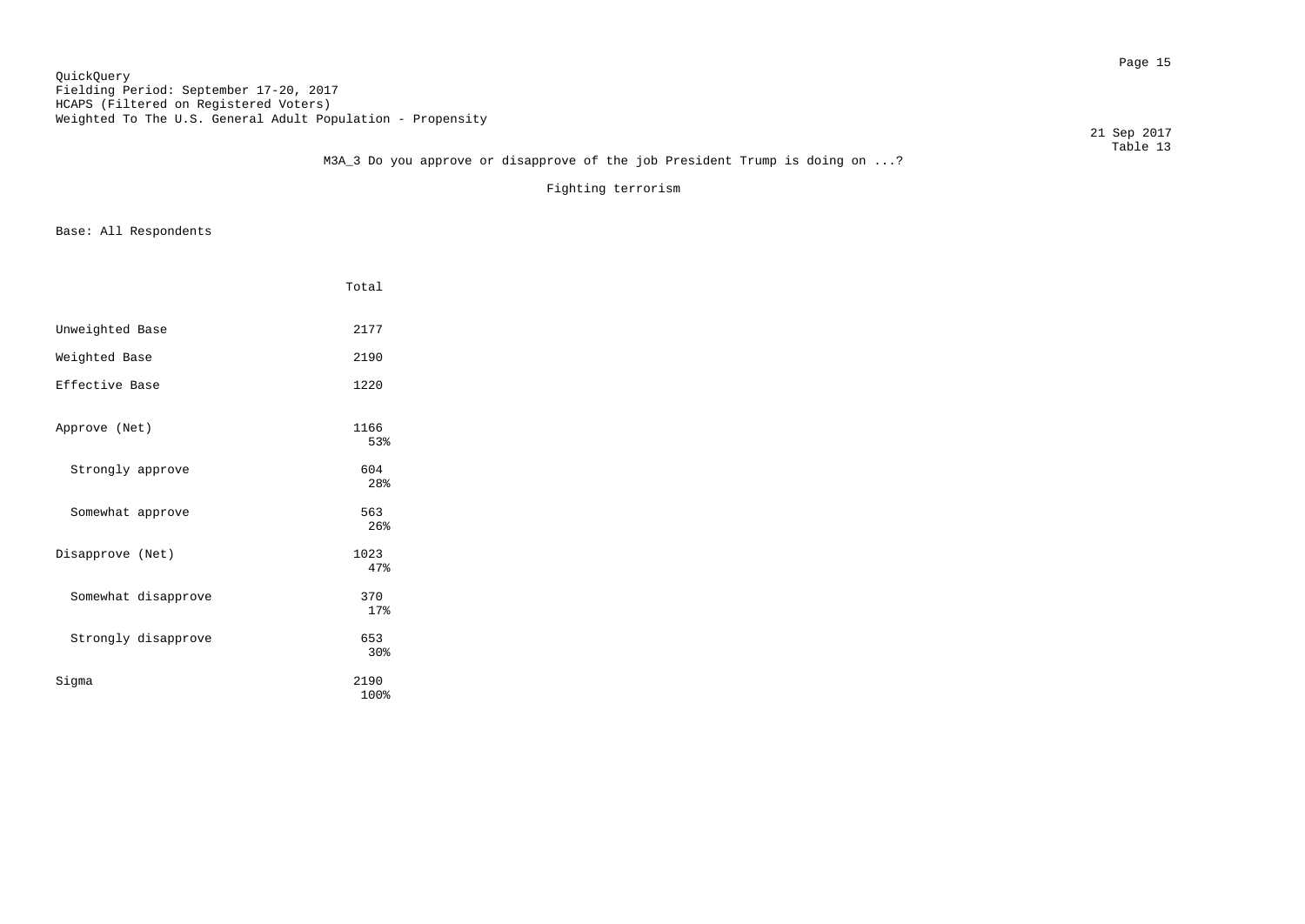## Page 16 QuickQuery Fielding Period: September 17-20, 2017 HCAPS (Filtered on Registered Voters) Weighted To The U.S. General Adult Population - Propensity

21 Sep 2017

#### Table 14 M3A\_4 Do you approve or disapprove of the job President Trump is doing on ...?

Administering the government

|                     | Total                  |
|---------------------|------------------------|
| Unweighted Base     | 2177                   |
| Weighted Base       | 2190                   |
| Effective Base      | 1220                   |
| Approve (Net)       | 946<br>43%             |
| Strongly approve    | 387<br>18%             |
| Somewhat approve    | 559<br>26%             |
| Disapprove (Net)    | 1244<br>57%            |
| Somewhat disapprove | 351<br>16 <sup>°</sup> |
| Strongly disapprove | 893<br>41%             |
| Sigma               | 2190<br>100%           |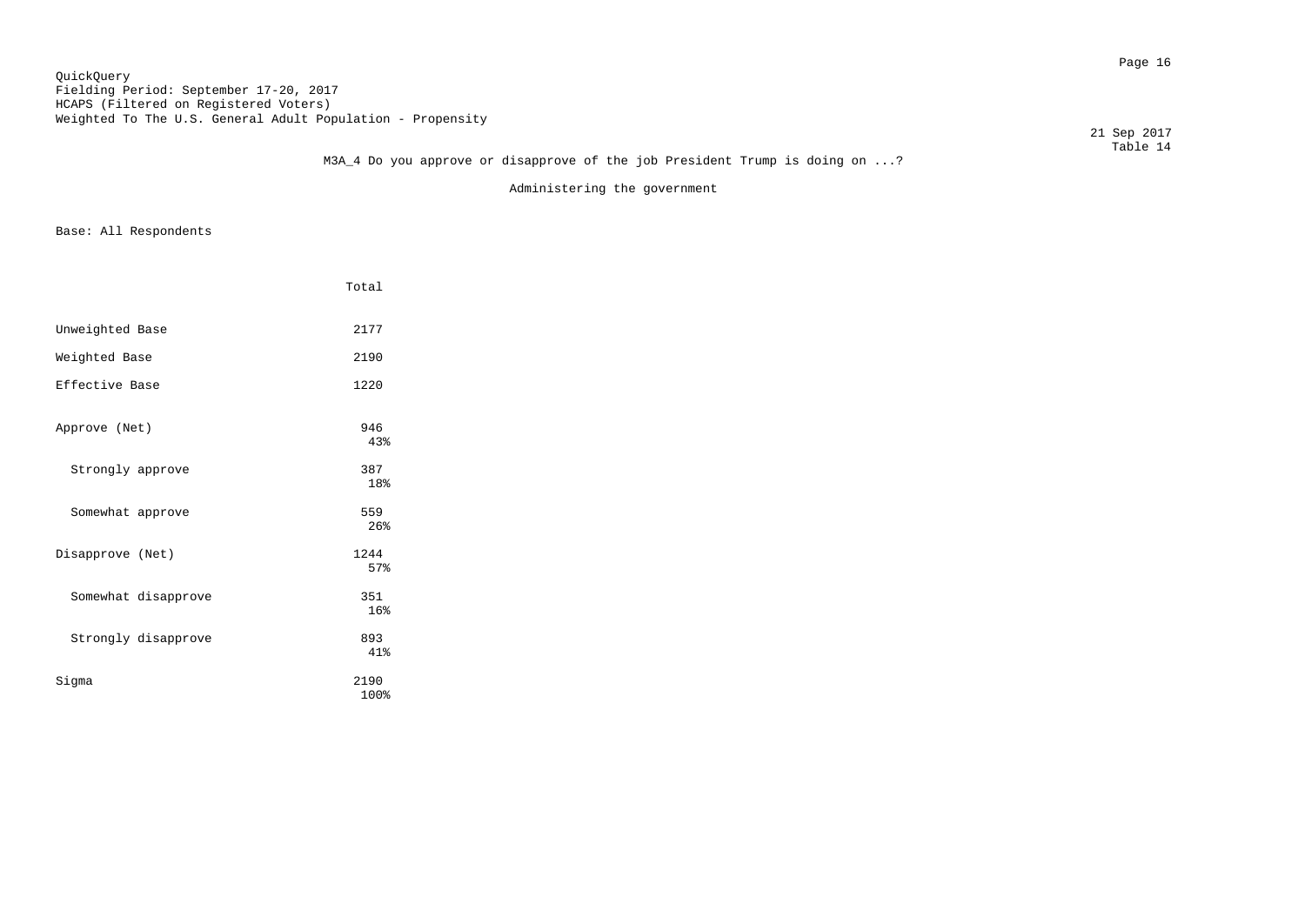## Page 17 QuickQuery Fielding Period: September 17-20, 2017 HCAPS (Filtered on Registered Voters) Weighted To The U.S. General Adult Population - Propensity

21 Sep 2017

#### Table 15 M3A\_5 Do you approve or disapprove of the job President Trump is doing on ...?

Stimulating jobs

|                     | Total        |
|---------------------|--------------|
|                     |              |
| Unweighted Base     | 2177         |
| Weighted Base       | 2190         |
| Effective Base      | 1220         |
|                     |              |
| Approve (Net)       | 1162         |
|                     | 53%          |
| Strongly approve    | 567          |
|                     | 26%          |
| Somewhat approve    | 595          |
|                     | 27%          |
| Disapprove (Net)    | 1028         |
|                     | 47%          |
| Somewhat disapprove | 419          |
|                     | 19%          |
| Strongly disapprove | 609          |
|                     | 28%          |
|                     |              |
| Sigma               | 2190<br>100% |
|                     |              |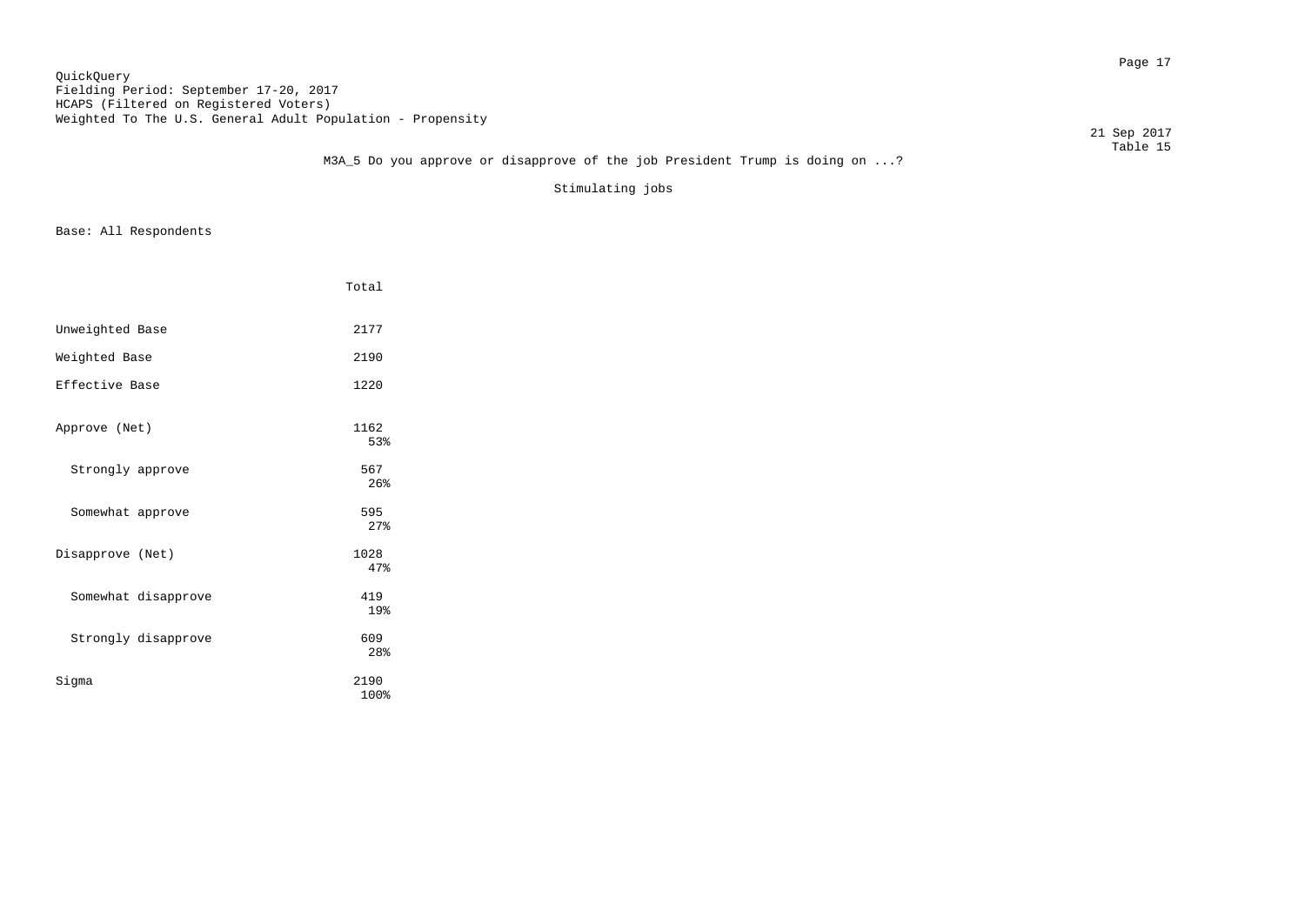## Page 18 QuickQuery Fielding Period: September 17-20, 2017 HCAPS (Filtered on Registered Voters) Weighted To The U.S. General Adult Population - Propensity

21 Sep 2017

#### Table 16 M3A\_6 Do you approve or disapprove of the job President Trump is doing on ...?

Immigration

|                     | Total        |
|---------------------|--------------|
|                     |              |
| Unweighted Base     | 2177         |
| Weighted Base       | 2190         |
| Effective Base      | 1220         |
| Approve (Net)       | 984<br>4.5%  |
| Strongly approve    | 512<br>23%   |
| Somewhat approve    | 472<br>2.2%  |
| Disapprove (Net)    | 1205<br>55%  |
| Somewhat disapprove | 291<br>13%   |
| Strongly disapprove | 915<br>42%   |
| Sigma               | 2190<br>100% |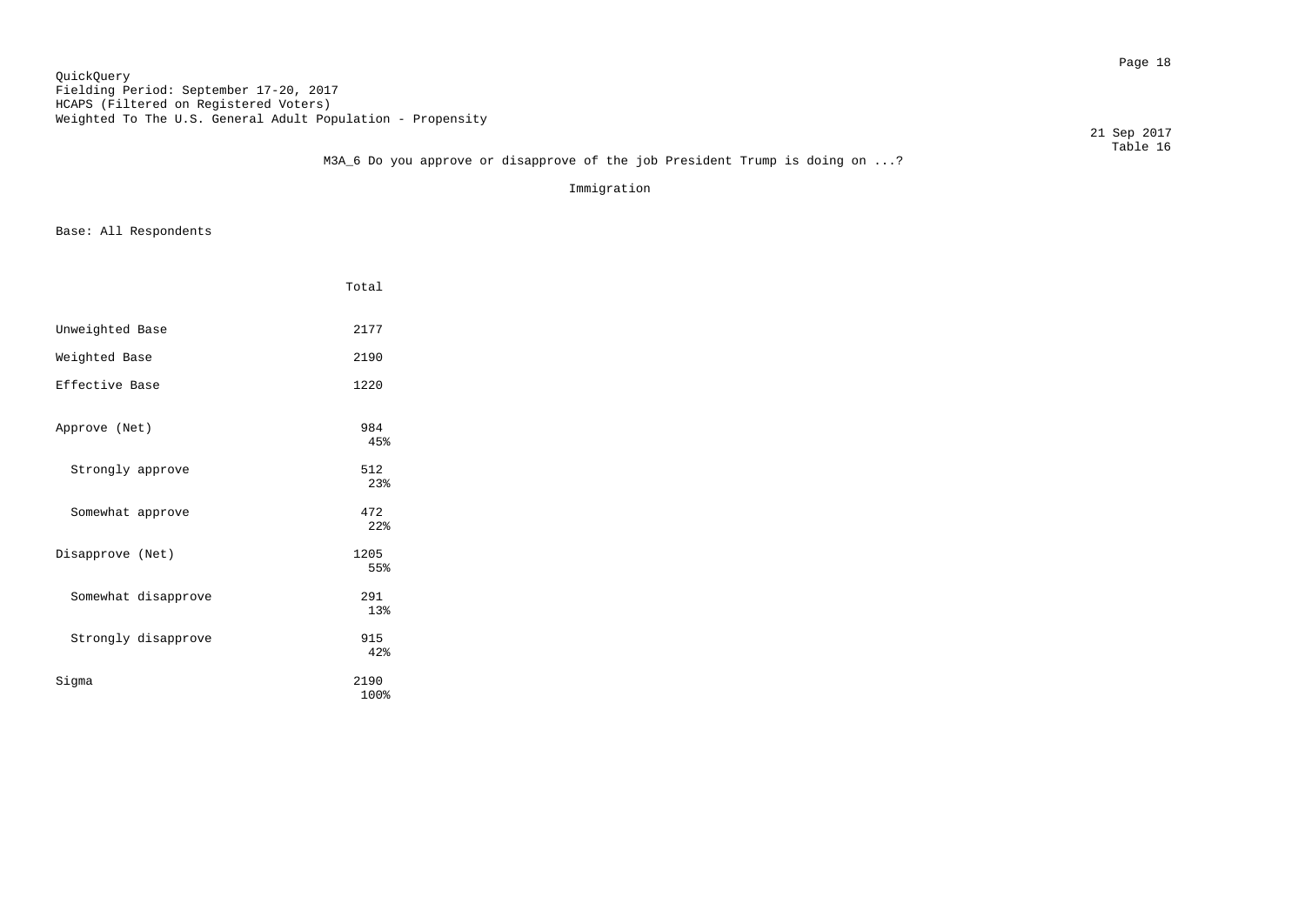## Page 19 QuickQuery Fielding Period: September 17-20, 2017 HCAPS (Filtered on Registered Voters) Weighted To The U.S. General Adult Population - Propensity

21 Sep 2017

#### Table 17 M3A\_7 Do you approve or disapprove of the job President Trump is doing on ...?

Dealing with the storms and hurricanes

|                     | Total |
|---------------------|-------|
| Unweighted Base     | 2177  |
|                     |       |
| Weighted Base       | 2190  |
| Effective Base      | 1220  |
| Approve (Net)       | 1422  |
|                     | 65%   |
| Strongly approve    | 707   |
|                     | 32%   |
| Somewhat approve    | 715   |
|                     | 33%   |
| Disapprove (Net)    | 768   |
|                     | 35%   |
| Somewhat disapprove | 338   |
|                     | 15%   |
| Strongly disapprove | 429   |
|                     | 20%   |
| Sigma               | 2190  |
|                     | 100%  |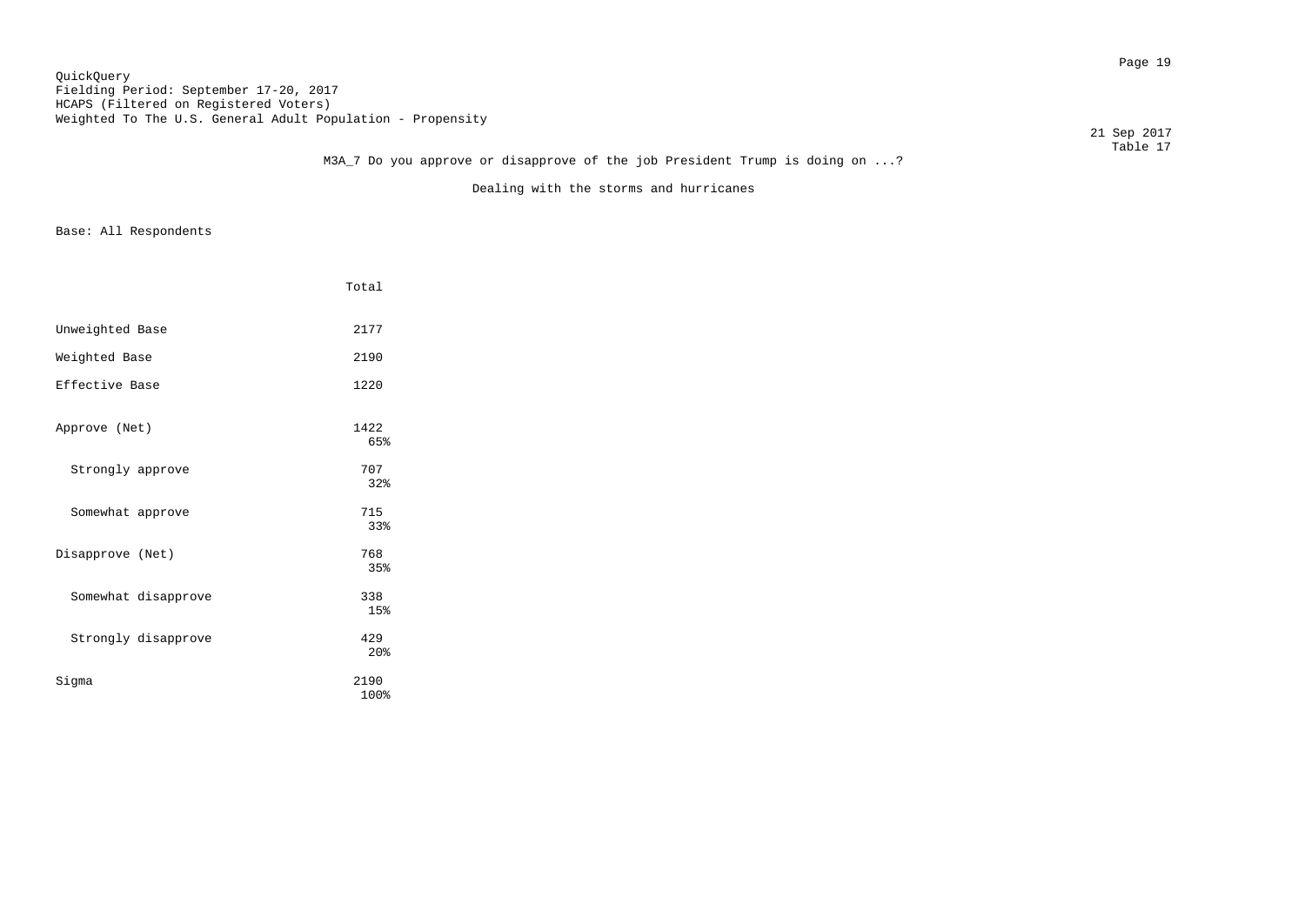Page 20 QuickQuery Fielding Period: September 17-20, 2017 HCAPS (Filtered on Registered Voters) Weighted To The U.S. General Adult Population - Propensity

21 Sep 2017

 Table 18 M4 Do you approve or disapprove of the way the Republican Party is handling its job?

|                                       | Total        |
|---------------------------------------|--------------|
| Unweighted Base                       | 2177         |
| Weighted Base                         | 2190         |
| Effective Base                        | 1220         |
| Strongly/Somewhat Approve<br>(Net)    | 694<br>32%   |
| Strongly approve                      | 190<br>9%    |
| Somewhat approve                      | 504<br>2.3%  |
| Strongly/Somewhat Disapprove<br>(Net) | 1496<br>68%  |
| Somewhat disapprove                   | 684<br>31%   |
| Strongly disapprove                   | 811<br>37%   |
| Sigma                                 | 2190<br>100% |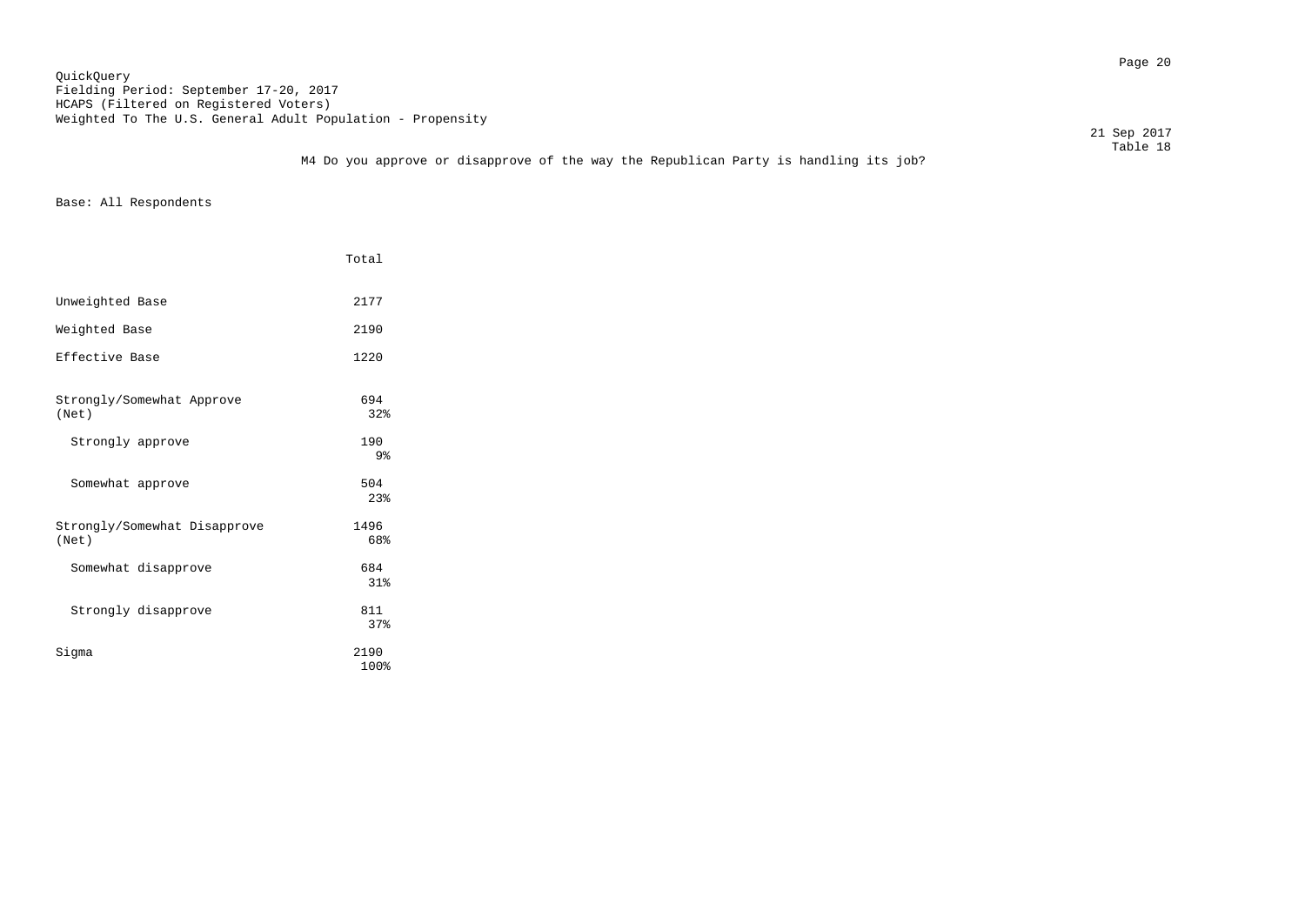Page 21 QuickQuery Fielding Period: September 17-20, 2017 HCAPS (Filtered on Registered Voters) Weighted To The U.S. General Adult Population - Propensity

21 Sep 2017

|                                                                                      | Table 19 |
|--------------------------------------------------------------------------------------|----------|
| M5 Do you approve or disapprove of the way the Democratic Party is handling its job? |          |

|                                       | Total                  |
|---------------------------------------|------------------------|
| Unweighted Base                       | 2177                   |
| Weighted Base                         | 2190                   |
| Effective Base                        | 1220                   |
| Strongly/Somewhat Approve<br>(Net)    | 933<br>43%             |
| Strongly approve                      | 220<br>10 <sup>8</sup> |
| Somewhat approve                      | 713<br>33%             |
| Strongly/Somewhat Disapprove<br>(Net) | 1257<br>57%            |
| Somewhat disapprove                   | 678<br>31%             |
| Strongly disapprove                   | 579<br>26%             |
| Siqma                                 | 2190<br>100%           |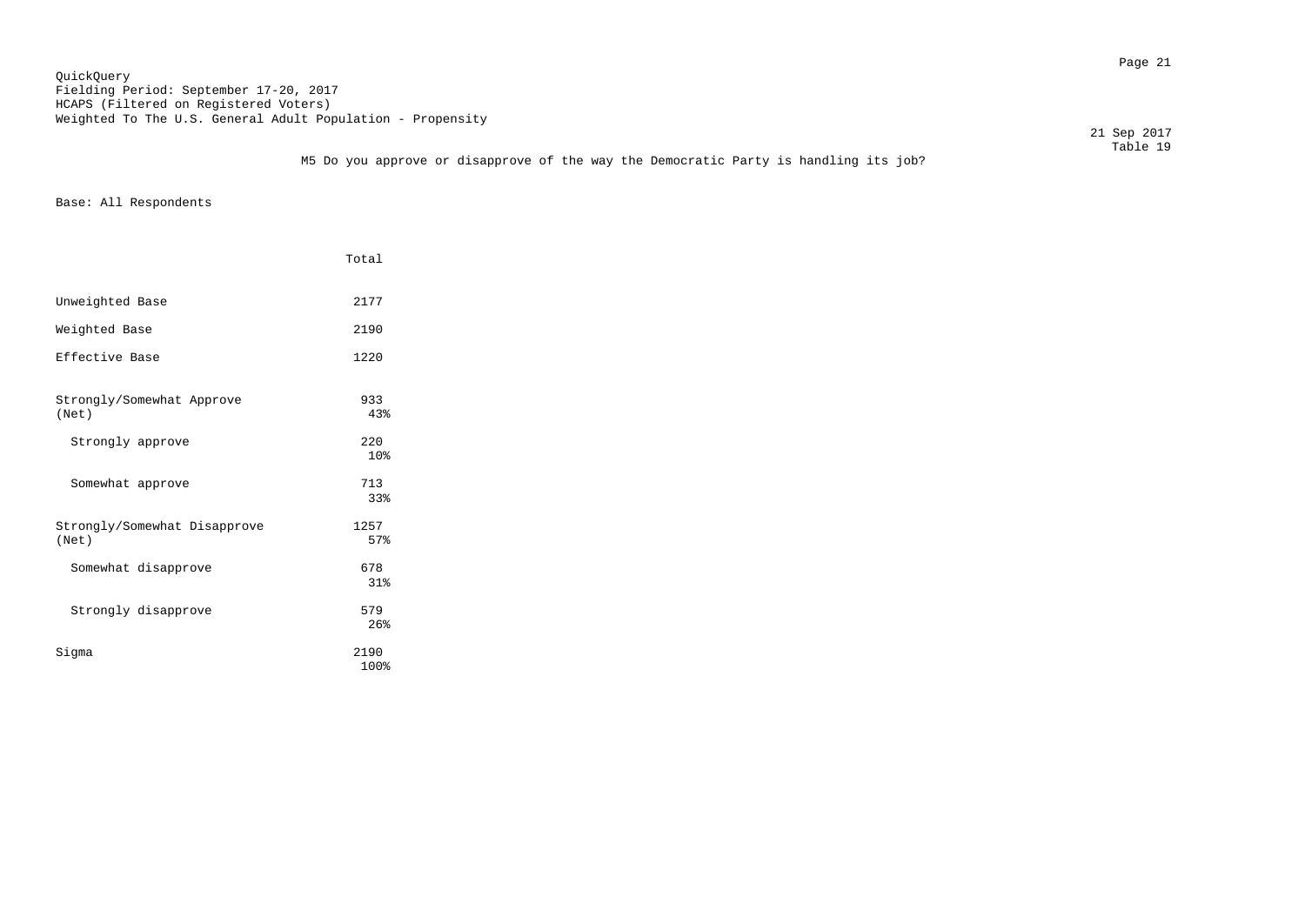M9 Which of the following should be the top priority for President Trump and Republicans in Congress?

|                                                                                   | Total                |
|-----------------------------------------------------------------------------------|----------------------|
| Unweighted Base                                                                   | 2177                 |
| Weighted Base                                                                     | 2190                 |
| Effective Base                                                                    | 1220                 |
| Stimulating American jobs                                                         | 581<br>27%           |
| Passing a comprehensive tax<br>reform bill                                        | 349<br>16%           |
| Passing an infrastructure<br>spending bill                                        | 315<br>14%           |
| Repealing and replacing the<br>Affordable Care Act (also<br>known as "Obamacare") | 286<br>13%           |
| Destroying ISIS                                                                   | 280<br>13%           |
| Reducing the total amount of<br>immigrants allowed in the<br>United States        | 126<br>6%            |
| Renegotiating trade deals<br>with other countries                                 | 79<br>4%             |
| Expanding family leave<br>policies                                                | 78<br>4%             |
| Undoing the Iran deal                                                             | 51<br>2 <sub>8</sub> |
| Building a wall between the<br>United States and Mexico                           | 46<br>2 <sup>°</sup> |
| Siqma                                                                             | 2190<br>100%         |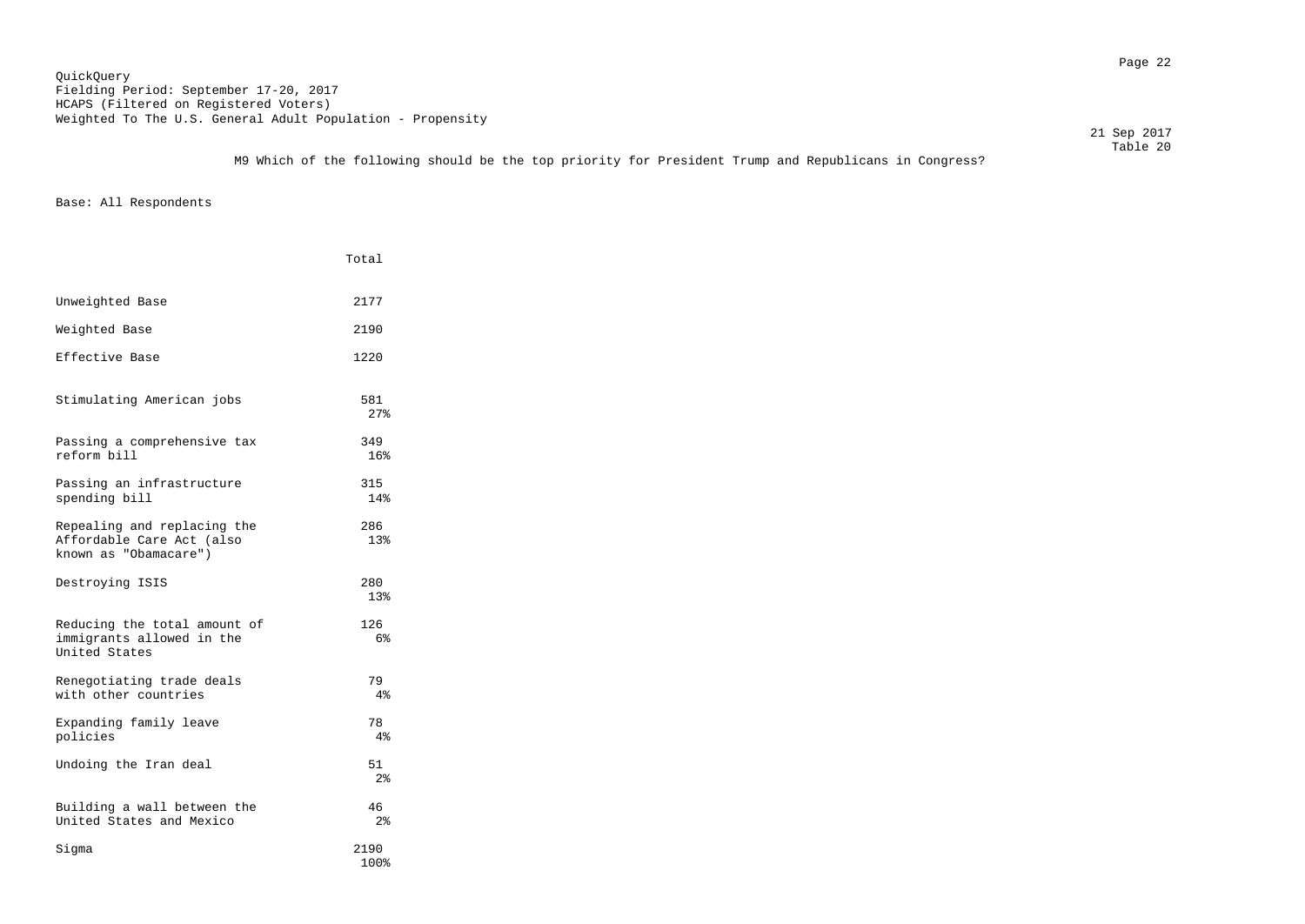Page 23 QuickQuery Fielding Period: September 17-20, 2017 HCAPS (Filtered on Registered Voters) Weighted To The U.S. General Adult Population - Propensity

21 Sep 2017

|                                      | Total                  |
|--------------------------------------|------------------------|
| Unweighted Base                      | 2177                   |
| Weighted Base                        | 2190                   |
| Effective Base                       | 1220                   |
| Impeached and removed from<br>office | 872<br>40%             |
| Censured by Congress                 | 347<br>16 <sup>°</sup> |
| No action should be taken            | 970<br>44%             |
| Sigma                                | 2190<br>100%           |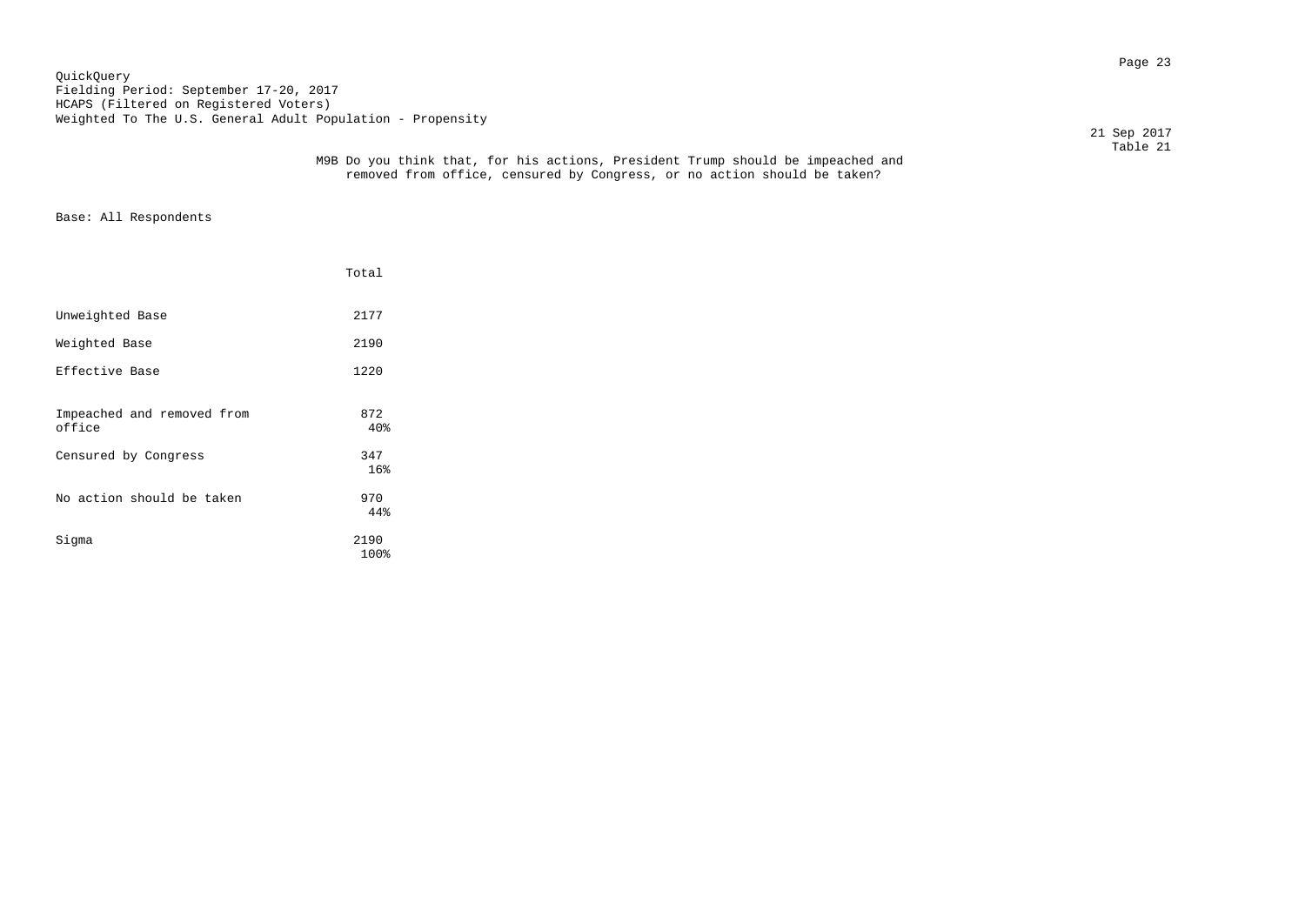Page 24 QuickQuery Fielding Period: September 17-20, 2017 HCAPS (Filtered on Registered Voters) Weighted To The U.S. General Adult Population - Propensity

21 Sep 2017

 Table 22 M10 Do you think the investigations into Russia and President Trump are helping the country or hurting the country?

|                     | Total                  |
|---------------------|------------------------|
| Unweighted Base     | 2177                   |
| Weighted Base       | 2190                   |
| Effective Base      | 1220                   |
| Helping the country | 866<br>40 <sub>8</sub> |
| Hurting the country | 1324<br>60%            |
| Sigma               | 2190<br>100%           |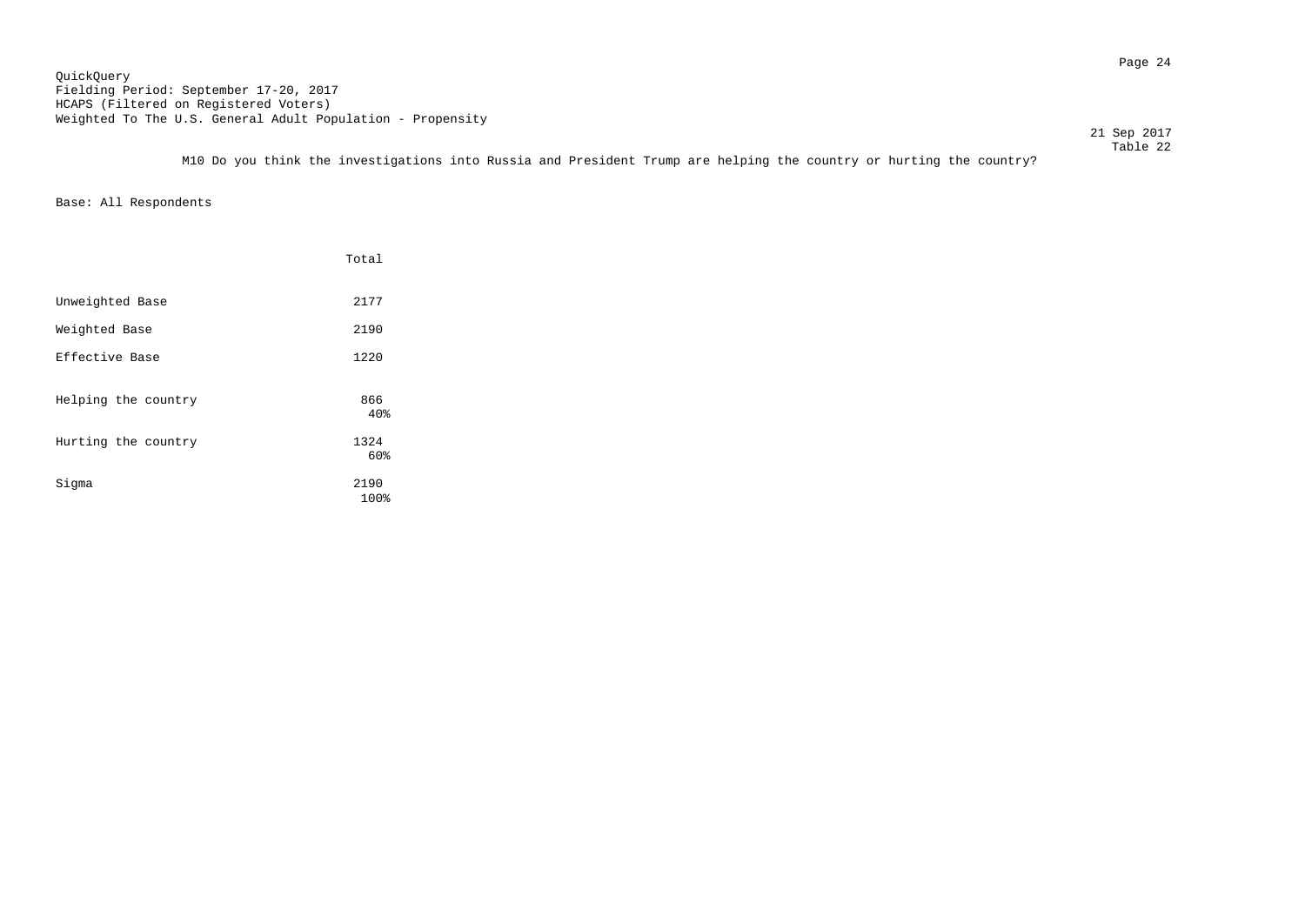## Page 25 QuickQuery Fielding Period: September 17-20, 2017 HCAPS (Filtered on Registered Voters) Weighted To The U.S. General Adult Population - Propensity

21 Sep 2017

|                                                                              |  | Table 23 |
|------------------------------------------------------------------------------|--|----------|
| Q1903 Regardless of how you may vote, what do you usually consider yourself? |  |          |

|                 | Total        |
|-----------------|--------------|
| Unweighted Base | 2177         |
| Weighted Base   | 2190         |
| Effective Base  | 1220         |
| Democrat        | 815<br>37%   |
| Republican      | 681<br>31%   |
| Independent     | 613<br>28%   |
| Other           | 81<br>4%     |
| Sigma           | 2190<br>100% |
|                 |              |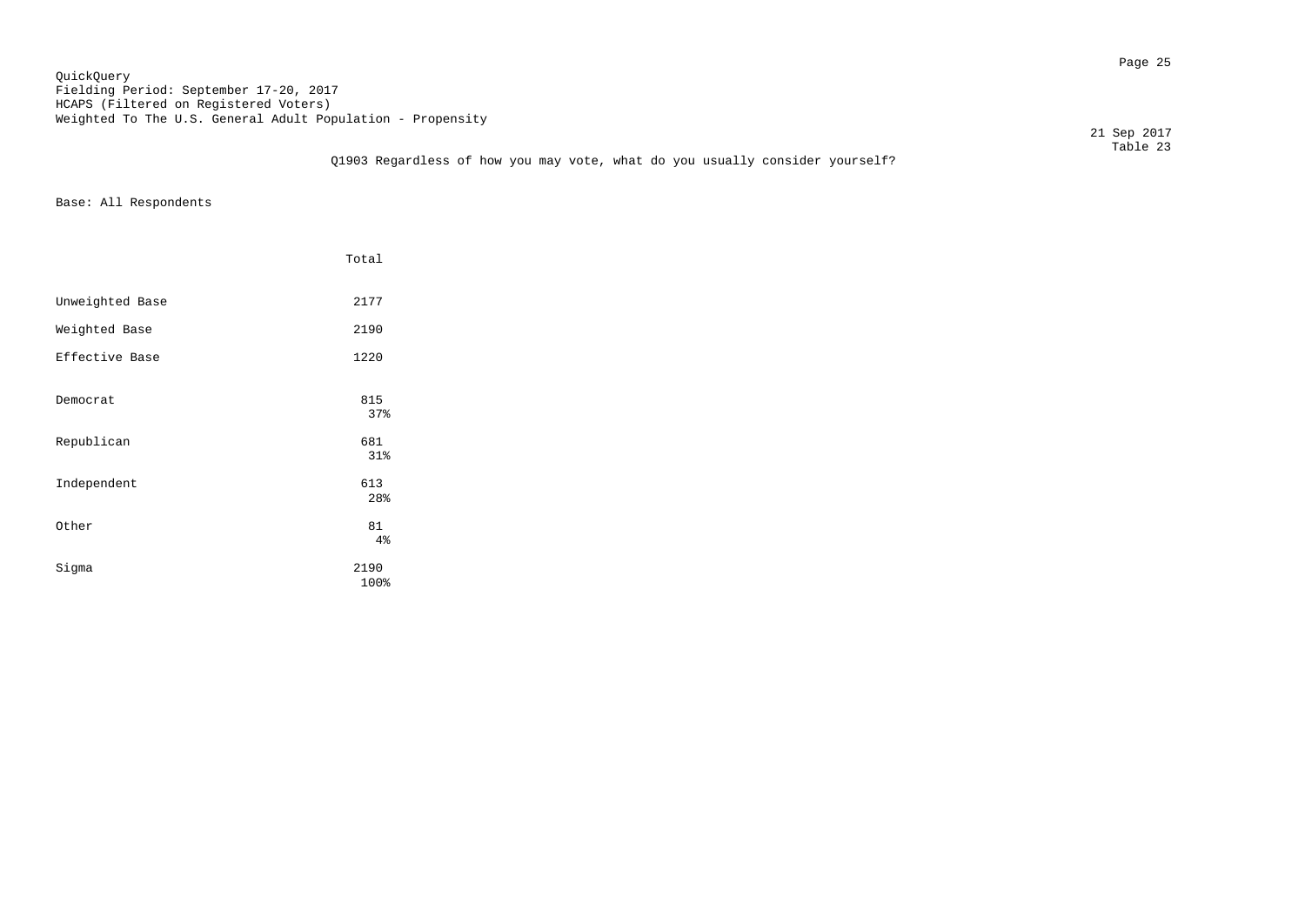Page 26 QuickQuery Fielding Period: September 17-20, 2017 HCAPS (Filtered on Registered Voters) Weighted To The U.S. General Adult Population - Propensity

21 Sep 2017

 Table 24 Q1905 Would you call yourself a strong Republican or a not-so-strong Republican?

Base: Republican

|                          | Total       |  |
|--------------------------|-------------|--|
| Unweighted Base          | 619         |  |
| Weighted Base            | 681         |  |
| Effective Base           | 377         |  |
| Strong Republican        | 407<br>60%  |  |
| Not-so-strong Republican | 274<br>40%  |  |
| Sigma                    | 681<br>100% |  |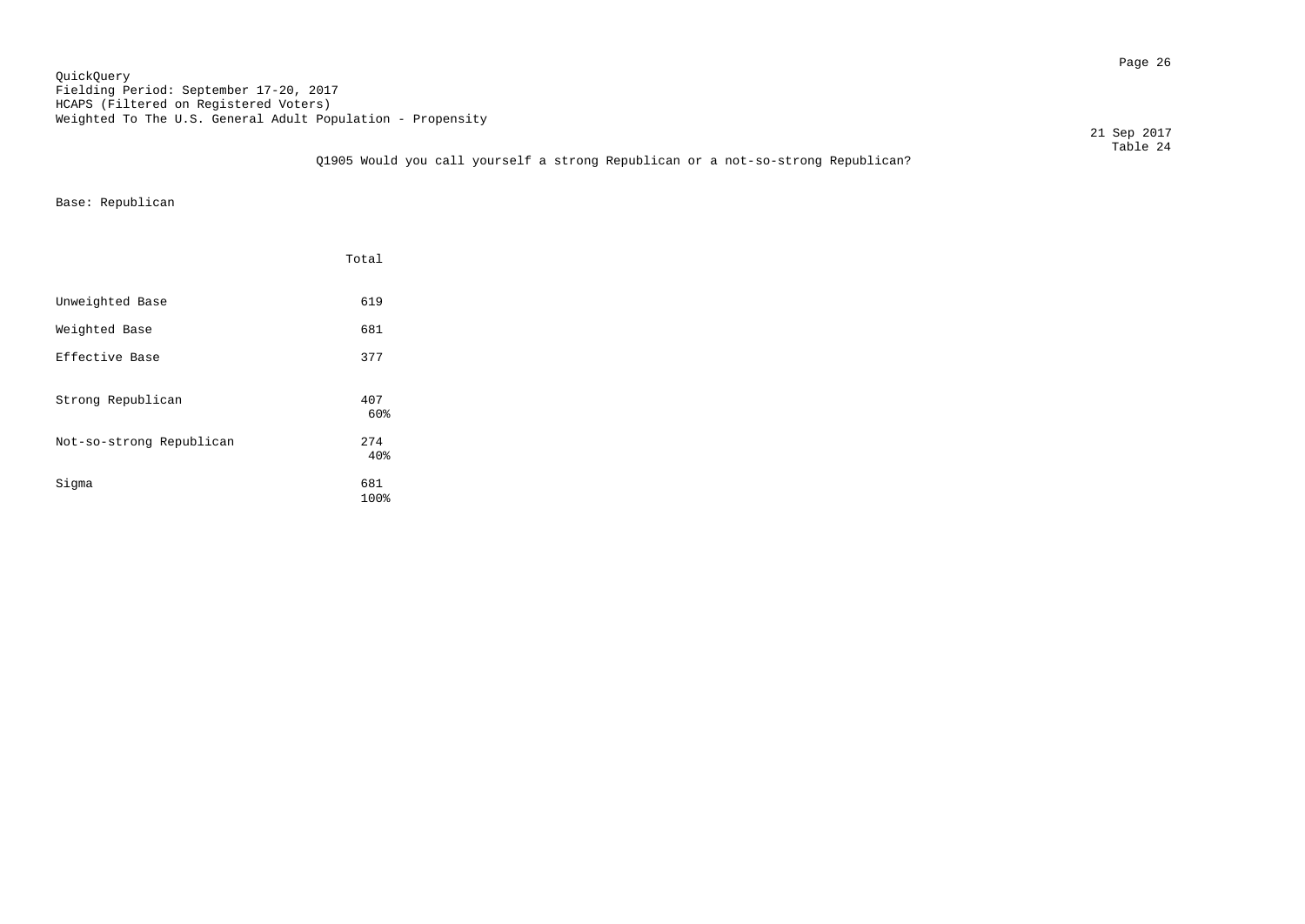## Page 27 QuickQuery Fielding Period: September 17-20, 2017 HCAPS (Filtered on Registered Voters) Weighted To The U.S. General Adult Population - Propensity

21 Sep 2017

#### Table 25 Q1910 Would you call yourself a strong Democrat or a not-so-strong Democrat?

Base: Democrat

|                        | Total       |
|------------------------|-------------|
| Unweighted Base        | 738         |
| Weighted Base          | 815         |
| Effective Base         | 431         |
| Strong Democrat        | 459<br>56%  |
| Not-so-strong Democrat | 355<br>44%  |
| Sigma                  | 815<br>100% |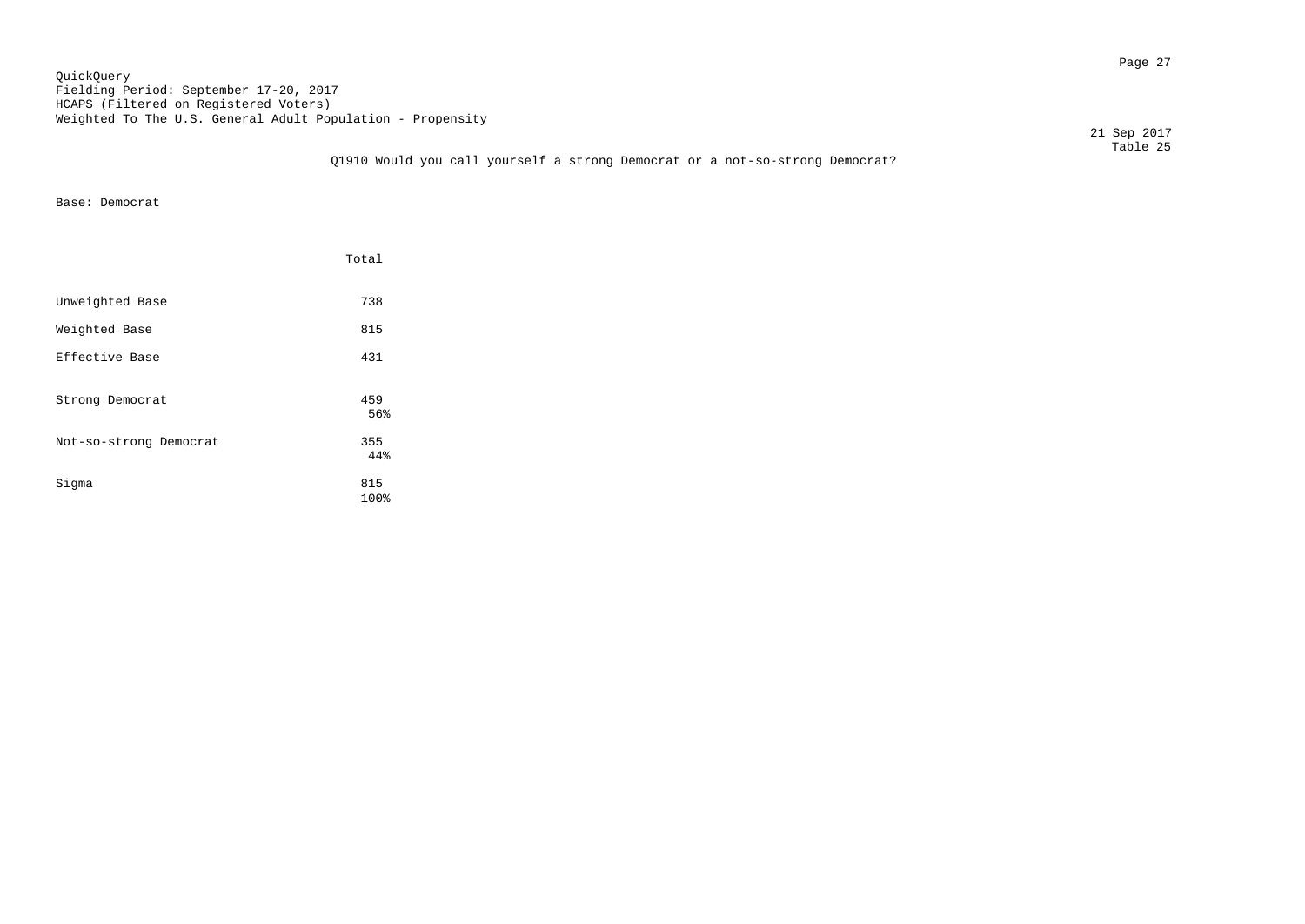Page 28 QuickQuery Fielding Period: September 17-20, 2017 HCAPS (Filtered on Registered Voters) Weighted To The U.S. General Adult Population - Propensity

 Table 26 Q1912 Insert text assignment

Base: Independent/Other

|                       | Total       |
|-----------------------|-------------|
| Unweighted Base       | 820         |
| Weighted Base         | 694         |
| Effective Base        | 415         |
| Republican/Democratic | 343<br>49%  |
| Democratic/Republican | 351<br>51%  |
| Sigma                 | 694<br>100% |

21 Sep 2017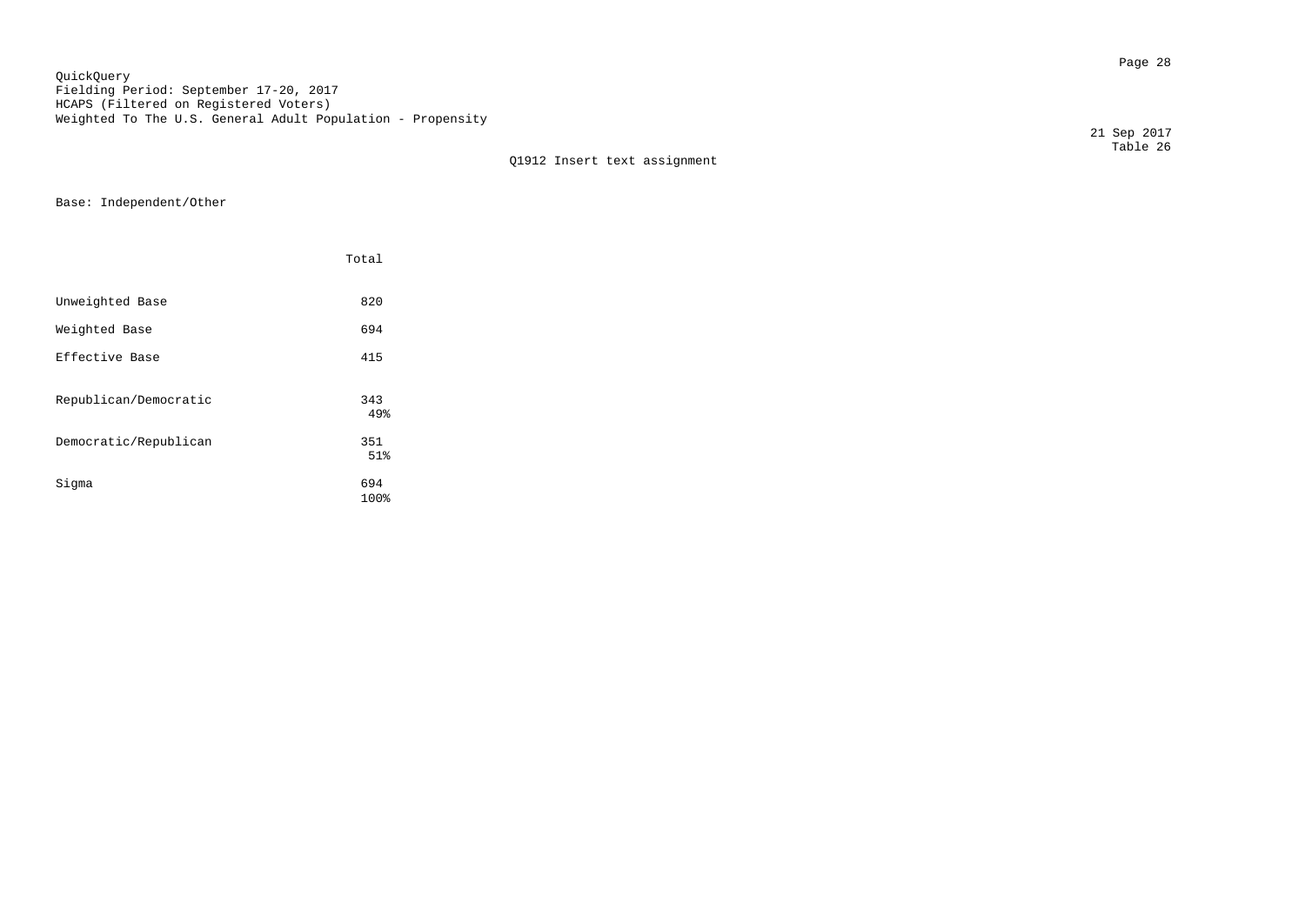21 Sep 2017

 Table 27 Q1915 Do you lean more toward the Republican Party or toward the Democratic Party/the Democratic Party or toward the Republican Party?

Base: Independent/Other

|                        | Total       |
|------------------------|-------------|
| Unweighted Base        | 820         |
| Weighted Base          | 694         |
| Effective Base         | 415         |
| Lean Republican        | 182<br>26%  |
| Lean Democrat          | 186<br>27%  |
| Do not lean either way | 325<br>47%  |
| Sigma                  | 694<br>100% |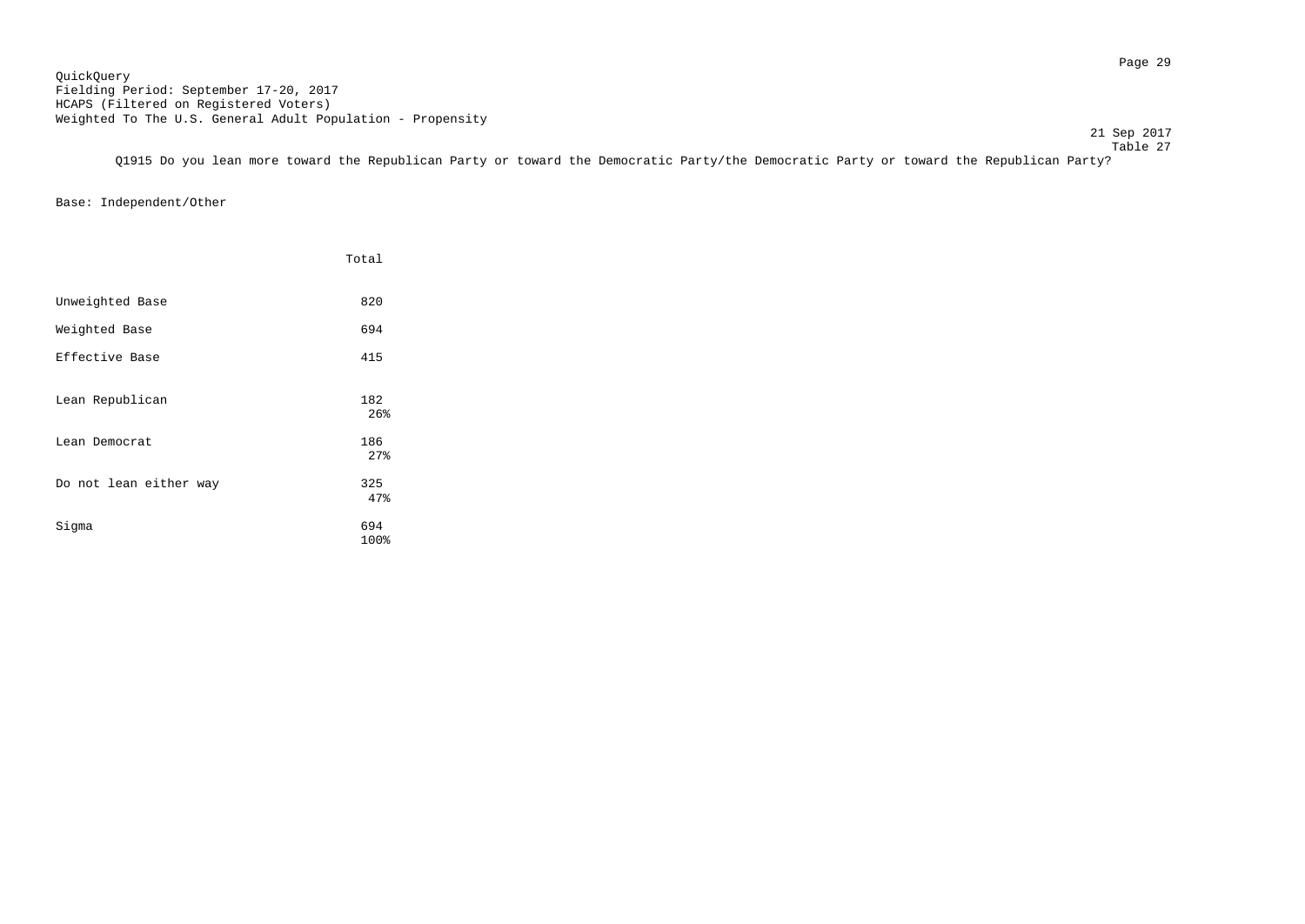## Page 30 QuickQuery Fielding Period: September 17-20, 2017 HCAPS (Filtered on Registered Voters) Weighted To The U.S. General Adult Population - Propensity

21 Sep 2017

#### Table 28 F1 Now we will show you some names. Please indicate if you have a favorable or unfavorable view of that person - or if you've never heard of them.

Summary Of Ever Heard Of

|                  | Total                   |
|------------------|-------------------------|
| Unweighted Base  | 2177                    |
| Weighted Base    | 2190                    |
| Effective Base   | 1220                    |
| Donald Trump     | 2103<br>96%             |
| Hillary Clinton  | 2043<br>93%             |
| Bernie Sanders   | 1964<br>90 <sup>8</sup> |
| Mike Pence       | 1844<br>84%             |
| Paul Ryan        | 1759<br>80 <sub>8</sub> |
| Nancy Pelosi     | 1683<br>77%             |
| Mitch McConnell  | 1471<br>67%             |
| Jeff Sessions    | 1469<br>67%             |
| Elizabeth Warren | 1468<br>67%             |
| Chuck Schumer    | 1322<br>60%             |
| Rex Tillerson    | 1212<br>55%             |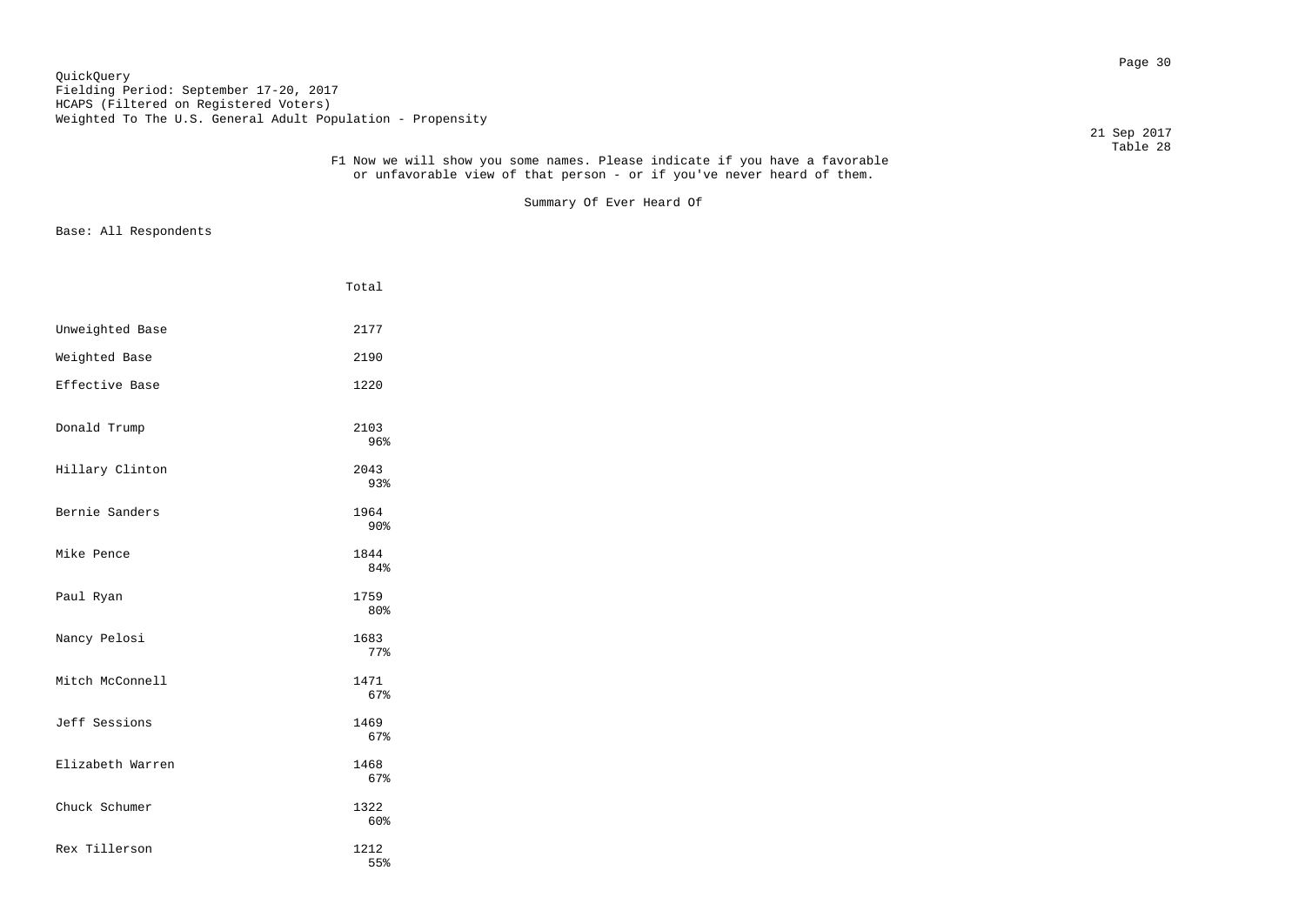Nikki Hayley

 $1080$ <br> $49%$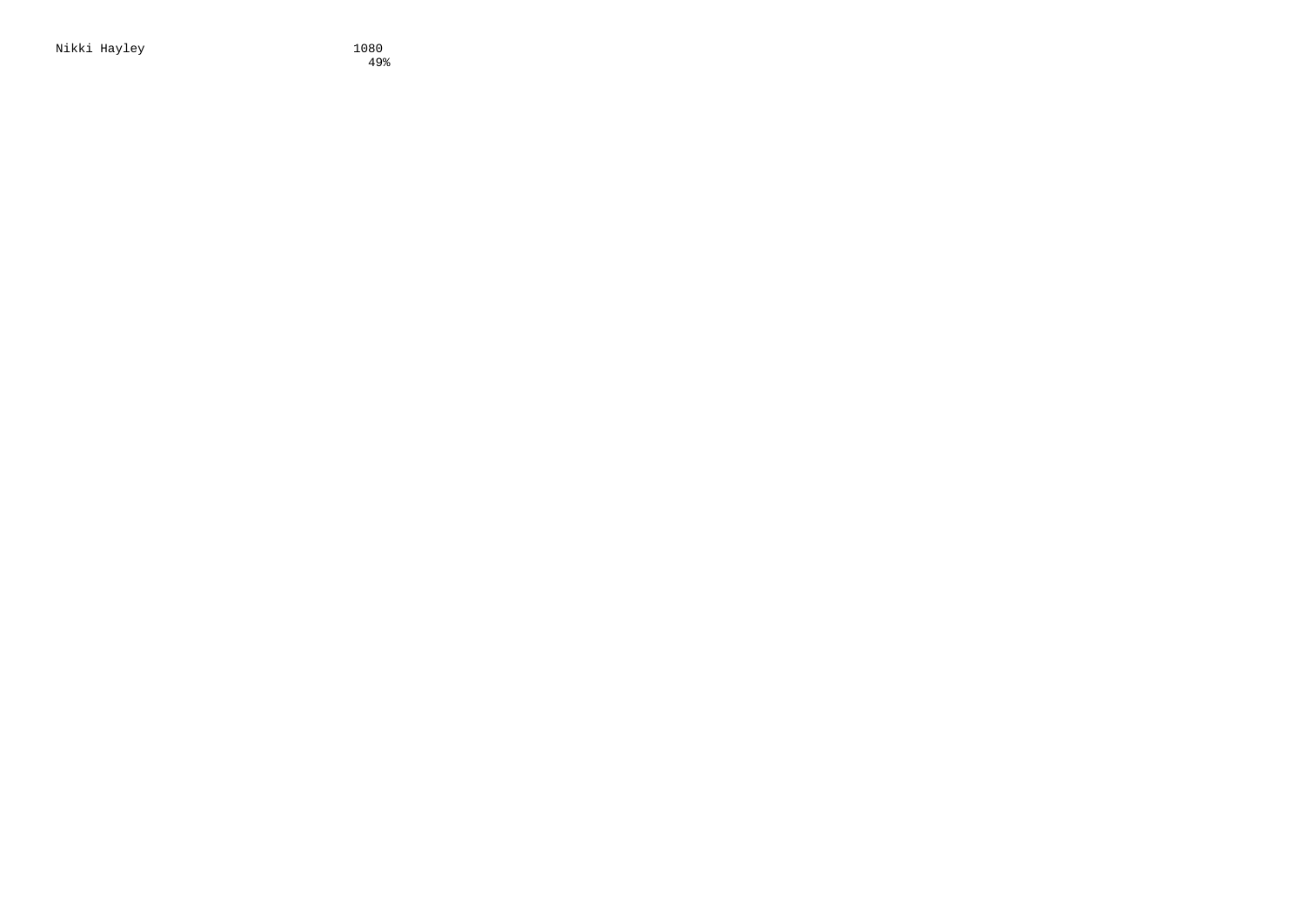## Page 31 QuickQuery Fielding Period: September 17-20, 2017 HCAPS (Filtered on Registered Voters) Weighted To The U.S. General Adult Population - Propensity

21 Sep 2017

#### Table 29 F1 Now we will show you some names. Please indicate if you have a favorable or unfavorable view of that person - or if you've never heard of them.

Summary Of Very Favorable/Favorable

|                  | Total       |
|------------------|-------------|
| Unweighted Base  | 2177        |
| Weighted Base    | 2190        |
| Effective Base   | 1220        |
| Bernie Sanders   | 1159<br>53% |
| Mike Pence       | 954<br>44%  |
| Donald Trump     | 945<br>43%  |
| Hillary Clinton  | 843<br>39%  |
| Elizabeth Warren | 770<br>35%  |
| Paul Ryan        | 676<br>31%  |
| Nikki Hayley     | 675<br>31%  |
| Nancy Pelosi     | 673<br>31%  |
| Rex Tillerson    | 602<br>28%  |
| Chuck Schumer    | 592<br>27%  |
| Jeff Sessions    | 560<br>26%  |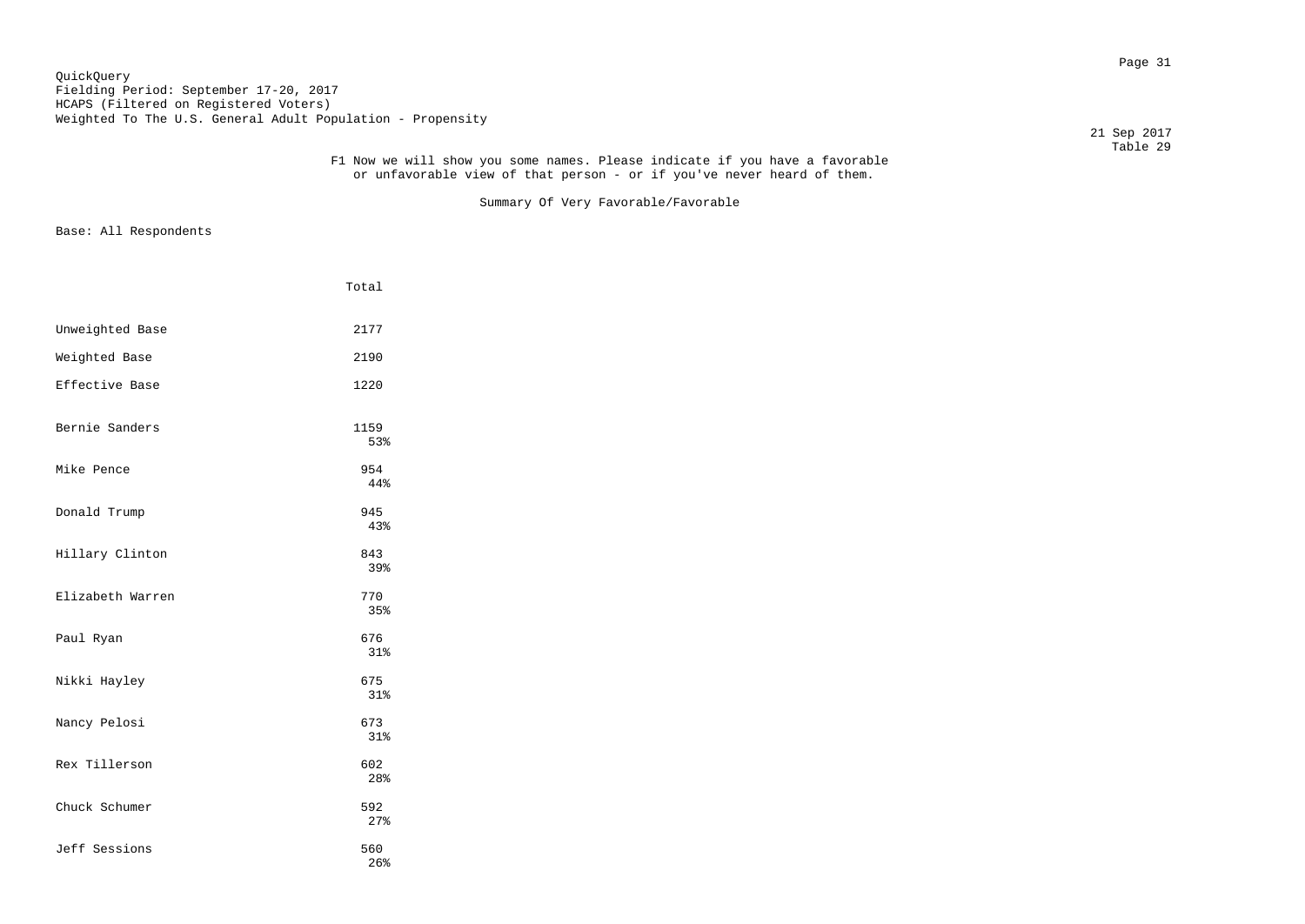Mitch McConnell 408<br>19%

19%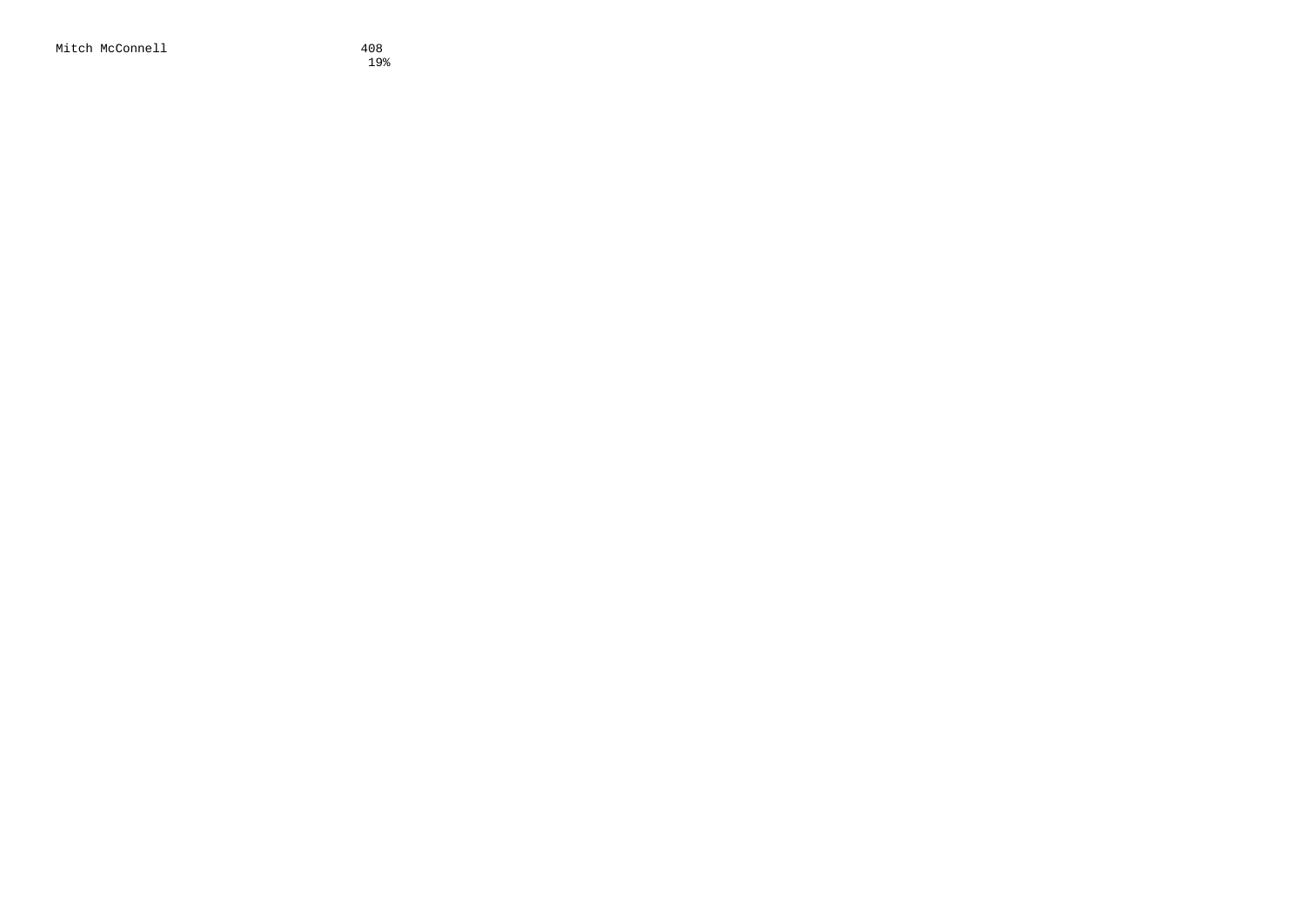# Page 32 QuickQuery Fielding Period: September 17-20, 2017 HCAPS (Filtered on Registered Voters) Weighted To The U.S. General Adult Population - Propensity

21 Sep 2017

#### Table 30 F1 Now we will show you some names. Please indicate if you have a favorable or unfavorable view of that person - or if you've never heard of them.

Summary Of Very Unfavorable/Unfavorable

|                  | Total       |
|------------------|-------------|
| Unweighted Base  | 2177        |
| Weighted Base    | 2190        |
| Effective Base   | 1220        |
| Hillary Clinton  | 1200<br>55% |
| Donald Trump     | 1158<br>53% |
| Paul Ryan        | 1083<br>49% |
| Mitch McConnell  | 1063<br>49% |
| Nancy Pelosi     | 1010<br>46% |
| Jeff Sessions    | 908<br>41%  |
| Mike Pence       | 890<br>41%  |
| Bernie Sanders   | 805<br>37%  |
| Chuck Schumer    | 730<br>33%  |
| Elizabeth Warren | 698<br>32%  |
| Rex Tillerson    | 609<br>28%  |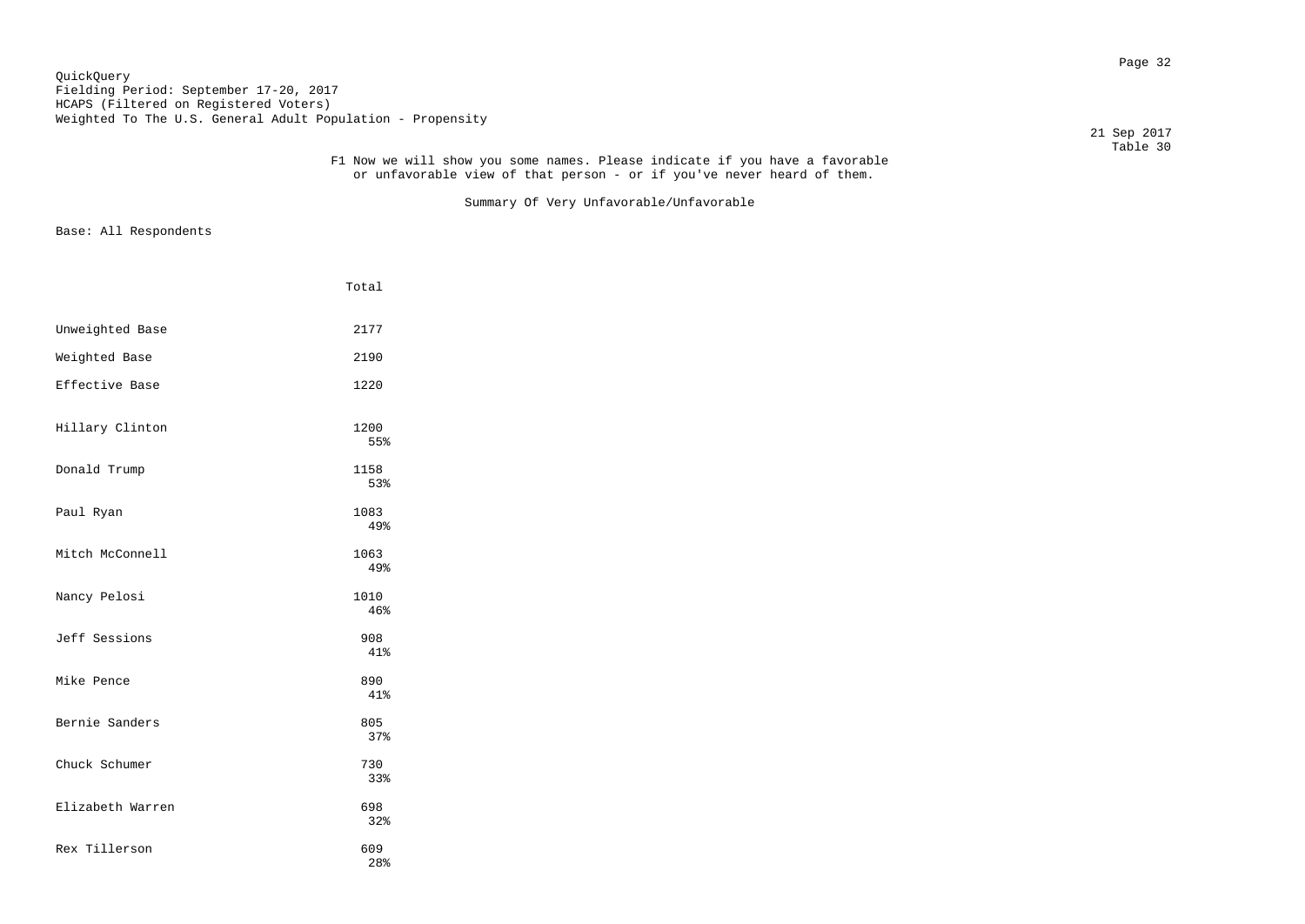Nikki Hayley 198

19%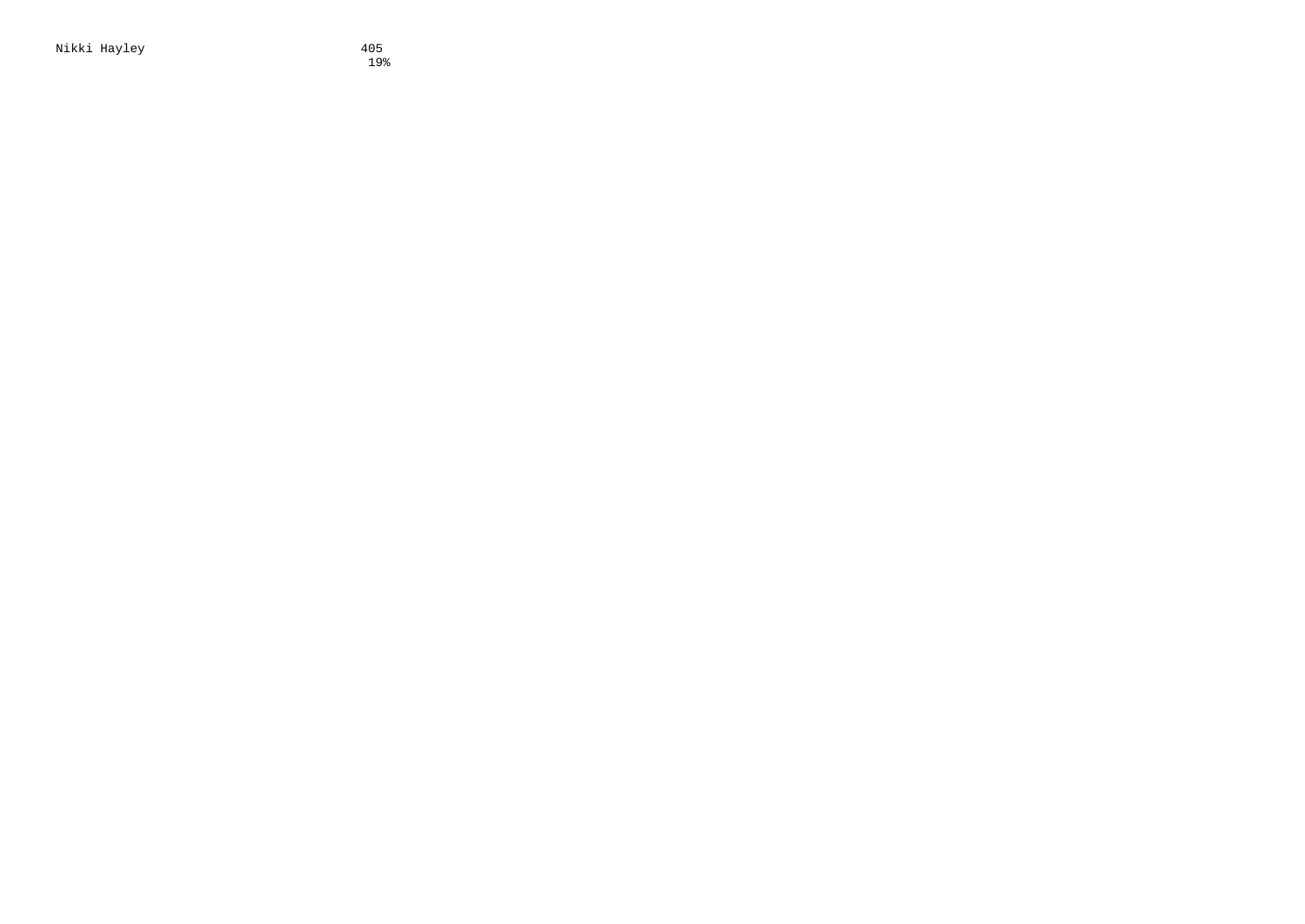21 Sep 2017

### Table 31 F1\_1 Now we will show you some names. Please indicate if you have a favorable or unfavorable view of that person - or if you've never heard of them.

Hillary Clinton

|                                            | Total                 |  |
|--------------------------------------------|-----------------------|--|
| Unweighted Base                            | 2177                  |  |
| Weighted Base                              | 2190                  |  |
| Effective Base                             | 1220                  |  |
| Ever Heard Of (Net)                        | 2043<br>93%           |  |
| Very Favorable/Favorable<br>(Sub-Net)      | 843<br>39%            |  |
| Very favorable                             | 256<br>12%            |  |
| Favorable                                  | 587<br>27%            |  |
| Very Unfavorable/<br>Unfavorable (Sub-Net) | 1200<br>55%           |  |
| Unfavorable                                | 366<br>17%            |  |
| Very unfavorable                           | 834<br>38%            |  |
| Never heard of them                        | 17<br>$1\%$           |  |
| No opinion                                 | 130<br>6 <sup>°</sup> |  |
| Sigma                                      | 2190<br>100%          |  |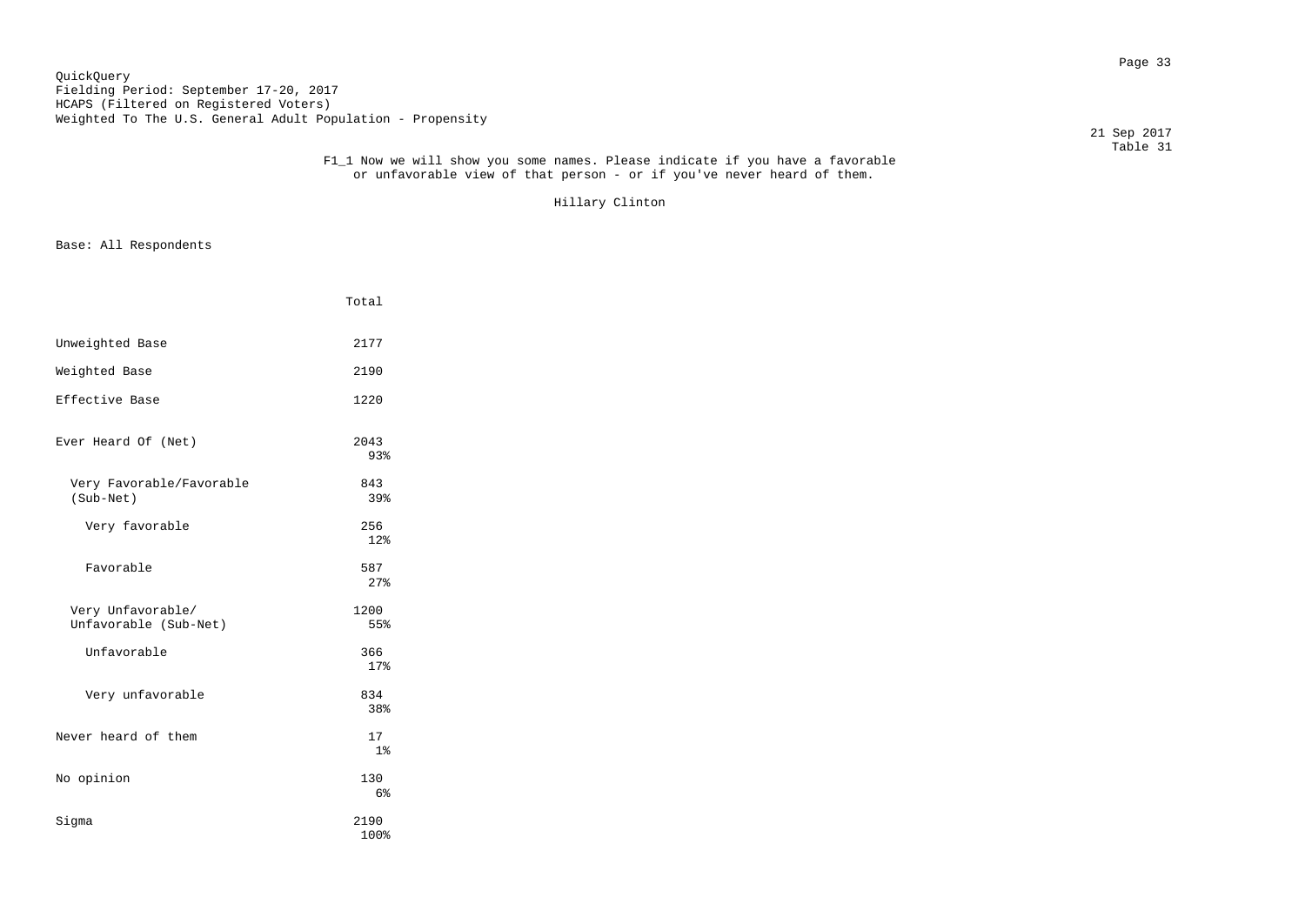# Page 34 QuickQuery Fielding Period: September 17-20, 2017 HCAPS (Filtered on Registered Voters) Weighted To The U.S. General Adult Population - Propensity

21 Sep 2017

### Table 32 F1\_2 Now we will show you some names. Please indicate if you have a favorable or unfavorable view of that person - or if you've never heard of them.

Donald Trump

|                                            | Total        |  |
|--------------------------------------------|--------------|--|
| Unweighted Base                            | 2177         |  |
| Weighted Base                              | 2190         |  |
| Effective Base                             | 1220         |  |
| Ever Heard Of (Net)                        | 2103<br>96%  |  |
| Very Favorable/Favorable<br>(Sub-Net)      | 945<br>43%   |  |
| Very favorable                             | 485<br>22%   |  |
| Favorable                                  | 461<br>21%   |  |
| Very Unfavorable/<br>Unfavorable (Sub-Net) | 1158<br>53%  |  |
| Unfavorable                                | 226<br>10%   |  |
| Very unfavorable                           | 932<br>43%   |  |
| Never heard of them                        | 6<br>$\star$ |  |
| No opinion                                 | 81<br>4%     |  |
| Sigma                                      | 2190<br>100% |  |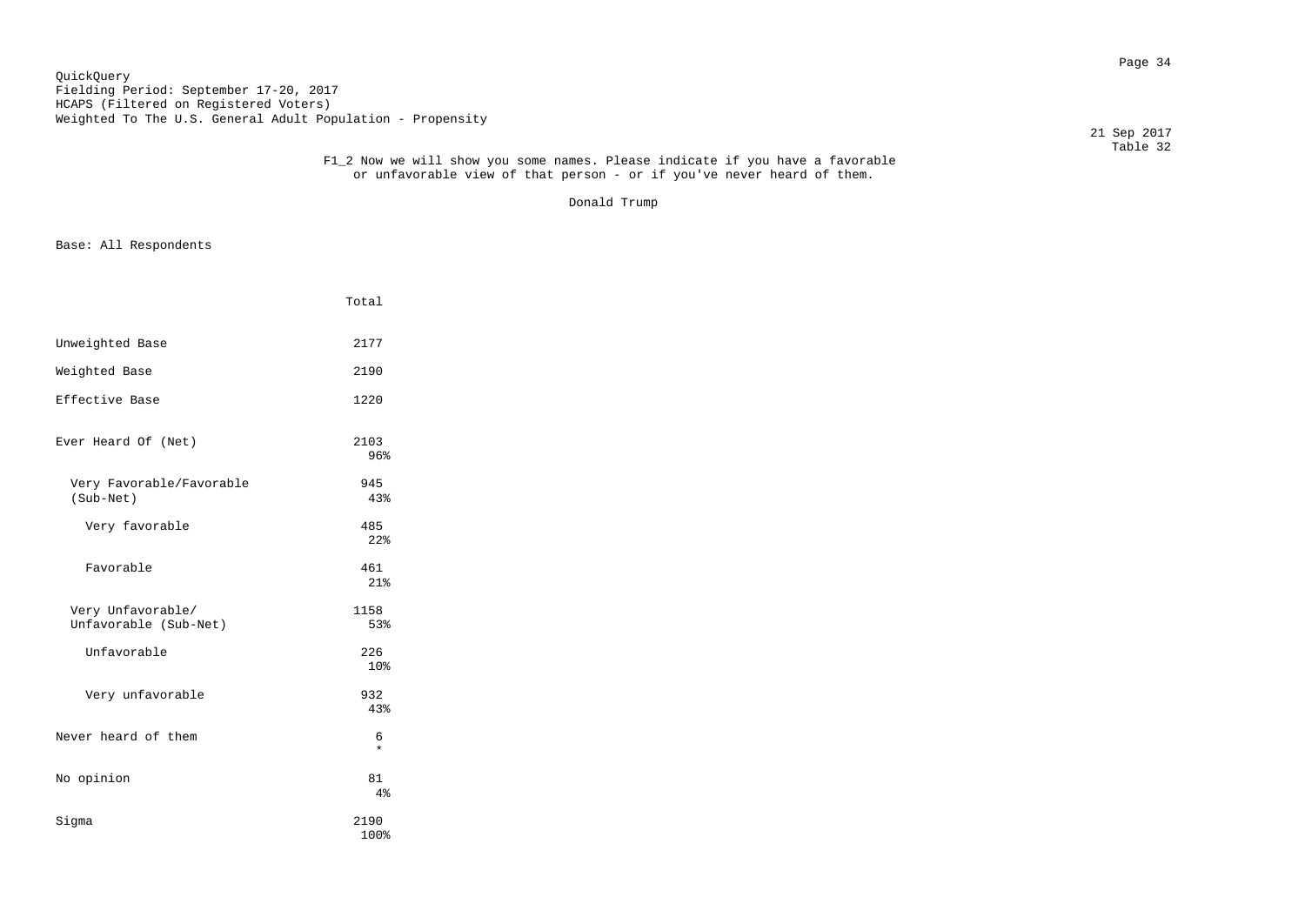# Page 35 QuickQuery Fielding Period: September 17-20, 2017 HCAPS (Filtered on Registered Voters) Weighted To The U.S. General Adult Population - Propensity

21 Sep 2017

### Table 33 F1\_4 Now we will show you some names. Please indicate if you have a favorable or unfavorable view of that person - or if you've never heard of them.

Mike Pence that the state of the state of the state of the state of the state of the state of the state of the

|                                            | Total        |  |
|--------------------------------------------|--------------|--|
| Unweighted Base                            | 2177         |  |
| Weighted Base                              | 2190         |  |
| Effective Base                             | 1220         |  |
| Ever Heard Of (Net)                        | 1844<br>84%  |  |
| Very Favorable/Favorable<br>(Sub-Net)      | 954<br>44%   |  |
| Very favorable                             | 461<br>21%   |  |
| Favorable                                  | 494<br>23%   |  |
| Very Unfavorable/<br>Unfavorable (Sub-Net) | 890<br>41%   |  |
| Unfavorable                                | 337<br>15%   |  |
| Very unfavorable                           | 553<br>25%   |  |
| Never heard of them                        | 73<br>3%     |  |
| No opinion                                 | 273<br>12%   |  |
| Sigma                                      | 2190<br>100% |  |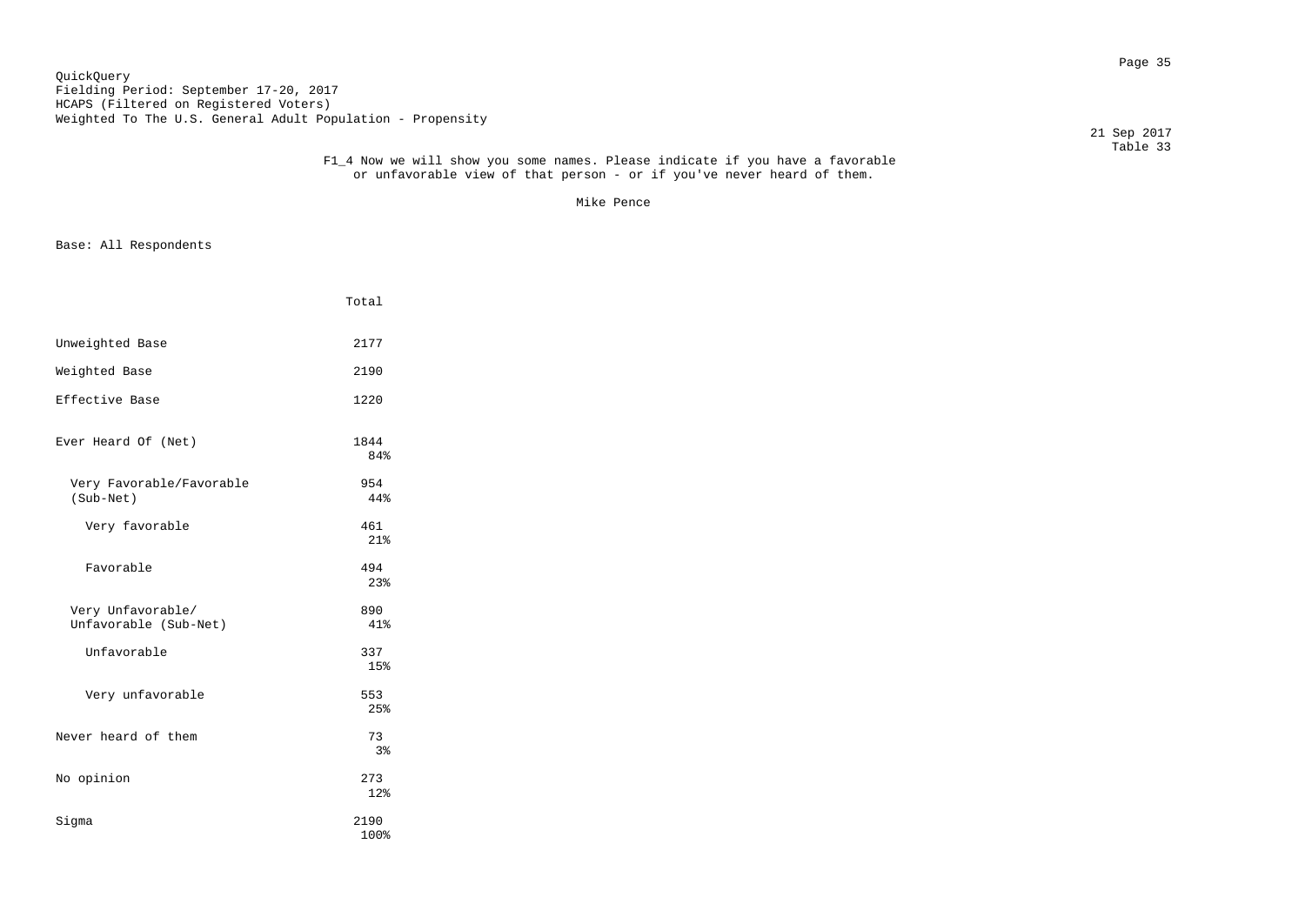Page 36 QuickQuery Fielding Period: September 17-20, 2017 HCAPS (Filtered on Registered Voters) Weighted To The U.S. General Adult Population - Propensity

21 Sep 2017

### Table 34 F1\_8 Now we will show you some names. Please indicate if you have a favorable or unfavorable view of that person - or if you've never heard of them.

Paul Ryan

|                                            | Total                 |  |
|--------------------------------------------|-----------------------|--|
| Unweighted Base                            | 2177                  |  |
| Weighted Base                              | 2190                  |  |
| Effective Base                             | 1220                  |  |
| Ever Heard Of (Net)                        | 1759<br>80%           |  |
| Very Favorable/Favorable<br>(Sub-Net)      | 676<br>31%            |  |
| Very favorable                             | 111<br>5 <sup>°</sup> |  |
| Favorable                                  | 565<br>26%            |  |
| Very Unfavorable/<br>Unfavorable (Sub-Net) | 1083<br>49%           |  |
| Unfavorable                                | 513<br>23%            |  |
| Very unfavorable                           | 569<br>26%            |  |
| Never heard of them                        | 96<br>4%              |  |
| No opinion                                 | 335<br>15%            |  |
| Sigma                                      | 2190<br>100%          |  |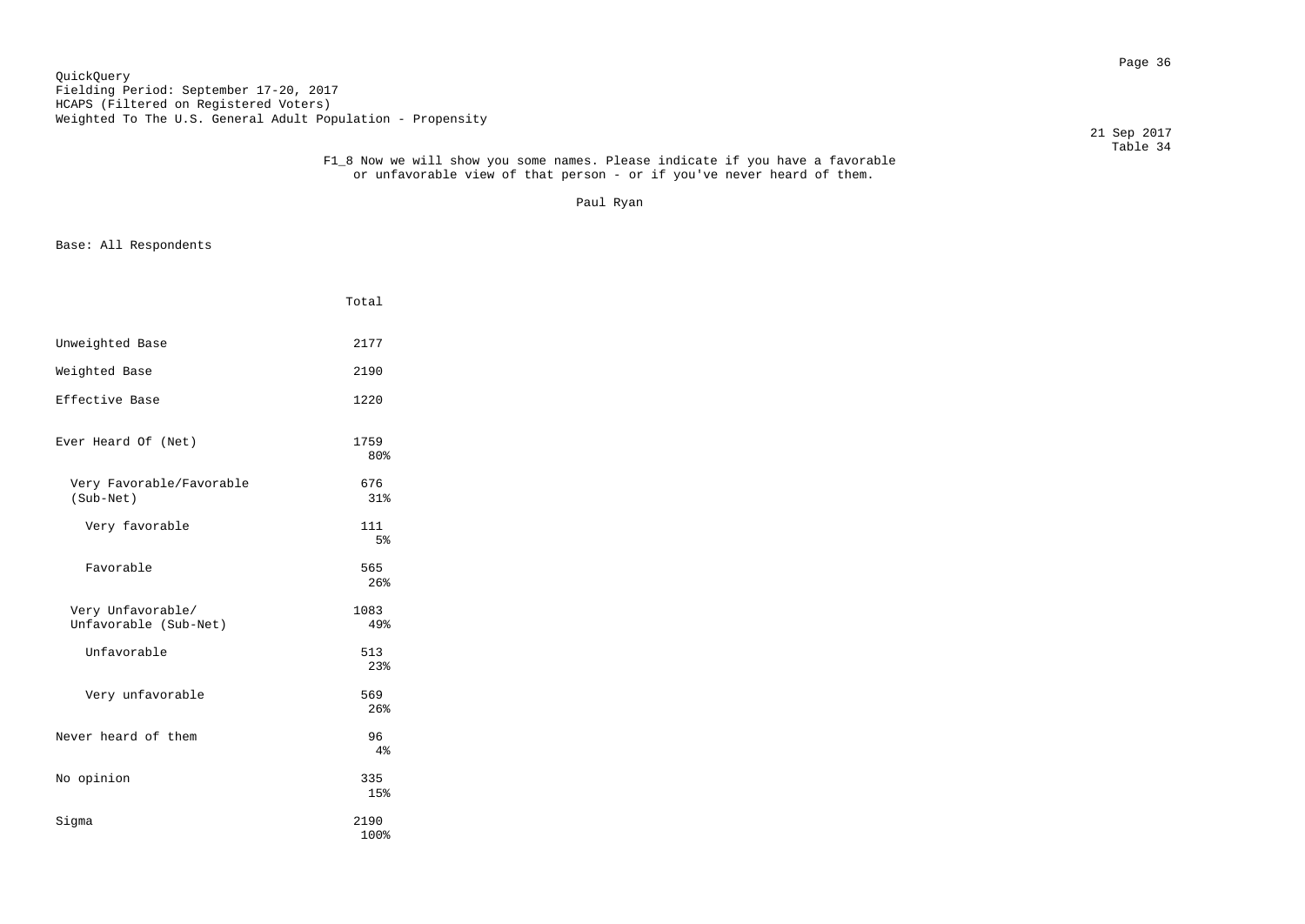# Page 37 QuickQuery Fielding Period: September 17-20, 2017 HCAPS (Filtered on Registered Voters) Weighted To The U.S. General Adult Population - Propensity

21 Sep 2017

### Table 35 F1\_9 Now we will show you some names. Please indicate if you have a favorable or unfavorable view of that person - or if you've never heard of them.

Nancy Pelosi

|                                            | Total                 |
|--------------------------------------------|-----------------------|
| Unweighted Base                            | 2177                  |
| Weighted Base                              | 2190                  |
| Effective Base                             | 1220                  |
| Ever Heard Of (Net)                        | 1683<br>77%           |
| Very Favorable/Favorable<br>(Sub-Net)      | 673<br>31%            |
| Very favorable                             | 152<br>7 <sup>°</sup> |
| Favorable                                  | 521<br>2.4%           |
| Very Unfavorable/<br>Unfavorable (Sub-Net) | 1010<br>46%           |
| Unfavorable                                | 353<br>16%            |
| Very unfavorable                           | 657<br>30%            |
| Never heard of them                        | 123<br>6 <sup>°</sup> |
| No opinion                                 | 384<br>18%            |
| Sigma                                      | 2190<br>100%          |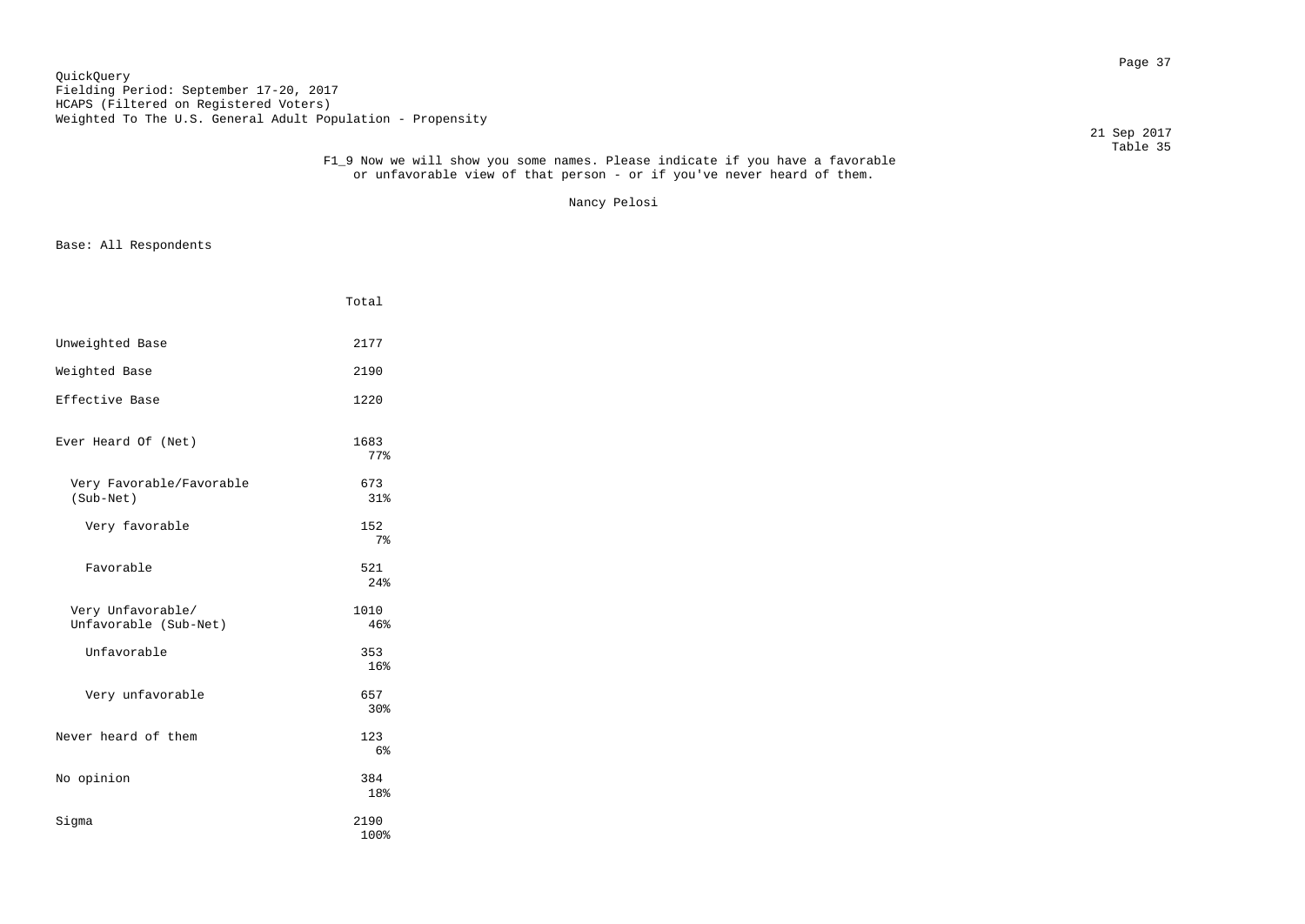# Page 38 QuickQuery Fielding Period: September 17-20, 2017 HCAPS (Filtered on Registered Voters) Weighted To The U.S. General Adult Population - Propensity

21 Sep 2017

#### Table 36 F1\_10 Now we will show you some names. Please indicate if you have a favorable or unfavorable view of that person - or if you've never heard of them.

Mitch McConnell

|                                            | Total        |  |
|--------------------------------------------|--------------|--|
| Unweighted Base                            | 2177         |  |
| Weighted Base                              | 2190         |  |
| Effective Base                             | 1220         |  |
| Ever Heard Of (Net)                        | 1471<br>67%  |  |
| Very Favorable/Favorable<br>(Sub-Net)      | 408<br>19%   |  |
| Very favorable                             | 68<br>3%     |  |
| Favorable                                  | 339<br>16%   |  |
| Very Unfavorable/<br>Unfavorable (Sub-Net) | 1063<br>49%  |  |
| Unfavorable                                | 500<br>23%   |  |
| Very unfavorable                           | 563<br>26%   |  |
| Never heard of them                        | 250<br>11%   |  |
| No opinion                                 | 468<br>21%   |  |
| Sigma                                      | 2190<br>100% |  |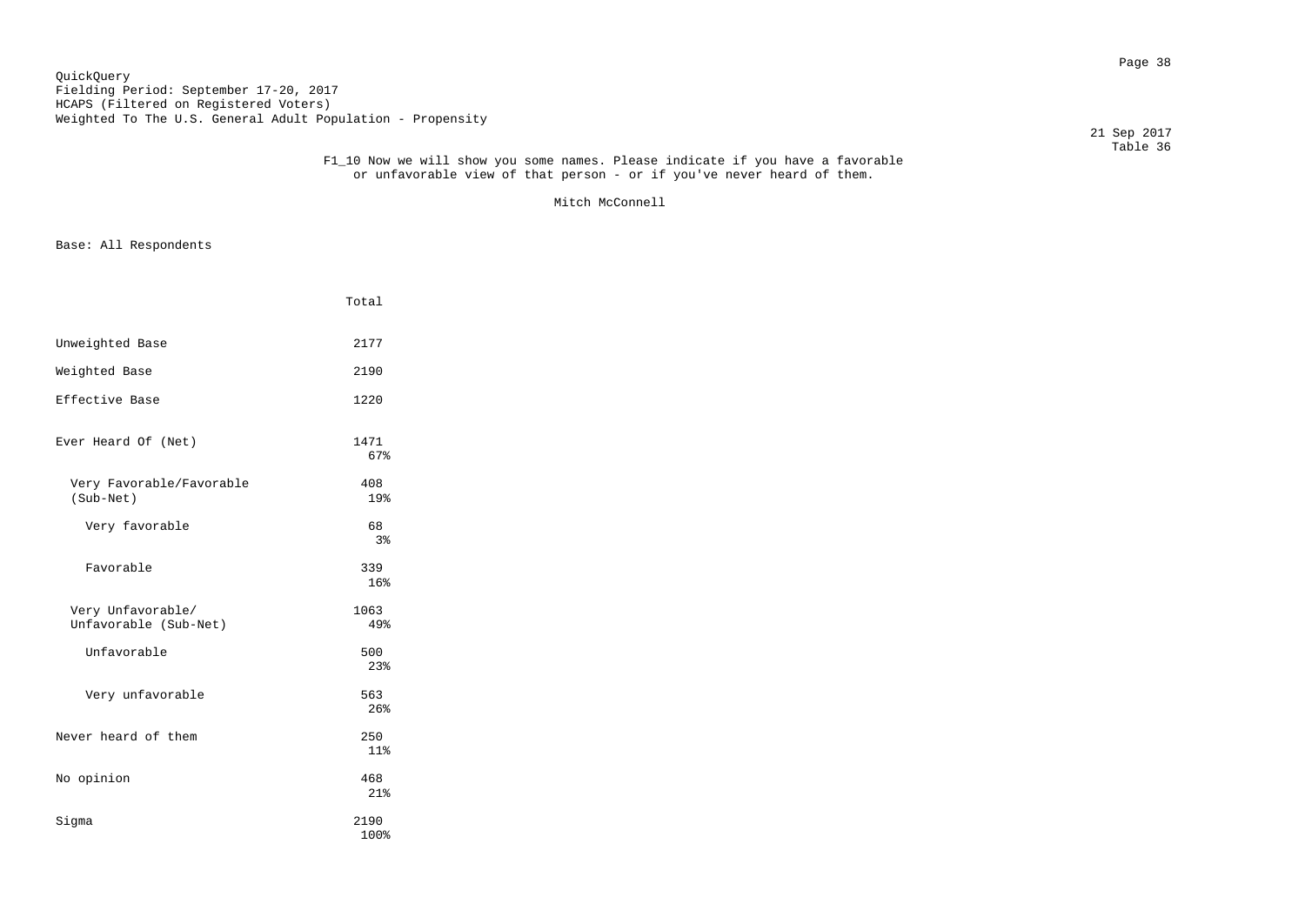# Page 39 QuickQuery Fielding Period: September 17-20, 2017 HCAPS (Filtered on Registered Voters) Weighted To The U.S. General Adult Population - Propensity

21 Sep 2017

#### Table 37 F1\_11 Now we will show you some names. Please indicate if you have a favorable or unfavorable view of that person - or if you've never heard of them.

Chuck Schumer

|                                            | Total                  |  |
|--------------------------------------------|------------------------|--|
| Unweighted Base                            | 2177                   |  |
| Weighted Base                              | 2190                   |  |
| Effective Base                             | 1220                   |  |
| Ever Heard Of (Net)                        | 1322<br>60%            |  |
| Very Favorable/Favorable<br>(Sub-Net)      | 592<br>27%             |  |
| Very favorable                             | 158<br>$7\%$           |  |
| Favorable                                  | 434<br>20 <sup>o</sup> |  |
| Very Unfavorable/<br>Unfavorable (Sub-Net) | 730<br>33%             |  |
| Unfavorable                                | 324<br>15%             |  |
| Very unfavorable                           | 406<br>19%             |  |
| Never heard of them                        | 329<br>15%             |  |
| No opinion                                 | 539<br>25%             |  |
| Sigma                                      | 2190<br>100%           |  |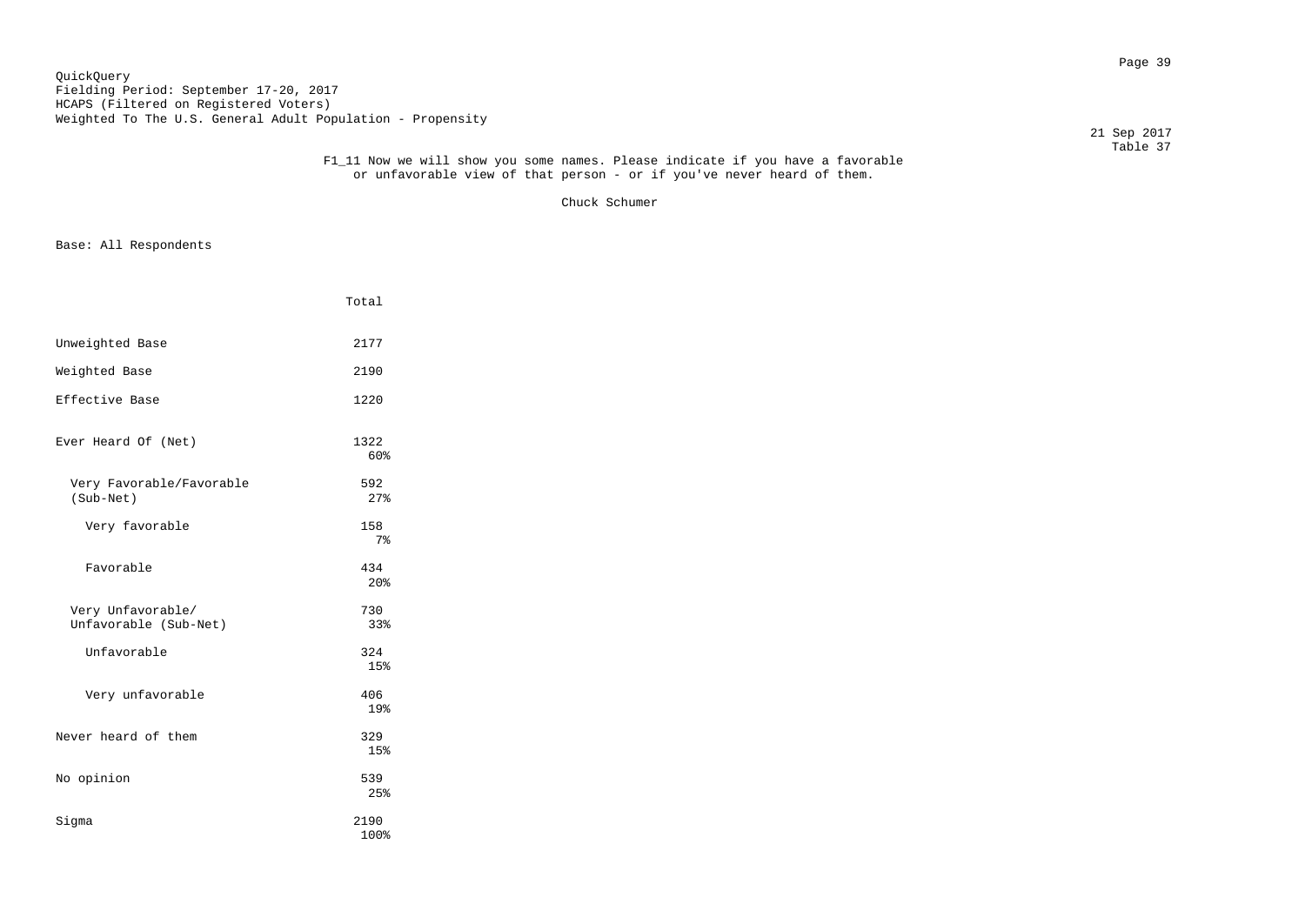# Page 40 QuickQuery Fielding Period: September 17-20, 2017 HCAPS (Filtered on Registered Voters) Weighted To The U.S. General Adult Population - Propensity

21 Sep 2017

#### Table 38 F1\_12 Now we will show you some names. Please indicate if you have a favorable or unfavorable view of that person - or if you've never heard of them.

Bernie Sanders

|                                            | Total                   |
|--------------------------------------------|-------------------------|
| Unweighted Base                            | 2177                    |
| Weighted Base                              | 2190                    |
| Effective Base                             | 1220                    |
| Ever Heard Of (Net)                        | 1964<br>90 <sup>8</sup> |
| Very Favorable/Favorable<br>(Sub-Net)      | 1159<br>53%             |
| Very favorable                             | 399<br>18%              |
| Favorable                                  | 760<br>35%              |
| Very Unfavorable/<br>Unfavorable (Sub-Net) | 805<br>37%              |
| Unfavorable                                | 364<br>17%              |
| Very unfavorable                           | 441<br>20%              |
| Never heard of them                        | 15<br>$1\%$             |
| No opinion                                 | 211<br>10%              |
| Sigma                                      | 2190<br>100%            |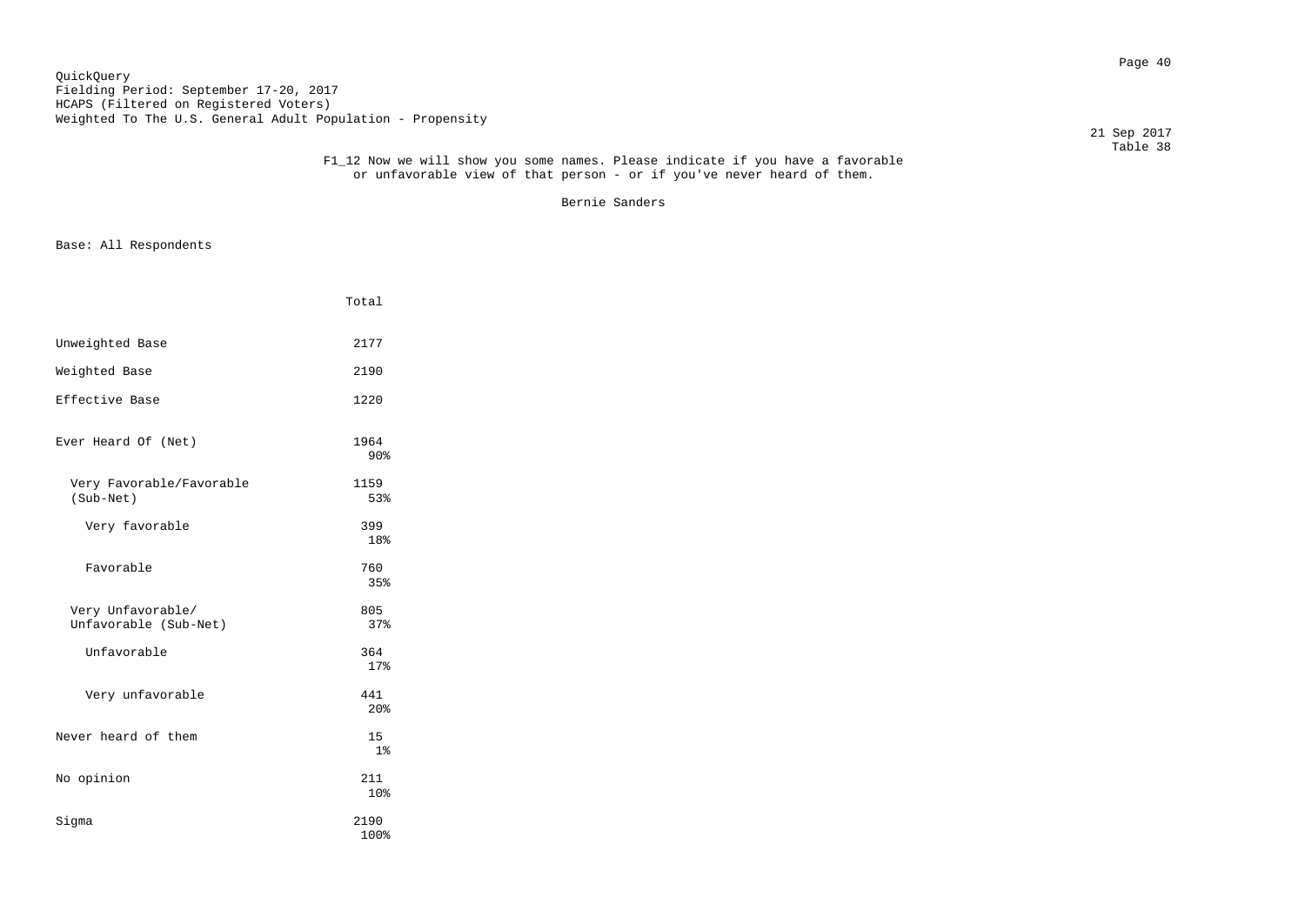21 Sep 2017

#### Table 39 F1\_13 Now we will show you some names. Please indicate if you have a favorable or unfavorable view of that person - or if you've never heard of them.

Elizabeth Warren

| Unweighted Base<br>2177                                  |  |
|----------------------------------------------------------|--|
| Weighted Base<br>2190                                    |  |
| Effective Base<br>1220                                   |  |
| Ever Heard Of (Net)<br>1468<br>67%                       |  |
| Very Favorable/Favorable<br>770<br>(Sub-Net)<br>35%      |  |
| Very favorable<br>328<br>15%                             |  |
| Favorable<br>442<br>20 <sup>o</sup>                      |  |
| 698<br>Very Unfavorable/<br>Unfavorable (Sub-Net)<br>32% |  |
| Unfavorable<br>247<br>11%                                |  |
| Very unfavorable<br>451<br>21%                           |  |
| Never heard of them<br>259<br>12%                        |  |
| No opinion<br>463<br>21%                                 |  |
| Sigma<br>2190<br>100%                                    |  |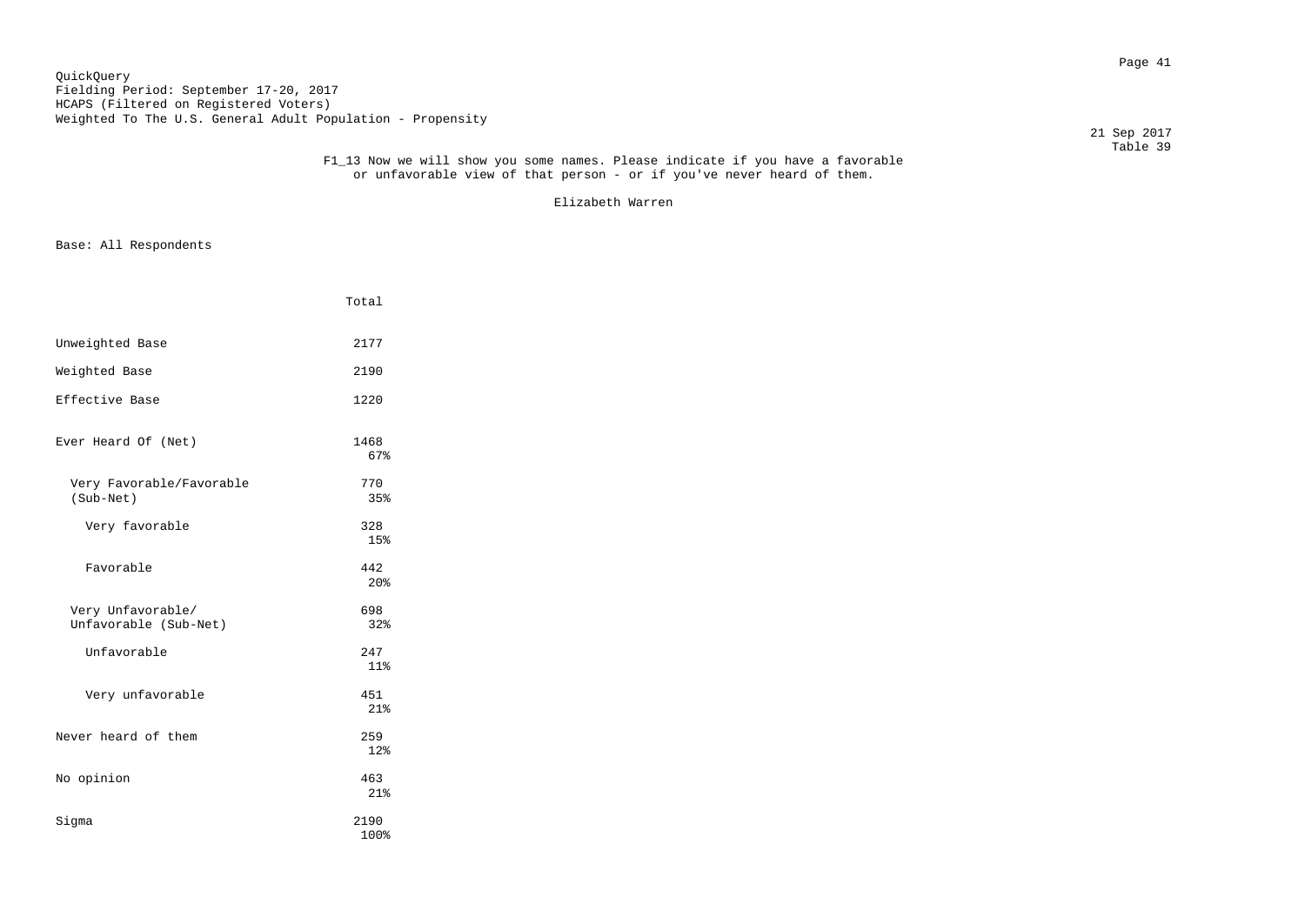# Page 42 QuickQuery Fielding Period: September 17-20, 2017 HCAPS (Filtered on Registered Voters) Weighted To The U.S. General Adult Population - Propensity

21 Sep 2017

#### Table 40 F1\_17 Now we will show you some names. Please indicate if you have a favorable or unfavorable view of that person - or if you've never heard of them.

Jeff Sessions

|                                            | Total                 |  |
|--------------------------------------------|-----------------------|--|
| Unweighted Base                            | 2177                  |  |
| Weighted Base                              | 2190                  |  |
| Effective Base                             | 1220                  |  |
| Ever Heard Of (Net)                        | 1469<br>67%           |  |
| Very Favorable/Favorable<br>(Sub-Net)      | 560<br>26%            |  |
| Very favorable                             | 144<br>7 <sup>8</sup> |  |
| Favorable                                  | 416<br>19%            |  |
| Very Unfavorable/<br>Unfavorable (Sub-Net) | 908<br>41%            |  |
| Unfavorable                                | 377<br>17%            |  |
| Very unfavorable                           | 531<br>24%            |  |
| Never heard of them                        | 241<br>11%            |  |
| No opinion                                 | 480<br>22%            |  |
| Sigma                                      | 2190<br>100%          |  |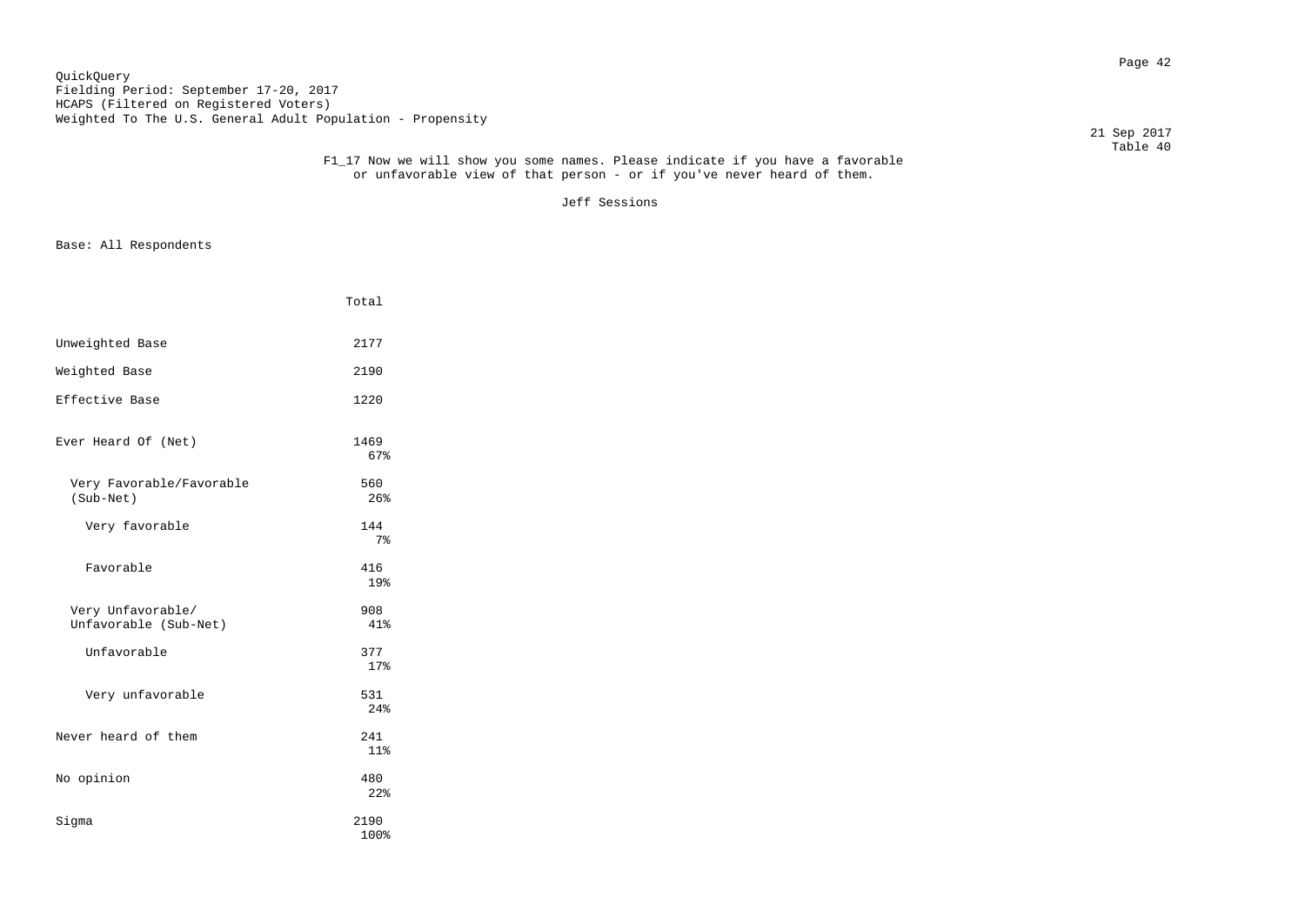21 Sep 2017

# Table 41 F1\_24 Now we will show you some names. Please indicate if you have a favorable or unfavorable view of that person - or if you've never heard of them.

Rex Tillerson

|                                            | Total                 |  |
|--------------------------------------------|-----------------------|--|
| Unweighted Base                            | 2177                  |  |
| Weighted Base                              | 2190                  |  |
| Effective Base                             | 1220                  |  |
| Ever Heard Of (Net)                        | 1212<br>55%           |  |
| Very Favorable/Favorable<br>(Sub-Net)      | 602<br>28%            |  |
| Very favorable                             | 191<br>9 <sub>8</sub> |  |
| Favorable                                  | 412<br>19%            |  |
| Very Unfavorable/<br>Unfavorable (Sub-Net) | 609<br>28%            |  |
| Unfavorable                                | 342<br>16%            |  |
| Very unfavorable                           | 267<br>12%            |  |
| Never heard of them                        | 433<br>20%            |  |
| No opinion                                 | 545<br>25%            |  |
| Sigma                                      | 2190<br>100%          |  |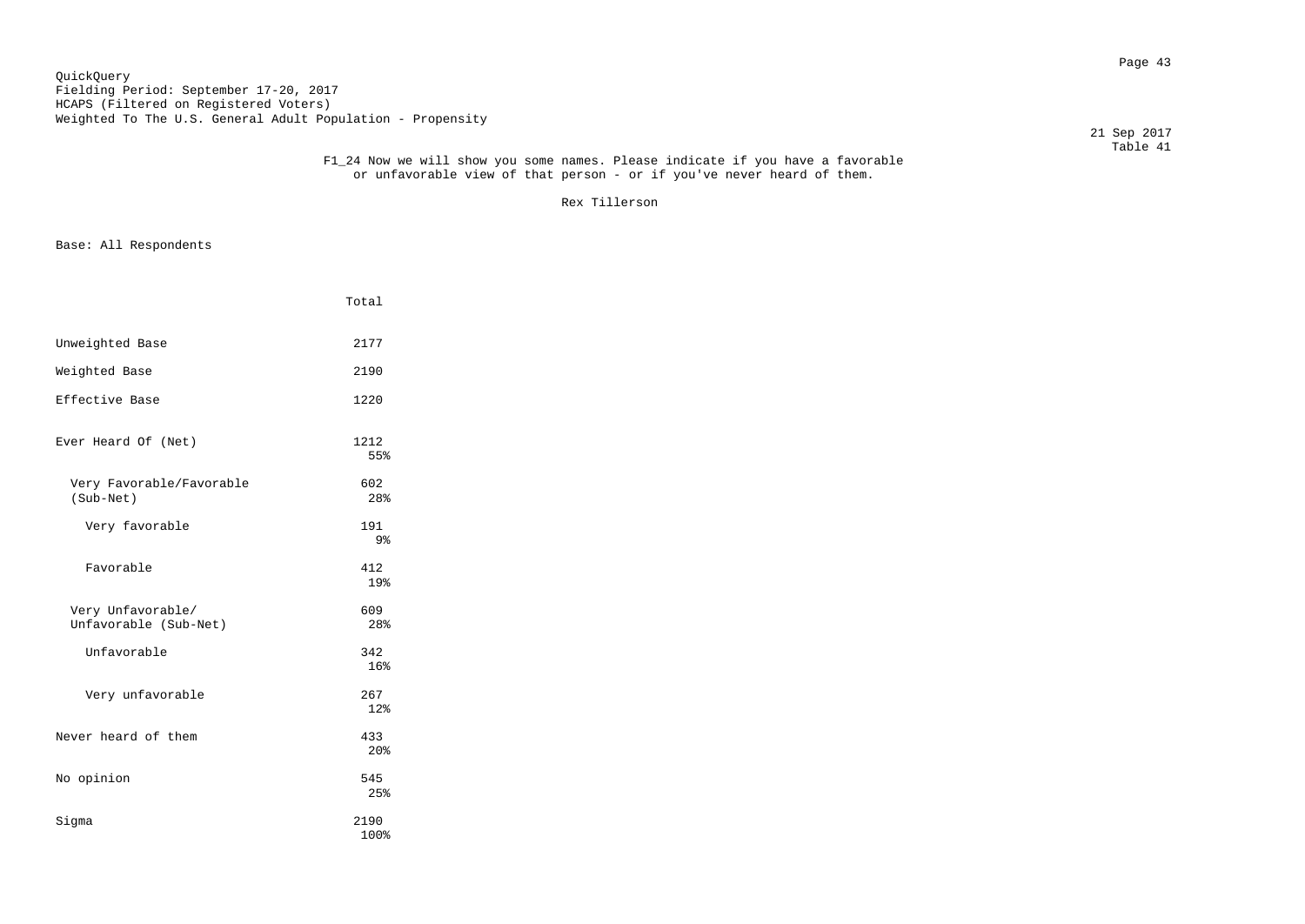Page 44 QuickQuery Fielding Period: September 17-20, 2017 HCAPS (Filtered on Registered Voters) Weighted To The U.S. General Adult Population - Propensity

21 Sep 2017

### Table 42 F1\_31 Now we will show you some names. Please indicate if you have a favorable or unfavorable view of that person - or if you've never heard of them.

Nikki Hayley

|                                            | Total        |  |
|--------------------------------------------|--------------|--|
| Unweighted Base                            | 2177         |  |
| Weighted Base                              | 2190         |  |
| Effective Base                             | 1220         |  |
| Ever Heard Of (Net)                        | 1080<br>49%  |  |
| Very Favorable/Favorable<br>(Sub-Net)      | 675<br>31%   |  |
| Very favorable                             | 255<br>12%   |  |
| Favorable                                  | 420<br>19%   |  |
| Very Unfavorable/<br>Unfavorable (Sub-Net) | 405<br>19%   |  |
| Unfavorable                                | 248<br>11%   |  |
| Very unfavorable                           | 157<br>7%    |  |
| Never heard of them                        | 565<br>26%   |  |
| No opinion                                 | 544<br>25%   |  |
| Sigma                                      | 2190<br>100% |  |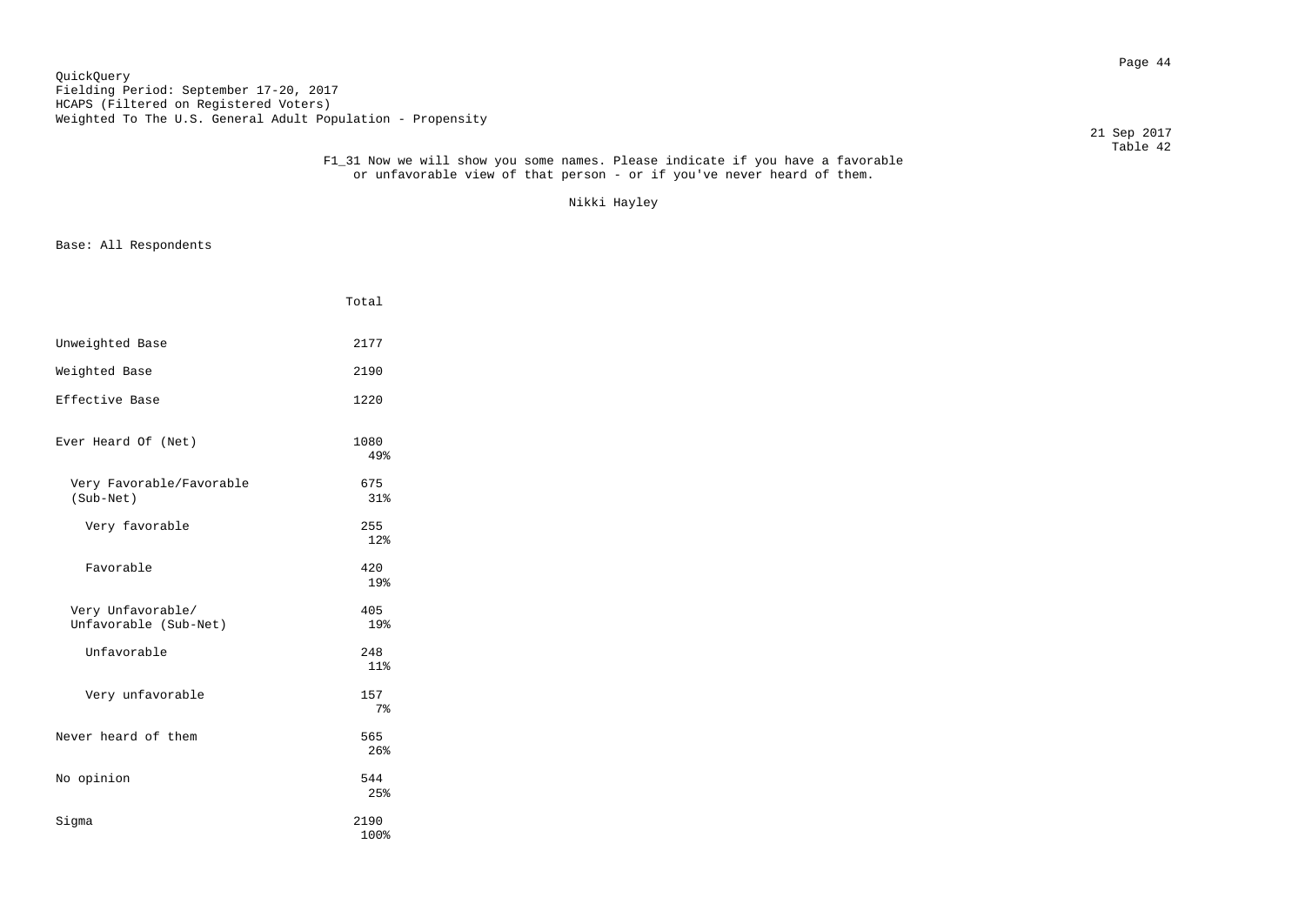Page 45 QuickQuery Fielding Period: September 17-20, 2017 HCAPS (Filtered on Registered Voters) Weighted To The U.S. General Adult Population - Propensity

21 Sep 2017

 Table 43 I1 What would you say are the most important issues facing the country today? Please select three.

|                                           | Total      |
|-------------------------------------------|------------|
| Unweighted Base                           | 2177       |
| Weighted Base                             | 2190       |
| Effective Base                            | 1220       |
| Healthcare                                | 944<br>43% |
| Terrorism/national security               | 803<br>37% |
| Economy and jobs                          | 643<br>29% |
| Immigration                               | 462<br>21% |
| Race relations                            | 455<br>21% |
| National debt/ federal<br>budget deficits | 453<br>21% |
| Environment / climate change              | 415<br>19% |
| Taxes                                     | 361<br>16% |
| Education                                 | 292<br>13% |
| Corruption                                | 272<br>12% |
| Income inequality                         | 235<br>11% |
| Crime and drugs                           | 230<br>11% |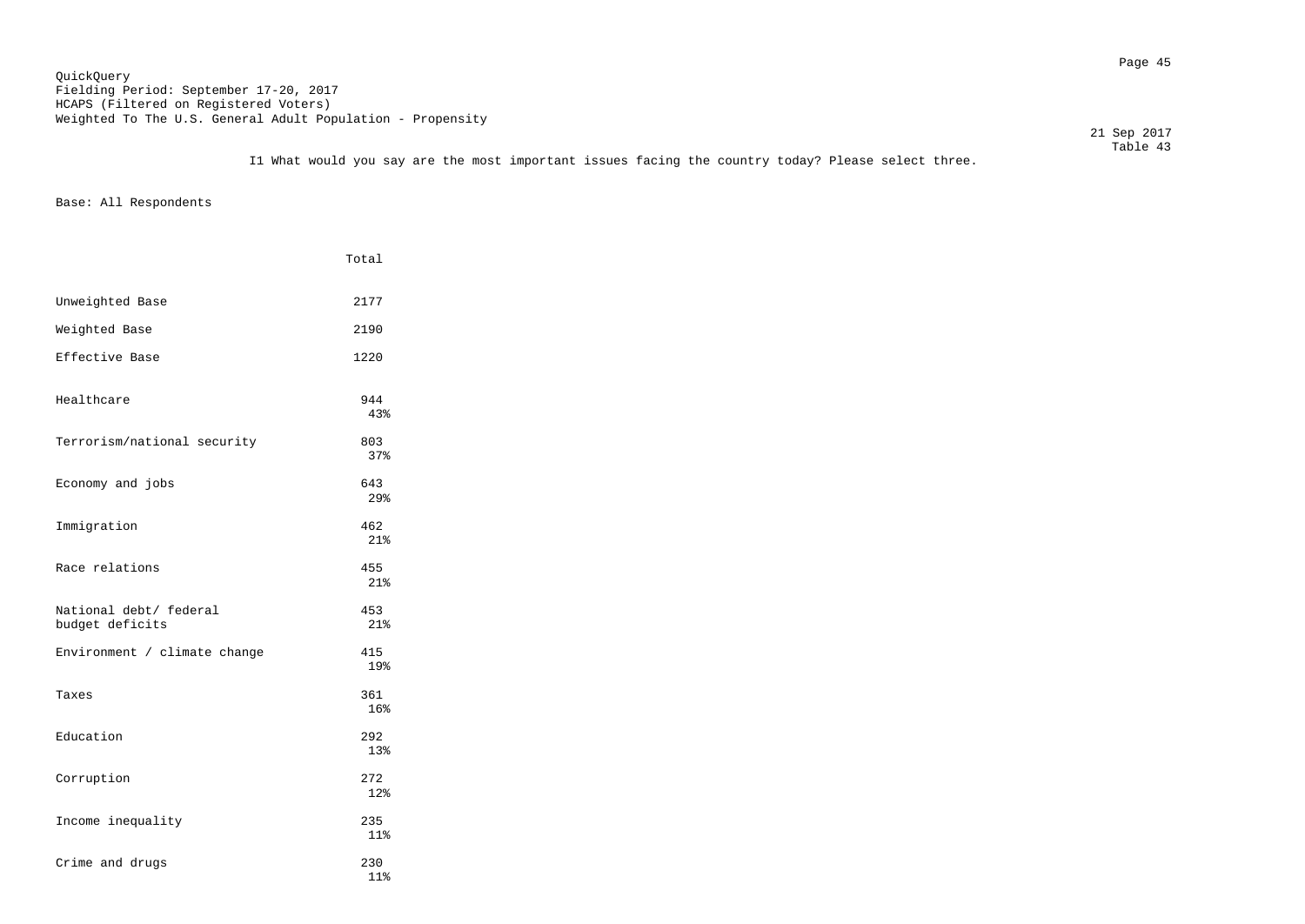| Cybersecurity                                   | 229<br>10 <sup>8</sup> |
|-------------------------------------------------|------------------------|
| Defense                                         | 198<br>9 <sub>8</sub>  |
| Foreign policy                                  | 191<br>9 <sub>8</sub>  |
| Criminal justice (policing,<br>courts, prisons) | 140<br>6%              |
| Political correctness                           | 123<br>6 <sup>°</sup>  |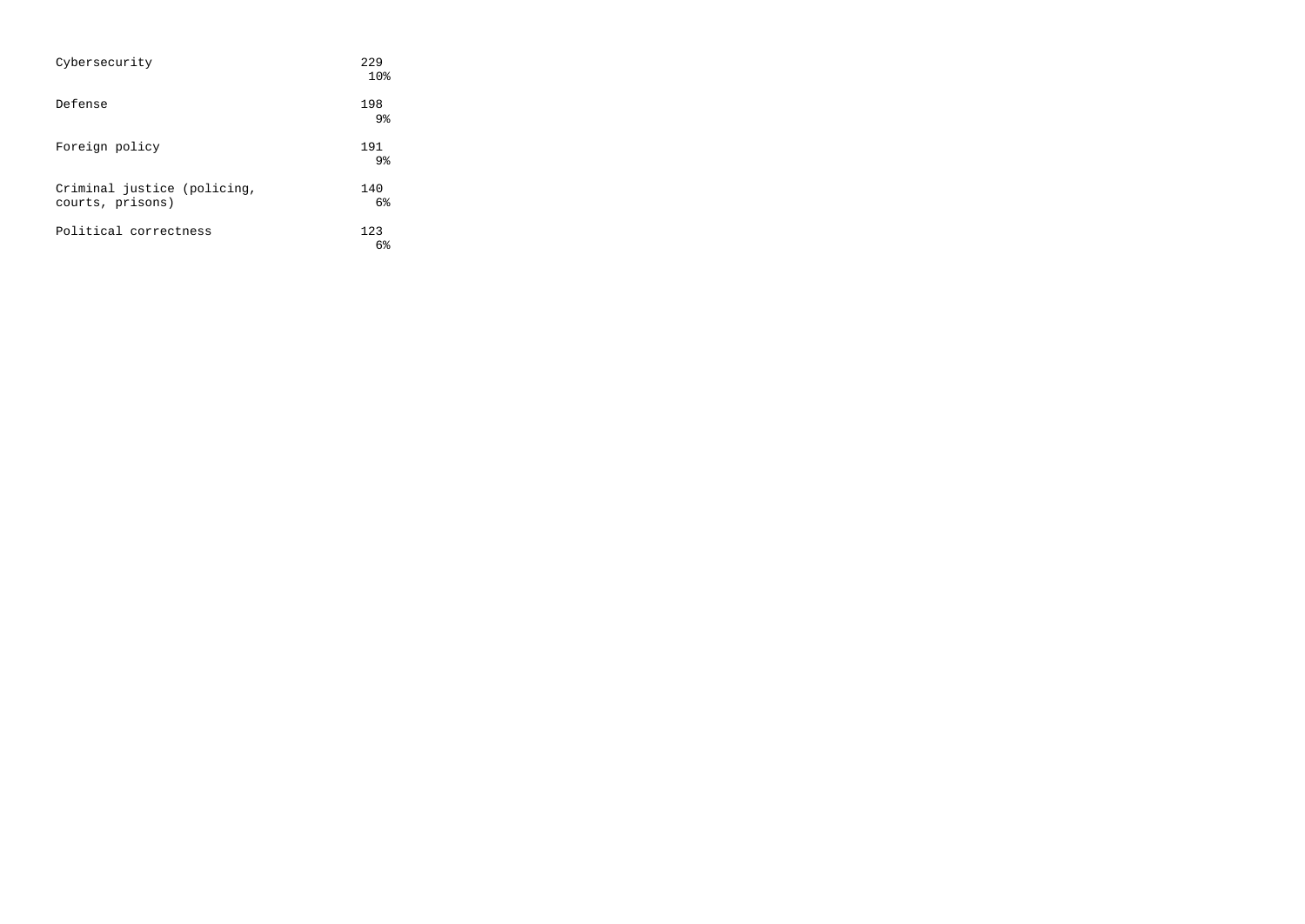Page 46 QuickQuery Fielding Period: September 17-20, 2017 HCAPS (Filtered on Registered Voters) Weighted To The U.S. General Adult Population - Propensity

21 Sep 2017

 Table 43 I1 What would you say are the most important issues facing the country today? Please select three.

|                | Total                |
|----------------|----------------------|
| Weighted Base  | 2190                 |
| Women's rights | 89<br>4%             |
| Other          | 33<br>2 <sup>8</sup> |
| Sigma          | 6569<br>300%         |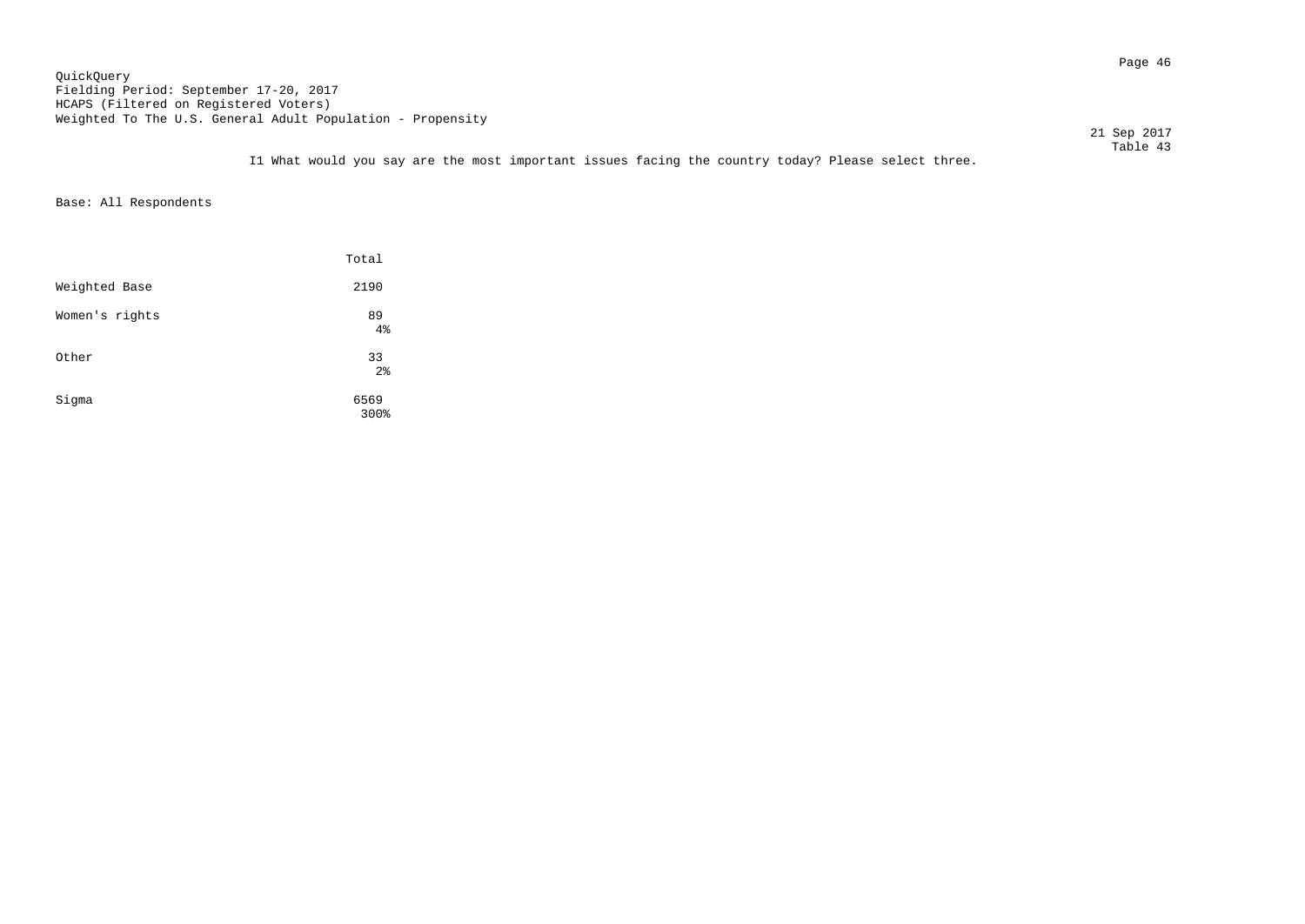Page 47 QuickQuery Fielding Period: September 17-20, 2017 HCAPS (Filtered on Registered Voters) Weighted To The U.S. General Adult Population - Propensity

21 Sep 2017

|                            | Total        |
|----------------------------|--------------|
| Unweighted Base            | 2177         |
| Weighted Base              | 2190         |
| Effective Base             | 1220         |
| Very/Somewhat Strong (Net) | 1404<br>64%  |
| Very strong                | 237<br>11%   |
| Somewhat strong            | 1167<br>53%  |
| Very/Somewhat Weak (Net)   | 786<br>36%   |
| Somewhat weak              | 666<br>30%   |
| Very weak                  | 120<br>5%    |
| Sigma                      | 2190<br>100% |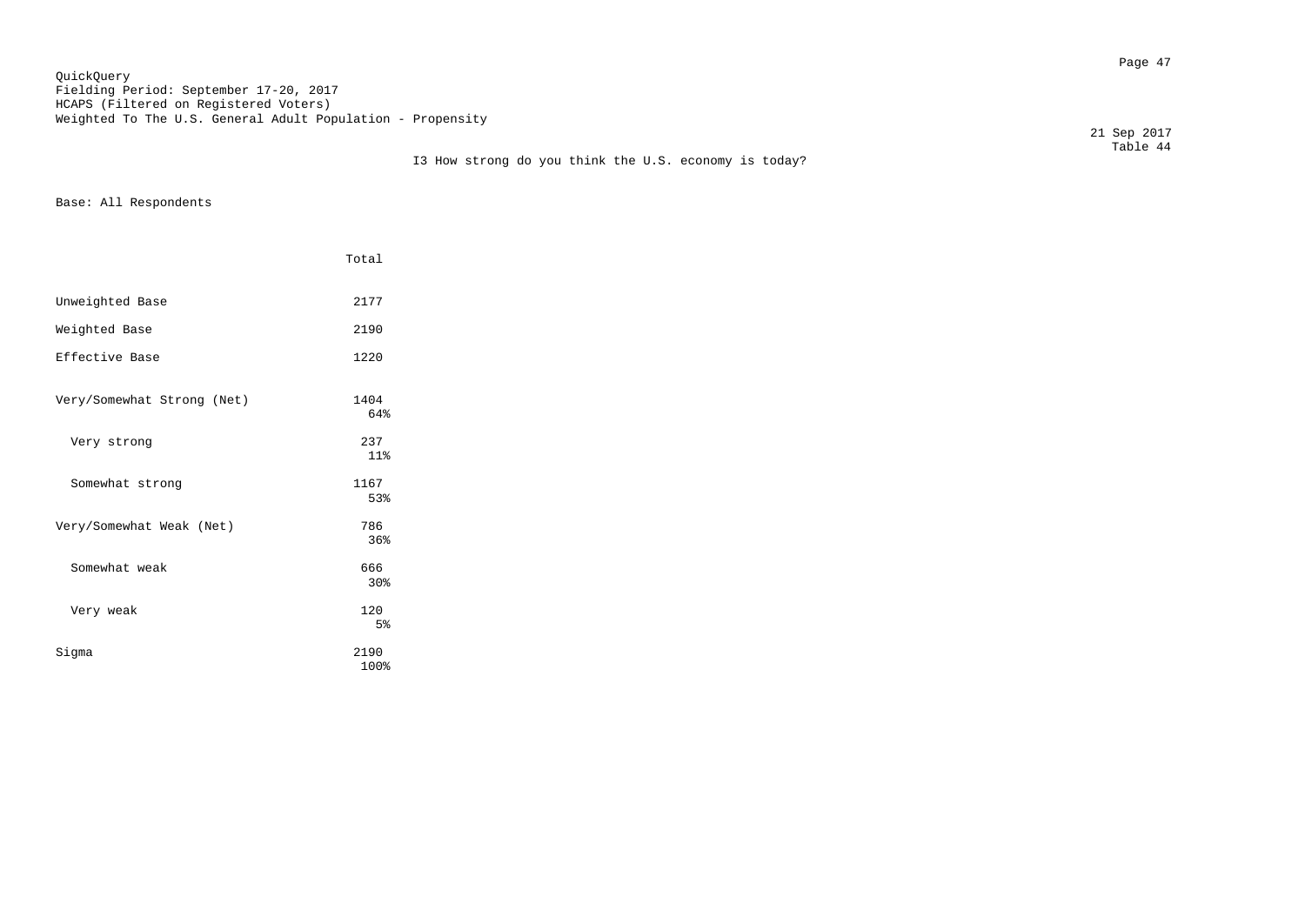# Page 48 QuickQuery Fielding Period: September 17-20, 2017 HCAPS (Filtered on Registered Voters) Weighted To The U.S. General Adult Population - Propensity

21 Sep 2017

### Table 45 I4 Would you say that your personal financial situation is improving or getting worse?

|                  | Total        |
|------------------|--------------|
| Unweighted Base  | 2177         |
| Weighted Base    | 2190         |
| Effective Base   | 1220         |
| Improving        | 548<br>25%   |
| Getting worse    | 614<br>28%   |
| Just as well off | 839<br>38%   |
| No opinion       | 189<br>9%    |
| Sigma            | 2190<br>100% |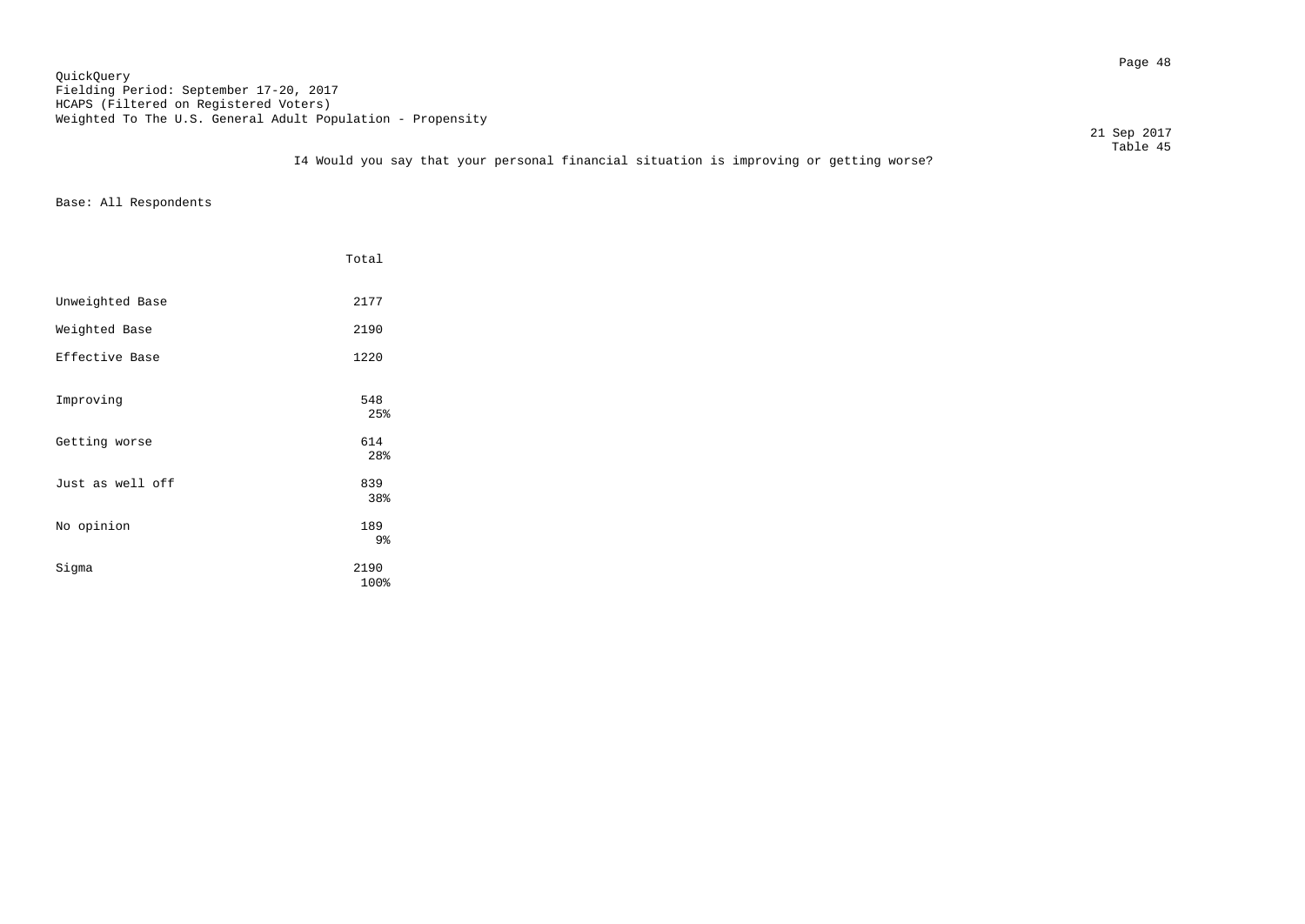21 Sep 2017

 Table 46 DR1 Should legal immigration into the United States be kept at its present level, increased, or decreased?

|                           | Total             |
|---------------------------|-------------------|
| Unweighted Base           | 2177              |
| Weighted Base             | 2190              |
| Effective Base            | 1220              |
| Increased                 | 384<br>18%        |
| Kept at its current level | 1182              |
| Decreased                 | 54%<br>623<br>28% |
| Sigma                     | 2190<br>100%      |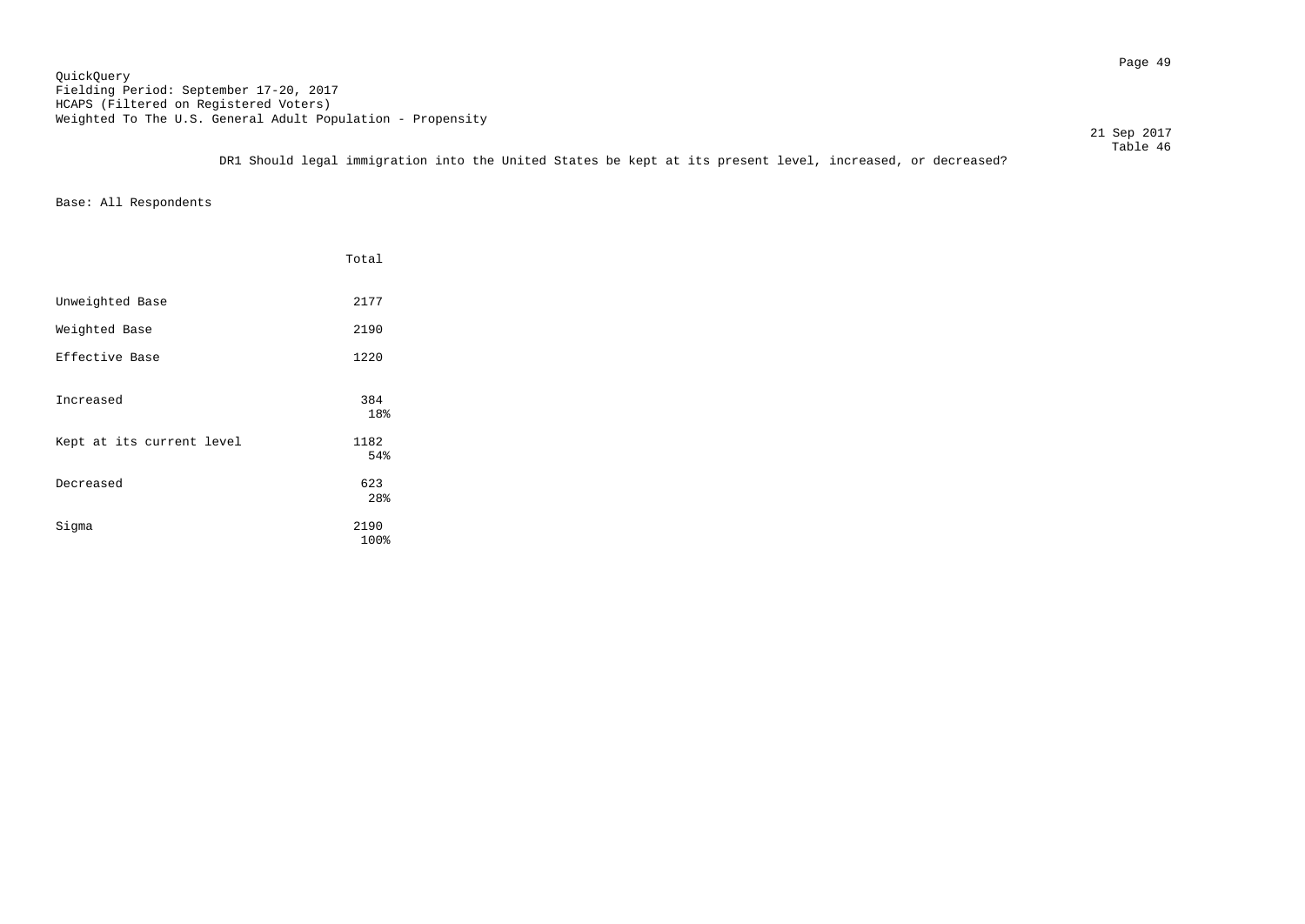# Page 50 QuickQuery Fielding Period: September 17-20, 2017 HCAPS (Filtered on Registered Voters) Weighted To The U.S. General Adult Population - Propensity

21 Sep 2017

### Table 47 DR2 Do you favor or oppose a comprehensive immigration reform from Congress to address border security and the 11 million undocumented immigrants living in the United States?

|                 | Total        |
|-----------------|--------------|
| Unweighted Base | 2177         |
| Weighted Base   | 2190         |
| Effective Base  | 1220         |
| Favor           | 1497<br>68%  |
| Oppose          | 692<br>32%   |
| Sigma           | 2190<br>100% |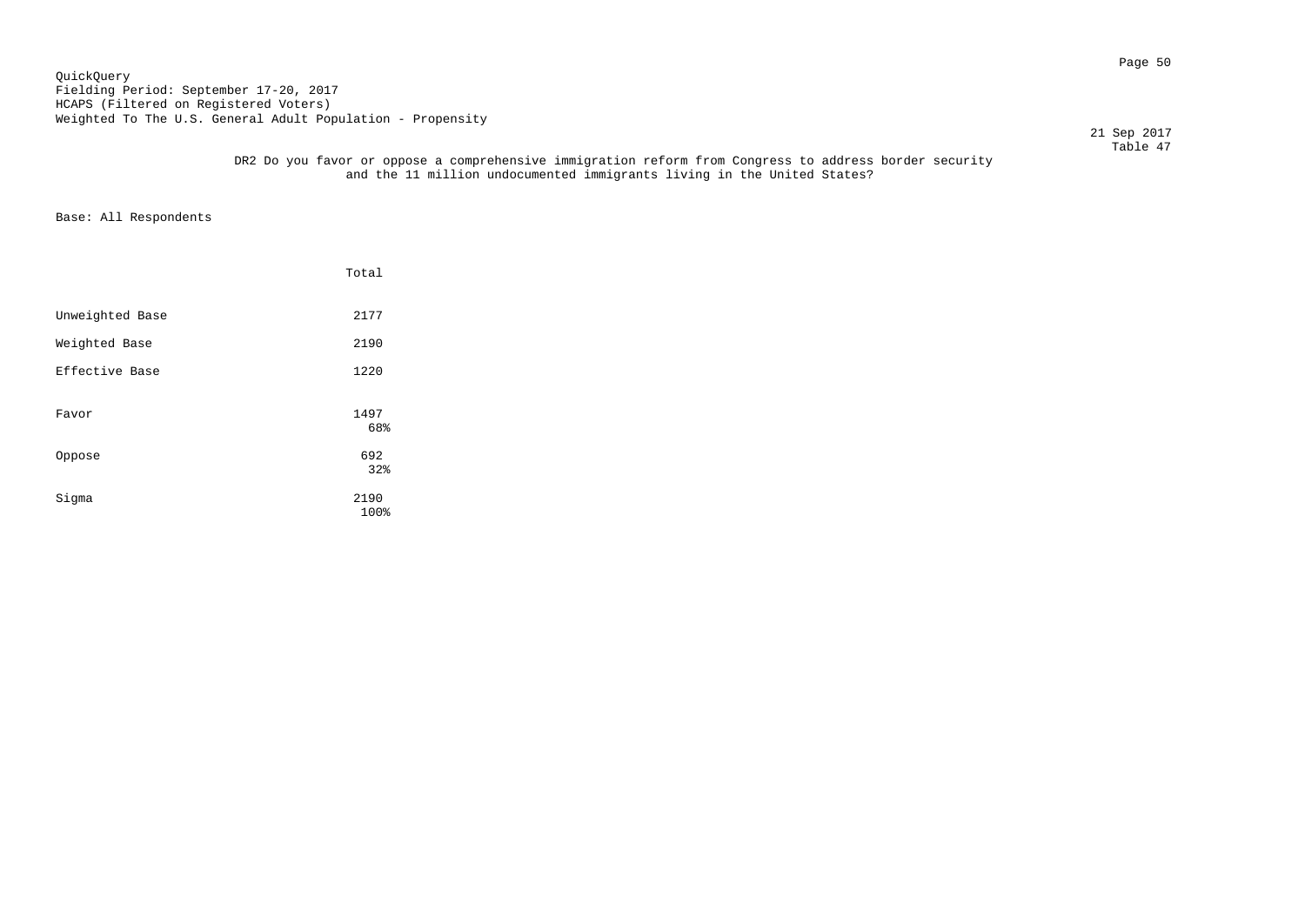Page 51 QuickQuery Fielding Period: September 17-20, 2017 HCAPS (Filtered on Registered Voters) Weighted To The U.S. General Adult Population - Propensity

 21 Sep 2017 Table 48

 DR3 Do you favor or oppose Congress providing a way for undocumented immigrants who are currently in the U.S. to gain legal citizenship if they learn English, pay fines or back taxes, and have jobs that pay taxes?

|                 | Total        |
|-----------------|--------------|
| Unweighted Base | 2177         |
| Weighted Base   | 2190         |
| Effective Base  | 1220         |
| Favor           | 1688<br>77%  |
| Oppose          | 502<br>23%   |
| Sigma           | 2190<br>100% |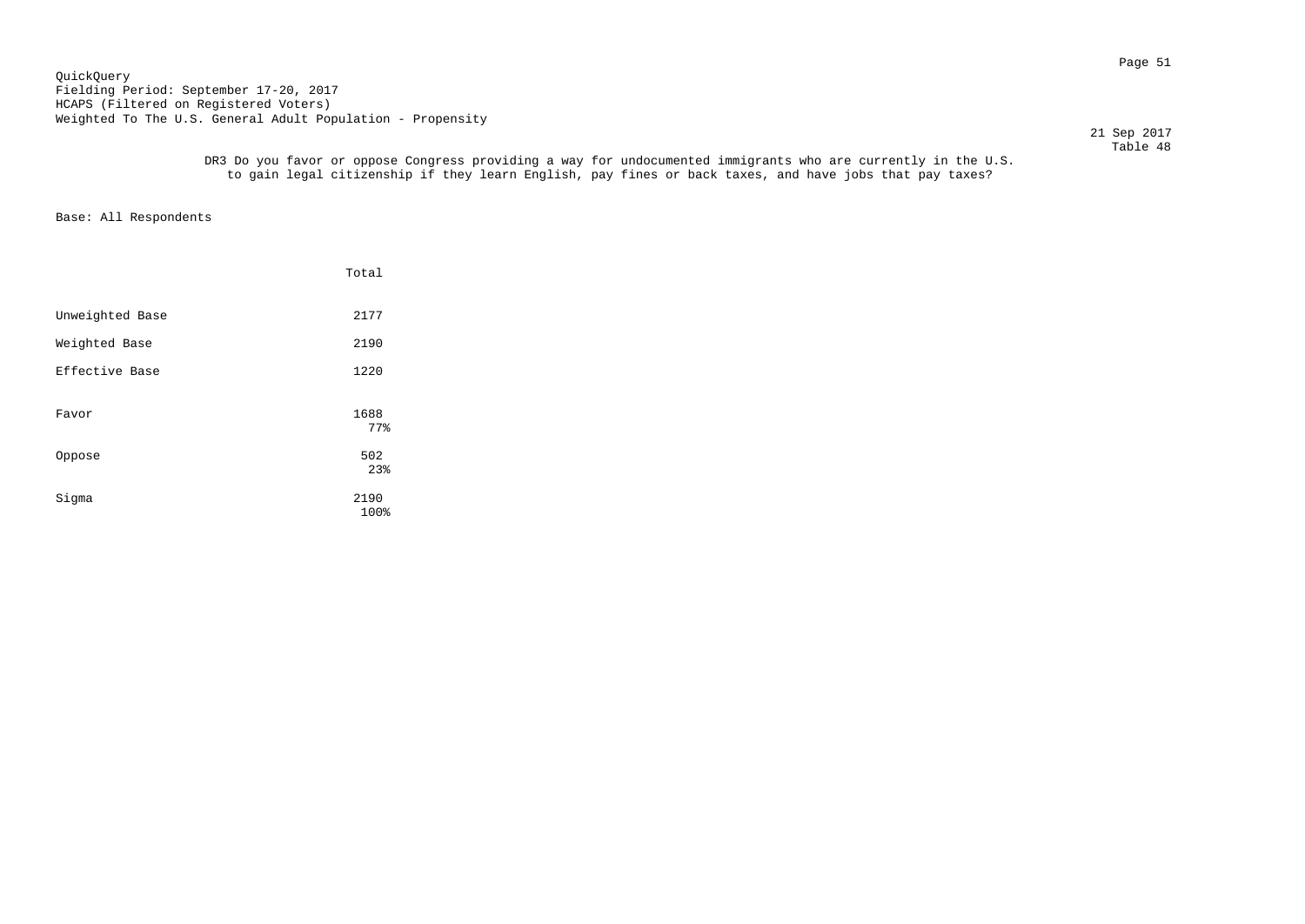Page 52 QuickQuery Fielding Period: September 17-20, 2017 HCAPS (Filtered on Registered Voters) Weighted To The U.S. General Adult Population - Propensity

21 Sep 2017

 Table 49 DR4 Do you favor or oppose work permits and a path to citizenship for people between 15-36 years of age brought to the U.S. illegally by their parents when they were children?

|                 | Total        |  |
|-----------------|--------------|--|
| Unweighted Base | 2177         |  |
| Weighted Base   | 2190         |  |
| Effective Base  | 1220         |  |
| Favor           | 1679<br>77%  |  |
| Oppose          | 510<br>23%   |  |
| Sigma           | 2190<br>100% |  |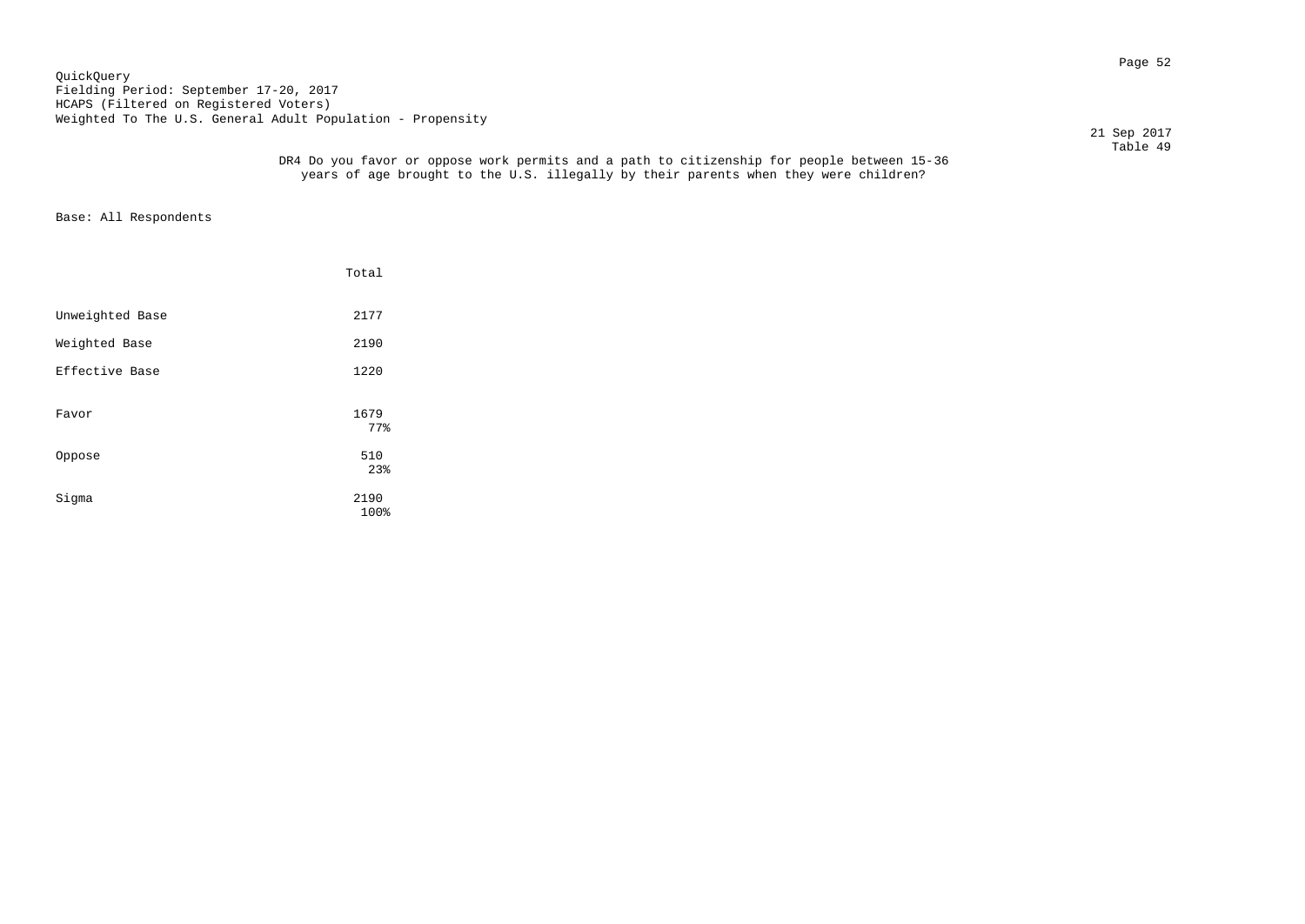Page 53 QuickQuery Fielding Period: September 17-20, 2017 HCAPS (Filtered on Registered Voters) Weighted To The U.S. General Adult Population - Propensity

 21 Sep 2017 Table 50

 DR5 Do you think the issue of the status of illegal immigrants who were brought to this country illegally by their parents when they were children should be decided by presidential executive order or an act of Congress?

|                              | Total                  |
|------------------------------|------------------------|
| Unweighted Base              | 2177                   |
| Weighted Base                | 2190                   |
| Effective Base               | 1220                   |
| An act of Congress           | 1750<br>80%            |
| Presidential executive order | 440<br>20 <sup>8</sup> |
| Sigma                        | 2190<br>100%           |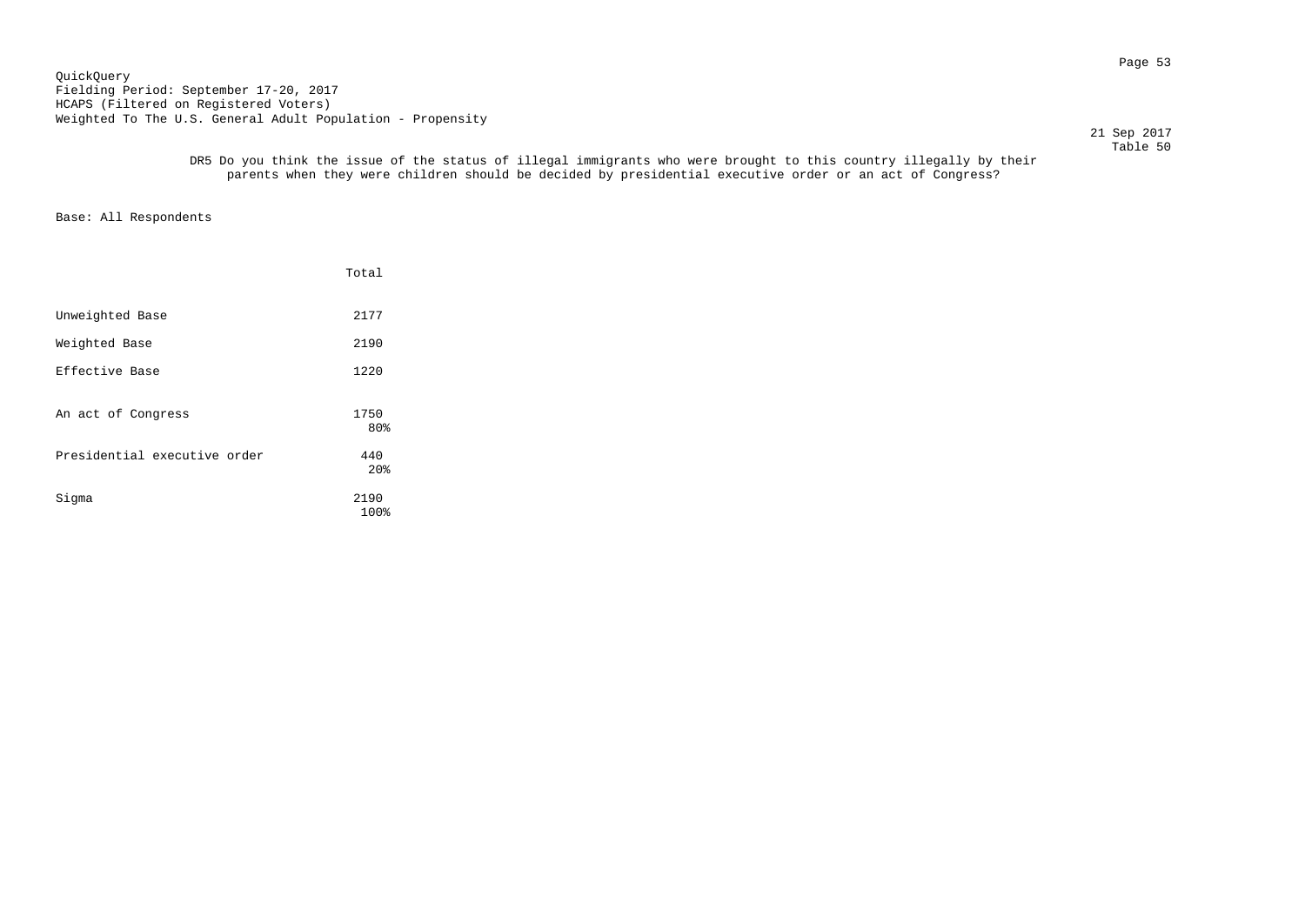Page 54 QuickQuery Fielding Period: September 17-20, 2017 HCAPS (Filtered on Registered Voters) Weighted To The U.S. General Adult Population - Propensity

21 Sep 2017

 Table 51 DR6 The Trump administration recently announced that in six months it will end the Deferred Action for Childhood Arrivals (DACA) program, which temporarily shelters illegal immigrants who were brought to this country as children (so-called "Dreamers") from deportation, pushing the issue back to Congress.

Do you support or oppose this move?

|                 | Total        |  |
|-----------------|--------------|--|
| Unweighted Base | 2177         |  |
| Weighted Base   | 2190         |  |
| Effective Base  | 1220         |  |
| Support         | 1095<br>50%  |  |
| Oppose          | 1095<br>50%  |  |
| Sigma           | 2190<br>100% |  |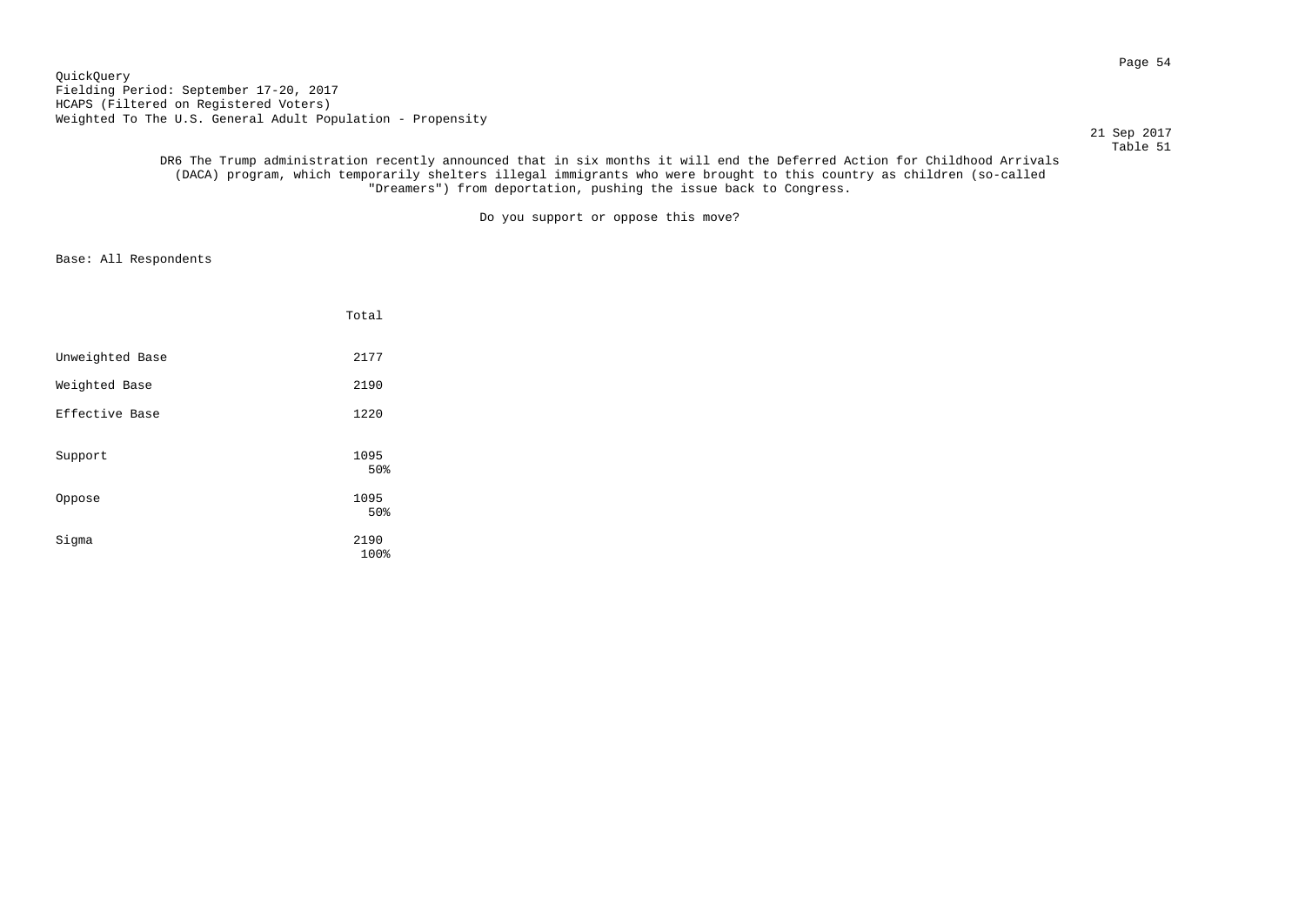Page 55 QuickQuery Fielding Period: September 17-20, 2017 HCAPS (Filtered on Registered Voters) Weighted To The U.S. General Adult Population - Propensity

|                  | Total                  |
|------------------|------------------------|
| Unweighted Base  | 2177                   |
| Weighted Base    | 2190                   |
| Effective Base   | 1220                   |
| Increasing       | 344<br>16 <sup>°</sup> |
| Keeping the same | 1182<br>54%            |
| Decreasing       | 663<br>30 <sub>8</sub> |
| Sigma            | 2190<br>100%           |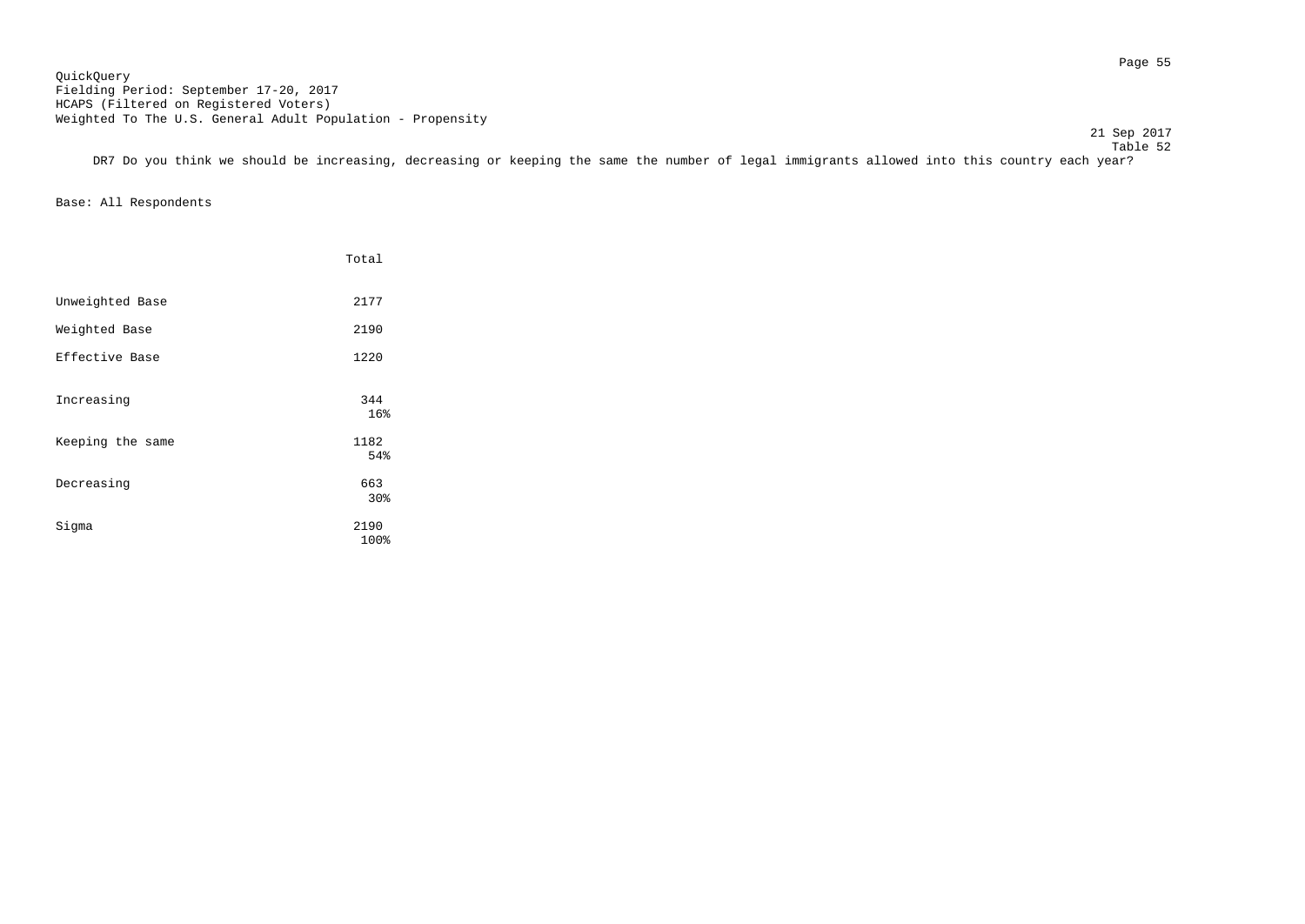21 Sep 2017

 Table 53 DR8 Do you think that priority in immigration should be given to people with job skills the U.S. needs or to relatives of people already here?

|                                                                             | Total        |
|-----------------------------------------------------------------------------|--------------|
| Unweighted Base                                                             | 2177         |
| Weighted Base                                                               | 2190         |
| Effective Base                                                              | 1220         |
| Priority should be given to<br>people who have job skills<br>the U.S. needs | 1471<br>67%  |
| Priority should be given to<br>relatives of people already<br>here          | 718<br>33%   |
| Sigma                                                                       | 2190<br>100% |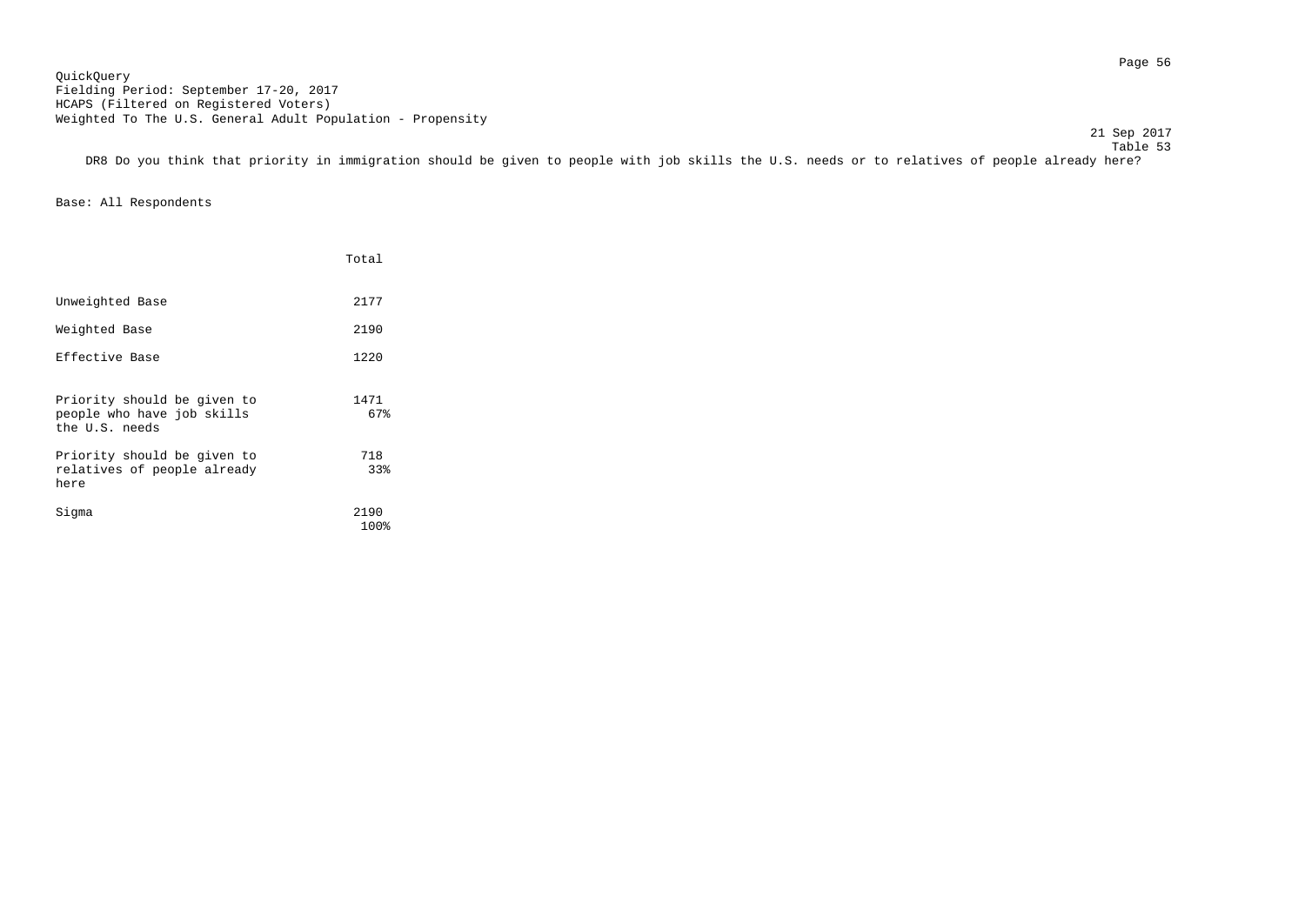21 Sep 2017

 Table 54 DR9 Should Congress act to restore work permits to those brought to the U.S. illegally as kids or should it let those rights end?

|                                                                                                      | Total        |
|------------------------------------------------------------------------------------------------------|--------------|
| Unweighted Base                                                                                      | 2177         |
| Weighted Base                                                                                        | 2190         |
| Effective Base                                                                                       | 1220         |
| Congress should work to<br>restore work permits to<br>those brought to the U.S.<br>illegally as kids | 1586<br>72%  |
| Congress should let the<br>rights end for those who<br>were brought to the U.S.<br>illegally as kids | 604<br>28%   |
| Siqma                                                                                                | 2190<br>100% |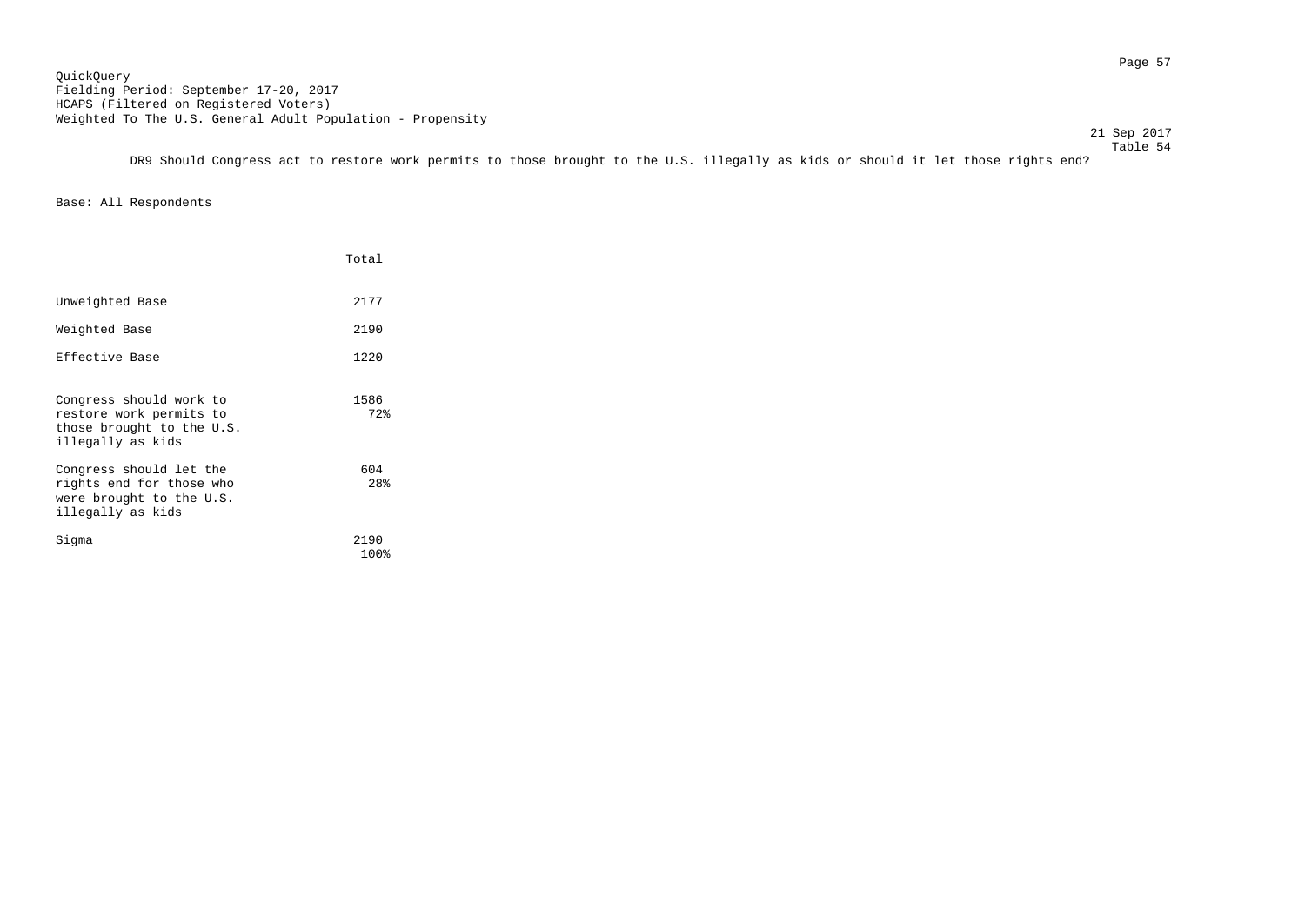Page 58 QuickQuery Fielding Period: September 17-20, 2017 HCAPS (Filtered on Registered Voters) Weighted To The U.S. General Adult Population - Propensity

21 Sep 2017

#### Table 55 DR10 Should any restoration of work permits for those brought to the U.S. as kids be passed alone or as part of a deal that increases border security?

|                                                                                                        | Total        |
|--------------------------------------------------------------------------------------------------------|--------------|
| Unweighted Base                                                                                        | 2177         |
| Weighted Base                                                                                          | 2190         |
| Effective Base                                                                                         | 1220         |
| Restoration of work permits<br>should be passed alone                                                  | 1165<br>53%  |
| Restoration of work permits<br>should be passed as part of<br>a deal that increases border<br>security | 1025<br>47%  |
| Siqma                                                                                                  | 2190<br>100% |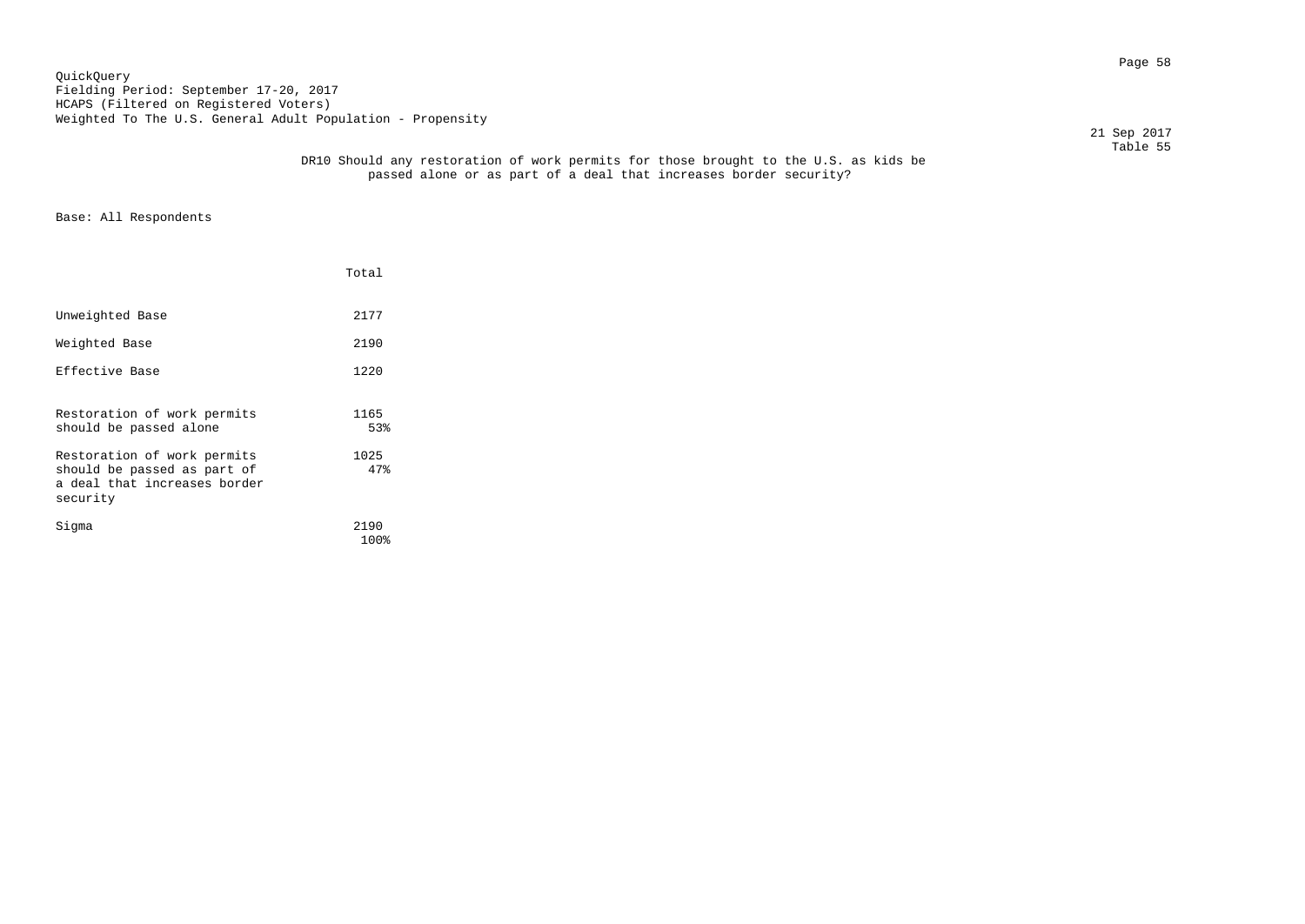# Page 59 QuickQuery Fielding Period: September 17-20, 2017 HCAPS (Filtered on Registered Voters) Weighted To The U.S. General Adult Population - Propensity

21 Sep 2017

### Table 56 DR11 Do you favor or oppose the California law under consideration that would prohibit state and local cooperation with federal immigration authorities in most instances?

|                 | Total        |  |
|-----------------|--------------|--|
| Unweighted Base | 2177         |  |
| Weighted Base   | 2190         |  |
| Effective Base  | 1220         |  |
| Favor           | 948<br>43%   |  |
| Oppose          | 1242<br>57%  |  |
| Sigma           | 2190<br>100% |  |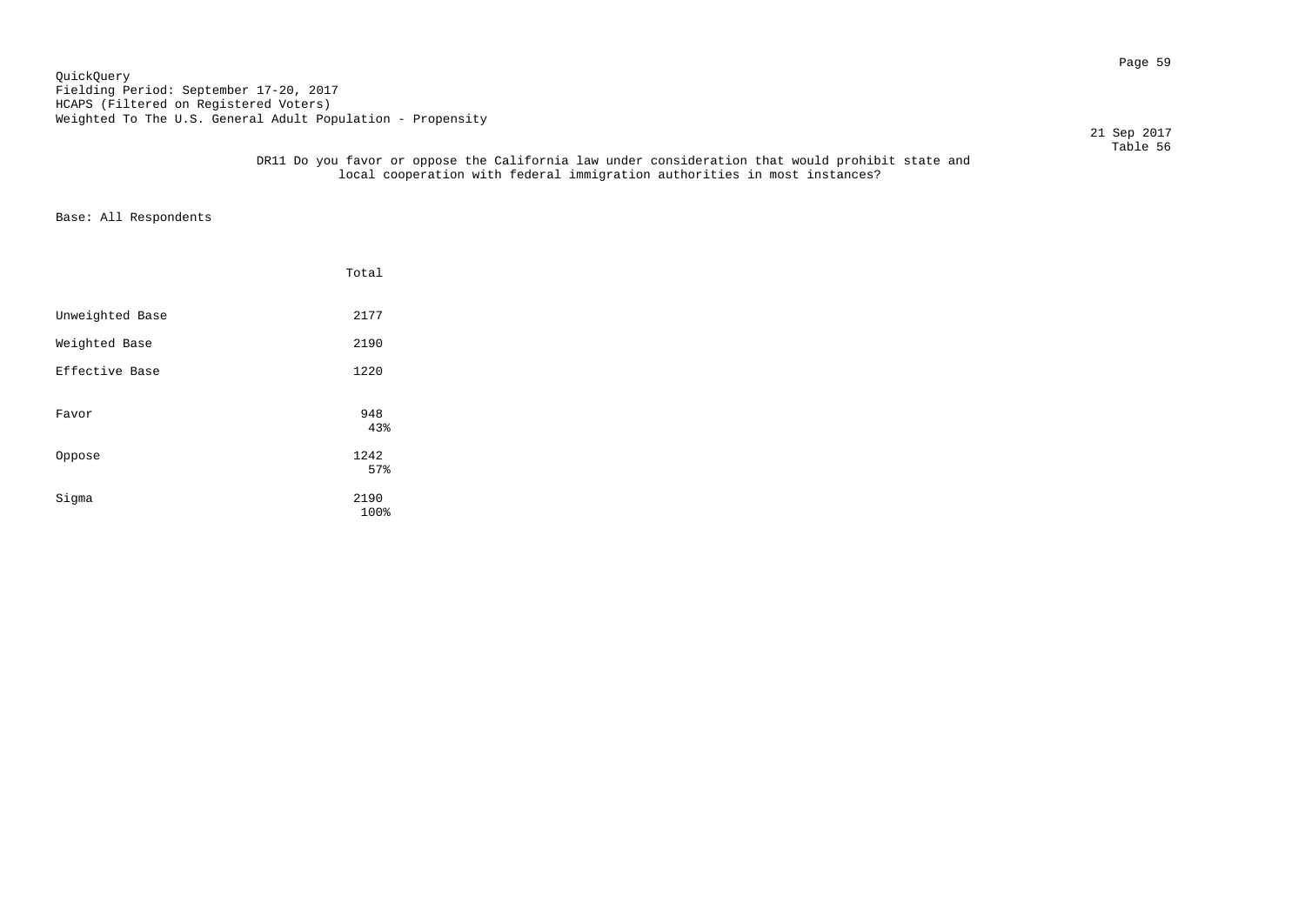Page 60 QuickQuery Fielding Period: September 17-20, 2017 HCAPS (Filtered on Registered Voters) Weighted To The U.S. General Adult Population - Propensity

21 Sep 2017

Table 57 DR12 When state or local police arrest someone for a crime, should they check their immigration status and cooperate with federal immigration authorities or should they be prohibited from asking about immigration status and cooperating with federal authorities?

|                                                                                                                             | Total        |
|-----------------------------------------------------------------------------------------------------------------------------|--------------|
| Unweighted Base                                                                                                             | 2177         |
| Weighted Base                                                                                                               | 2190         |
| Effective Base                                                                                                              | 1220         |
| Police should check the<br>arrested person's<br>immigration status and<br>cooperate with federal<br>immigration authorities | 1542<br>70%  |
| Police should be prohibited<br>from asking about<br>immigration status and<br>cooperating with federal<br>authorities       | 647<br>30%   |
| Sigma                                                                                                                       | 2190<br>100% |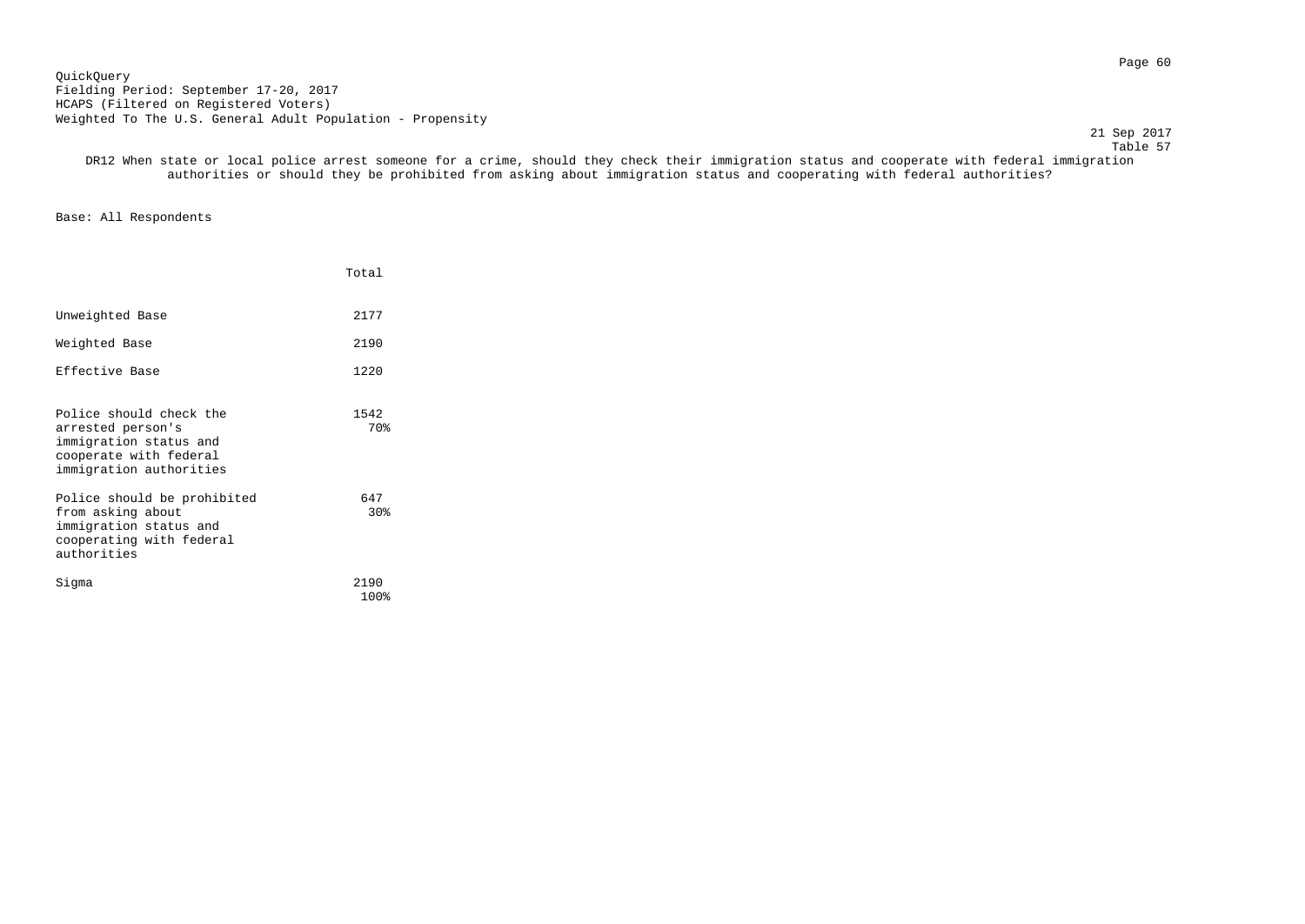# Page 61 QuickQuery Fielding Period: September 17-20, 2017 HCAPS (Filtered on Registered Voters) Weighted To The U.S. General Adult Population - Propensity

21 Sep 2017

#### Table 58 HHI1 Do you think local and federal governments are adequately prepared to provide protection and relief during situations like hurricanes Harvey and Irma?

|                 | Total        |  |
|-----------------|--------------|--|
| Unweighted Base | 2177         |  |
| Weighted Base   | 2190         |  |
| Effective Base  | 1220         |  |
| Yes             | 995<br>45%   |  |
| No              | 1195<br>55%  |  |
| Sigma           | 2190<br>100% |  |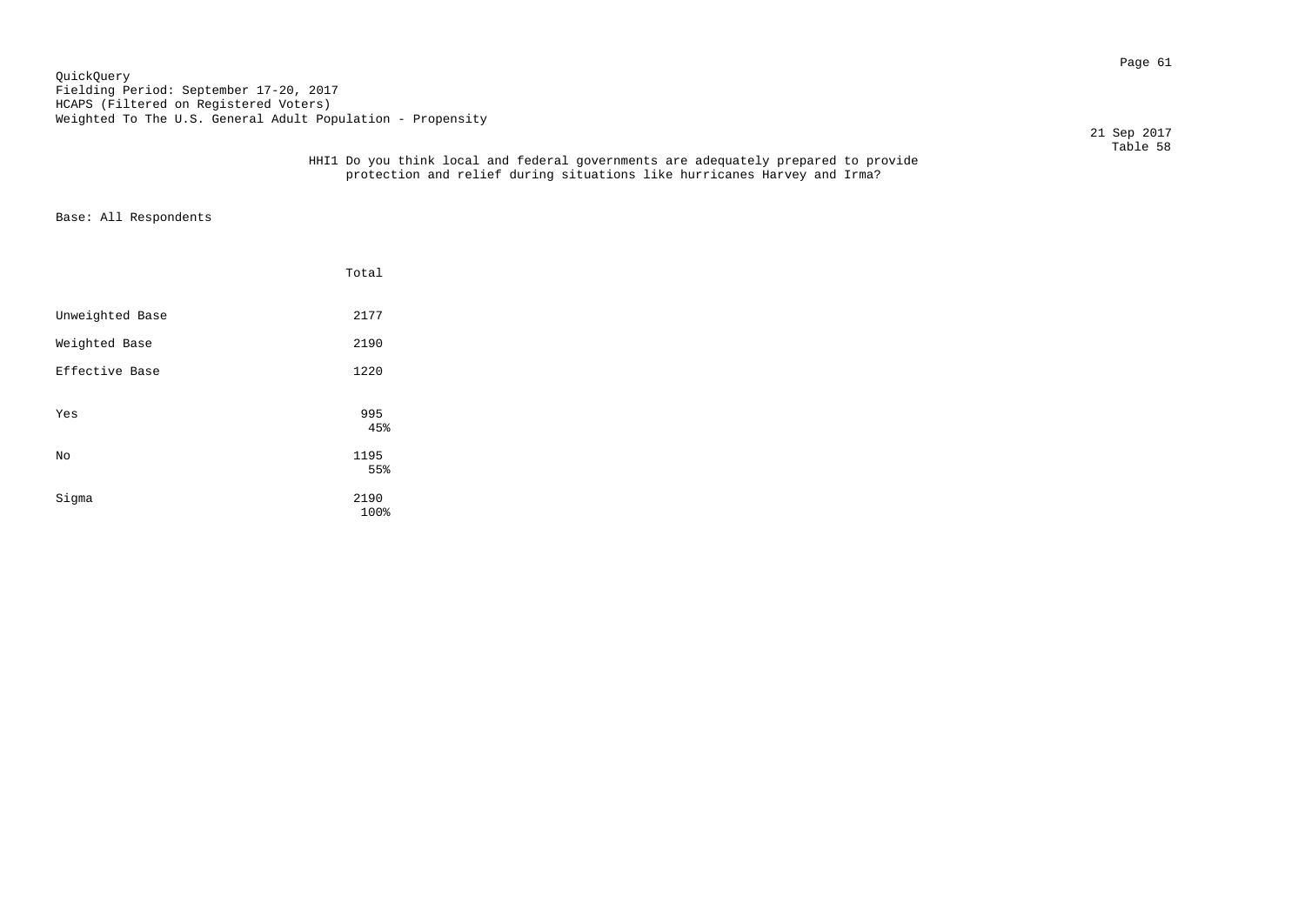Page 62 QuickQuery Fielding Period: September 17-20, 2017 HCAPS (Filtered on Registered Voters) Weighted To The U.S. General Adult Population - Propensity

HHI2 Which of the following is closest to your view?

 21 Sep 2017 Table 59

|                                                                                                                                                               | Total        |
|---------------------------------------------------------------------------------------------------------------------------------------------------------------|--------------|
| Unweighted Base                                                                                                                                               | 2177         |
| Weighted Base                                                                                                                                                 | 2190         |
| Effective Base                                                                                                                                                | 1220         |
| Hurricanes Harvey and Irma<br>are part of the cycle of<br>storms we have seen over<br>hundreds of years and it is<br>not possible to say what<br>caused them. | 1149<br>52%  |
| The strength of hurricanes<br>Harvey and Irma are evidence<br>of a climate change caused<br>by man-made pollution.                                            | 1041<br>48%  |
| Siqma                                                                                                                                                         | 2190<br>100% |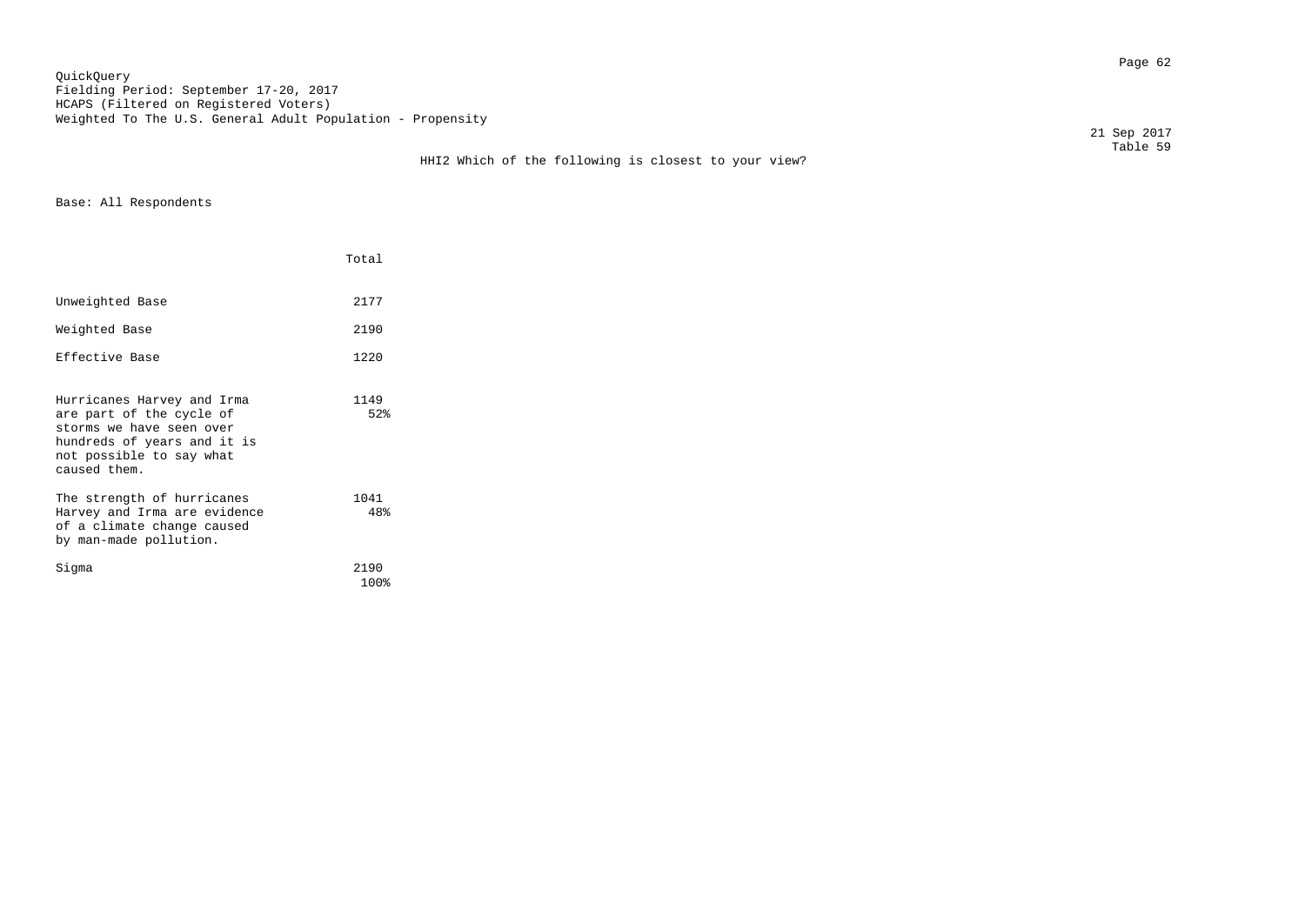Page 63 QuickQuery Fielding Period: September 17-20, 2017 HCAPS (Filtered on Registered Voters) Weighted To The U.S. General Adult Population - Propensity

21 Sep 2017

 Table 60 TCD1 President Trump made a deal with the Democrats to pass Harvey storm relief and raise the U.S. government's debt ceiling for three months. Do you favor or oppose that deal?

|                 | Total                           |  |
|-----------------|---------------------------------|--|
| Unweighted Base | 2177                            |  |
| Weighted Base   | 2190                            |  |
| Effective Base  | 1220                            |  |
| Favor           | 1830<br>84%                     |  |
| Oppose          | 360                             |  |
| Sigma           | 16 <sup>°</sup><br>2190<br>100% |  |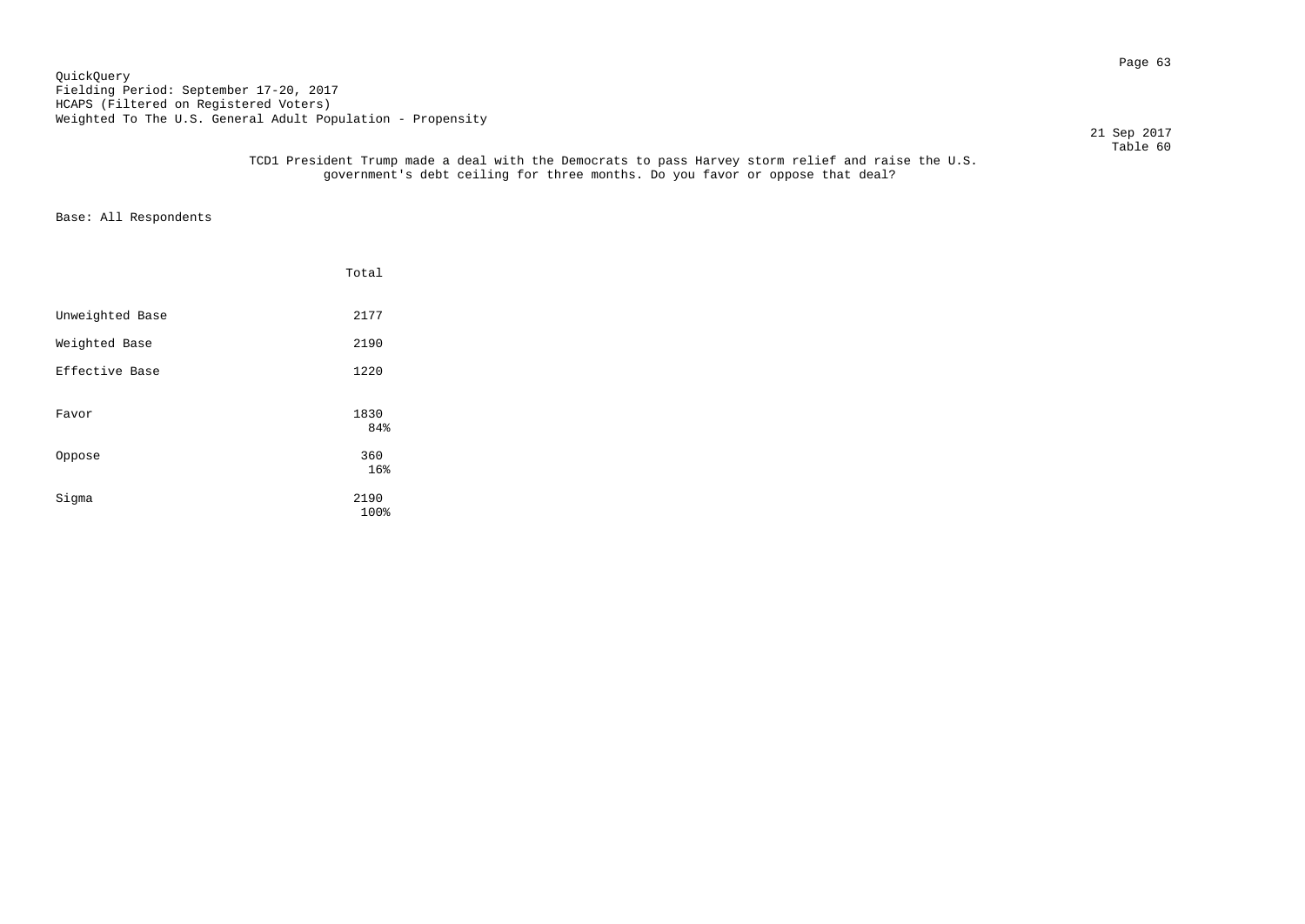Page 64 QuickQuery Fielding Period: September 17-20, 2017 HCAPS (Filtered on Registered Voters) Weighted To The U.S. General Adult Population - Propensity

 Table 61 TCD2 Do you think President Trump was right or wrong to make the deal with the Democrats and bypass the Republican leadership?

21 Sep 2017

|                 | Total        |
|-----------------|--------------|
| Unweighted Base | 2177         |
| Weighted Base   | 2190         |
| Effective Base  | 1220         |
| Right           | 1676<br>77%  |
| Wrong           | 514<br>23%   |
| Sigma           | 2190<br>100% |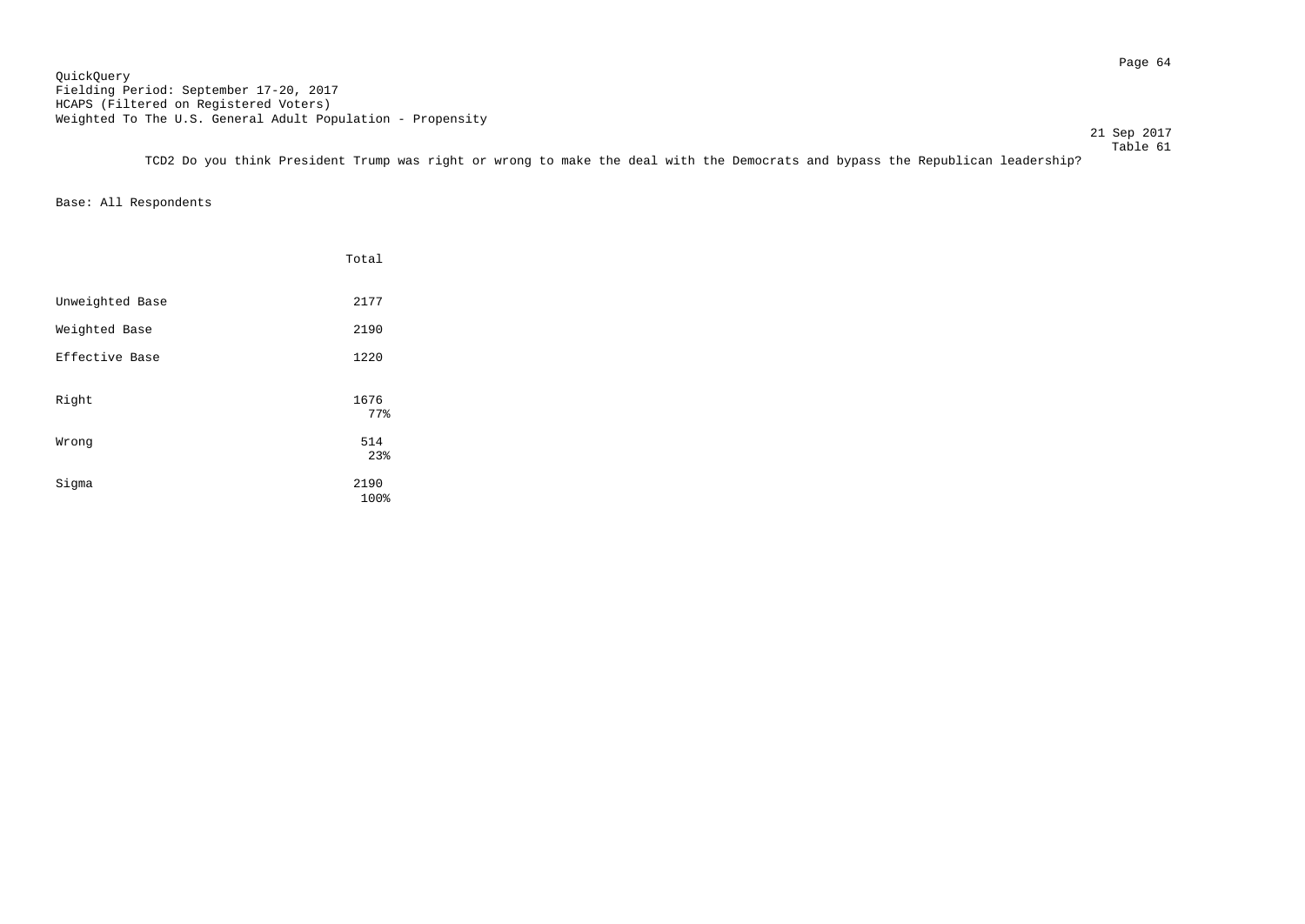Page 65 QuickQuery Fielding Period: September 17-20, 2017 HCAPS (Filtered on Registered Voters) Weighted To The U.S. General Adult Population - Propensity

21 Sep 2017

 Table 62 TCD5 Would you like to see more deals like this between the Trump administration and Democrats in Congress on issues such as tax reform, infrastructure spending, and immigration or should President Trump work only with the Republicans?

|                                                                                                              | Total        |
|--------------------------------------------------------------------------------------------------------------|--------------|
| Unweighted Base                                                                                              | 2177         |
| Weighted Base                                                                                                | 2190         |
| Effective Base                                                                                               | 1220         |
| I would like to see more<br>deals like this between the<br>Trump administration and<br>Democrats in Congress | 1917<br>88%  |
| President Trump should work<br>only with the Republicans                                                     | 273<br>12%   |
| Siqma                                                                                                        | 2190<br>100% |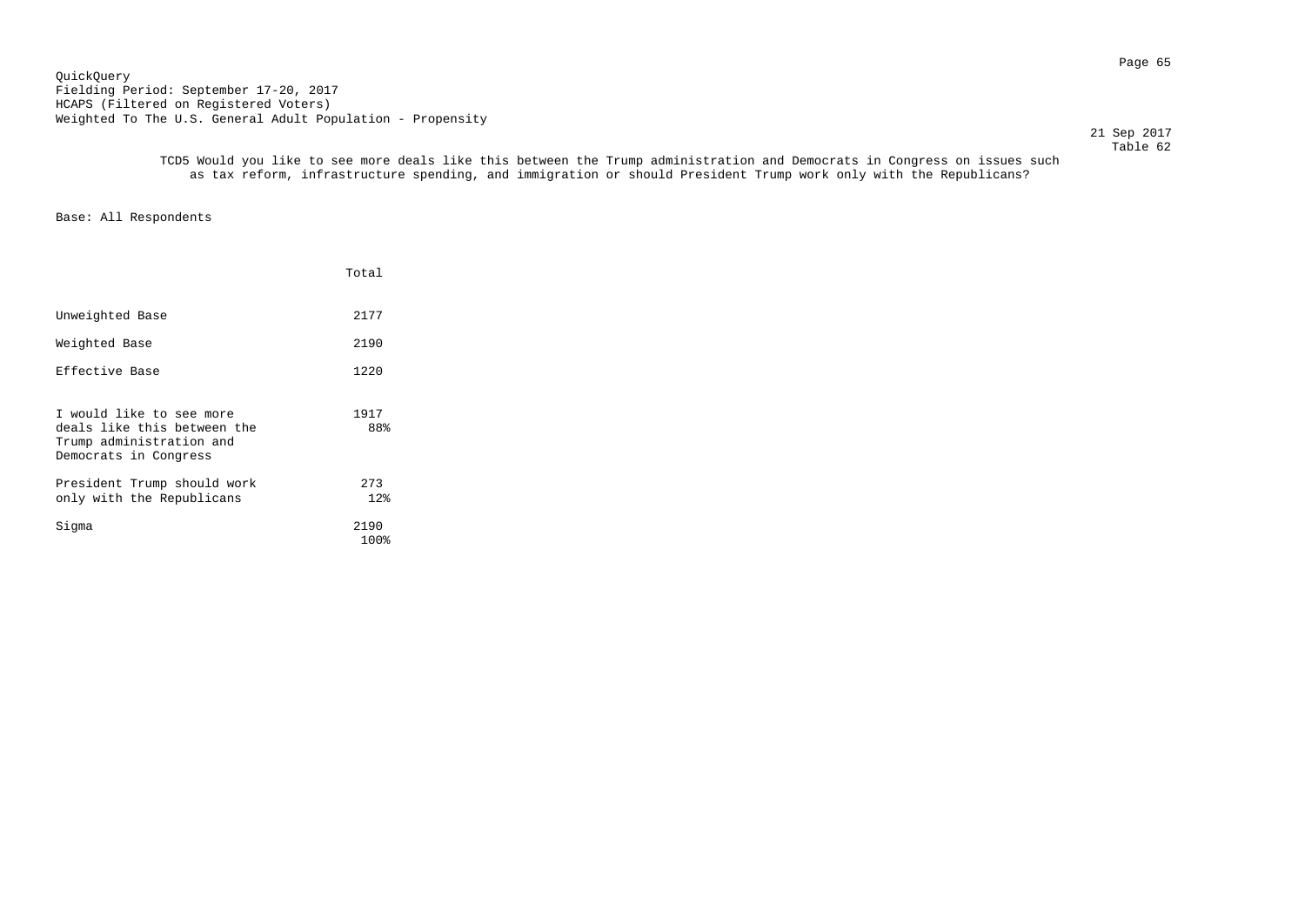### Page 66 QuickQuery Fielding Period: September 17-20, 2017 HCAPS (Filtered on Registered Voters) Weighted To The U.S. General Adult Population - Propensity

 Table 63 TCD6 Would you like to see more deals like this even if it means that Republicans in Congress are left out?

21 Sep 2017

Base: Would Like To See More Deals

|                 | Total        |
|-----------------|--------------|
| Unweighted Base | 1941         |
| Weighted Base   | 1917         |
| Effective Base  | 1070         |
| Yes             | 1332<br>69%  |
| No              | 585<br>31%   |
| Sigma           | 1917<br>100% |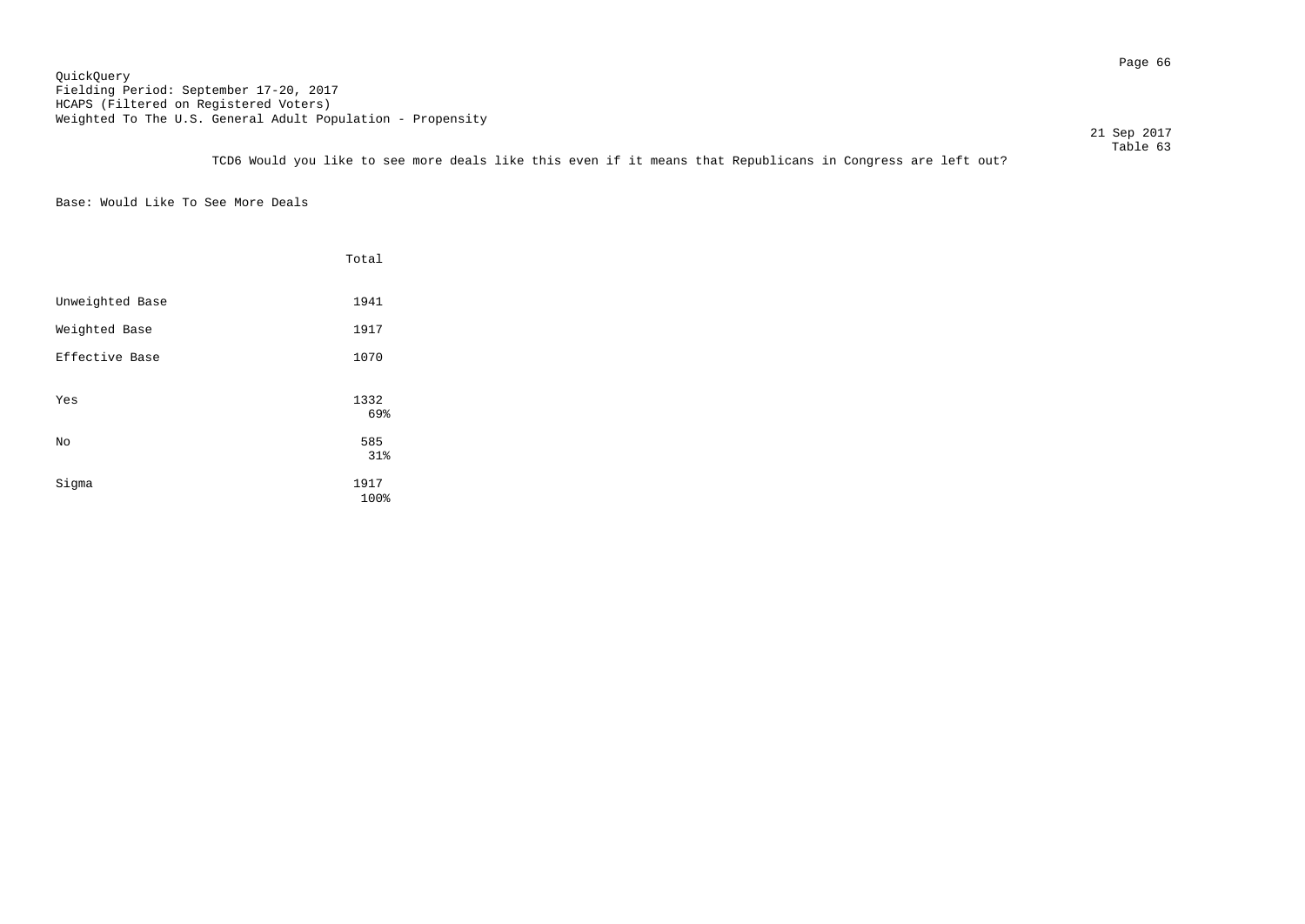Page 67 QuickQuery Fielding Period: September 17-20, 2017 HCAPS (Filtered on Registered Voters) Weighted To The U.S. General Adult Population - Propensity

21 Sep 2017

 Table 64 TCD3 Do you think the Republicans in Congress are united or divided when it comes to policy?

|                 | Total        |
|-----------------|--------------|
| Unweighted Base | 2177         |
| Weighted Base   | 2190         |
| Effective Base  | 1220         |
| United          | 422<br>19%   |
| Divided         | 1768<br>81%  |
| Sigma           | 2190<br>100% |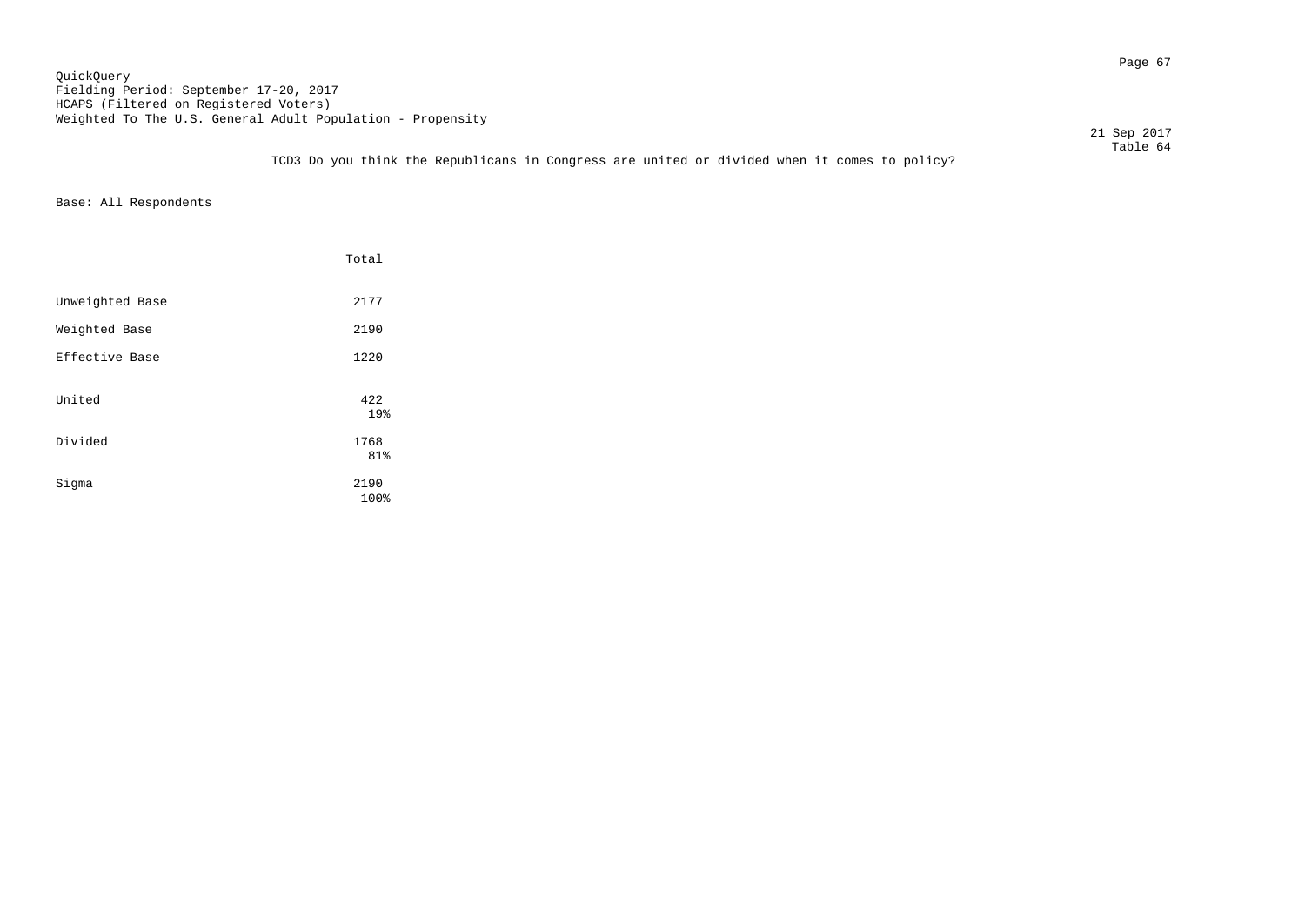Page 68 QuickQuery Fielding Period: September 17-20, 2017 HCAPS (Filtered on Registered Voters) Weighted To The U.S. General Adult Population - Propensity

21 Sep 2017

 Table 65 TCD4 Do you think the Democrats in Congress are united or divided when it comes to policy?

|                 | Total        |
|-----------------|--------------|
| Unweighted Base | 2177         |
| Weighted Base   | 2190         |
| Effective Base  | 1220         |
| United          | 1048<br>48%  |
| Divided         | 1141<br>52%  |
| Sigma           | 2190<br>100% |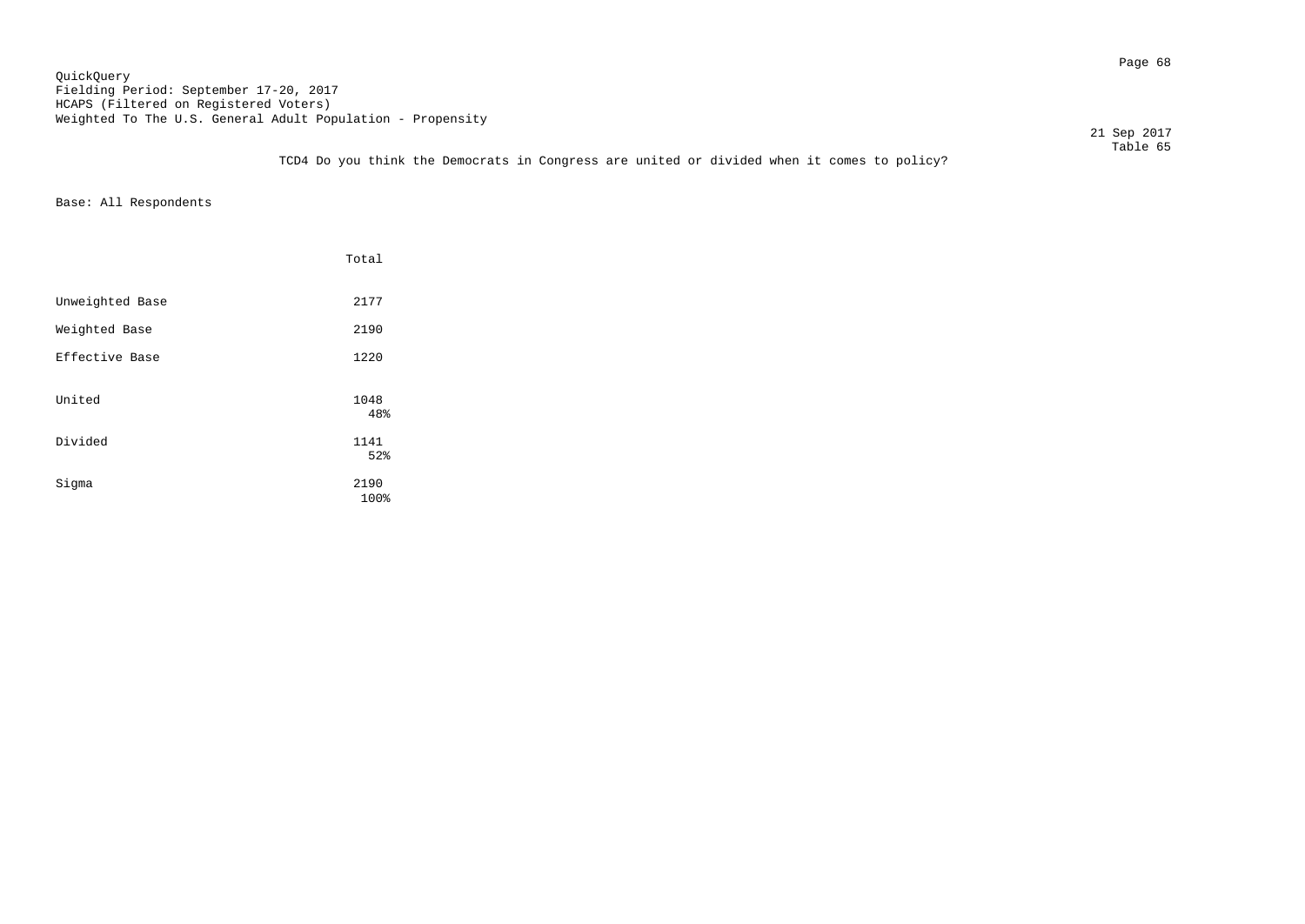Page 69 QuickQuery Fielding Period: September 17-20, 2017 HCAPS (Filtered on Registered Voters) Weighted To The U.S. General Adult Population - Propensity

TR1 Do you think we need tax reform in this country?

 21 Sep 2017 Table 66

|                 | Total        |  |
|-----------------|--------------|--|
| Unweighted Base | 2177         |  |
| Weighted Base   | 2190         |  |
| Effective Base  | 1220         |  |
| Yes             | 1958<br>89%  |  |
| No              | 232<br>11%   |  |
| Sigma           | 2190<br>100% |  |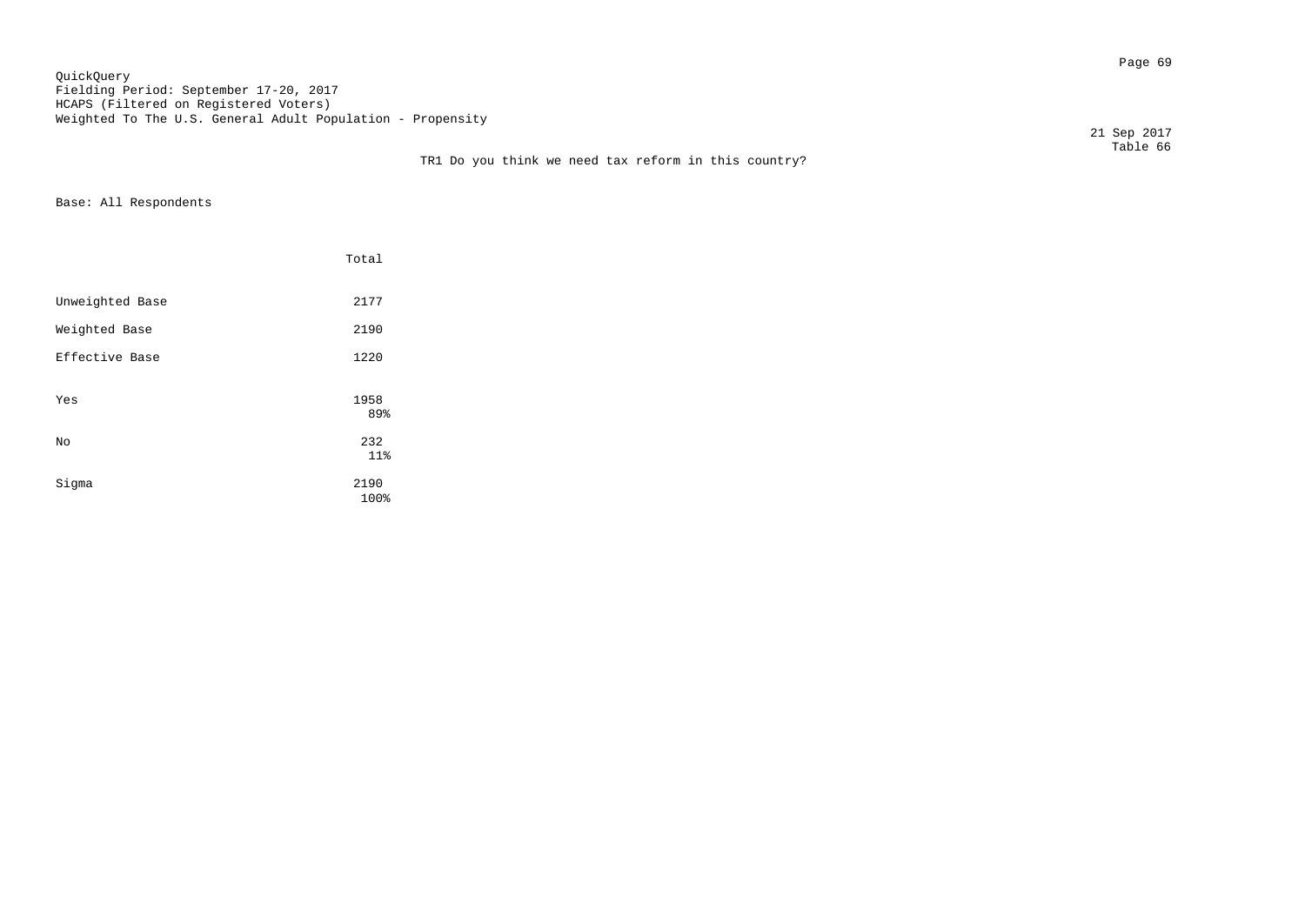### Page 70 QuickQuery Fielding Period: September 17-20, 2017 HCAPS (Filtered on Registered Voters) Weighted To The U.S. General Adult Population - Propensity

21 Sep 2017

|                 | Total        |
|-----------------|--------------|
| Unweighted Base | 2177         |
| Weighted Base   | 2190         |
| Effective Base  | 1220         |
| Too high        | 1488<br>68%  |
| Just right      | 464<br>21%   |
| Too low         | 239<br>11%   |
| Sigma           | 2190<br>100% |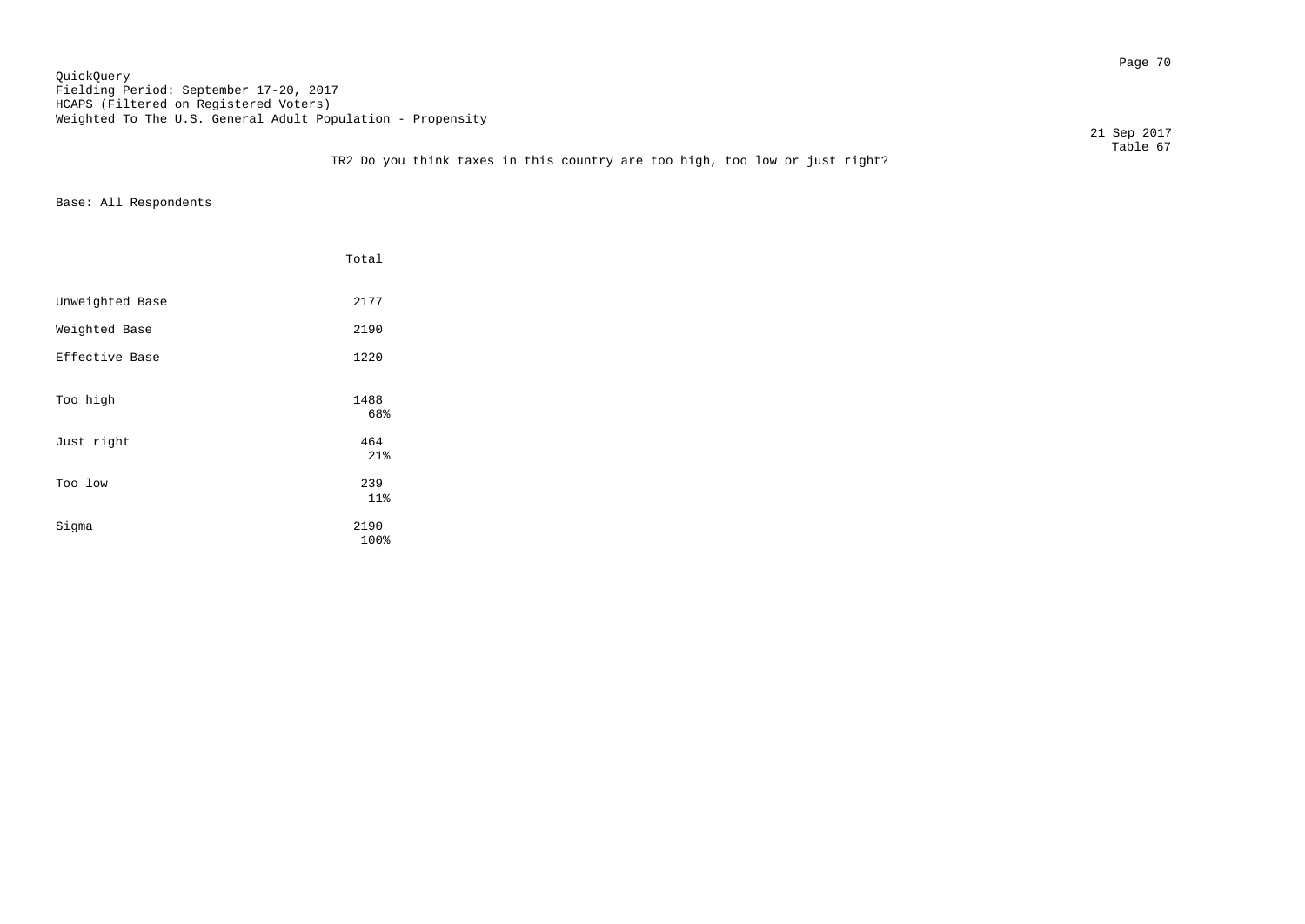Page 71 QuickQuery Fielding Period: September 17-20, 2017 HCAPS (Filtered on Registered Voters) Weighted To The U.S. General Adult Population - Propensity

21 Sep 2017

 Table 68 TR3 Do you think the primary goal of tax reform should be to cut taxes, stimulate jobs, or simplify the tax code?

|                       | Total             |
|-----------------------|-------------------|
| Unweighted Base       | 2177              |
| Weighted Base         | 2190              |
| Effective Base        | 1220              |
| Simplify the tax code | 987<br>45%        |
| Stimulate jobs        | 678               |
| Cut taxes             | 31%<br>524<br>24% |
| Sigma                 | 2190<br>100%      |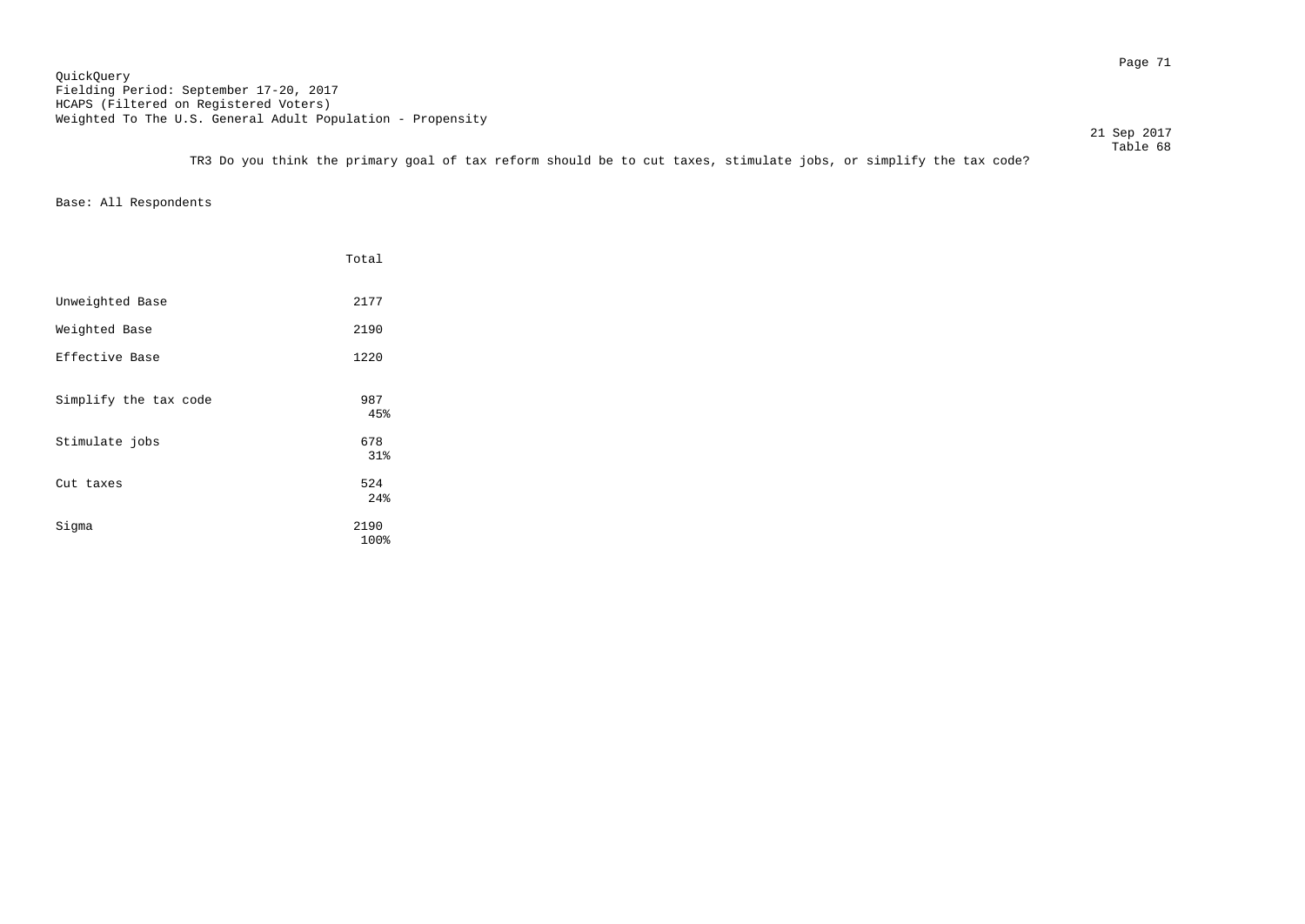Page 72 QuickQuery Fielding Period: September 17-20, 2017 HCAPS (Filtered on Registered Voters) Weighted To The U.S. General Adult Population - Propensity

21 Sep 2017

 Table 69 TR4 Do you favor or oppose lowering the corporate tax and creating incentive for companies to bring foreign profits earned overseas into the country?

|                 | Total        |
|-----------------|--------------|
| Unweighted Base | 2177         |
| Weighted Base   | 2190         |
| Effective Base  | 1220         |
| Favor           | 1268<br>58%  |
| Oppose          | 922<br>42%   |
| Sigma           | 2190<br>100% |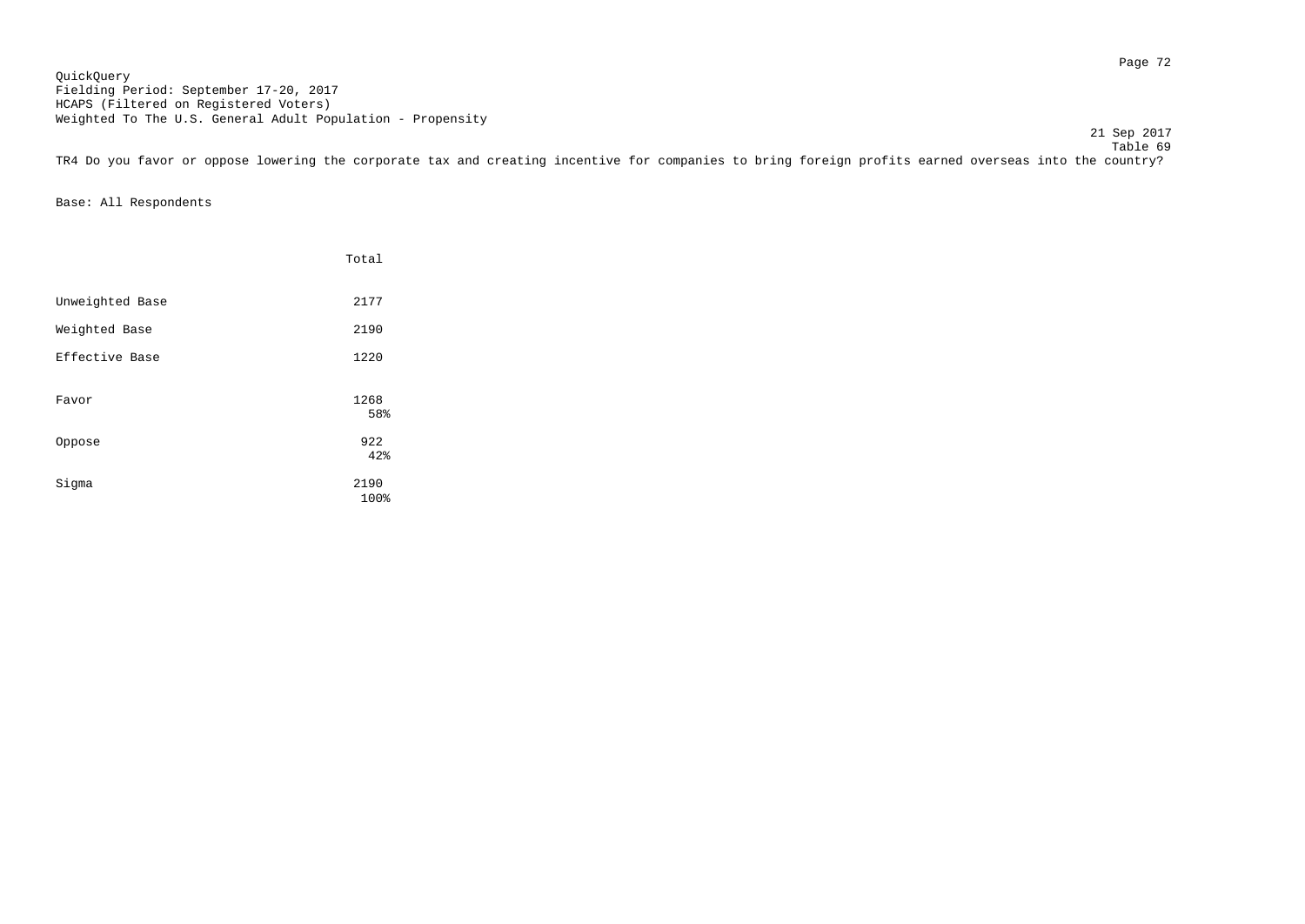Page 73 QuickQuery Fielding Period: September 17-20, 2017 HCAPS (Filtered on Registered Voters) Weighted To The U.S. General Adult Population - Propensity

TR5 Which of the following is closest to your view?

 21 Sep 2017 21 Sep 2017<br>Table 70

|                                                                                                                                                                              | Total        |  |
|------------------------------------------------------------------------------------------------------------------------------------------------------------------------------|--------------|--|
| Unweighted Base                                                                                                                                                              | 2177         |  |
| Weighted Base                                                                                                                                                                | 2190         |  |
| Effective Base                                                                                                                                                               | 1220         |  |
| Lowering corporate taxes and<br>encouraging companies to<br>bring back their foreign<br>profits will stimulate<br>economic growth and jobs                                   | 1274<br>58%  |  |
| Lowering corporate taxes and<br>encouraging companies to<br>bring back their foreign<br>profits is just a giveaway<br>to companies and will have<br>no effect on the economy | 915<br>42%   |  |
| Siqma                                                                                                                                                                        | 2190<br>100% |  |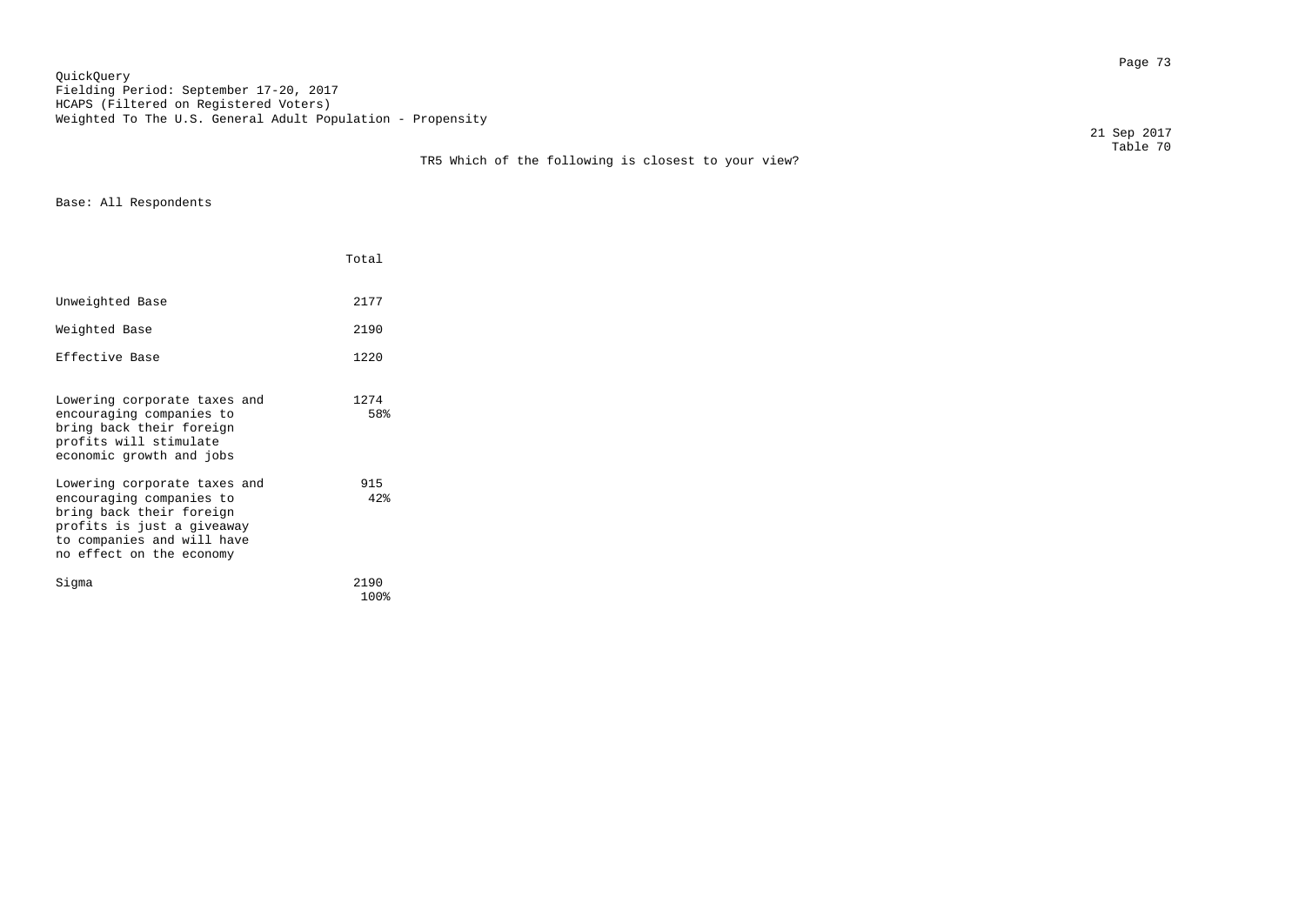Page 74 QuickQuery Fielding Period: September 17-20, 2017 HCAPS (Filtered on Registered Voters) Weighted To The U.S. General Adult Population - Propensity

21 Sep 2017

#### Table 71 TR6 If they get lower tax rates, should businesses be allowed to deduct the interest they pay on loans from their taxes or should interest be non-deductible?

|                                                                                                 | Total        |  |
|-------------------------------------------------------------------------------------------------|--------------|--|
| Unweighted Base                                                                                 | 2177         |  |
| Weighted Base                                                                                   | 2190         |  |
| Effective Base                                                                                  | 1220         |  |
| Interest that businesses pay<br>on loans should be non-<br>deductible                           | 1287<br>59%  |  |
| Businesses should be allowed<br>to deduct the interest they<br>pay on loans from their<br>taxes | 903<br>41%   |  |
| Siqma                                                                                           | 2190<br>100% |  |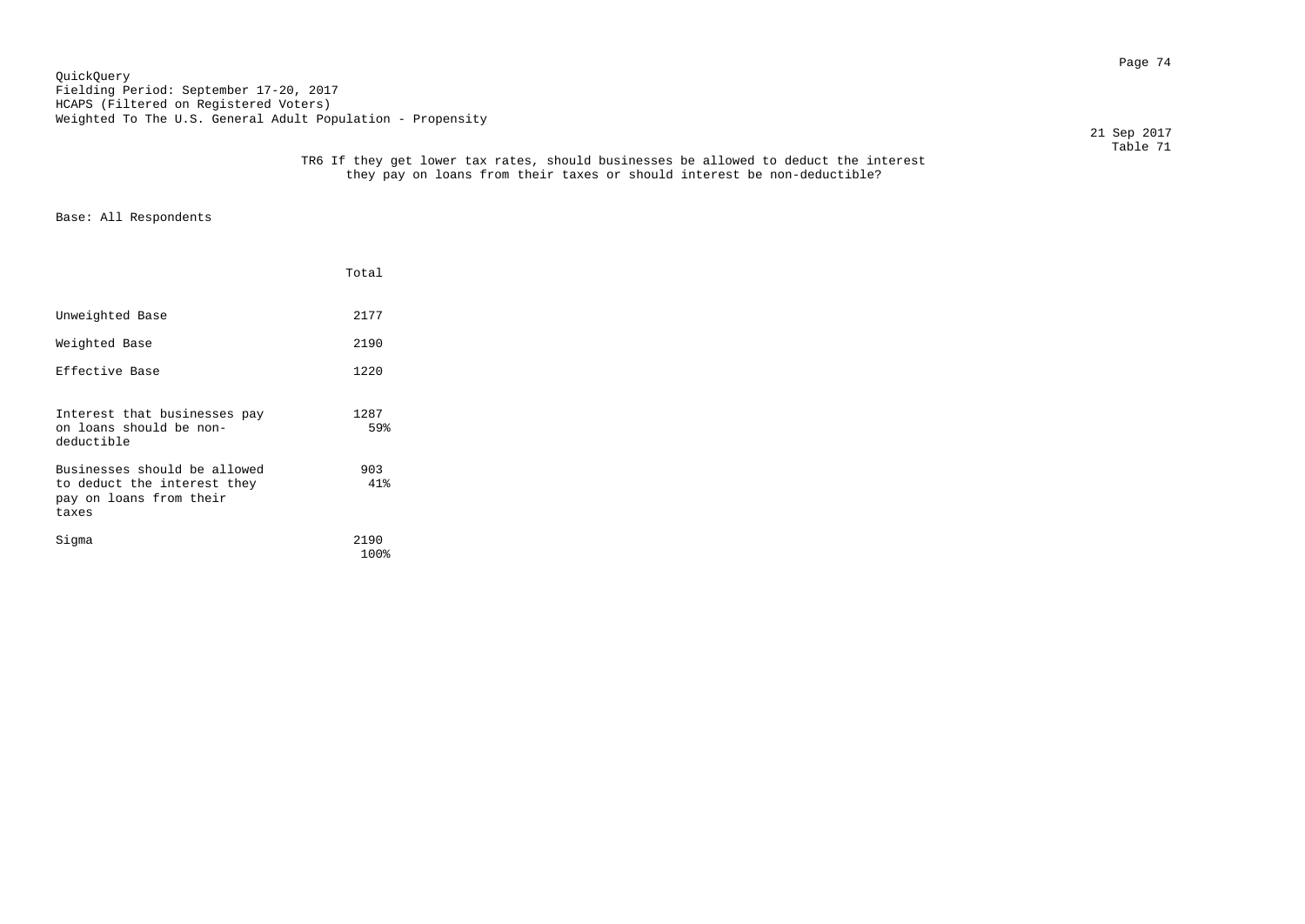Page 75 QuickQuery Fielding Period: September 17-20, 2017 HCAPS (Filtered on Registered Voters) Weighted To The U.S. General Adult Population - Propensity

21 Sep 2017

#### Table 72 TR7 If they get lower tax rates, should businesses be allowed to deduct the cost of healthcare of their employees from their taxes or should that cost be non-deductible?

|                                                                                           | Total        |  |
|-------------------------------------------------------------------------------------------|--------------|--|
| Unweighted Base                                                                           | 2177         |  |
| Weighted Base                                                                             | 2190         |  |
| Effective Base                                                                            | 1220         |  |
| Businesses should be allowed<br>to deduct the cost of<br>healthcare of their<br>employees | 1379<br>63%  |  |
| The cost of healthcare that<br>businesses pay should be<br>non-deductible                 | 811<br>37%   |  |
| Siqma                                                                                     | 2190<br>100% |  |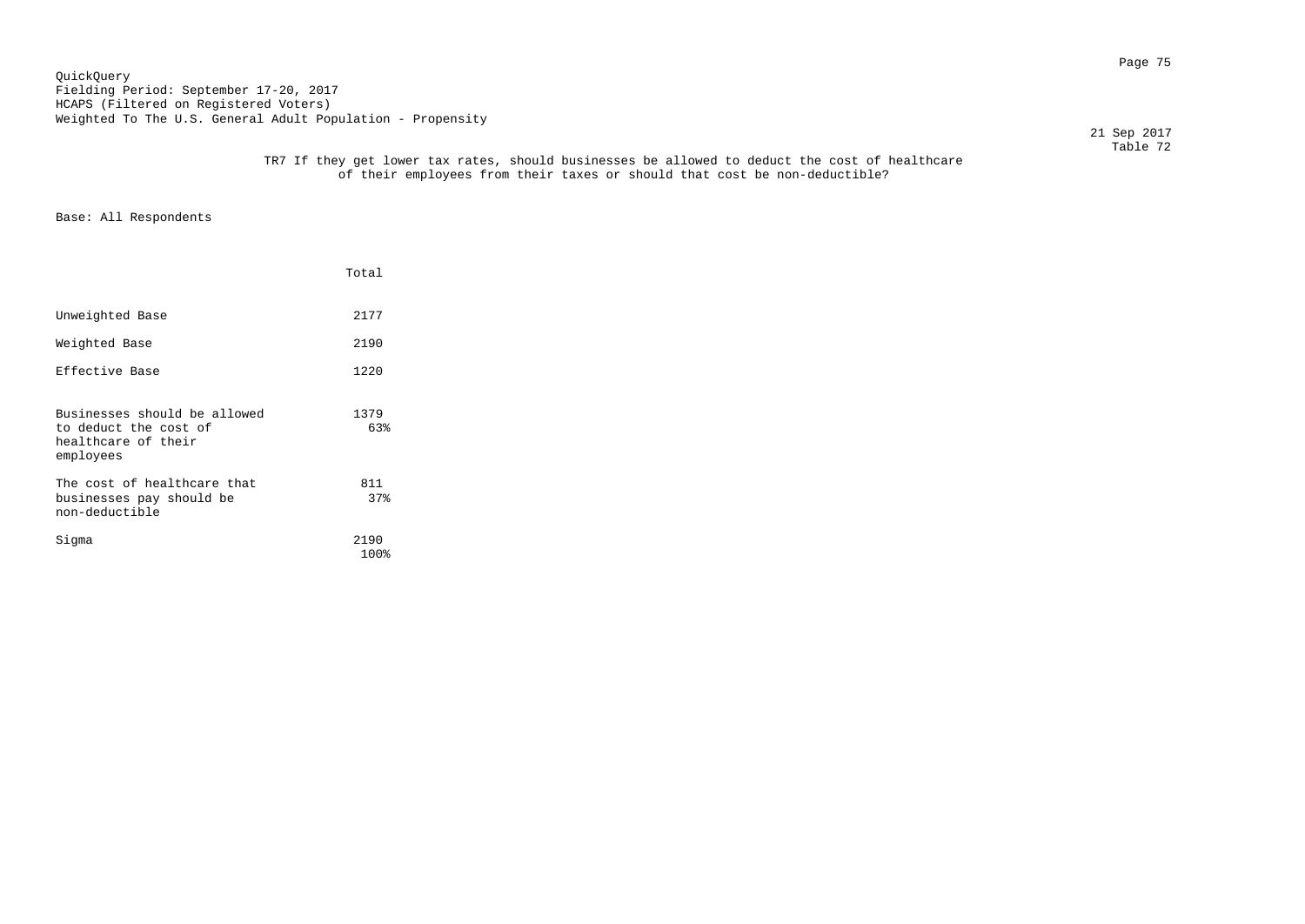Page 76 QuickQuery Fielding Period: September 17-20, 2017 HCAPS (Filtered on Registered Voters) Weighted To The U.S. General Adult Population - Propensity

 Table 73 TR8 Do you think the top individual income tax rate should be 39.9 percent or 35 percent if certain deductions are eliminated?

21 Sep 2017

|                 | Total        |
|-----------------|--------------|
| Unweighted Base | 2177         |
| Weighted Base   | 2190         |
| Effective Base  | 1220         |
| 35%             | 1504<br>69%  |
| 39.9%           | 686<br>31%   |
| Sigma           | 2190<br>100% |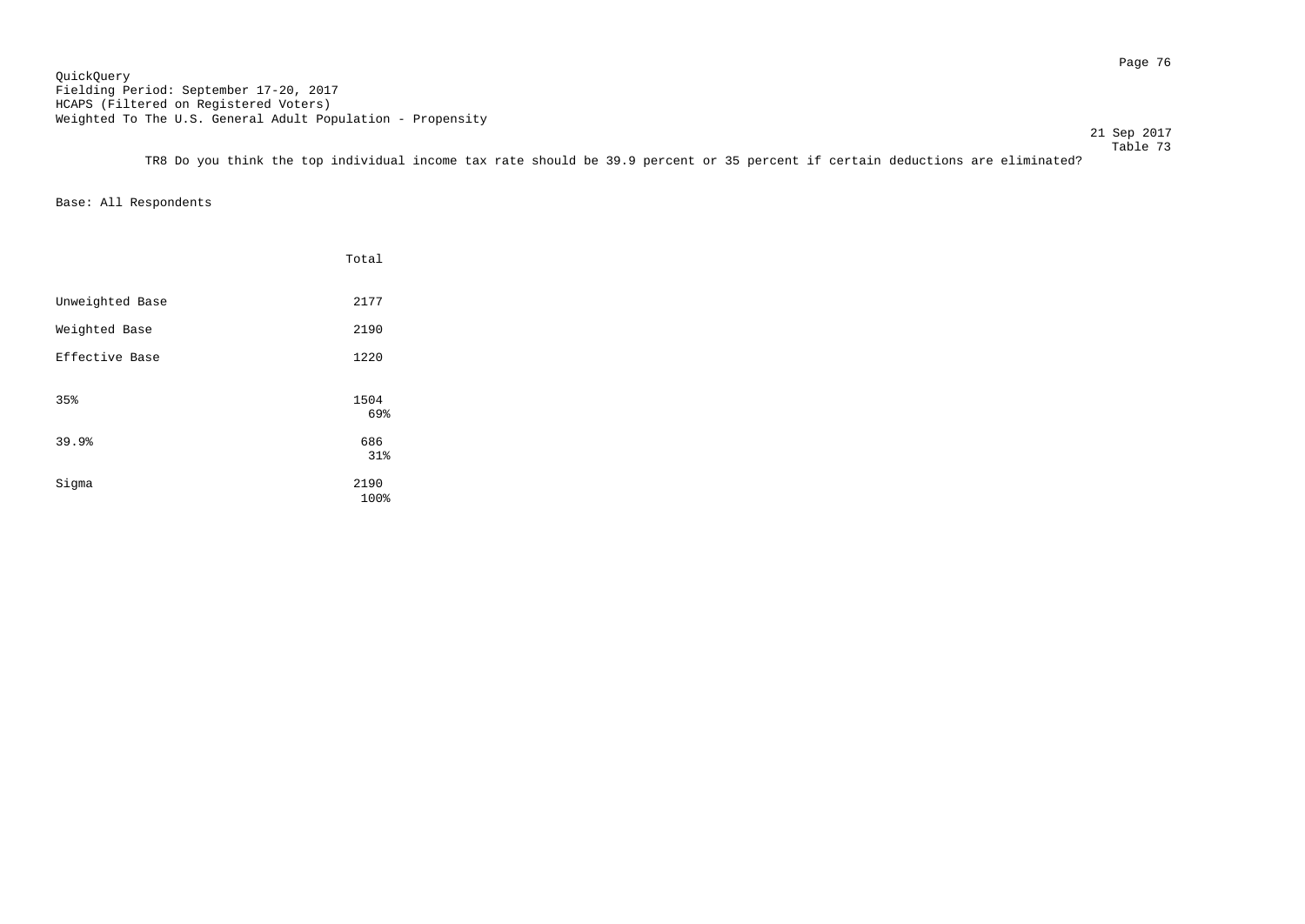Page 77 QuickQuery Fielding Period: September 17-20, 2017 HCAPS (Filtered on Registered Voters) Weighted To The U.S. General Adult Population - Propensity

 21 Sep 2017 21 Sep 2017<br>Table 74

## TR9A In exchange for lower personal income tax rates, would you:

|                                                              | Total        |
|--------------------------------------------------------------|--------------|
| Unweighted Base                                              | 2177         |
| Weighted Base                                                | 2190         |
| Effective Base                                               | 1220         |
| Reduce the caps on the<br>deduction for mortgage<br>interest | 943<br>43%   |
| Eliminate the tax deductions<br>for mortgage interest        | 395<br>18%   |
| Leave as is/not lower<br>personal income tax rates           | 852<br>39%   |
| Sigma                                                        | 2190<br>100% |
|                                                              |              |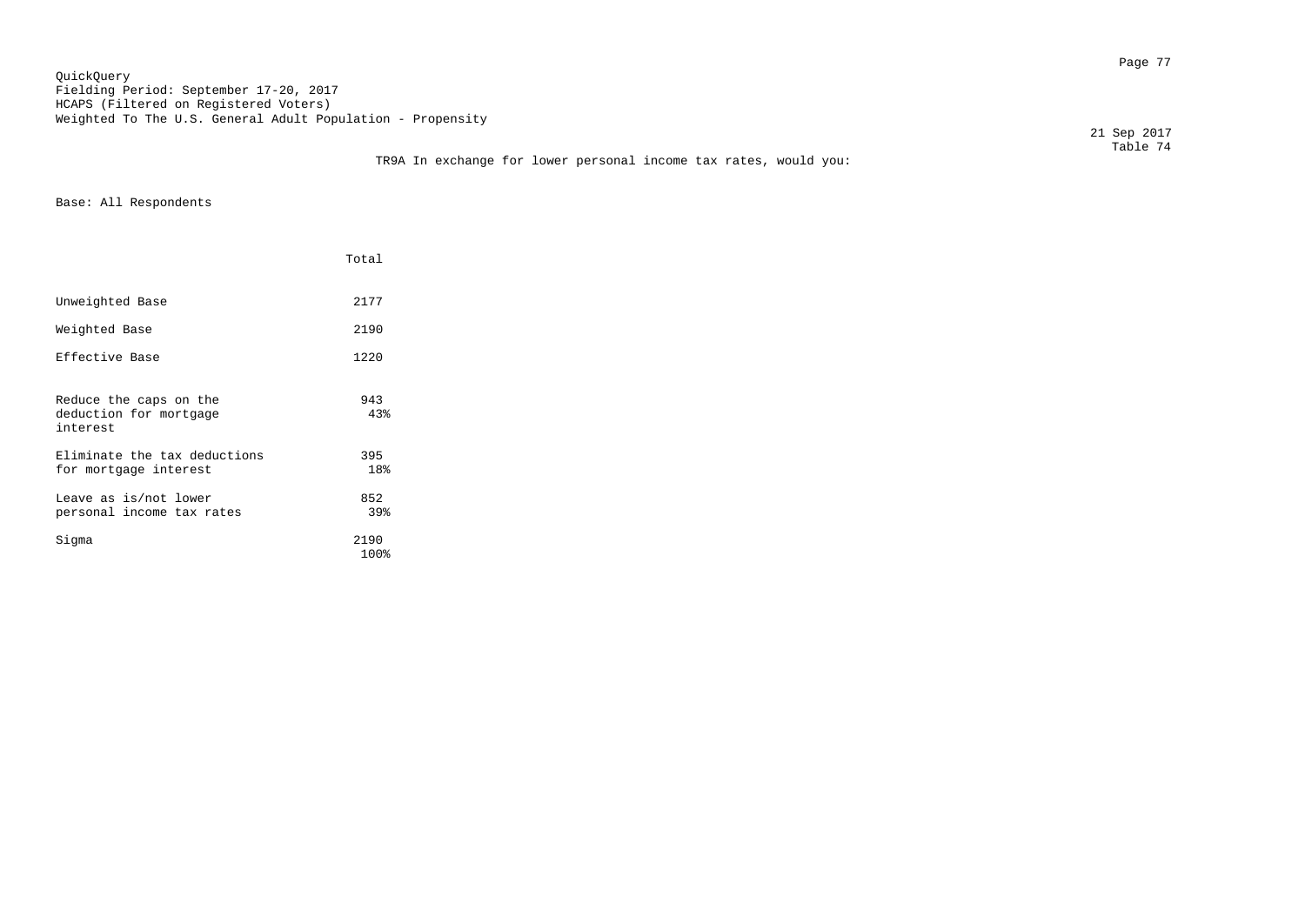Page 78 QuickQuery Fielding Period: September 17-20, 2017 HCAPS (Filtered on Registered Voters) Weighted To The U.S. General Adult Population - Propensity

21 Sep 2017

#### Table 75 TR9B In exchange for lower personal income tax rates, would you:

|                                                                        | Total        |
|------------------------------------------------------------------------|--------------|
| Unweighted Base                                                        | 2177         |
| Weighted Base                                                          | 2190         |
| Effective Base                                                         | 1220         |
| Put a $$200,000$ cap on the<br>deductions for state and<br>local taxes | 1032<br>47%  |
| Eliminate the tax deductions<br>for state and local taxes              | 482<br>22    |
| Leave as is/not lower<br>personal income tax rates                     | 676<br>31%   |
| Siqma                                                                  | 2190<br>100% |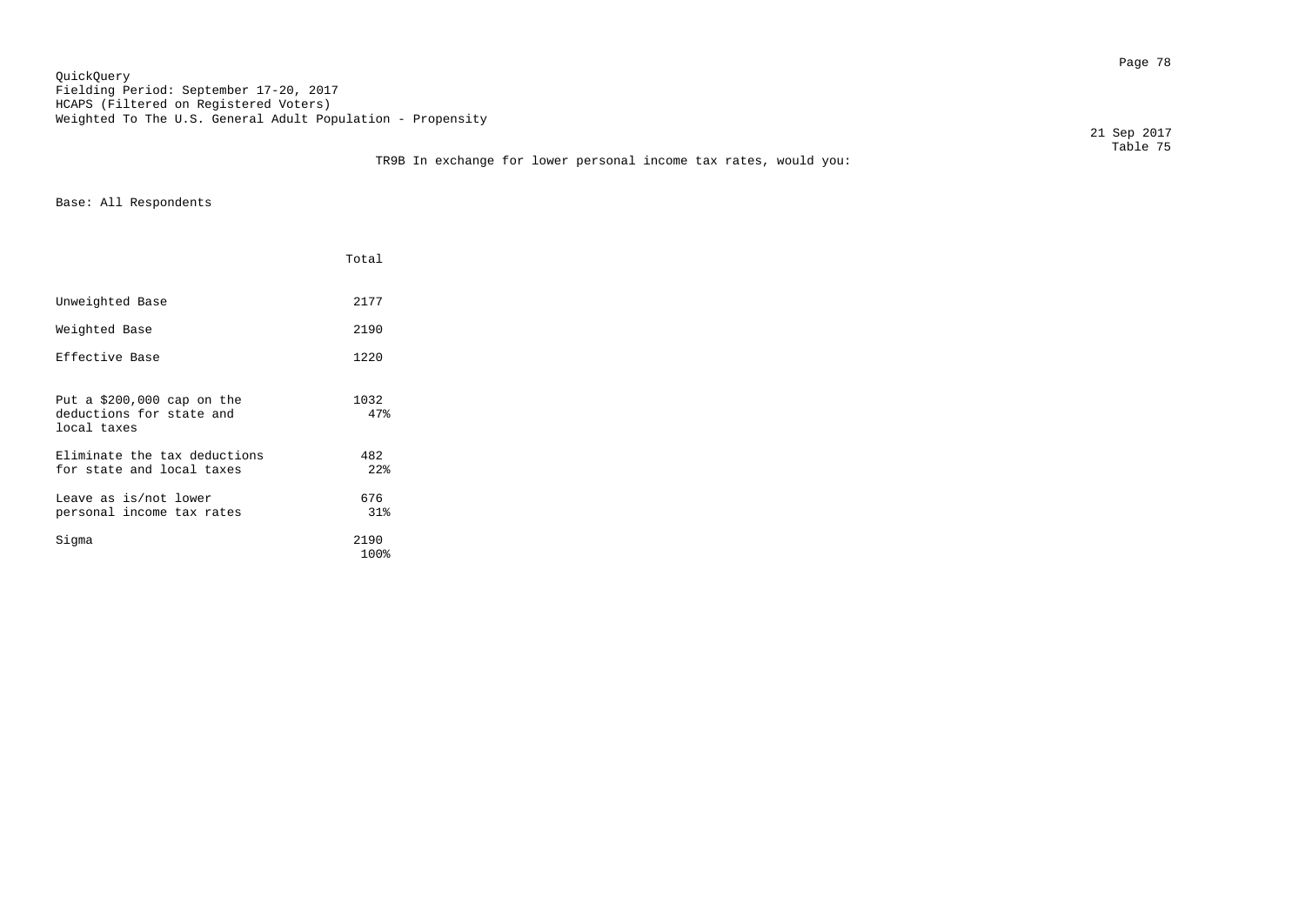Page 79 QuickQuery Fielding Period: September 17-20, 2017 HCAPS (Filtered on Registered Voters) Weighted To The U.S. General Adult Population - Propensity

21 Sep 2017

#### Table 76 TR9C In exchange for lower personal income tax rates, would you:

|                                                                       | Total        |
|-----------------------------------------------------------------------|--------------|
| Unweighted Base                                                       | 2177         |
| Weighted Base                                                         | 2190         |
| Effective Base                                                        | 1220         |
| Put a $$200,000$ cap on the<br>deductions for charitable<br>donations | 1065<br>49%  |
| Eliminate the tax deductions<br>for charitable donations              | 401<br>18%   |
| Leave as is/not lower<br>personal income tax rates                    | 725<br>33%   |
| Siqma                                                                 | 2190<br>100% |
|                                                                       |              |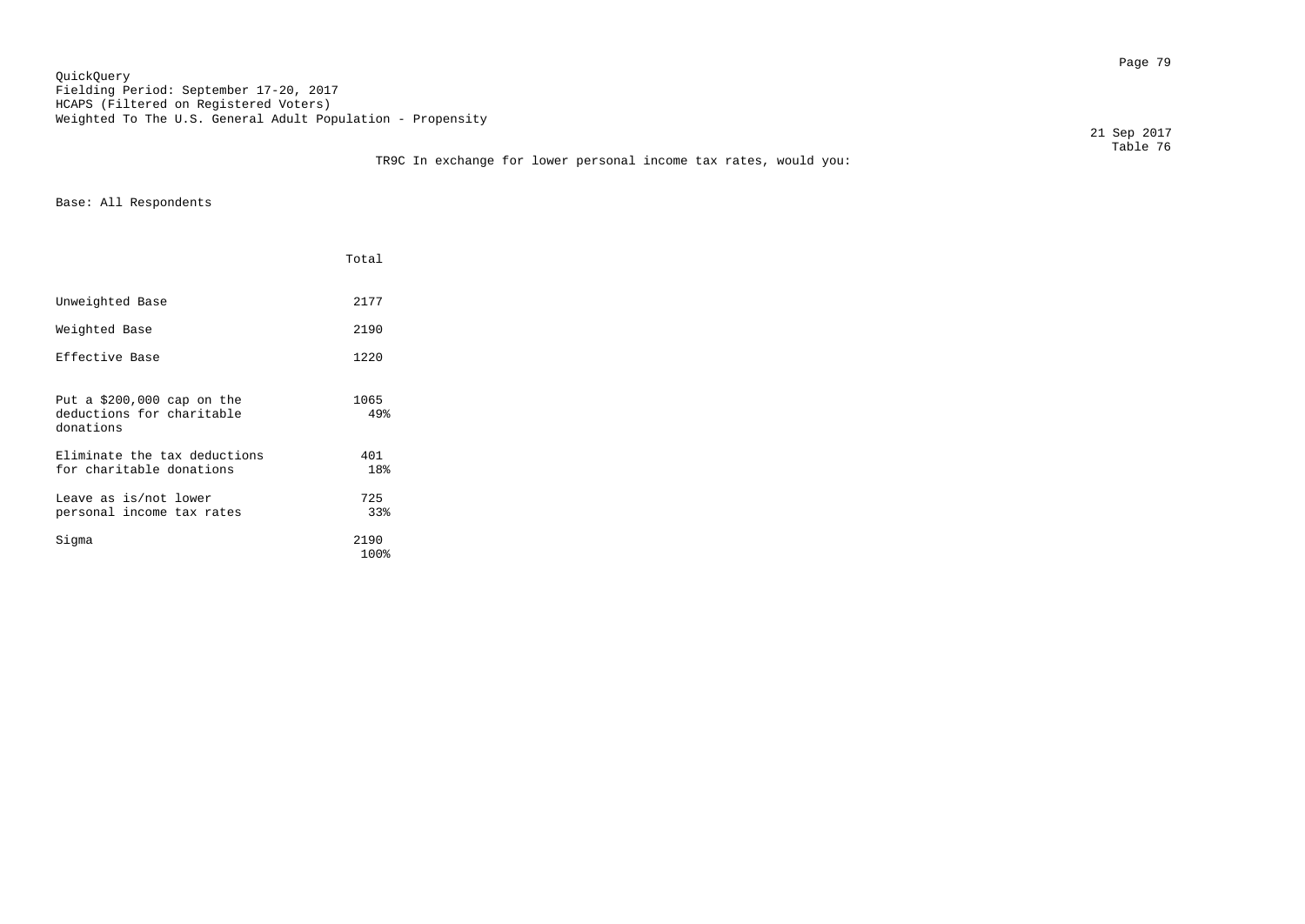21 Sep 2017

 Table 77 TR13 Do you think any tax reform should raise more revenue, raise less revenue or leave revenue unchanged?

|                         | Total        |
|-------------------------|--------------|
| Unweighted Base         | 2177         |
| Weighted Base           | 2190         |
| Effective Base          | 1220         |
| Raise more revenue      | 1046<br>48%  |
| Leave revenue unchanged | 856<br>39%   |
| Raise less revenue      | 287<br>13%   |
| Sigma                   | 2190<br>100% |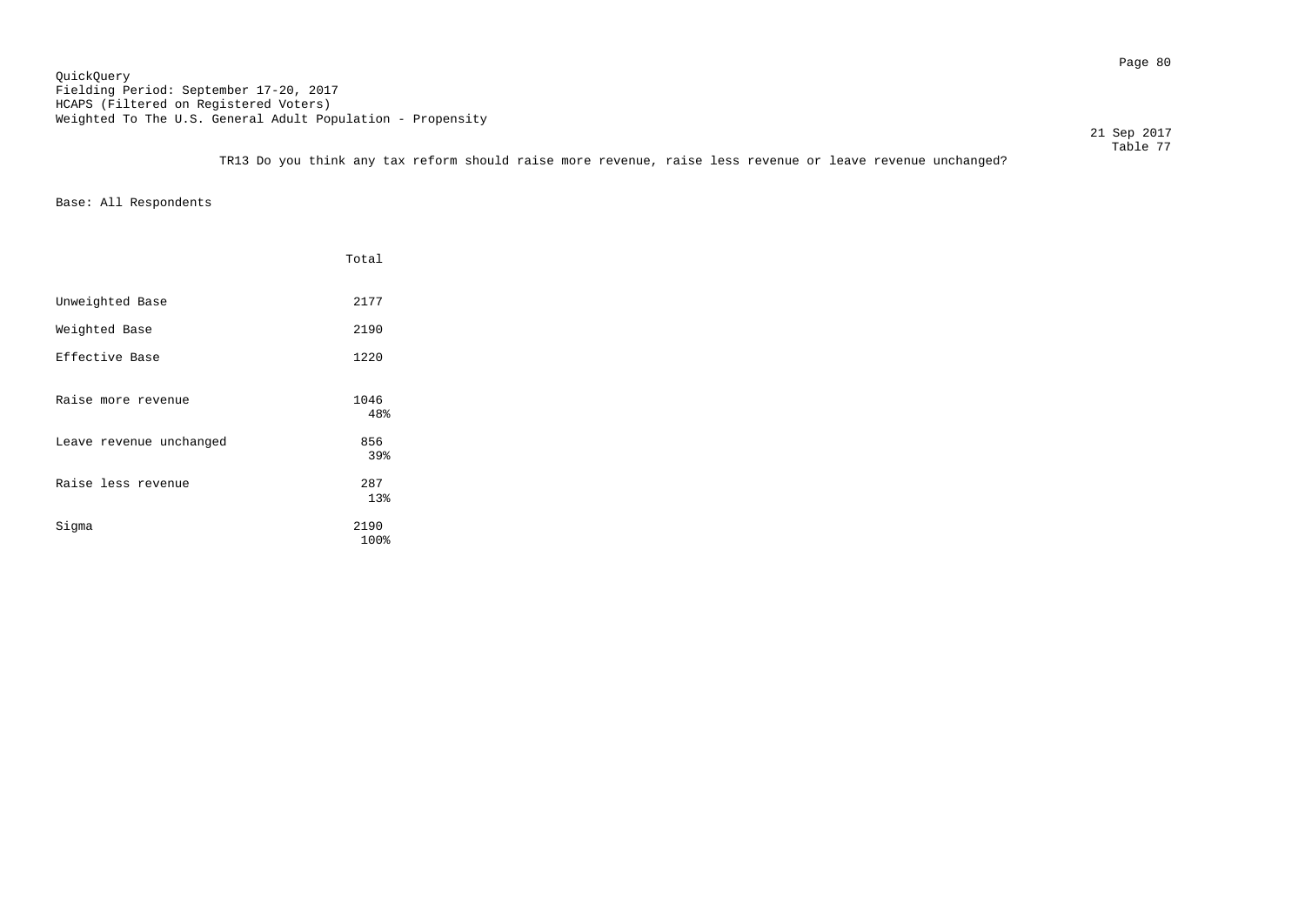Page 81 QuickQuery Fielding Period: September 17-20, 2017 HCAPS (Filtered on Registered Voters) Weighted To The U.S. General Adult Population - Propensity

21 Sep 2017

 Table 78 TR14 Do you think that tax reform that reduces taxes could be revenue neutral because it increases economic growth or is that not the case?

|                                    | Total                    |
|------------------------------------|--------------------------|
| Unweighted Base                    | 2177                     |
| Weighted Base                      | 2190                     |
| Effective Base                     | 1220                     |
| It could be revenue neutral        | 846<br>39%               |
| It could not be revenue<br>neutral | 489<br>$22$ <sup>8</sup> |
| Don't know                         | 855<br>39%               |
| Sigma                              | 2190<br>100%             |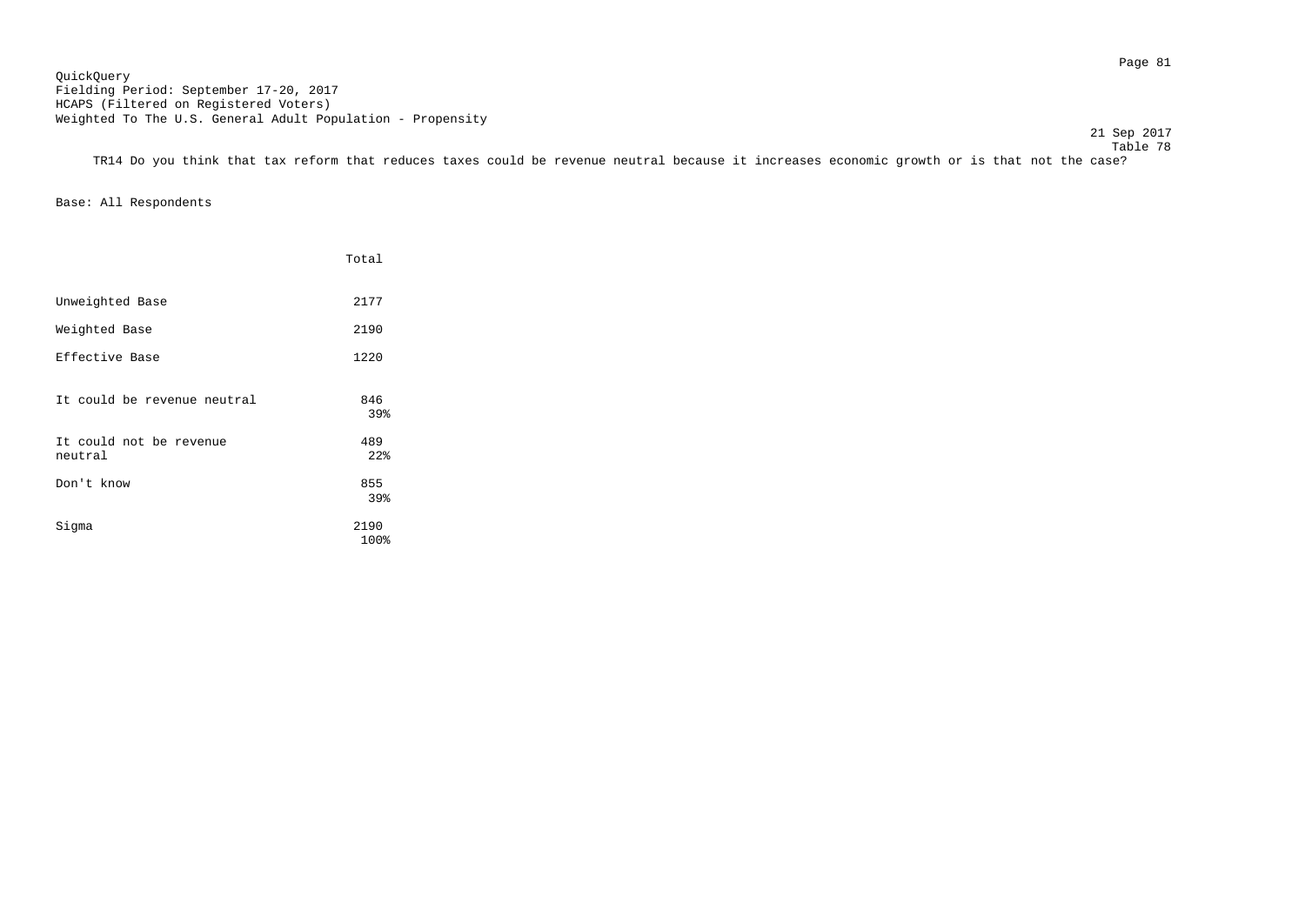21 Sep 2017 Table 79

TR15 Do you think the country needs an investment in infrastructure today or no additional investment is needed?

|                                                               | Total        |
|---------------------------------------------------------------|--------------|
| Unweighted Base                                               | 2177         |
| Weighted Base                                                 | 2190         |
| Effective Base                                                | 1220         |
| The country needs an<br>investment in infrastructure<br>today | 1828<br>84%  |
| No additional investment in<br>infrastructure is needed       | 361<br>16%   |
| Siqma                                                         | 2190<br>100% |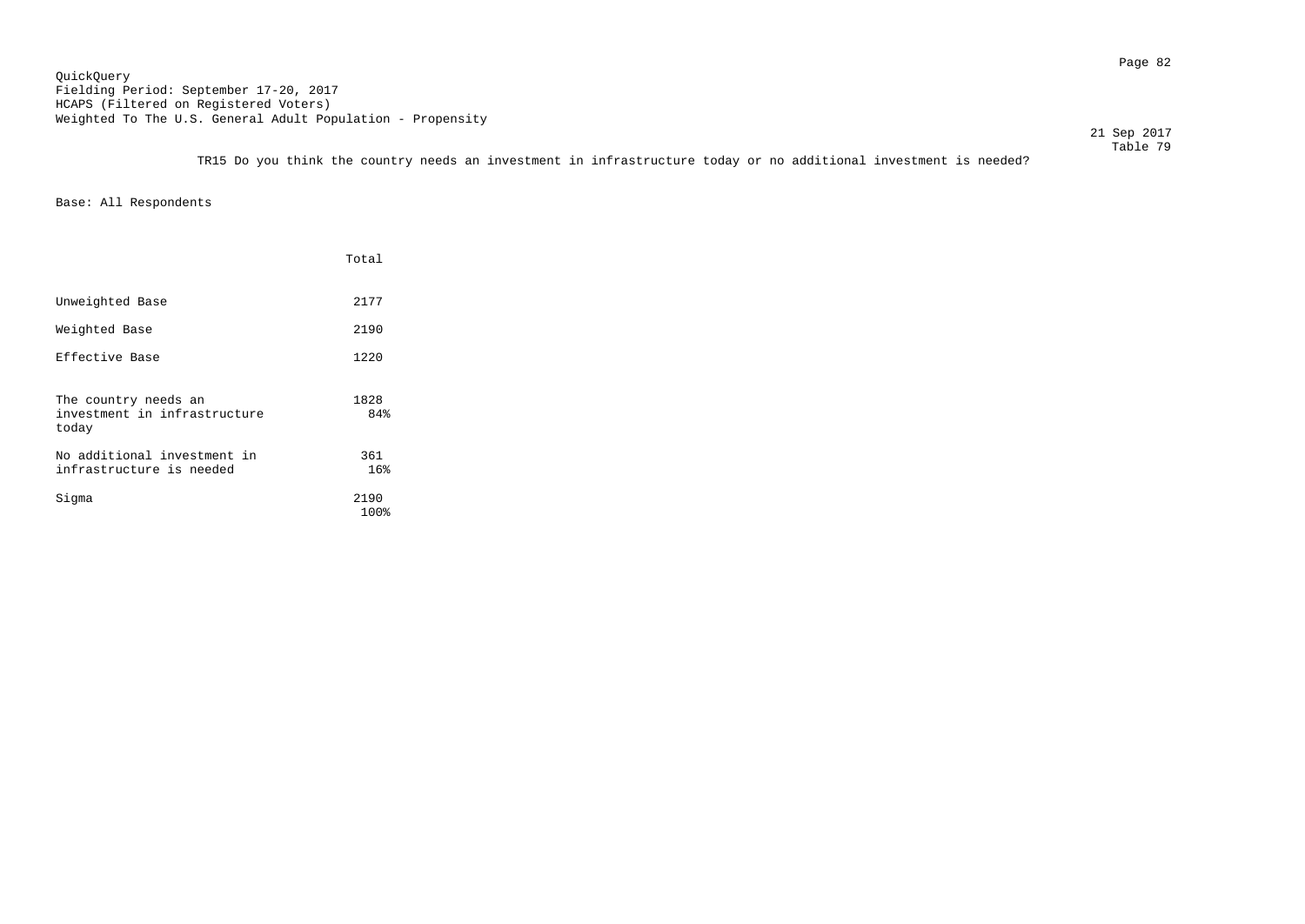Page 83 QuickQuery Fielding Period: September 17-20, 2017 HCAPS (Filtered on Registered Voters) Weighted To The U.S. General Adult Population - Propensity

21 Sep 2017

#### Table 80 TR16 Do you think that such investments in infrastructure should be funded entirely with public funds or funded partly with public funds combined with bonds and public-private partnerships?

|                                                                                              | Total        |
|----------------------------------------------------------------------------------------------|--------------|
| Unweighted Base                                                                              | 2177         |
| Weighted Base                                                                                | 2190         |
| Effective Base                                                                               | 1220         |
| Funded partly with public<br>funds combined with bonds<br>and public-private<br>partnerships | 1654<br>76%  |
| Entirely funded with public<br>funds                                                         | 536<br>24%   |
| Siqma                                                                                        | 2190<br>100% |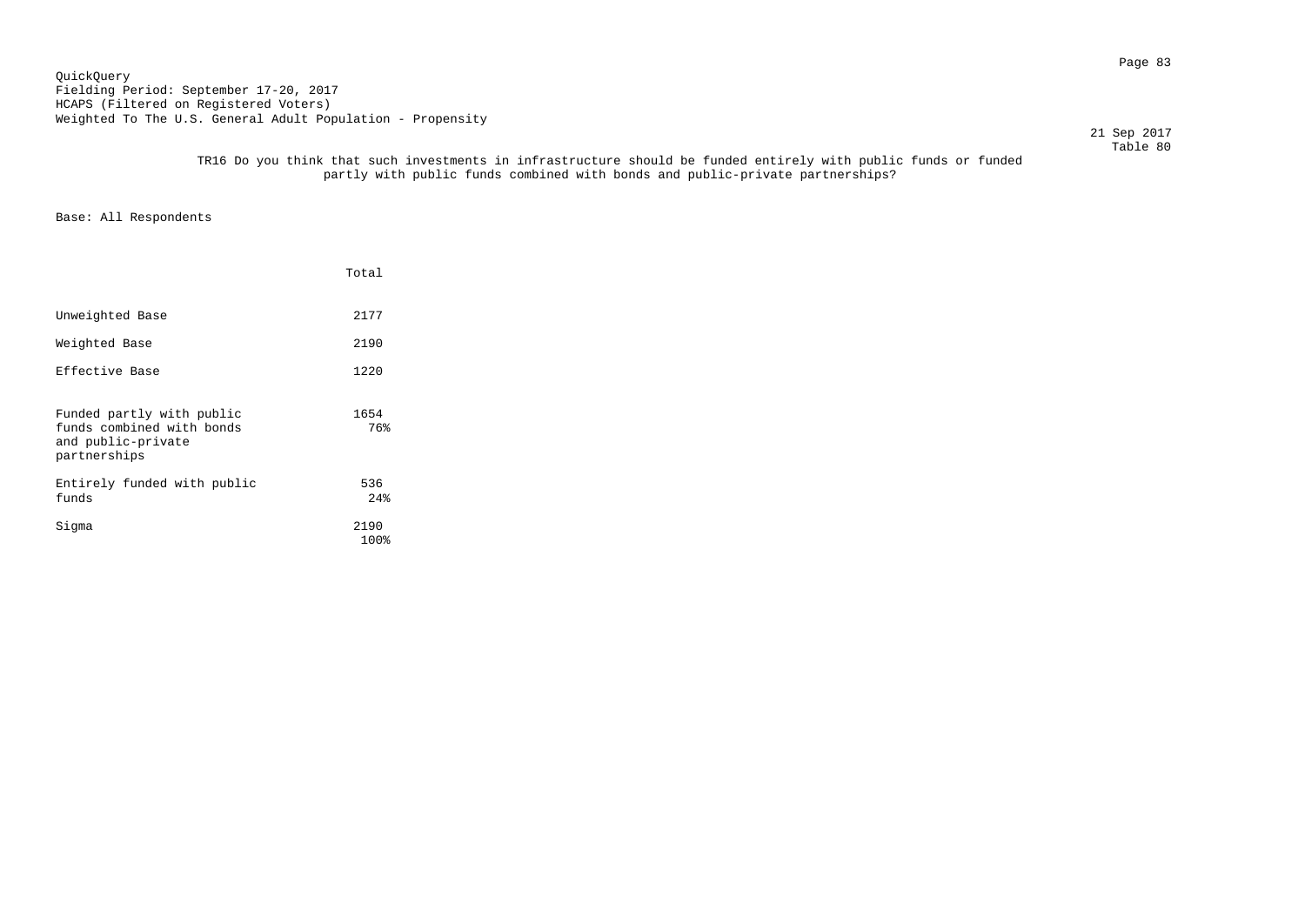Page 84 QuickQuery Fielding Period: September 17-20, 2017 HCAPS (Filtered on Registered Voters) Weighted To The U.S. General Adult Population - Propensity

21 Sep 2017

|                                               | Total        |
|-----------------------------------------------|--------------|
| Unweighted Base                               | 2177         |
| Weighted Base                                 | 2190         |
| Effective Base                                | 1220         |
| The healthcare system needs<br>further reform | 1824<br>83%  |
| The healthcare system should<br>be left as-is | 366<br>17%   |
| Sigma                                         | 2190<br>100% |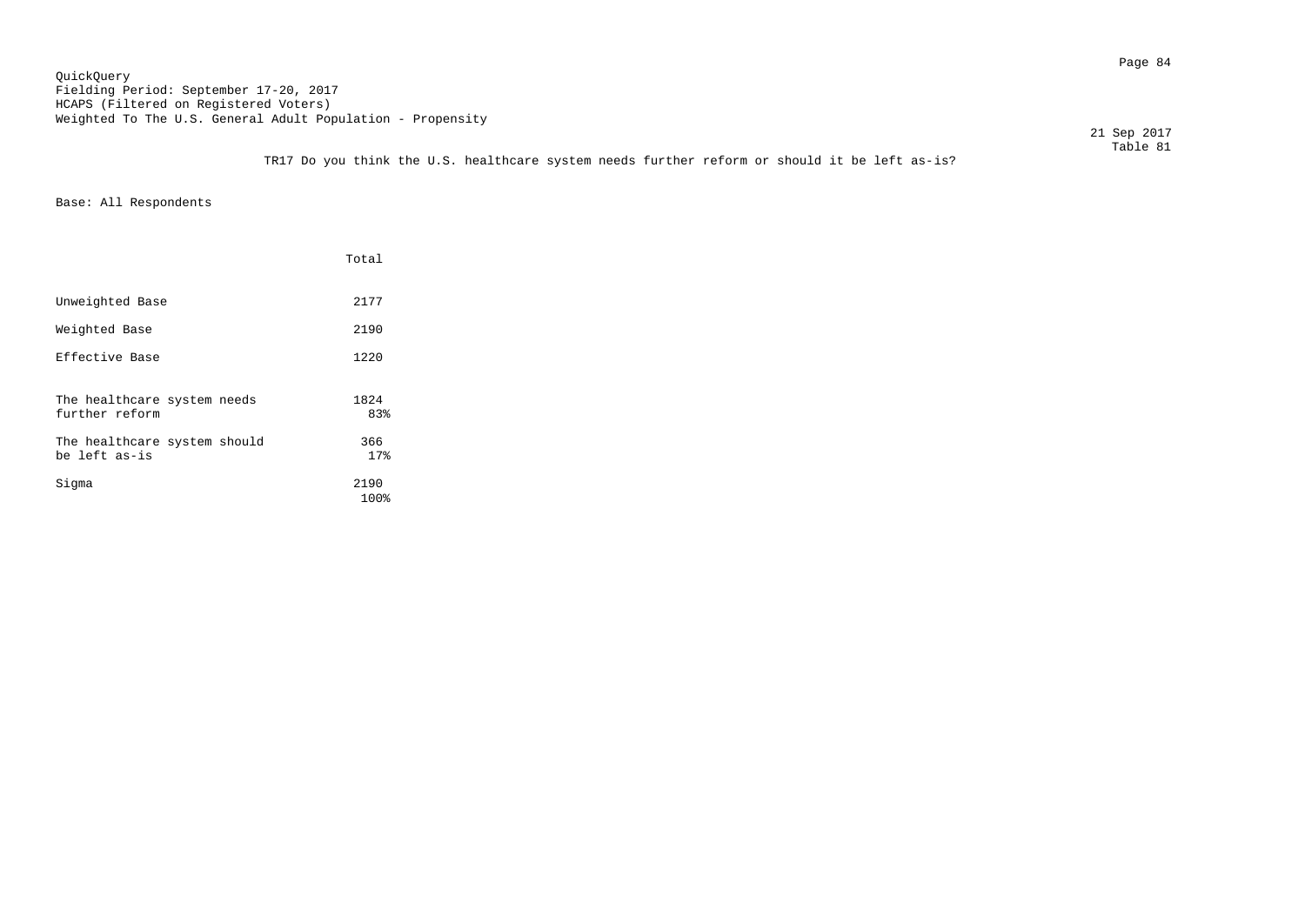Page 85 QuickQuery Fielding Period: September 17-20, 2017 HCAPS (Filtered on Registered Voters) Weighted To The U.S. General Adult Population - Propensity

21 Sep 2017

#### Table 82 TR18 Do you favor or oppose so-called single-payer healthcare plans in which the government collects taxes and pays for all healthcare and private health insurers are eliminated?

|                 | Total        |  |
|-----------------|--------------|--|
| Unweighted Base | 2177         |  |
| Weighted Base   | 2190         |  |
| Effective Base  | 1220         |  |
| Favor           | 1149<br>52%  |  |
| Oppose          | 1041<br>48%  |  |
| Sigma           | 2190<br>100% |  |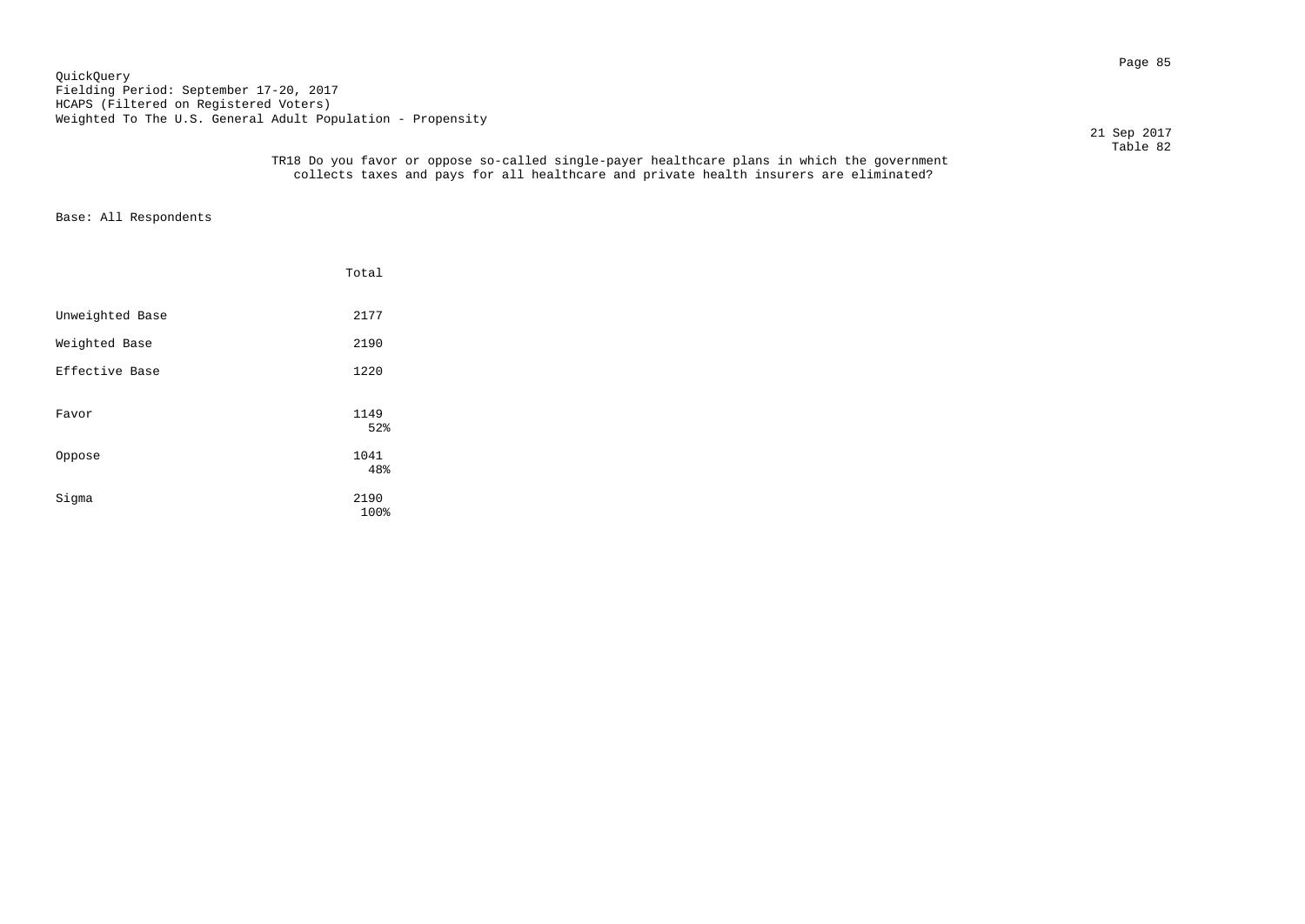Page 86 QuickQuery Fielding Period: September 17-20, 2017 HCAPS (Filtered on Registered Voters) Weighted To The U.S. General Adult Population - Propensity

21 Sep 2017

|                                                                                | Total        |
|--------------------------------------------------------------------------------|--------------|
| Unweighted Base                                                                | 2177         |
| Weighted Base                                                                  | 2190         |
| Effective Base                                                                 | 1220         |
| The government should be the<br>provider of health insurance<br>for all        | 1111<br>51%  |
| The government should only<br>subsidize healthcare for the<br>poor and elderly | 1079<br>49%  |
| Sigma                                                                          | 2190<br>100% |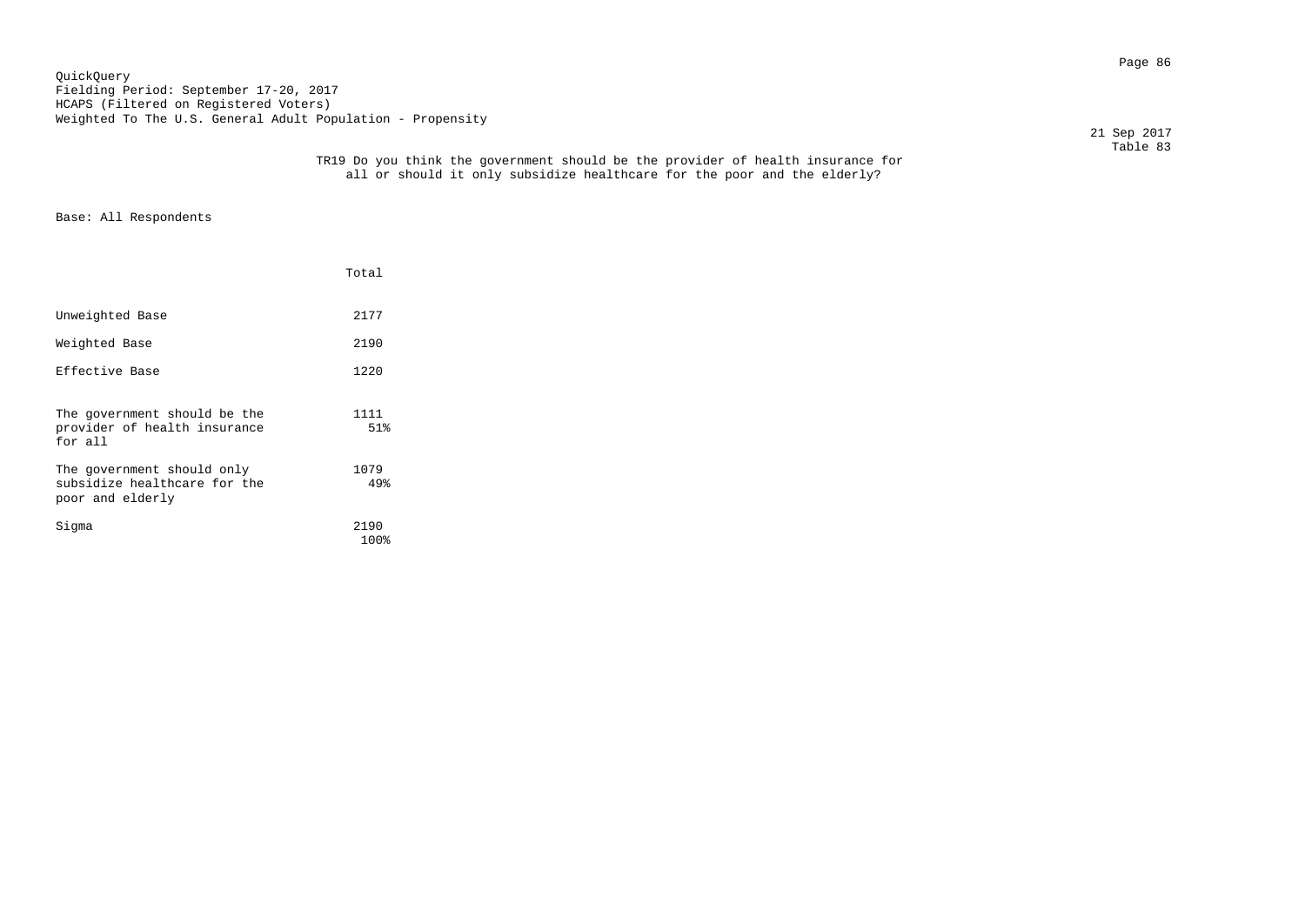### Page 87 QuickQuery Fielding Period: September 17-20, 2017 HCAPS (Filtered on Registered Voters) Weighted To The U.S. General Adult Population - Propensity

21 Sep 2017

#### Table 84 TR20 Do you think single-payer systems run by the government are the best way to run healthcare or do you think competition from private insurers is the best way to run healthcare?

|                                                                                     | Total        |
|-------------------------------------------------------------------------------------|--------------|
| Unweighted Base                                                                     | 2177         |
| Weighted Base                                                                       | 2190         |
| Effective Base                                                                      | 1220         |
| Single-payer systems run by<br>the government are the best<br>way to run healthcare | 1099<br>50%  |
| Competition from private<br>insurers is the best way to<br>run healthcare           | 1091<br>50%  |
| Siqma                                                                               | 2190<br>100% |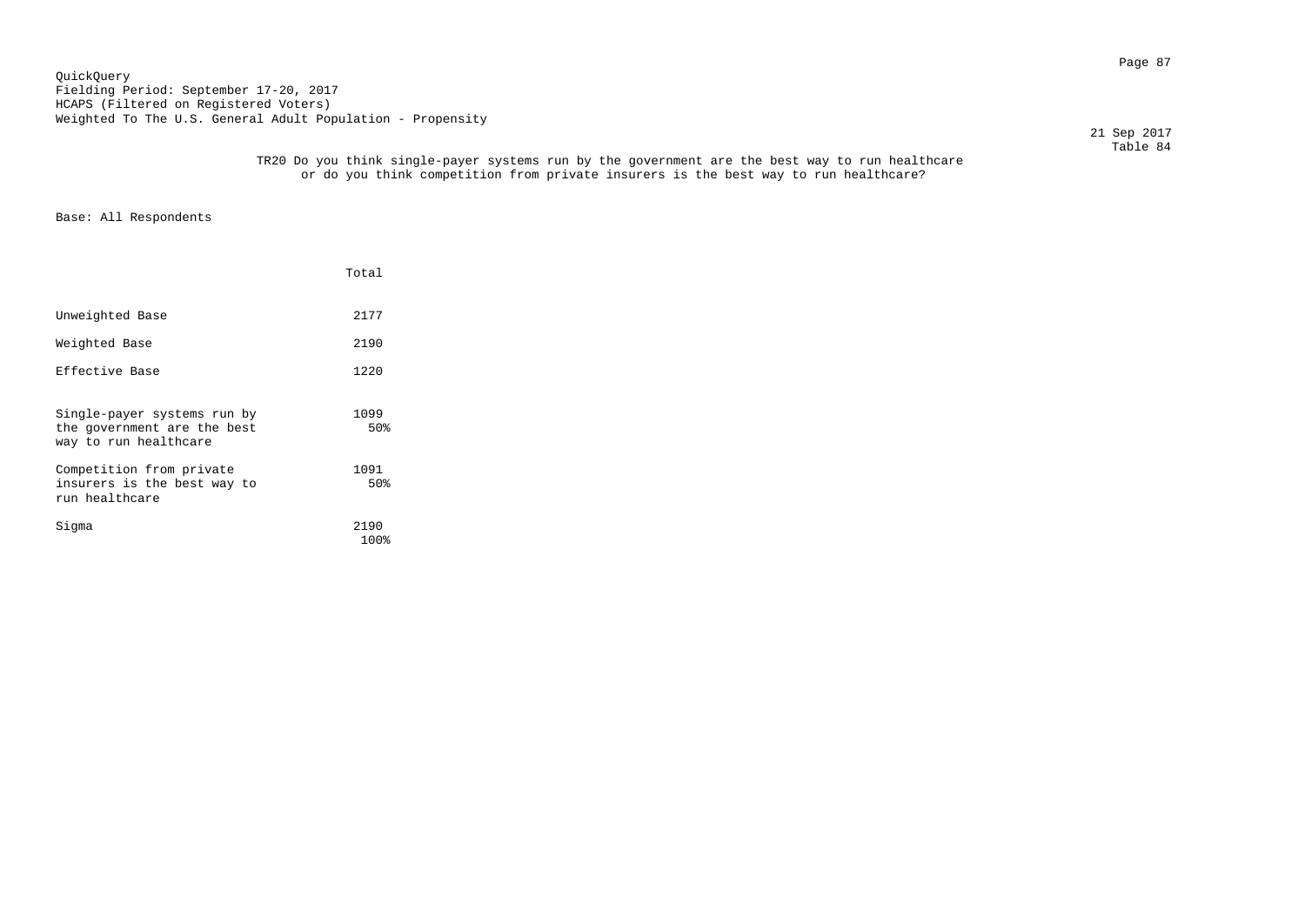Page 88 QuickQuery Fielding Period: September 17-20, 2017 HCAPS (Filtered on Registered Voters) Weighted To The U.S. General Adult Population - Propensity

21 Sep 2017

 Table 85 TR21 Do you think that opening up the Medicare program to everyone makes sense or would it be fiscally irresponsible?

|                                                                                   | Total        |
|-----------------------------------------------------------------------------------|--------------|
| Unweighted Base                                                                   | 2177         |
| Weighted Base                                                                     | 2190         |
| Effective Base                                                                    | 1220         |
| Opening up the Medicare<br>program to everyone would be<br>fiscally irresponsible | 1102<br>50%  |
| Opening up the Medicare<br>program to everyone makes<br>sense                     | 1088<br>50%  |
| Siqma                                                                             | 2190<br>100% |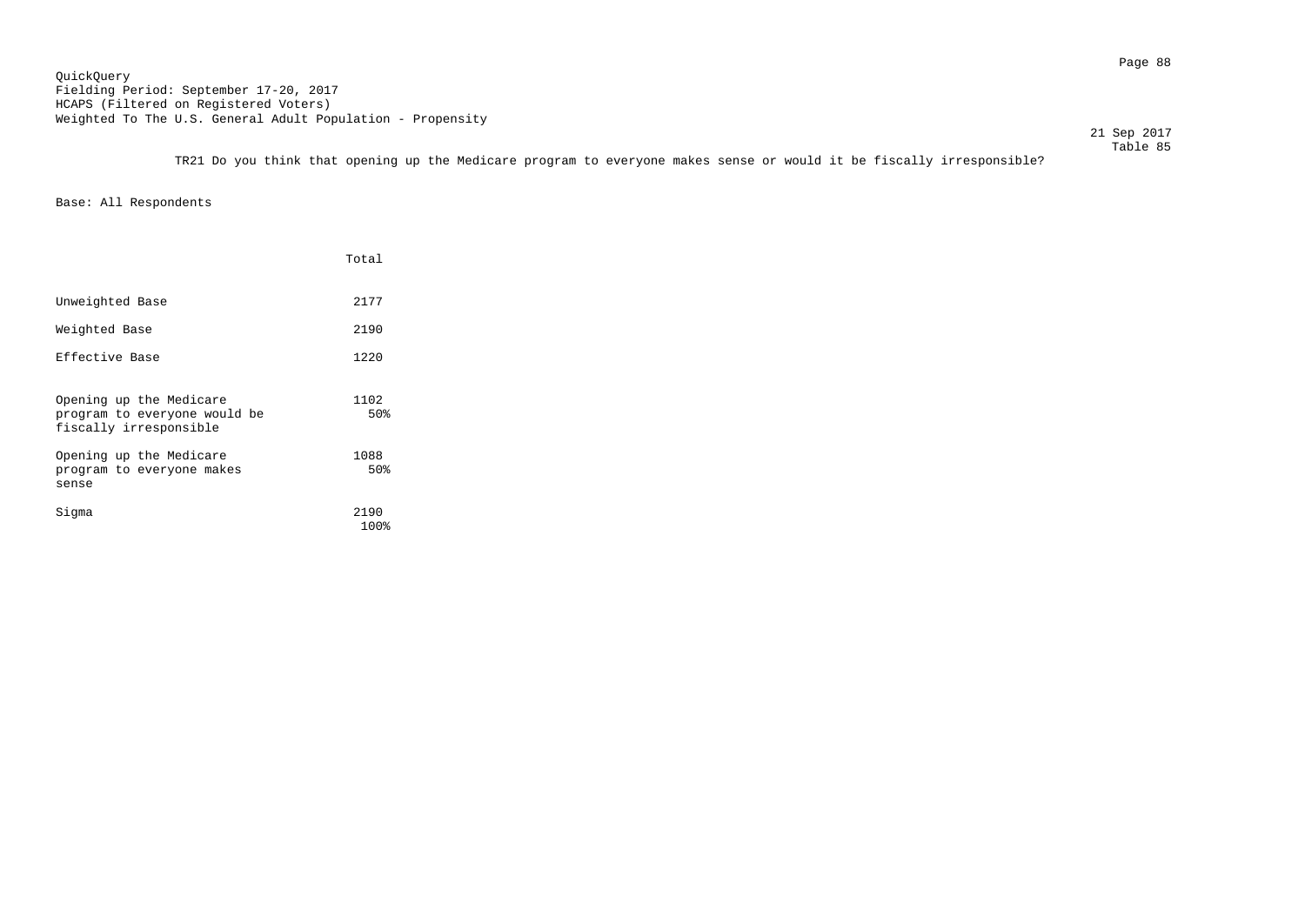Page 89 QuickQuery Fielding Period: September 17-20, 2017 HCAPS (Filtered on Registered Voters) Weighted To The U.S. General Adult Population - Propensity

21 Sep 2017

 Table 86 TR22 Elizabeth Warren and Bernie Sanders are advocating a single-payer plan they call Medicare for all. Based on what you have heard, do you favor this plan, oppose it, or don't have enough information yet on it?

|                                        | Total                  |
|----------------------------------------|------------------------|
| Unweighted Base                        | 2177                   |
| Weighted Base                          | 2190                   |
| Effective Base                         | 1220                   |
| Favor                                  | 730<br>33%             |
| Oppose                                 | 635<br>29 <sub>8</sub> |
| Don't have enough<br>information on it | 824<br>38%             |
| Sigma                                  | 2190<br>100%           |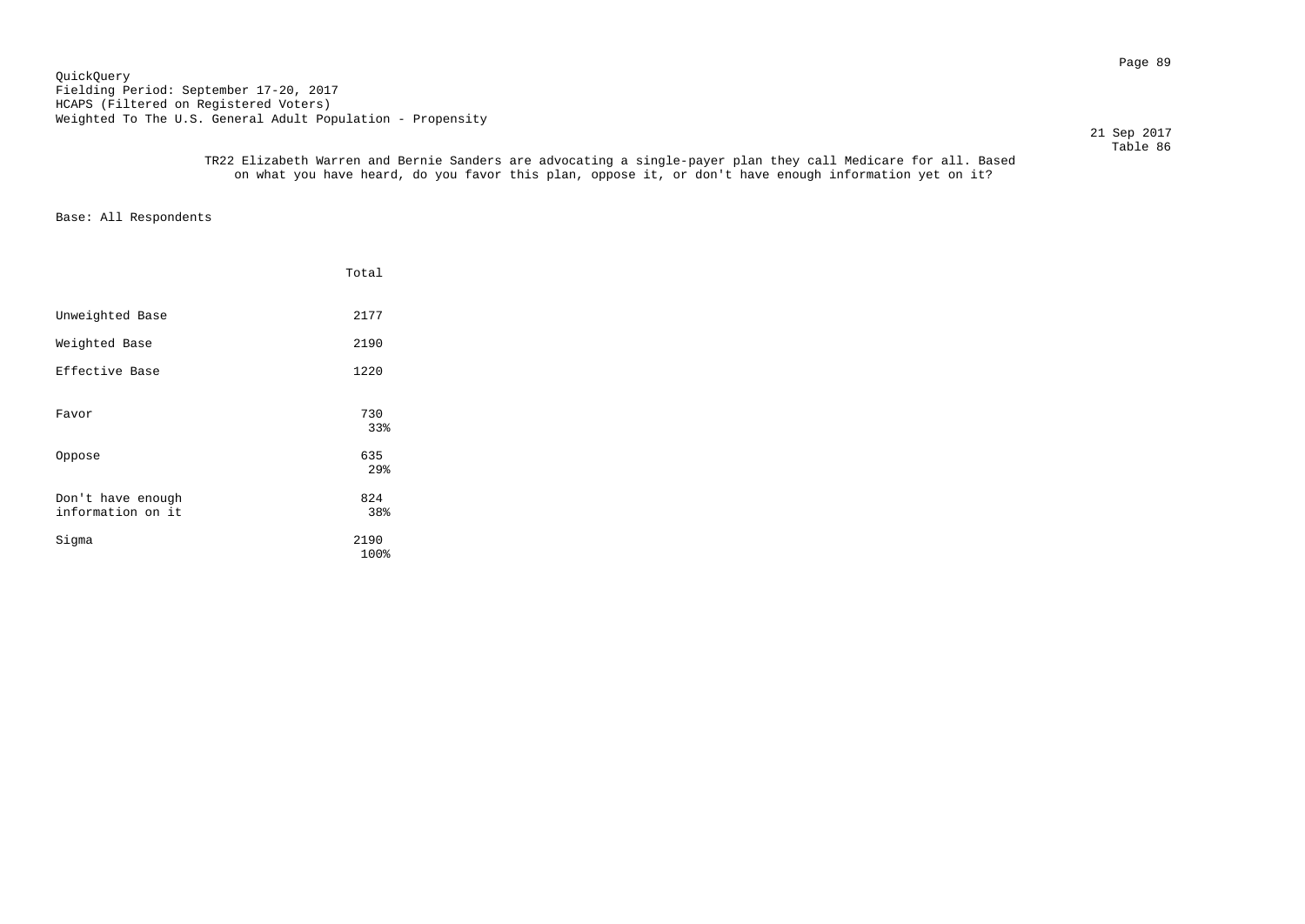Page 90 QuickQuery Fielding Period: September 17-20, 2017 HCAPS (Filtered on Registered Voters) Weighted To The U.S. General Adult Population - Propensity

21 Sep 2017

 Table 87 TR23 Are you worried that a single-payer system will lead to runaway government costs and higher taxes or do you believe it will work out, as it works in places like the U.K. and Canada?

|                                                                                    | Total        |
|------------------------------------------------------------------------------------|--------------|
| Unweighted Base                                                                    | 2177         |
| Weighted Base                                                                      | 2190         |
| Effective Base                                                                     | 1220         |
| A single-payer system will<br>lead to runaway government<br>costs and higher taxes | 1112<br>51%  |
| A single-payer system will<br>work out                                             | 1078<br>49%  |
| Sigma                                                                              | 2190<br>100% |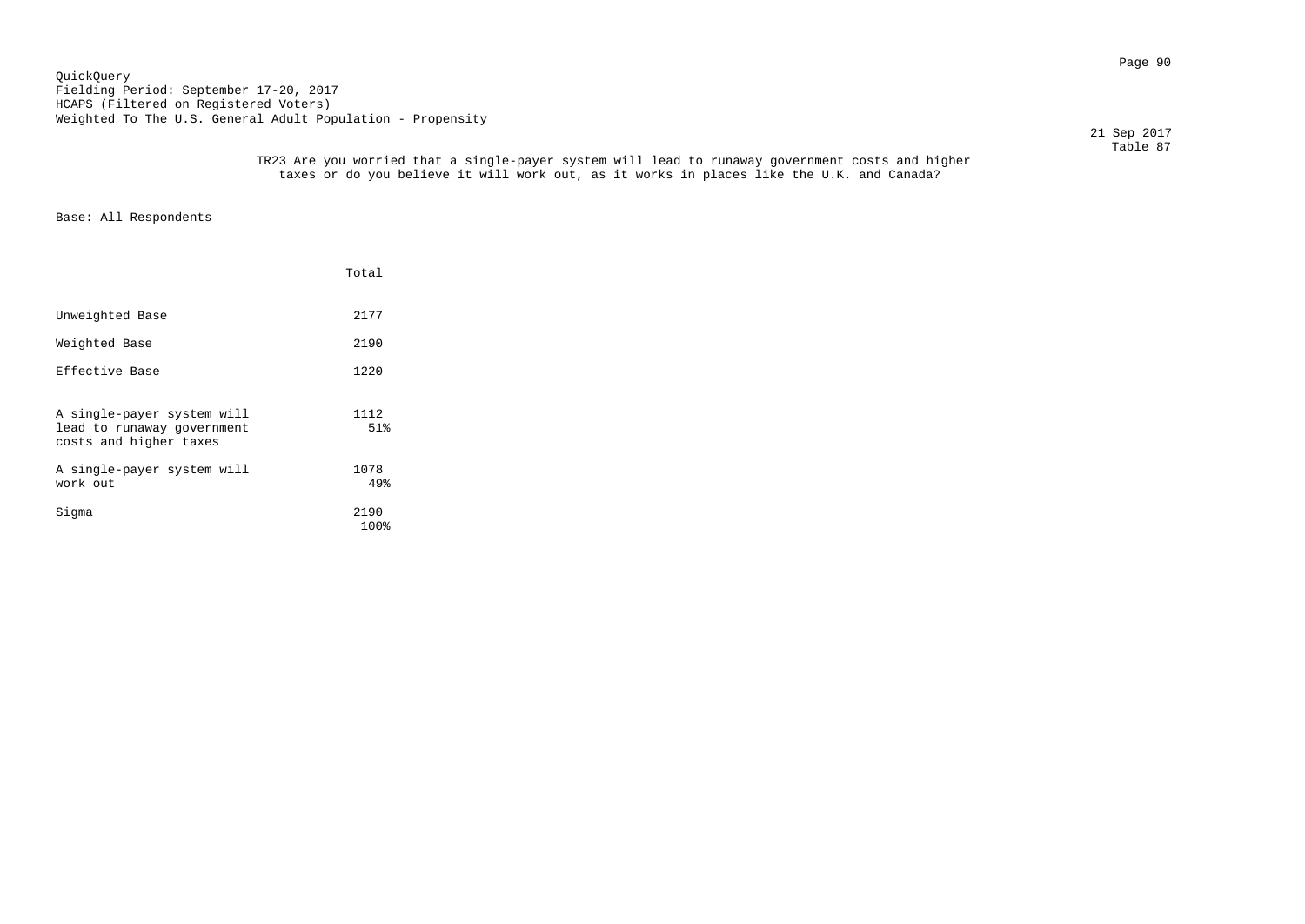### Page 91 QuickQuery Fielding Period: September 17-20, 2017 HCAPS (Filtered on Registered Voters) Weighted To The U.S. General Adult Population - Propensity

21 Sep 2017

#### Table 88 TR24\_1 Do you think that a single-payer government run healthcare system will...

Save money/Be more expensive

|                   | Total        |
|-------------------|--------------|
| Unweighted Base   | 2177         |
| Weighted Base     | 2190         |
| Effective Base    | 1220         |
| Save money        | 1137<br>52%  |
| Be more expensive | 1053<br>48%  |
| Sigma             | 2190<br>100% |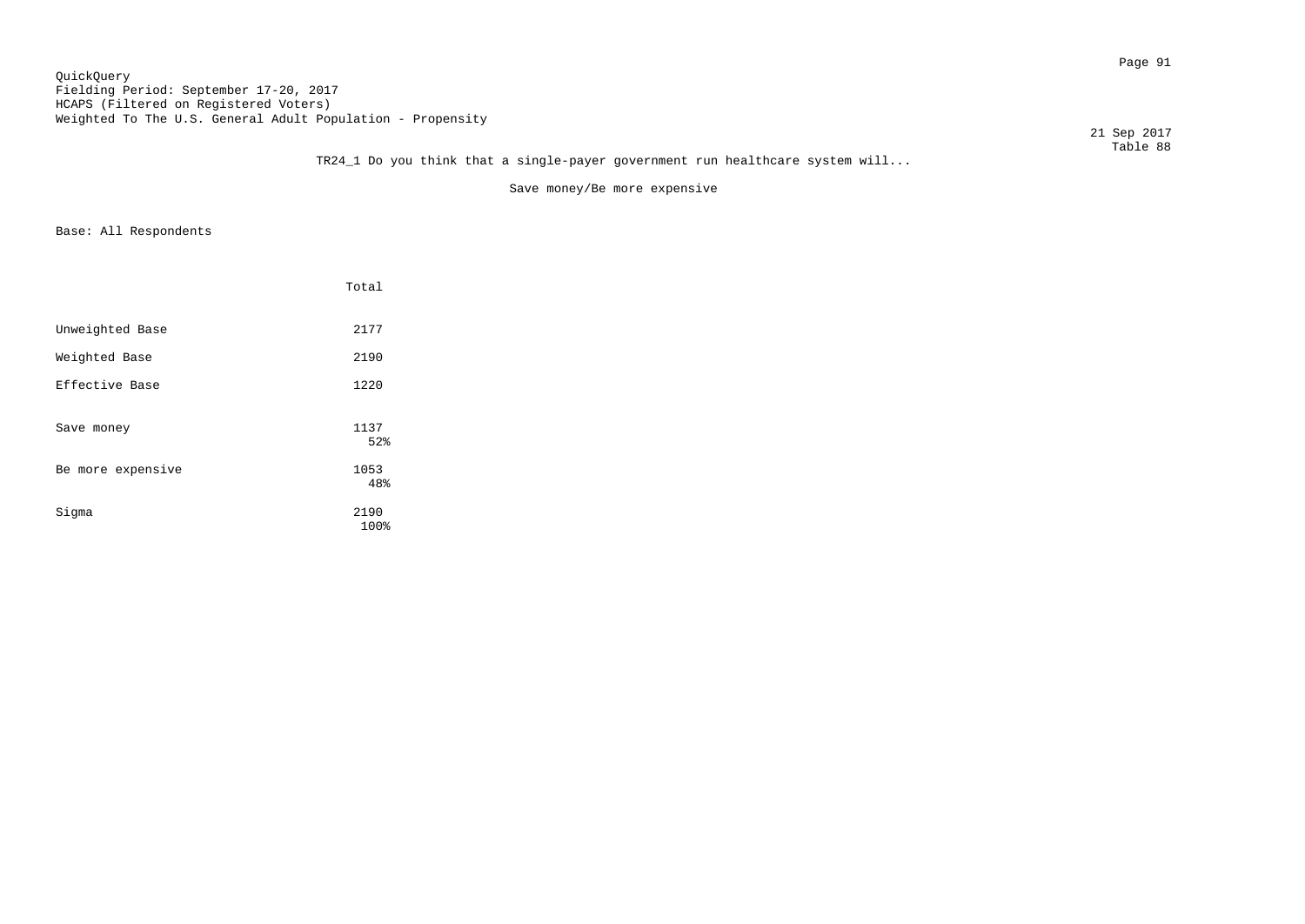### Page 92 QuickQuery Fielding Period: September 17-20, 2017 HCAPS (Filtered on Registered Voters) Weighted To The U.S. General Adult Population - Propensity

21 Sep 2017

#### Table 89 TR24\_2 Do you think that a single-payer government run healthcare system will...

Contain costs/Cause costs to rise further

|                             | Total        |
|-----------------------------|--------------|
| Unweighted Base             | 2177         |
| Weighted Base               | 2190         |
| Effective Base              | 1220         |
| Contain costs               | 1198<br>55%  |
| Cause costs to rise further | 991<br>45%   |
| Sigma                       | 2190<br>100% |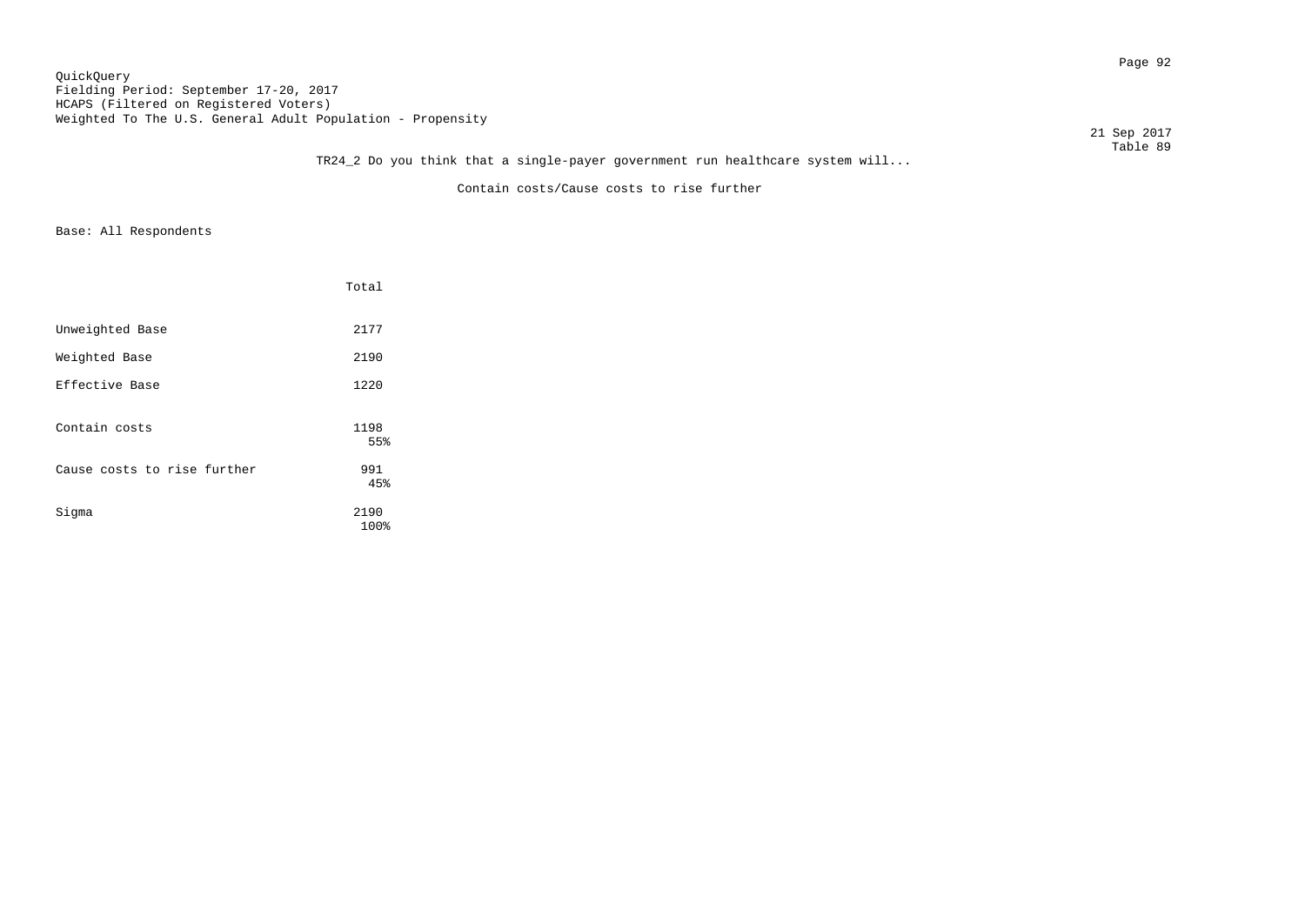### Page 93 QuickQuery Fielding Period: September 17-20, 2017 HCAPS (Filtered on Registered Voters) Weighted To The U.S. General Adult Population - Propensity

21 Sep 2017

#### Table 90 TR24\_3 Do you think that a single-payer government run healthcare system will...

Cover more people/Cause people to lose coverage

|                                  | Total        |  |
|----------------------------------|--------------|--|
| Unweighted Base                  | 2177         |  |
| Weighted Base                    | 2190         |  |
| Effective Base                   | 1220         |  |
| Cover more people                | 1514<br>69%  |  |
| Cause people to lose<br>coverage | 676<br>31%   |  |
| Sigma                            | 2190<br>100% |  |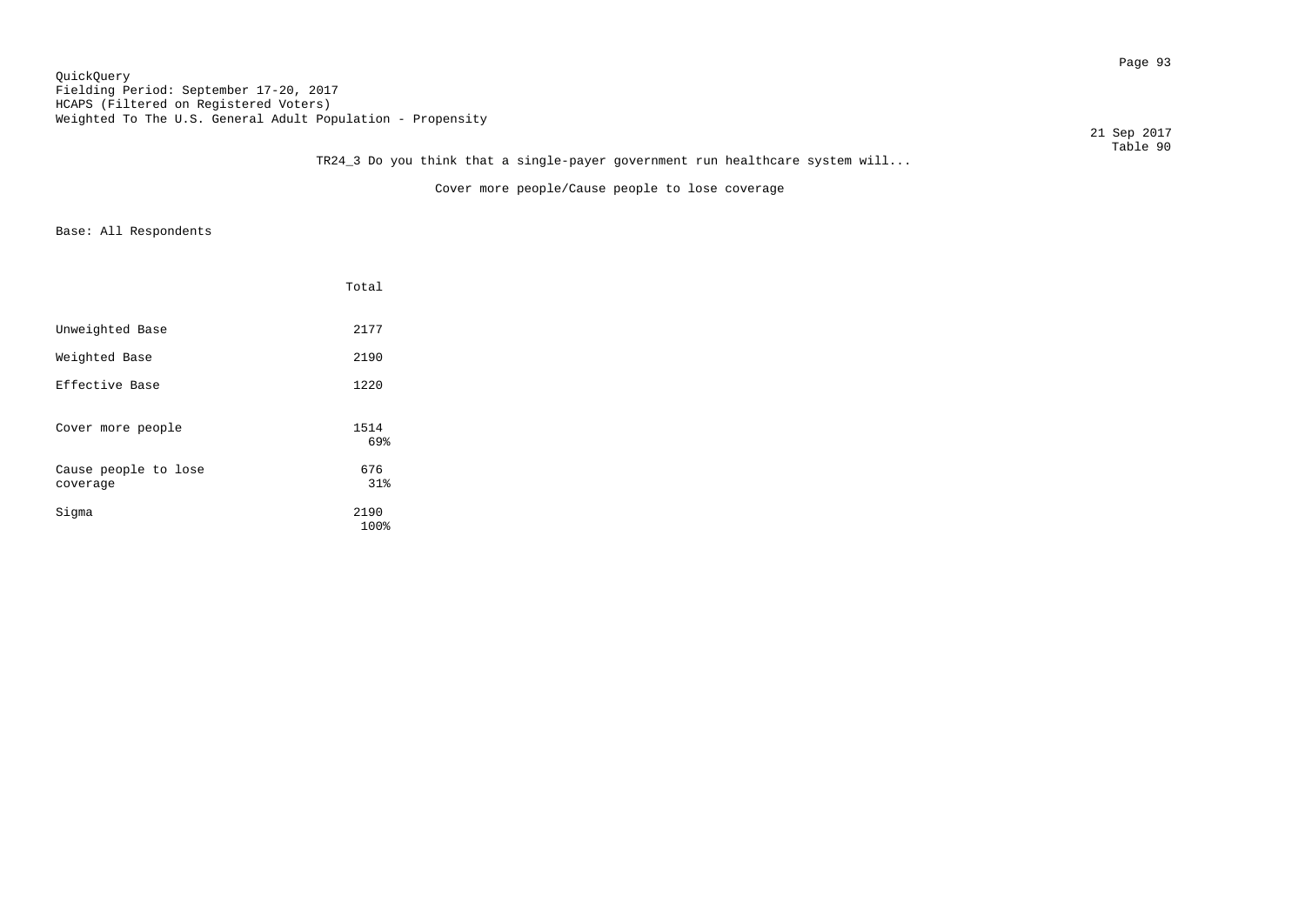### Page 94 QuickQuery Fielding Period: September 17-20, 2017 HCAPS (Filtered on Registered Voters) Weighted To The U.S. General Adult Population - Propensity

|                                                                               | 21 Sep 2017 |
|-------------------------------------------------------------------------------|-------------|
|                                                                               | Table 91    |
| TR24_4 Do you think that a single-payer government run healthcare system will |             |
| Will improve the efficiency of healthcare/Will make healthcare less efficient |             |

|                                              | Total        |  |
|----------------------------------------------|--------------|--|
| Unweighted Base                              | 2177         |  |
| Weighted Base                                | 2190         |  |
| Effective Base                               | 1220         |  |
| Will improve the efficiency<br>of healthcare | 1138<br>52%  |  |
| Will make healthcare less<br>efficient       | 1052<br>48%  |  |
| Sigma                                        | 2190<br>100% |  |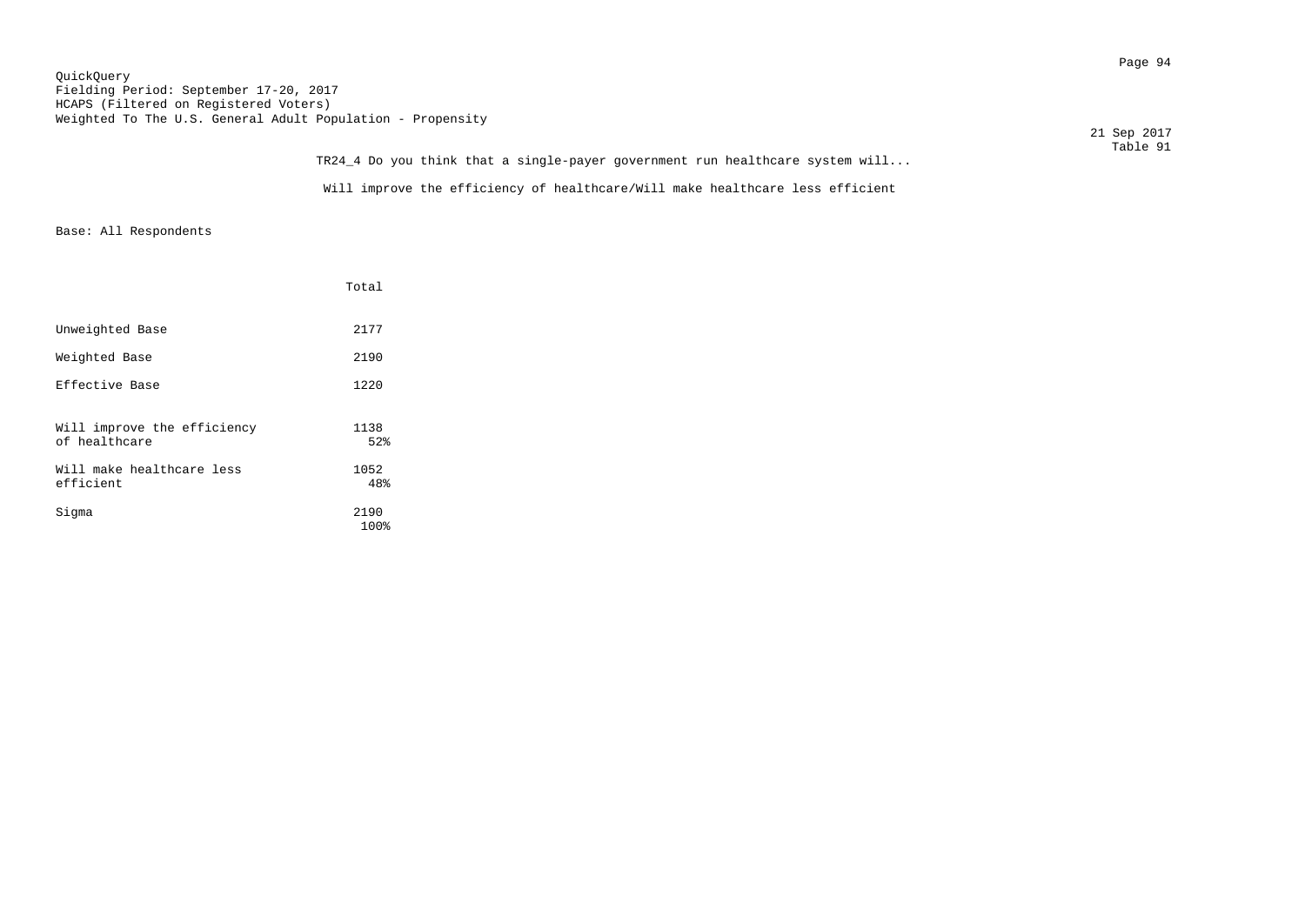Page 95 QuickQuery Fielding Period: September 17-20, 2017 HCAPS (Filtered on Registered Voters) Weighted To The U.S. General Adult Population - Propensity

 21 Sep 2017 Table 92

# TR24\_5 Do you think that a single-payer government run healthcare system will...

Give people more freedom of choice in medical care/Restrict people's choices in medical care

|                                                       | Total        |
|-------------------------------------------------------|--------------|
| Unweighted Base                                       | 2177         |
| Weighted Base                                         | 2190         |
| Effective Base                                        | 1220         |
| Restrict people's choices in<br>medical care          | 1152<br>53%  |
| Give people more freedom of<br>choice in medical care | 1038<br>47%  |
| Sigma                                                 | 2190<br>100% |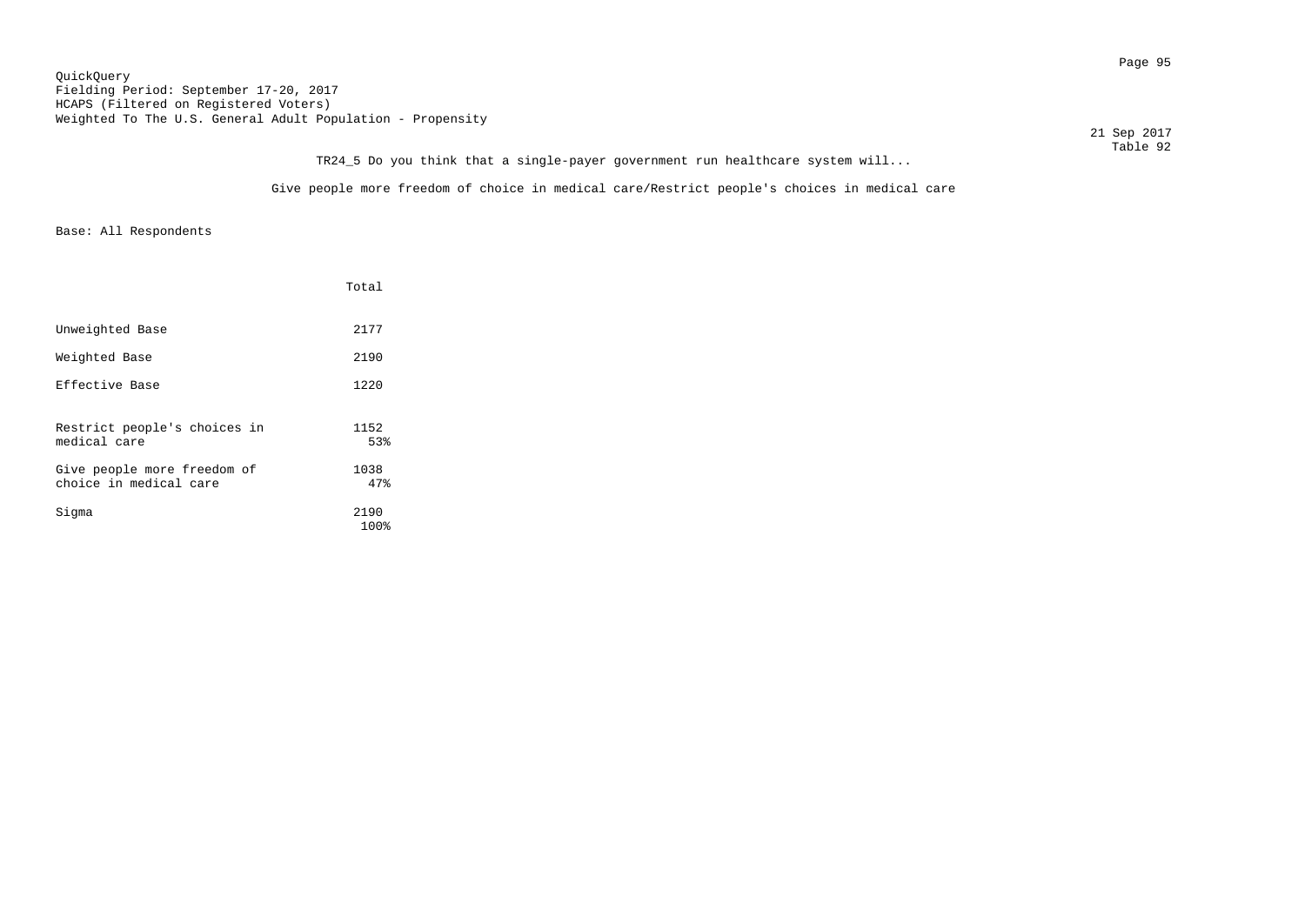### Page 96 QuickQuery Fielding Period: September 17-20, 2017 HCAPS (Filtered on Registered Voters) Weighted To The U.S. General Adult Population - Propensity

| 21 Sep 2017 |
|-------------|
| Table 93    |

| TR24_6 Do you think that a single-payer government run healthcare system will  | Table 93 |
|--------------------------------------------------------------------------------|----------|
| Allow me to keep my plan and my doctor/Disrupt my plan and doctor relationship |          |

|                                            | Total        |
|--------------------------------------------|--------------|
| Unweighted Base                            | 2177         |
| Weighted Base                              | 2190         |
| Effective Base                             | 1220         |
| Allow me to keep my plan and<br>my doctor  | 1156<br>53%  |
| Disrupt my plan and doctor<br>relationship | 1034<br>47%  |
| Sigma                                      | 2190<br>100% |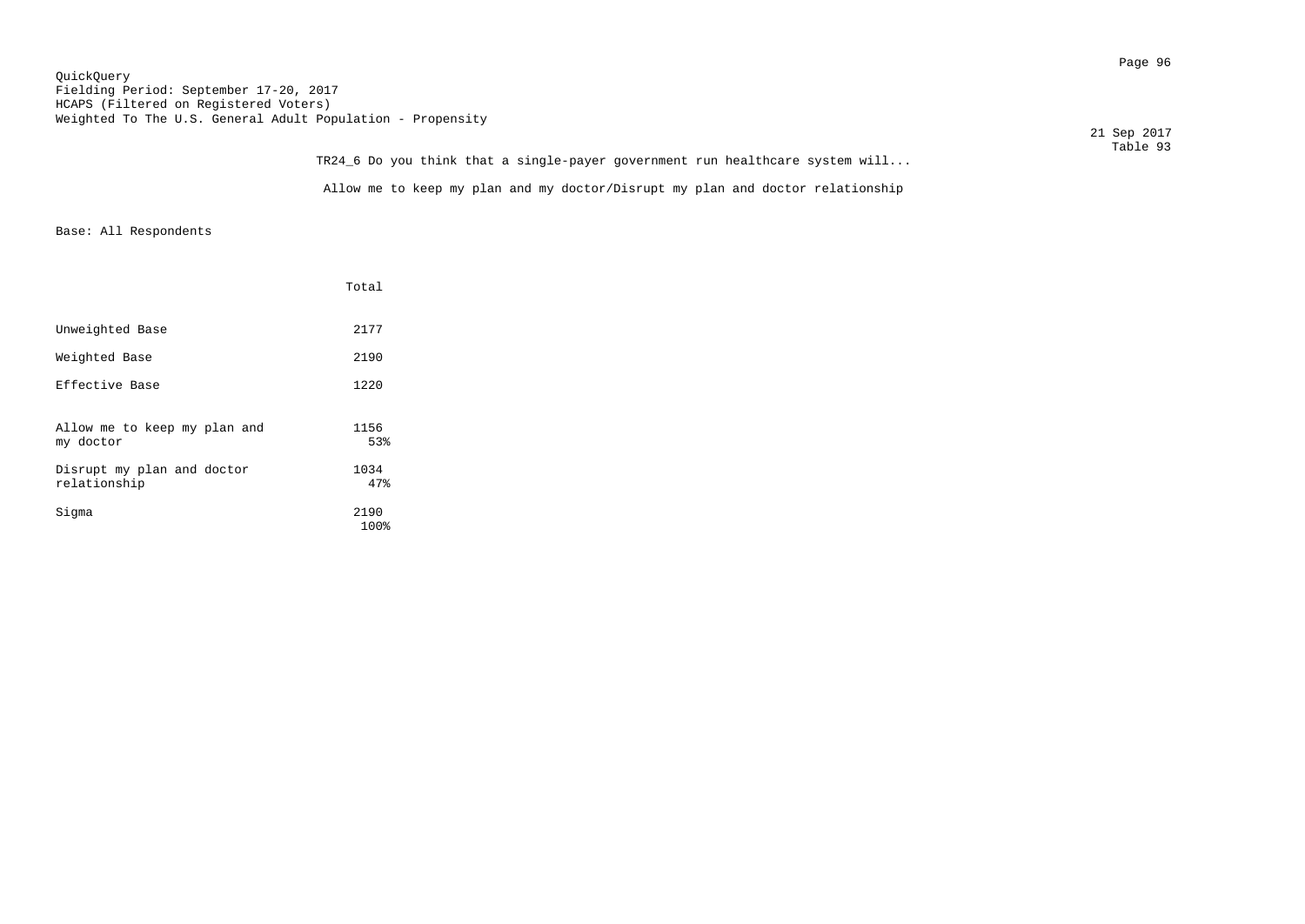### Page 408 QuickQuery Fielding Period: September 17-20, 2017 HCAPS (Filtered on Registered Voters) Weighted To The U.S. General Adult Population - Propensity

 21 Sep 2017 Table 406

# Are you employed full time for pay with an organization/organization or company?

Q398\_1 Next, we have a few employment and economic questions.

|                 | Total        |
|-----------------|--------------|
| Unweighted Base | 2177         |
| Weighted Base   | 2190         |
| Effective Base  | 1220         |
| Yes             | 986<br>45%   |
| No              | 1203<br>55%  |
| Sigma           | 2190<br>100% |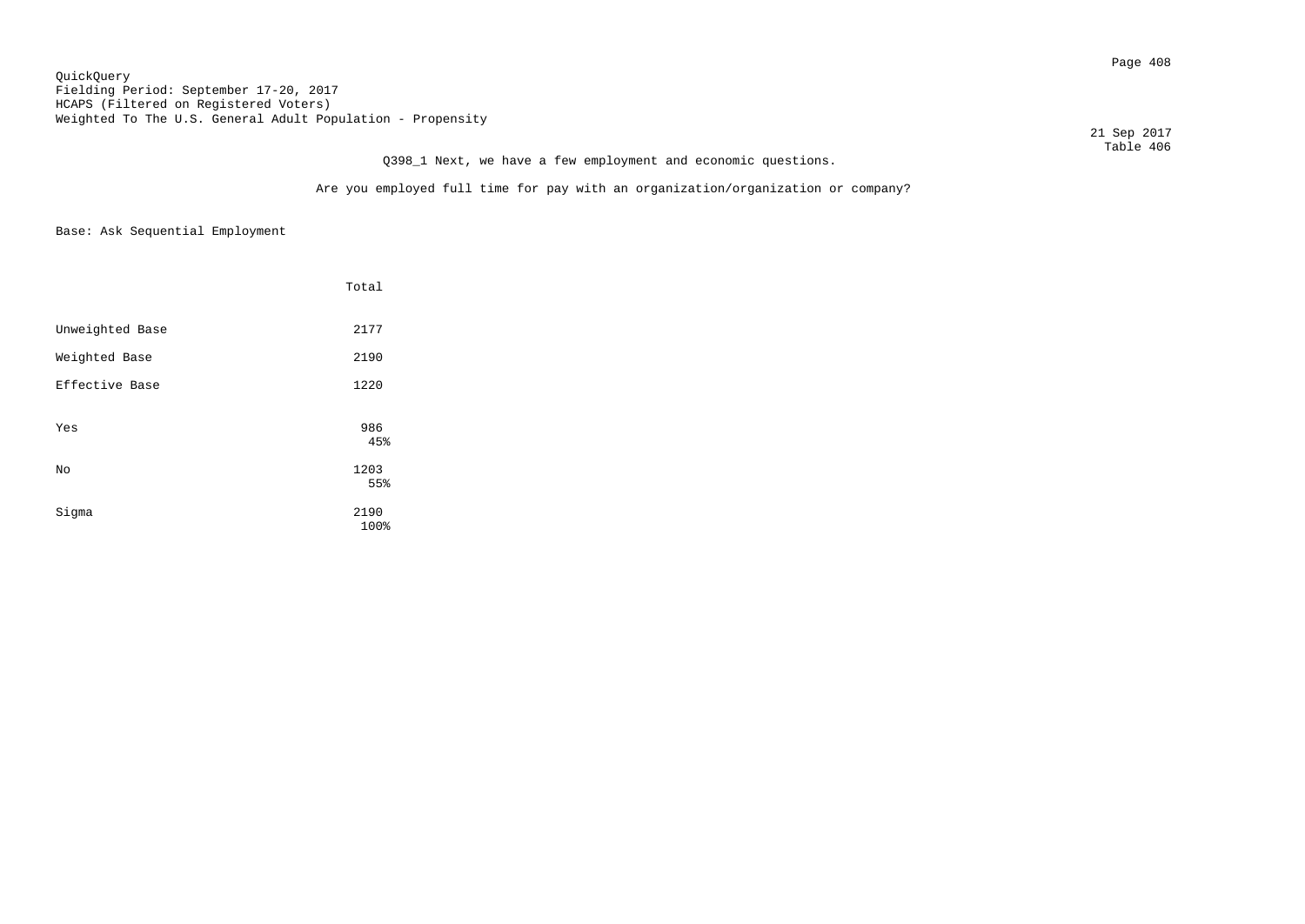### Page 409 QuickQuery Fielding Period: September 17-20, 2017 HCAPS (Filtered on Registered Voters) Weighted To The U.S. General Adult Population - Propensity

 21 Sep 2017 Table 407

# Q398\_2 Next, we have a few employment and economic questions.

Are you employed part time for pay with an organization/organization or company?

|                 | Total        |
|-----------------|--------------|
| Unweighted Base | 2177         |
| Weighted Base   | 2190         |
| Effective Base  | 1220         |
| Yes             | 369<br>17%   |
| No              | 1820<br>83%  |
| Sigma           | 2190<br>100% |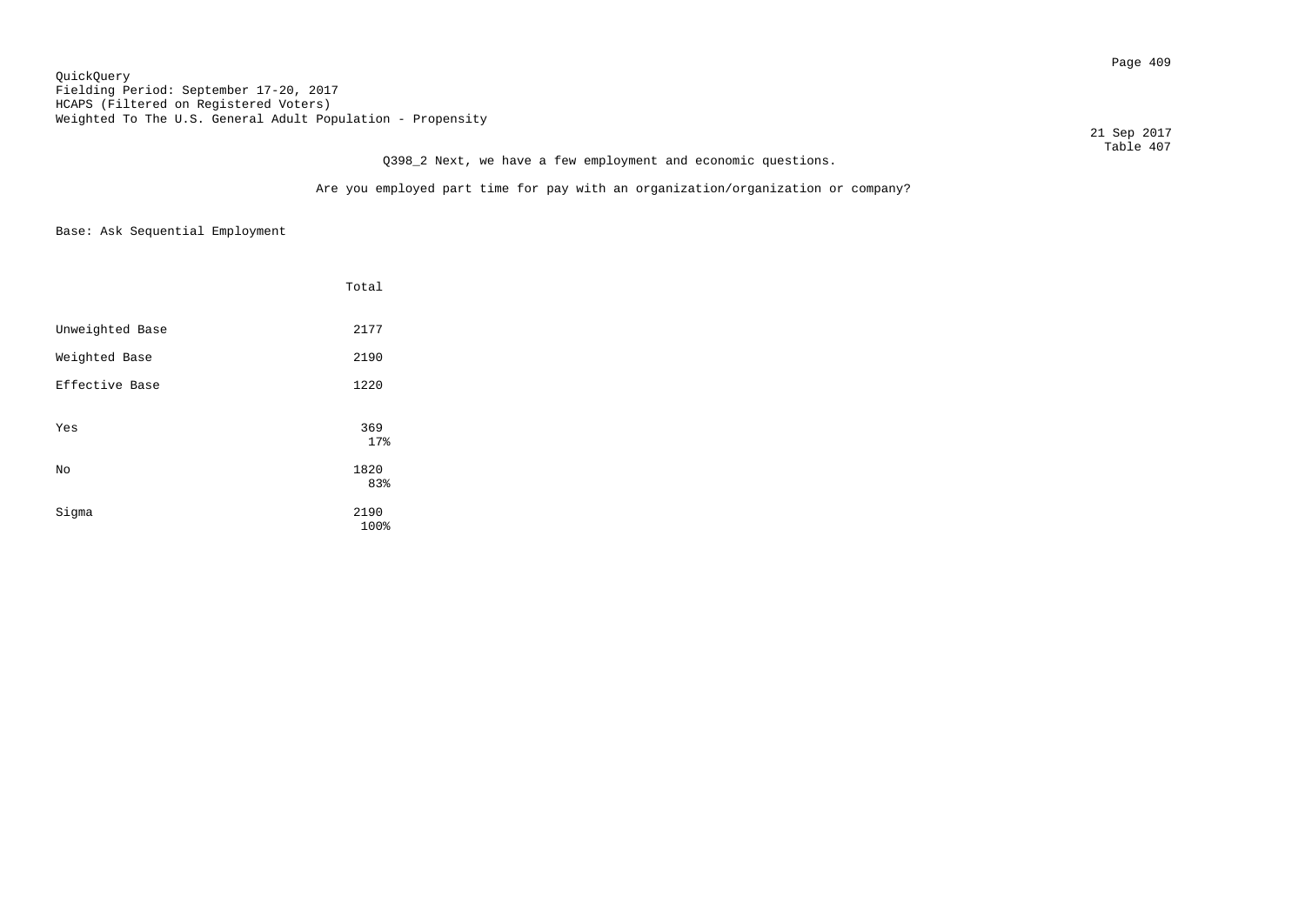### Page 410 QuickQuery Fielding Period: September 17-20, 2017 HCAPS (Filtered on Registered Voters) Weighted To The U.S. General Adult Population - Propensity

21 Sep 2017

#### Table 408 Q398\_3 Next, we have a few employment and economic questions.

Are you self-employed full time?

|                 | Total                 |
|-----------------|-----------------------|
| Unweighted Base | 2177                  |
| Weighted Base   | 2190                  |
| Effective Base  | 1220                  |
| Yes             | 179<br>8 <sup>°</sup> |
| No              | 2011<br>92%           |
| Sigma           | 2190<br>100%          |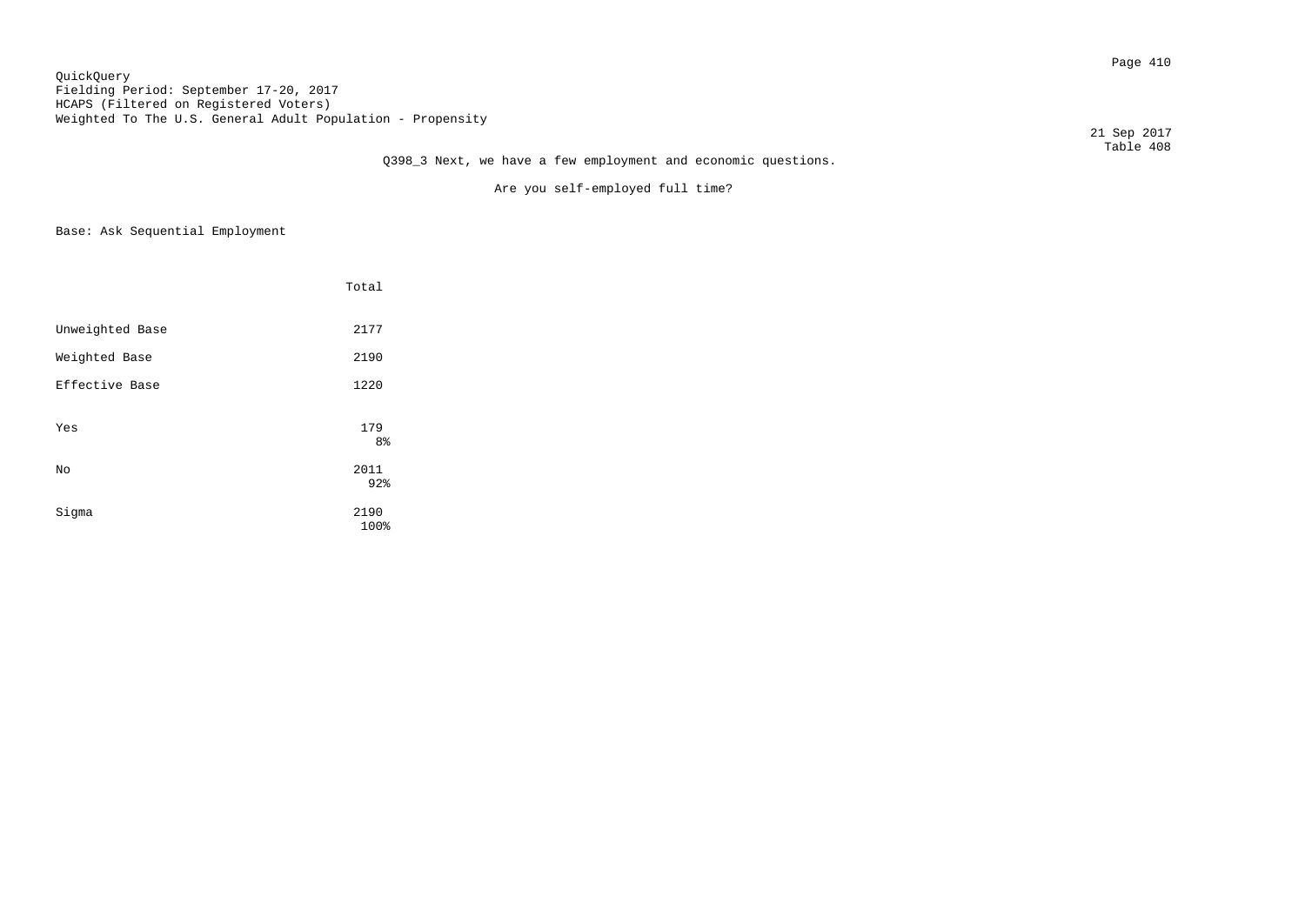### Page 411 QuickQuery Fielding Period: September 17-20, 2017 HCAPS (Filtered on Registered Voters) Weighted To The U.S. General Adult Population - Propensity

21 Sep 2017

#### Table 409 Q398\_4 Next, we have a few employment and economic questions.

Are you self-employed part time?

|                 | Total                           |
|-----------------|---------------------------------|
| Unweighted Base | 2177                            |
| Weighted Base   | 2190                            |
| Effective Base  | 1220                            |
| Yes             | 209<br>10%                      |
| No              | 1980                            |
| Sigma           | 90 <sup>8</sup><br>2190<br>100% |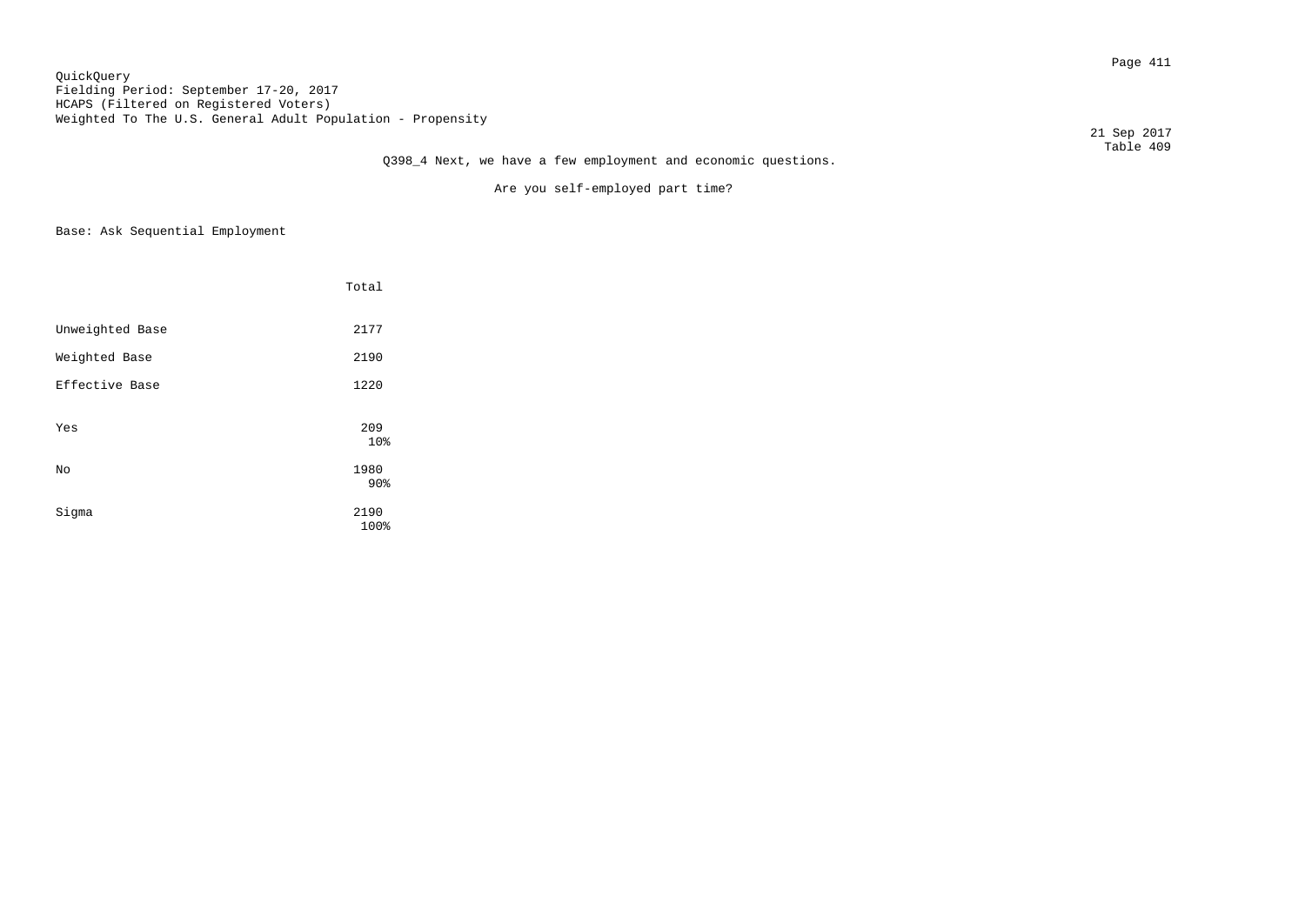Page 412 QuickQuery Fielding Period: September 17-20, 2017 HCAPS (Filtered on Registered Voters) Weighted To The U.S. General Adult Population - Propensity

21 Sep 2017

### Table 410 Q402 Which of the following best describes your current situation?

Base: Not At All Employed

|                                                  | Total       |  |
|--------------------------------------------------|-------------|--|
| Unweighted Base                                  | 897         |  |
| Weighted Base                                    | 761         |  |
| Effective Base                                   | 461         |  |
| Looking for work                                 | 128<br>17%  |  |
| Not looking for work                             | 455<br>60%  |  |
| Unable to work due to a<br>disability or illness | 177<br>23%  |  |
| Sigma                                            | 761<br>100% |  |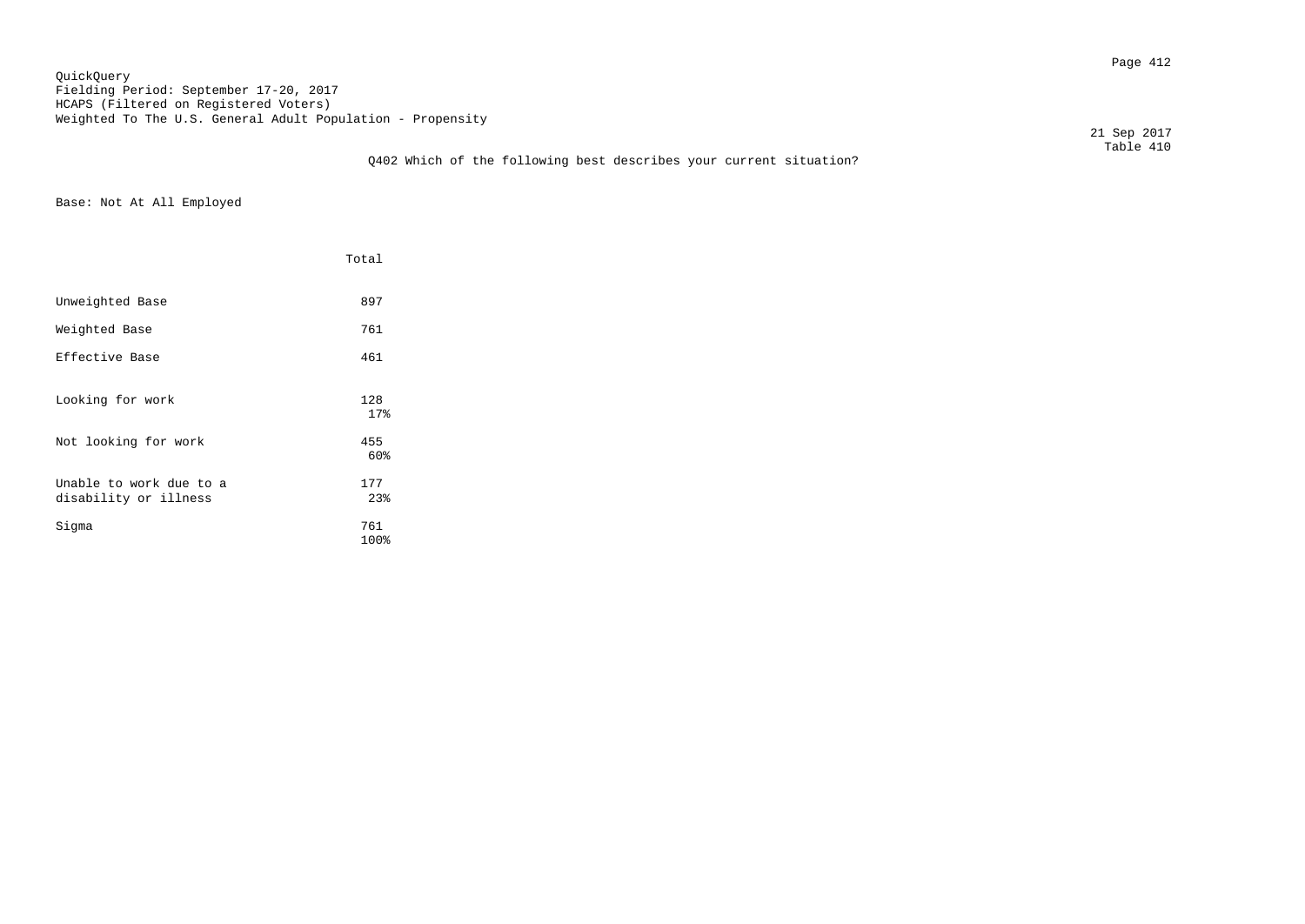Page 413 QuickQuery Fielding Period: September 17-20, 2017 HCAPS (Filtered on Registered Voters) Weighted To The U.S. General Adult Population - Propensity

 21 Sep 2017 Table 411

Q404 Do any of the following describe you?

Base: Ask Sequential Employment

|                                                       | Total                 |
|-------------------------------------------------------|-----------------------|
| Unweighted Base                                       | 2177                  |
| Weighted Base                                         | 2190                  |
| Effective Base                                        | 1220                  |
| Retired and collecting<br>retirement benefits/pension | 507<br>23%            |
| A stay-at-home spouse or<br>partner                   | 220<br>10%            |
| A student                                             | 181<br>8 <sup>°</sup> |
| None of these                                         | 1314<br>60%           |
| Sigma                                                 | 2221<br>101%          |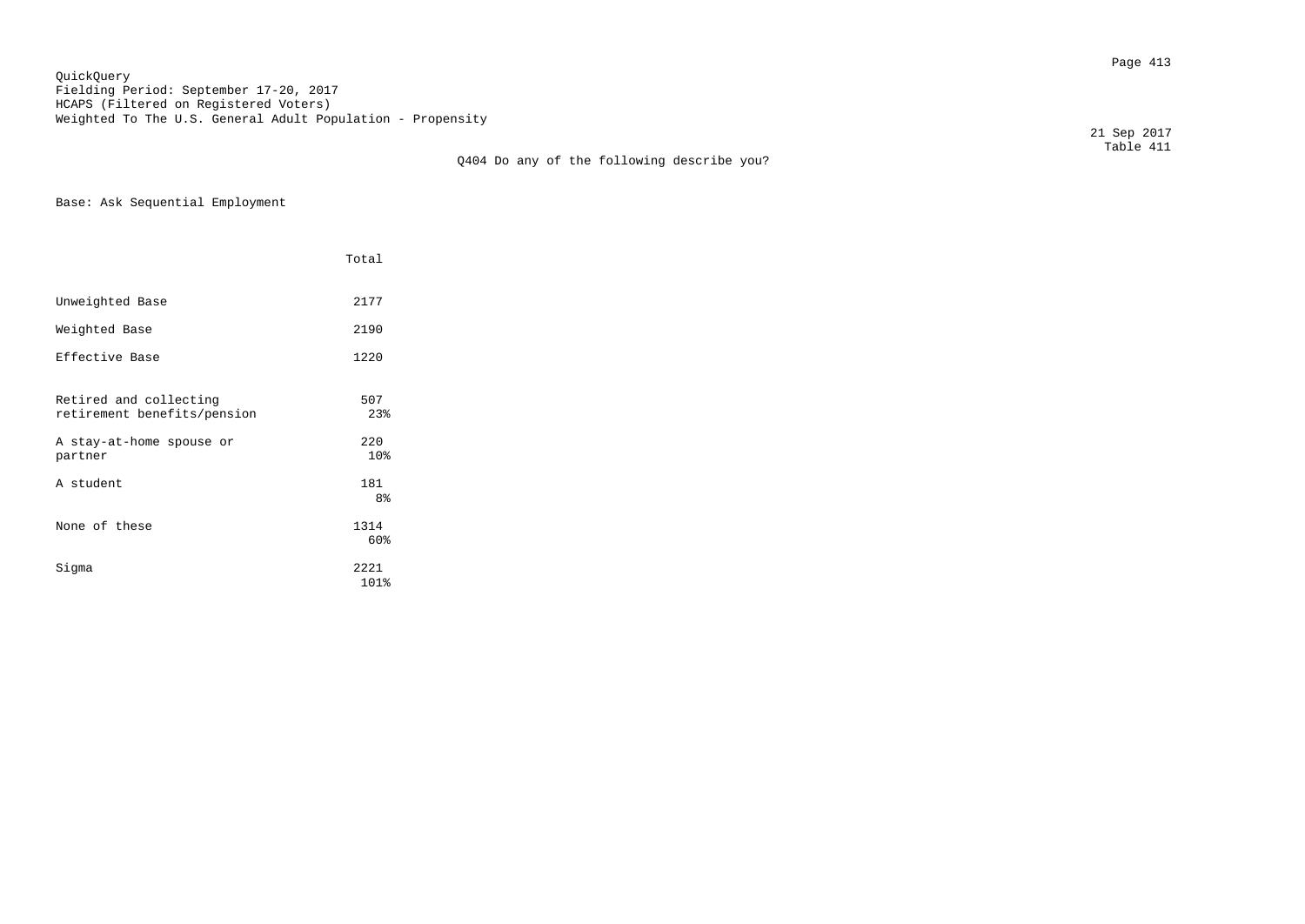Page 414 QuickQuery Fielding Period: September 17-20, 2017 HCAPS (Filtered on Registered Voters) Weighted To The U.S. General Adult Population - Propensity

 Table 412 Q406 What is your employment status?

Base: All Respondents

|                                                                   | Total        |
|-------------------------------------------------------------------|--------------|
| Unweighted Base                                                   | 2177         |
| Weighted Base                                                     | 2190         |
| Effective Base                                                    | 1220         |
| Employed full time                                                | 1087<br>50%  |
| Employed part time                                                | 509<br>23%   |
| Self-employed full time                                           | 179<br>8%    |
| Not employed, but looking<br>for work                             | 128<br>6%    |
| Not employed and not looking<br>for work                          | 455<br>21%   |
| Not employed, unable to work<br>due to a disability or<br>illness | 177<br>8%    |
| Retired                                                           | 507<br>23%   |
| Student                                                           | 181<br>8%    |
| Stay-at-home spouse or<br>partner                                 | 220<br>10%   |
| Self-employed part time                                           | 209<br>10%   |
| Sigma                                                             | 3651<br>167% |

21 Sep 2017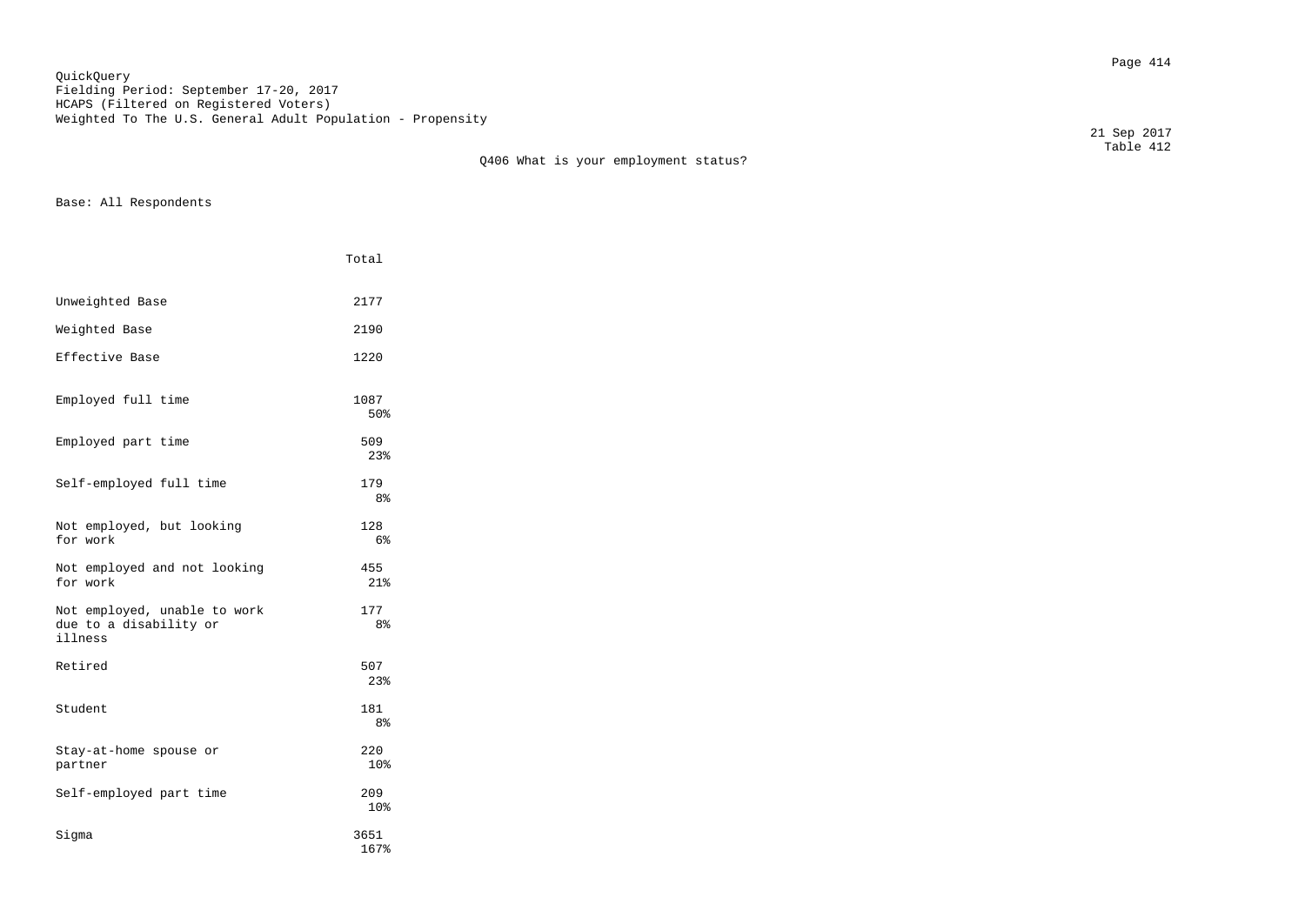Page 415 QuickQuery Fielding Period: September 17-20, 2017 HCAPS (Filtered on Registered Voters) Weighted To The U.S. General Adult Population - Propensity

21 Sep 2017

### Table 413 Q410 Which one of the following best describes your employment status?

Base: 18 Years Old Or Older And (Single Employment Item Selected And More Than 1 Valid Code From Q406)

|                                                                   | Total                 |
|-------------------------------------------------------------------|-----------------------|
| Unweighted Base                                                   | 2177                  |
| Weighted Base                                                     | 2190                  |
| Effective Base                                                    | 1220                  |
| Employed full time                                                | 973<br>44%            |
| Employed part time                                                | 213<br>10%            |
| Self-employed full time                                           | 79<br>4%              |
| Not employed, but looking<br>for work                             | 115<br>5 <sup>°</sup> |
| Not employed and not looking<br>for work                          | 31<br>1 <sup>°</sup>  |
| Not employed, unable to work<br>due to a disability or<br>illness | 131<br>6%             |
| Retired                                                           | 400<br>18%            |
| Student                                                           | 86<br>4%              |
| Stay-at-home spouse or<br>partner                                 | 93<br>4%              |
| Self-employed part time                                           | 69<br>3%              |
| Sigma                                                             | 2190<br>100%          |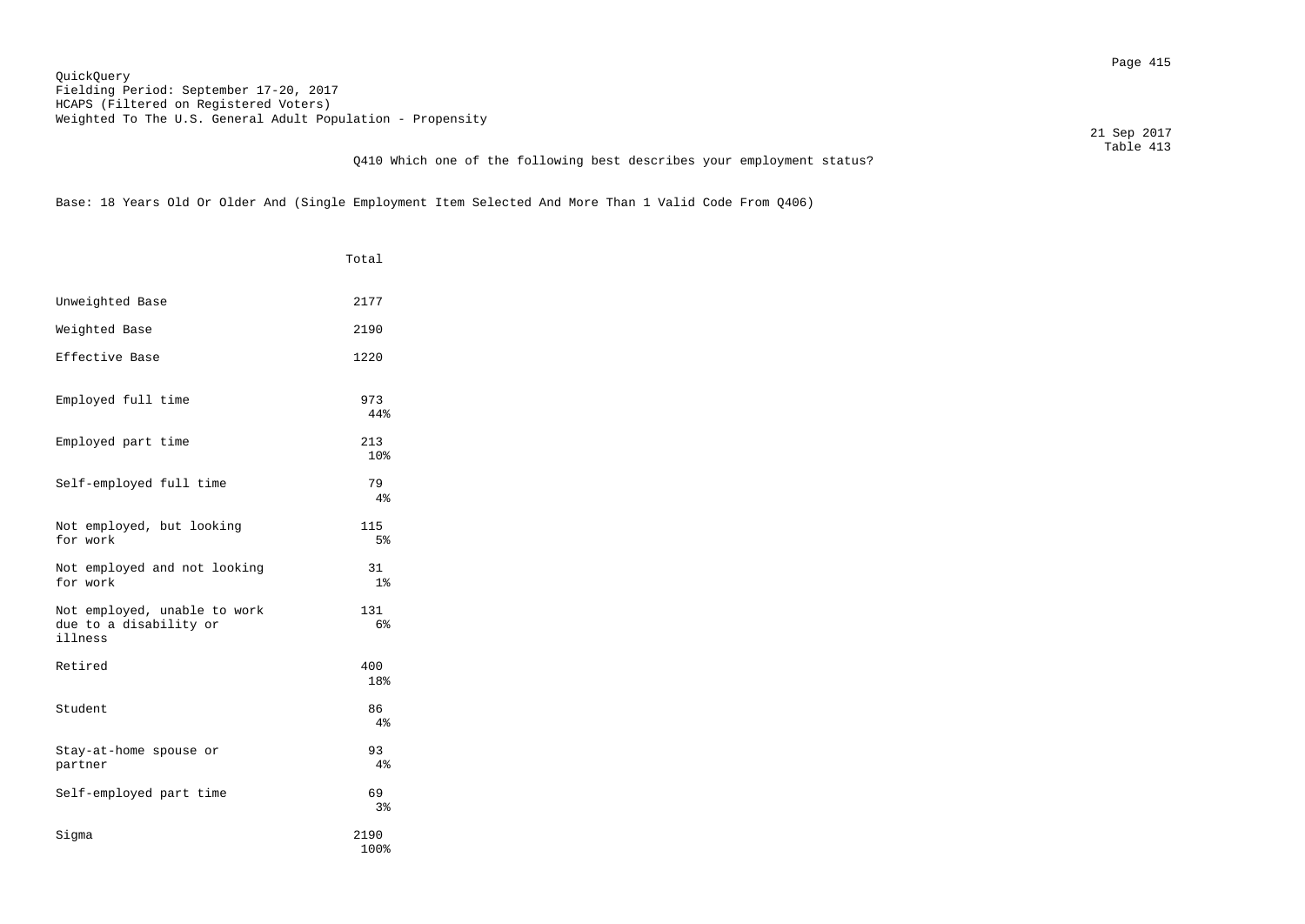Page 416 QuickQuery Fielding Period: September 17-20, 2017 HCAPS (Filtered on Registered Voters) Weighted To The U.S. General Adult Population - Propensity

21 Sep 2017

### Table 414 D5 The organization you work for is in which of the following?

Base: Employed FT/PT

|                 | Total                |
|-----------------|----------------------|
| Unweighted Base | 1052                 |
| Weighted Base   | 1186                 |
| Effective Base  | 629                  |
| Public sector   | 408<br>34%           |
| Private sector  | 540<br>45%           |
| Not-for-profit  | 141<br>12%           |
| Other           | 27<br>2 <sup>8</sup> |
| Don't know      | 70<br>$6\%$          |
| Sigma           | 1186<br>100%         |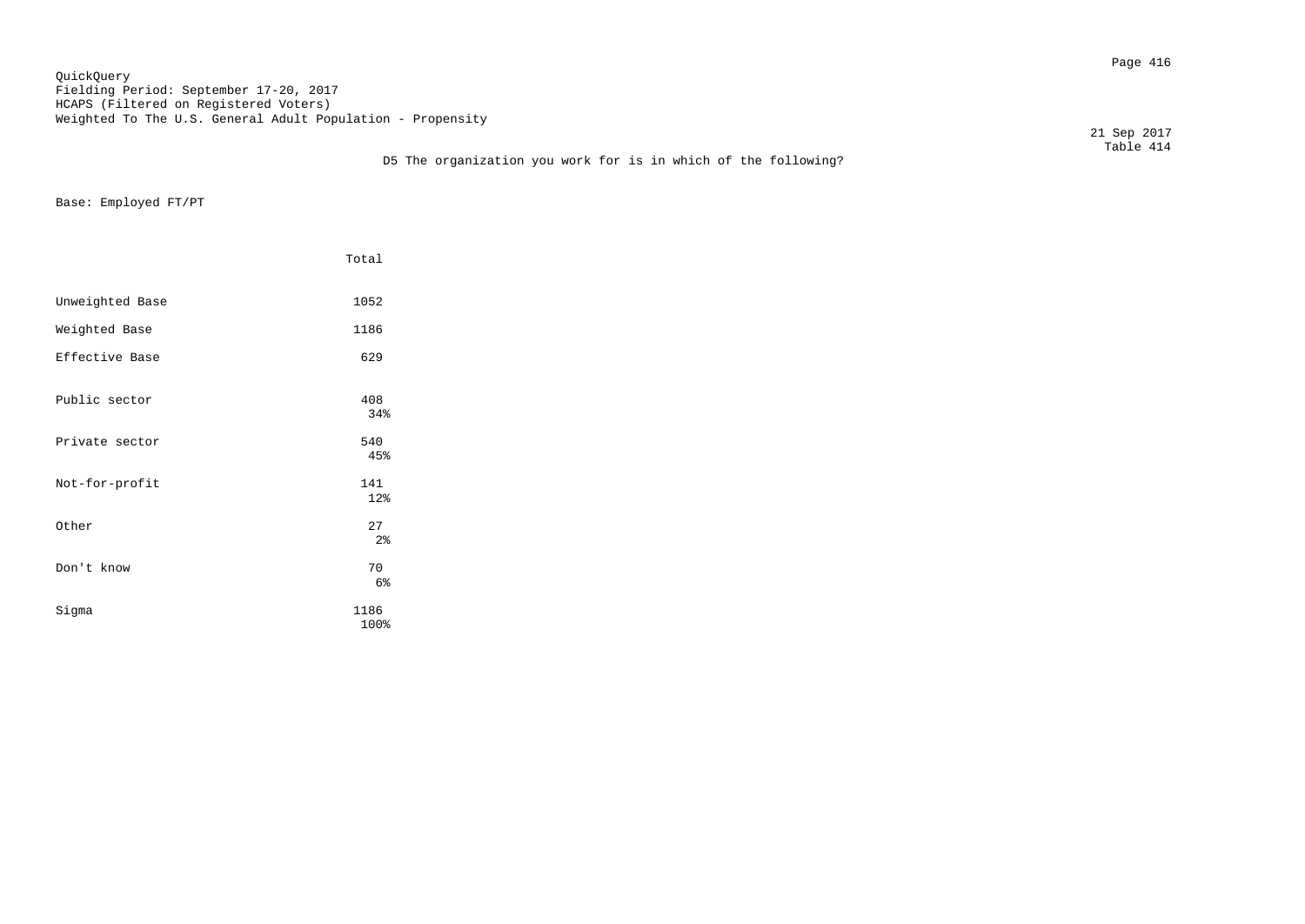Page 417 QuickQuery Fielding Period: September 17-20, 2017 HCAPS (Filtered on Registered Voters) Weighted To The U.S. General Adult Population - Propensity

 21 Sep 2017 Table 415

# D6 Is anyone in your household a member of a labor union?

|                                                                               | Total                 |
|-------------------------------------------------------------------------------|-----------------------|
| Unweighted Base                                                               | 2177                  |
| Weighted Base                                                                 | 2190                  |
| Effective Base                                                                | 1220                  |
| I am a member of a labor<br>union                                             | 213<br>10%            |
| Someone else in my household<br>is a member of a labor union                  | 120<br>6 <sup>°</sup> |
| Both me and another member<br>of my household are members<br>of a labor union | 40<br>2 <sup>°</sup>  |
| No one in my household is a<br>member of a labor union                        | 1727<br>79%           |
| Decline to state                                                              | 89<br>4%              |
| Siqma                                                                         | 2190<br>100%          |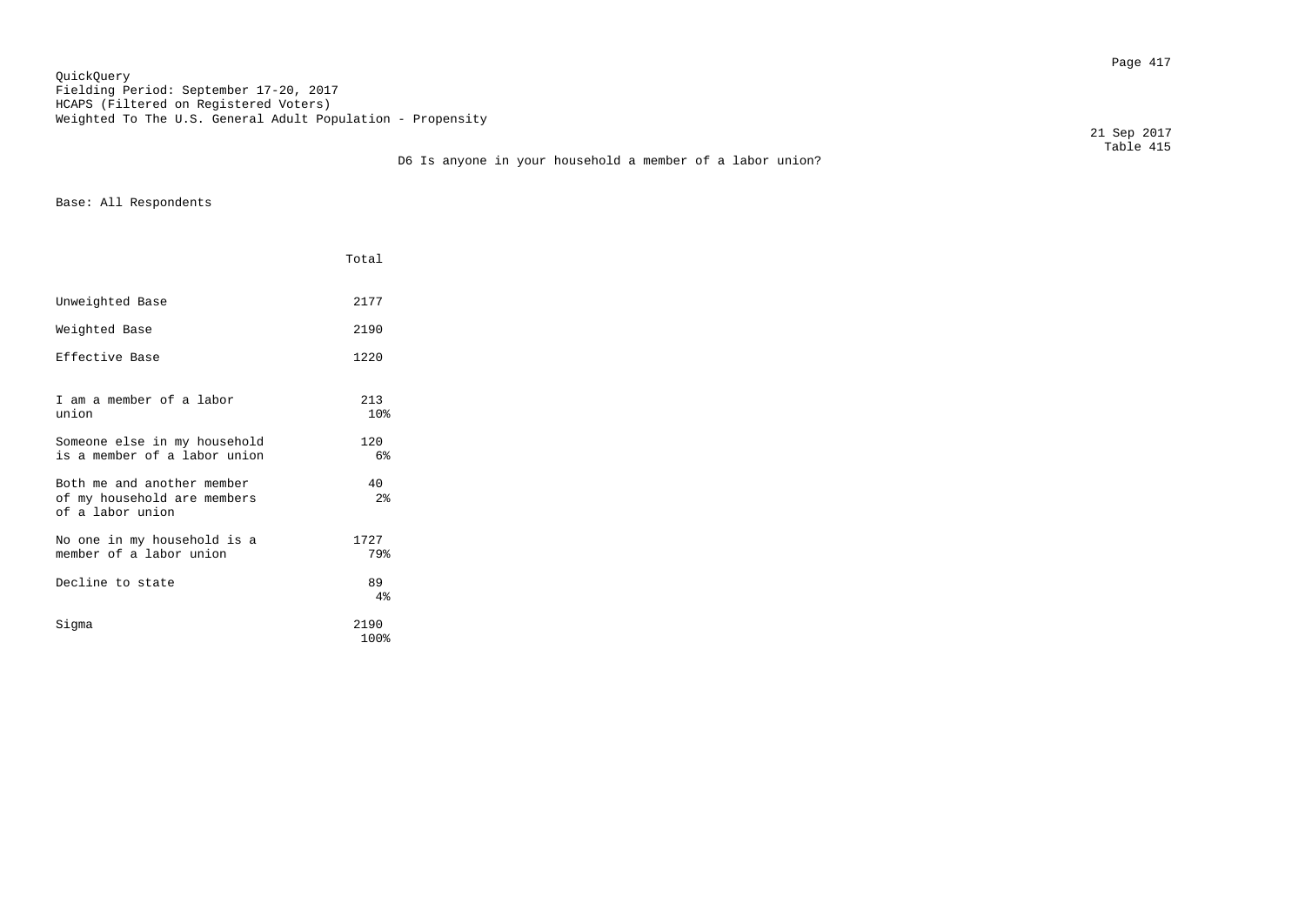Table 416 Q2146 What is the highest level of education you have completed or the highest degree you have received?

|                                                        | Total                 |
|--------------------------------------------------------|-----------------------|
| Unweighted Base                                        | 2177                  |
| Weighted Base                                          | 2190                  |
| Effective Base                                         | 1220                  |
| Less than high school                                  | 29<br>1 <sup>°</sup>  |
| Completed some high school                             | 135<br>6 <sup>°</sup> |
| High school graduate or<br>equivalent (e.g., GED)      | 370<br>17%            |
| Job-specific training<br>programs after high school    | 108<br>5%             |
| Completed some college, but<br>no degree               | 528<br>24%            |
| Associate's degree                                     | 252<br>12%            |
| College graduate (e.g.,<br>B.A., A.B., B.S.)           | 374<br>17%            |
| Completed some graduate<br>school, but no degree       | 61<br>3%              |
| Completed graduate school<br>(e.g., M.S., M.D., Ph.D.) | 332<br>15%            |
| Sigma                                                  | 2190<br>100%          |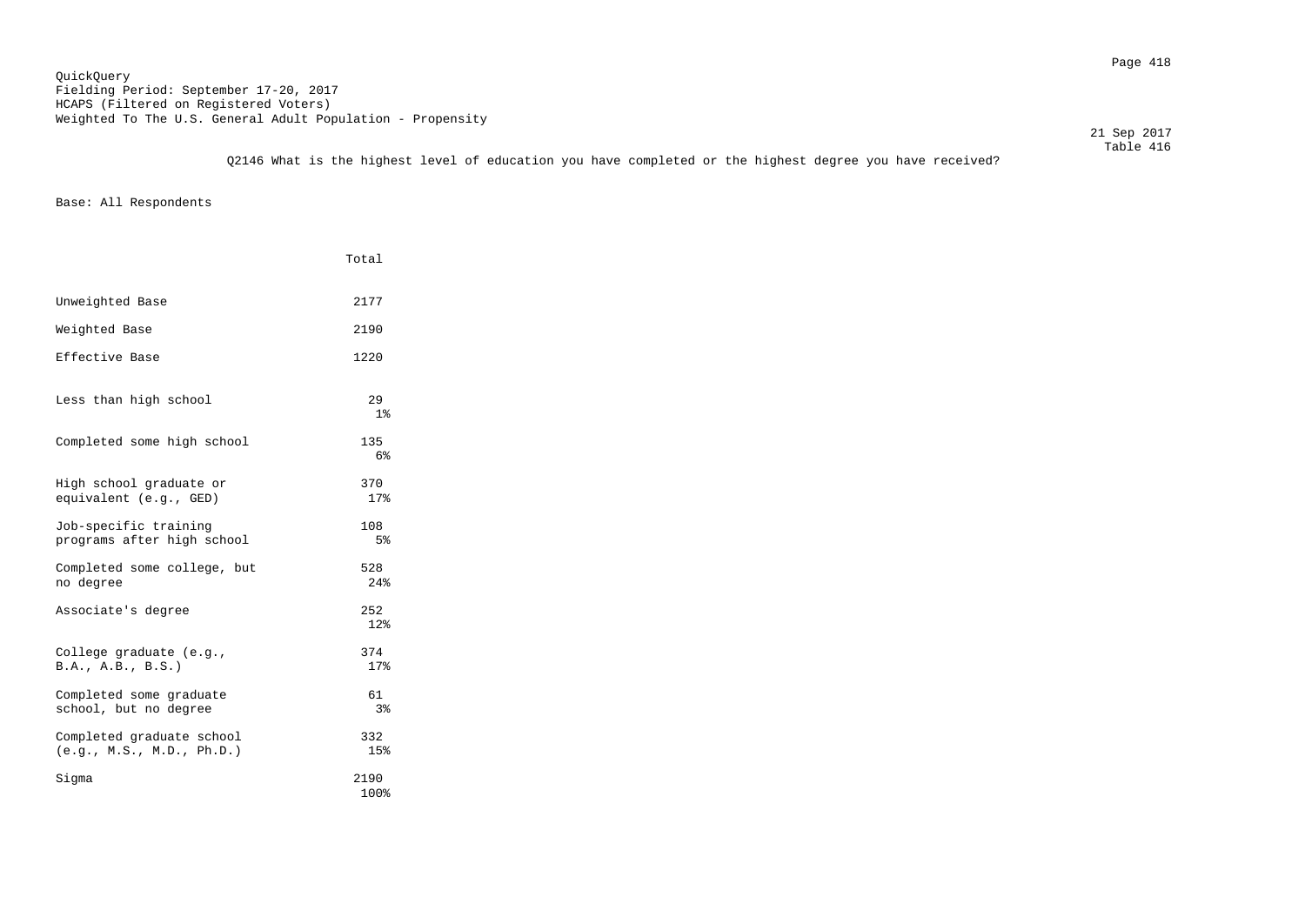Page 419 QuickQuery Fielding Period: September 17-20, 2017 HCAPS (Filtered on Registered Voters) Weighted To The U.S. General Adult Population - Propensity

 Table 417 Q2135 What is your marital status?

Base: All Respondents

|                        | Total                 |  |
|------------------------|-----------------------|--|
| Unweighted Base        | 2177                  |  |
| Weighted Base          | 2190                  |  |
| Effective Base         | 1220                  |  |
| Married or civil union | 1087<br>50%           |  |
| Single, never married  | 585<br>27%            |  |
| Divorced               | 256<br>12%            |  |
| Separated              | 48<br>2 <sup>8</sup>  |  |
| Widowed/Widower        | 117<br>5 <sup>°</sup> |  |
| Living with partner    | 98<br>4%              |  |
| Sigma                  | 2190<br>100%          |  |

21 Sep 2017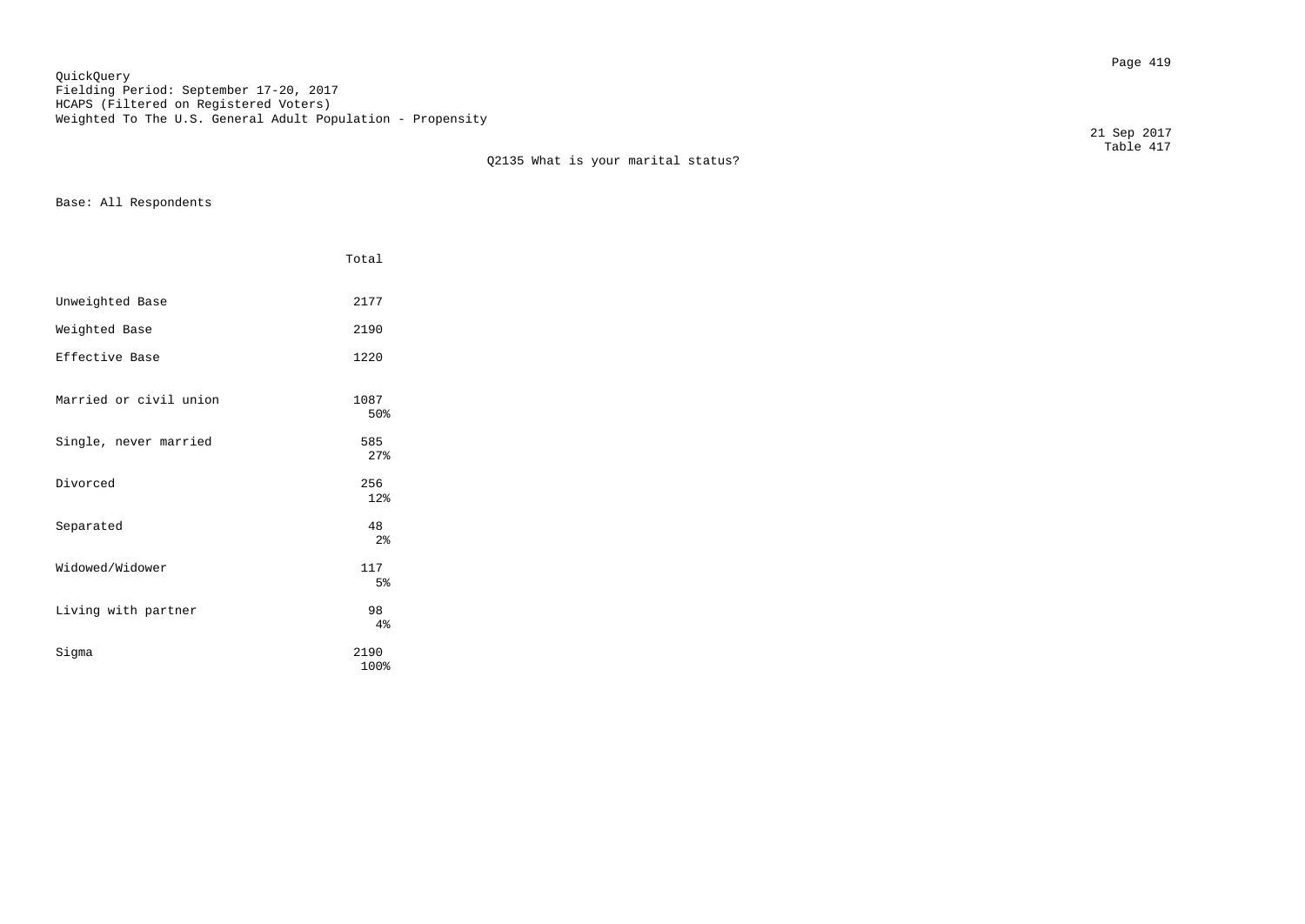Page 420 QuickQuery Fielding Period: September 17-20, 2017 HCAPS (Filtered on Registered Voters) Weighted To The U.S. General Adult Population - Propensity

D9 How many children live in your household?

 21 Sep 2017 Table 418

|                 | Total        |
|-----------------|--------------|
| Unweighted Base | 2177         |
| Weighted Base   | 2190         |
| Effective Base  | 1220         |
| None            | 1338<br>61%  |
| One             | 372<br>17%   |
| Two             | 301<br>14%   |
| Three           | 117<br>5%    |
| Four or more    | 61<br>3%     |
| Sigma           | 2190<br>100% |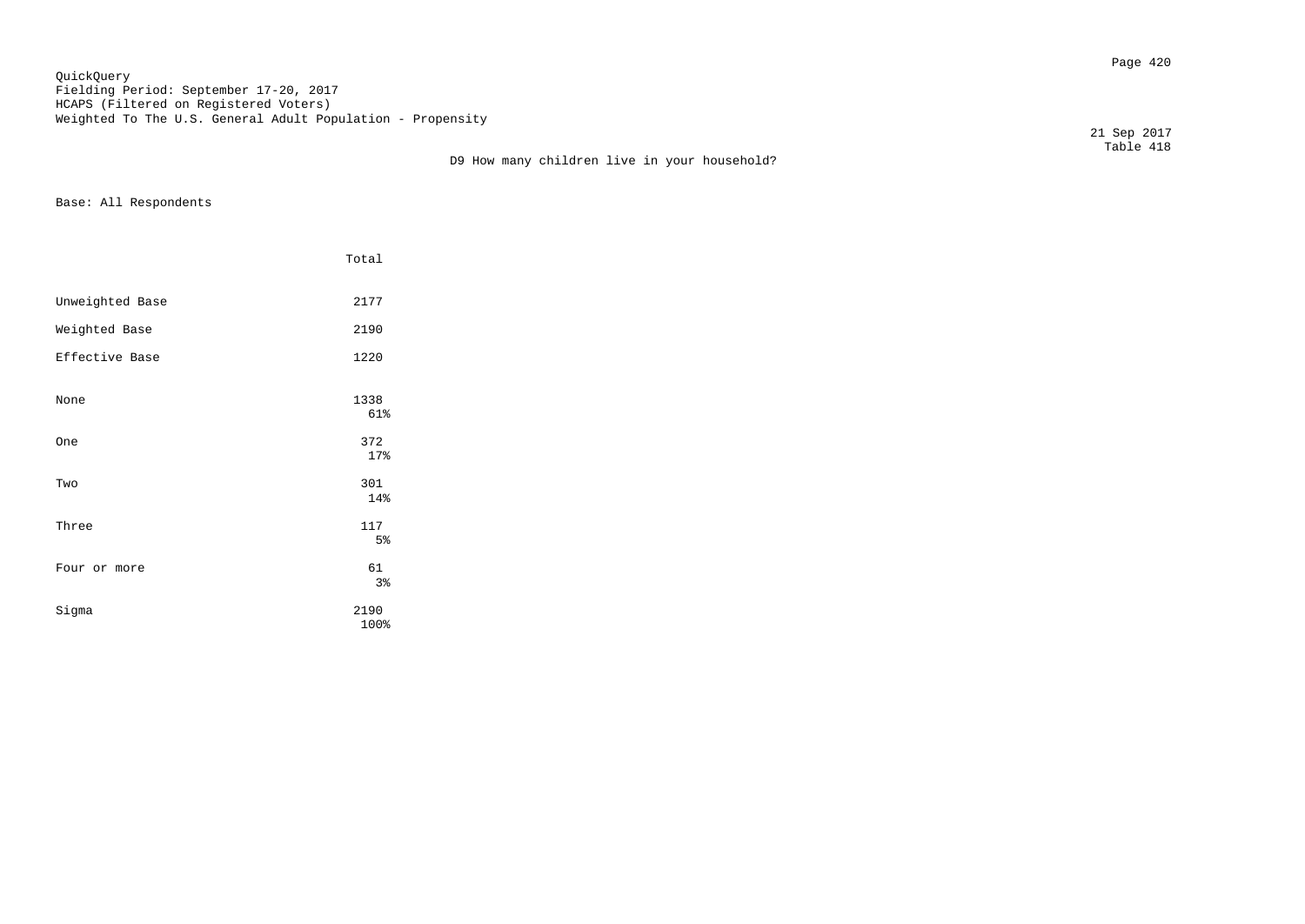Page 421 QuickQuery Fielding Period: September 17-20, 2017 HCAPS (Filtered on Registered Voters) Weighted To The U.S. General Adult Population - Propensity

M12 Which best describes your political ideology?

 21 Sep 2017 Table 419

|                                   | Total        |
|-----------------------------------|--------------|
| Unweighted Base                   | 2177         |
| Weighted Base                     | 2190         |
| Effective Base                    | 1220         |
| Strong/Lean Liberal (Net)         | 600<br>27%   |
| Strong liberal                    | 314<br>14%   |
| Lean liberal                      | 286<br>13%   |
| Moderate                          | 906<br>41%   |
| Strong/Lean Conservative<br>(Net) | 684<br>31%   |
| Lean conservative                 | 338<br>15%   |
| Strong conservative               | 346<br>16%   |
| Siqma                             | 2190<br>100% |
|                                   |              |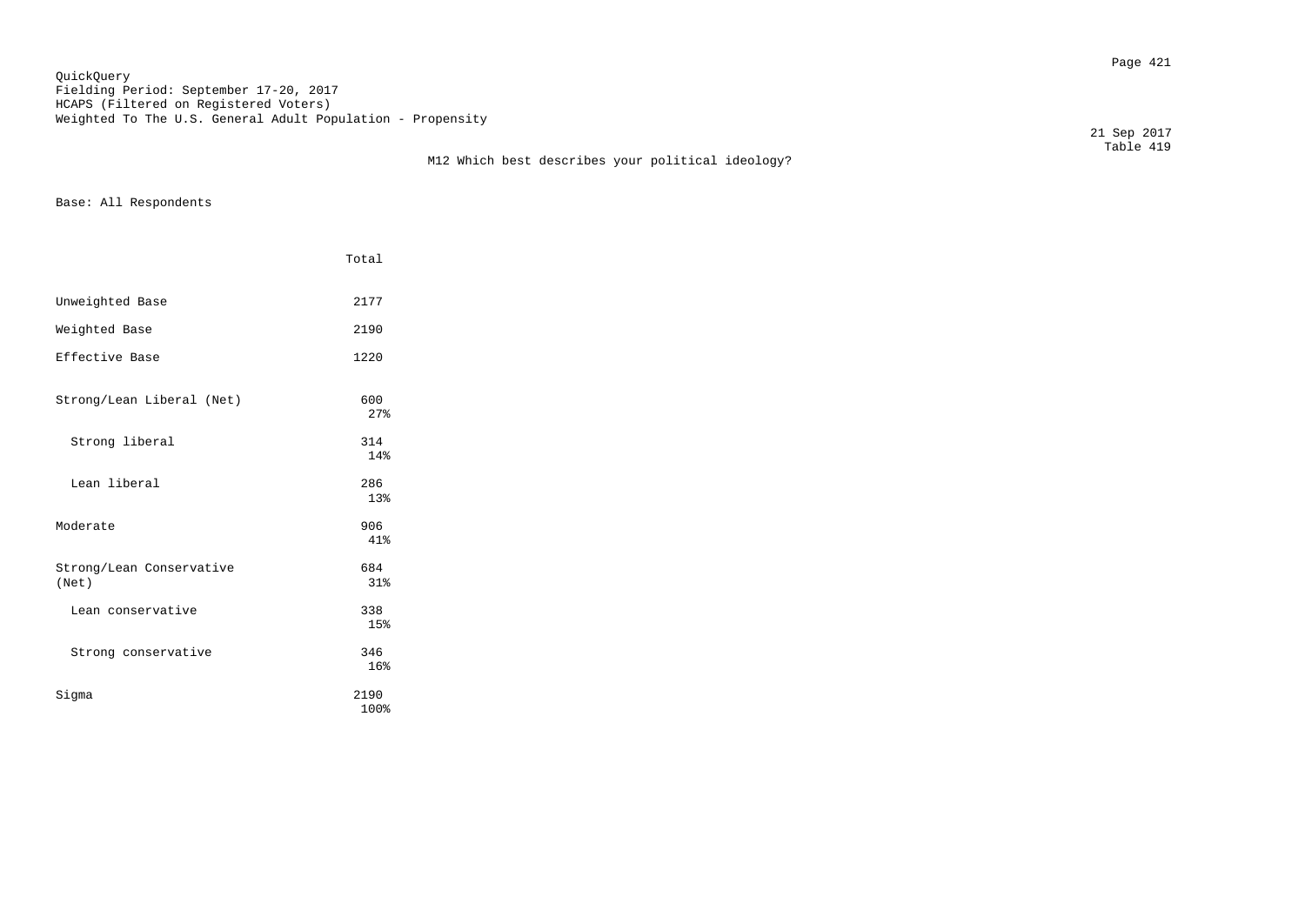Page 422 QuickQuery Fielding Period: September 17-20, 2017 HCAPS (Filtered on Registered Voters) Weighted To The U.S. General Adult Population - Propensity

21 Sep 2017

### Table 420 M13 Do you think of yourself as fiscally liberal or conservative?

|                                     | Total        |
|-------------------------------------|--------------|
| Unweighted Base                     | 2177         |
| Weighted Base                       | 2190         |
| Effective Base                      | 1220         |
| Fiscally conservative               | 1027<br>47%  |
| Fiscally liberal                    | 418<br>19%   |
| Do not lean one way or the<br>other | 745<br>34%   |
| Sigma                               | 2190<br>100% |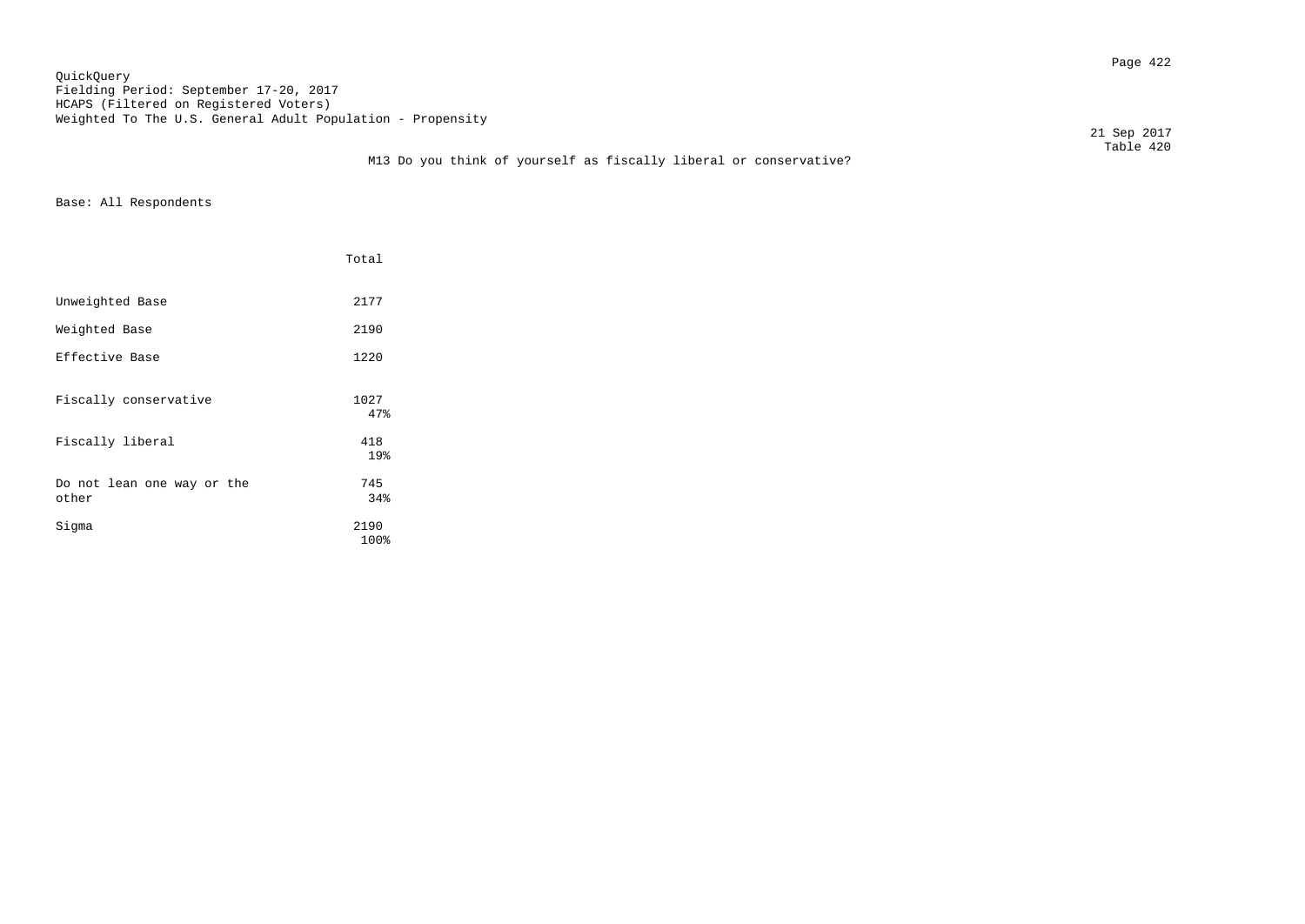Page 423 QuickQuery Fielding Period: September 17-20, 2017 HCAPS (Filtered on Registered Voters) Weighted To The U.S. General Adult Population - Propensity

21 Sep 2017

### Table 421 M14 Do you think of yourself as socially liberal or conservative?

|                                     | Total        |  |
|-------------------------------------|--------------|--|
| Unweighted Base                     | 2177         |  |
| Weighted Base                       | 2190         |  |
| Effective Base                      | 1220         |  |
| Socially liberal                    | 801<br>37%   |  |
| Socially conservative               | 775<br>35%   |  |
| Do not lean one way or the<br>other | 614<br>28%   |  |
| Sigma                               | 2190<br>100% |  |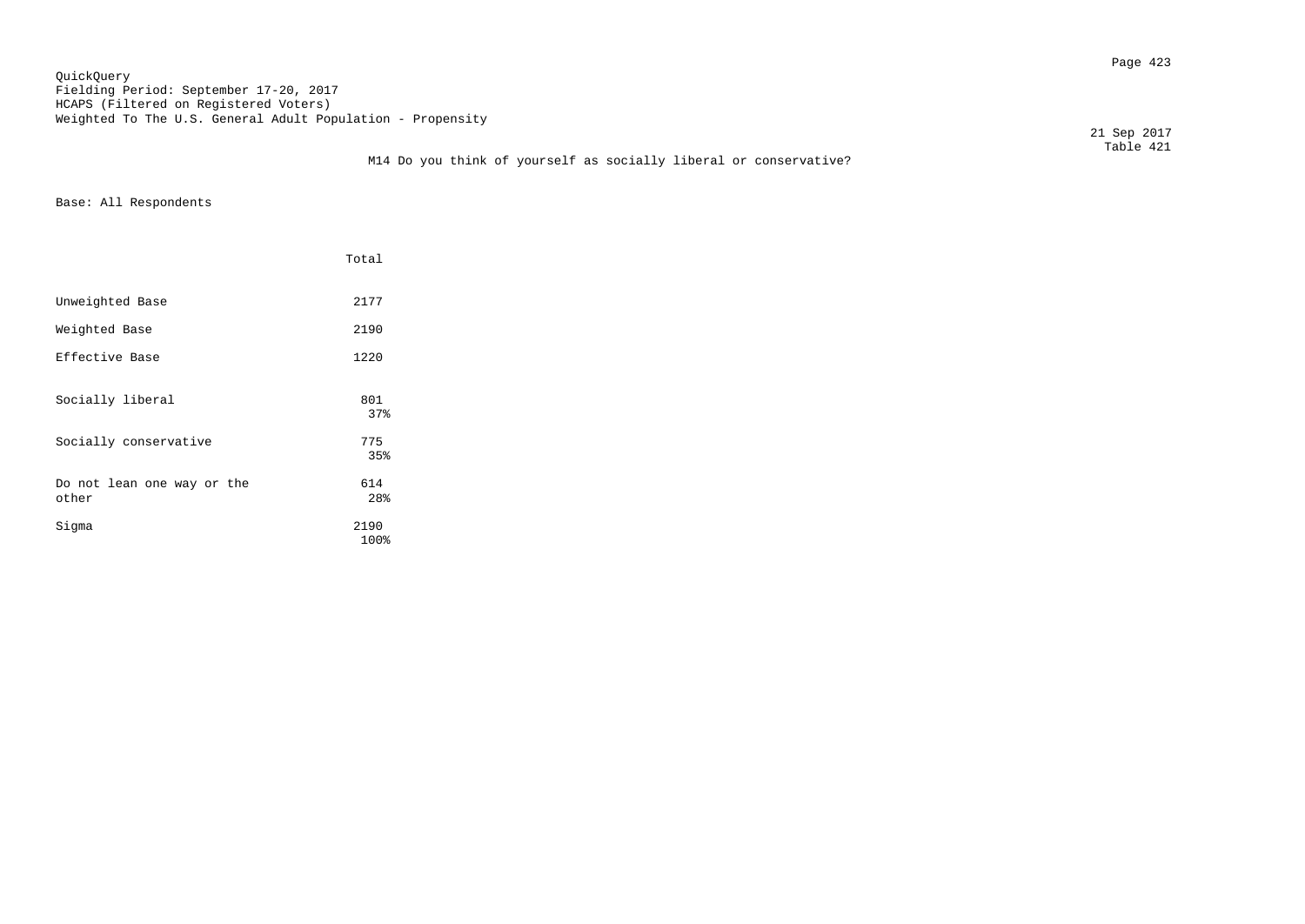Page 424 QuickQuery Fielding Period: September 17-20, 2017 HCAPS (Filtered on Registered Voters) Weighted To The U.S. General Adult Population - Propensity

21 Sep 2017

#### Table 422 S3 Some people had the chance to vote in this year's presidential election on November 8, 2016. Others did not. Did you vote in November's presidential election?

|                 | Total        |
|-----------------|--------------|
| Unweighted Base | 2177         |
| Weighted Base   | 2190         |
| Effective Base  | 1220         |
| Yes             | 1865<br>85%  |
| No              | 325<br>15%   |
| Sigma           | 2190<br>100% |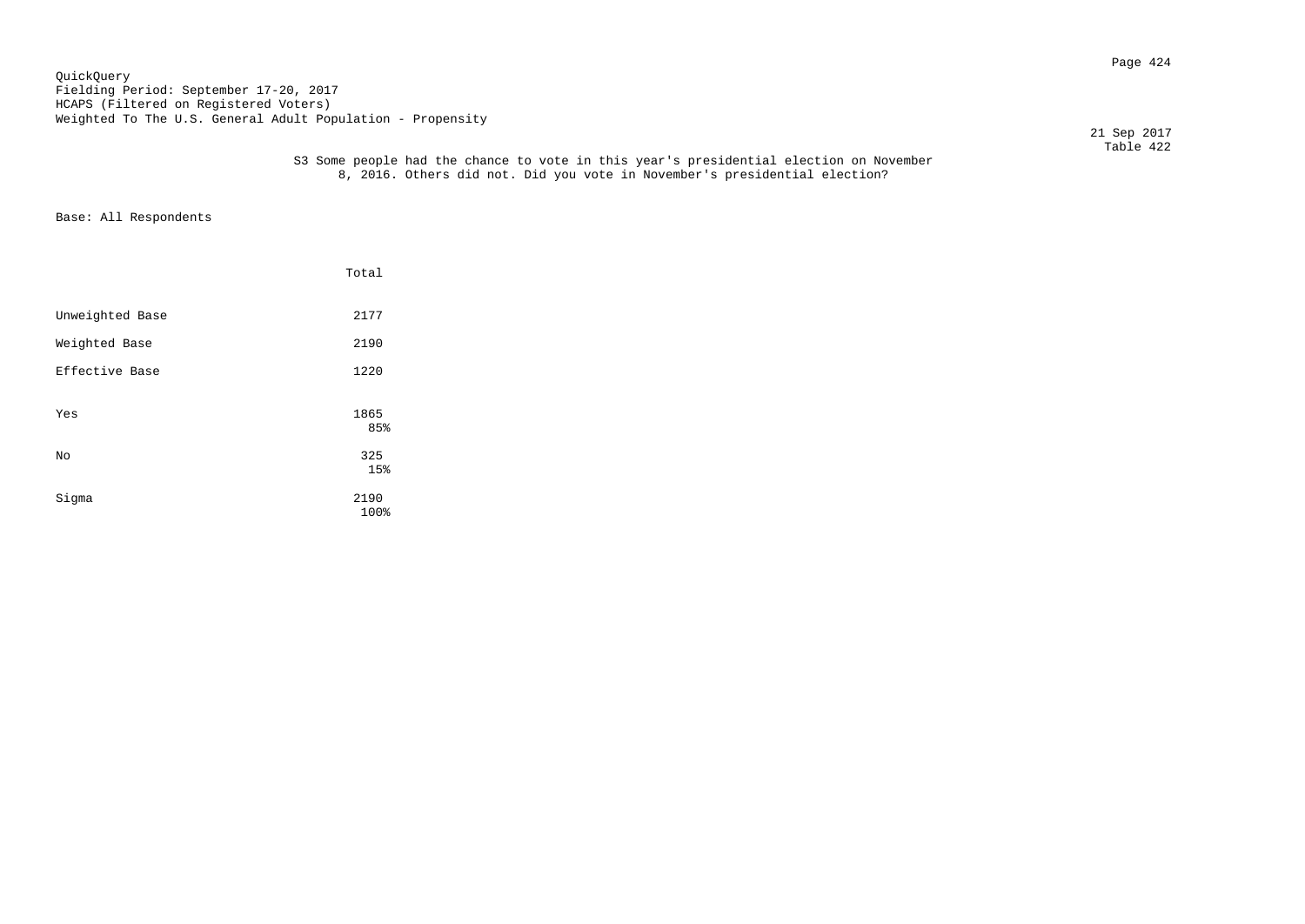21 Sep 2017

 Table 423 S4 Confidentially and for statistical purposes only which candidate did you vote for in the general election on Nov. 8, 2016?

# Base: Voted In Presidential Election

|                      | Total                |
|----------------------|----------------------|
| Unweighted Base      | 1880                 |
| Weighted Base        | 1865                 |
| Effective Base       | 1083                 |
| Hillary Clinton      | 816<br>44%           |
| Donald Trump         | 806<br>43%           |
| Gary Johnson         | 53<br>3 <sup>°</sup> |
| Jill Stein           | 23<br>1 <sup>°</sup> |
| Other                | 75<br>4%             |
| Prefer not to answer | 92<br>5 <sup>°</sup> |
| Sigma                | 1865<br>100%         |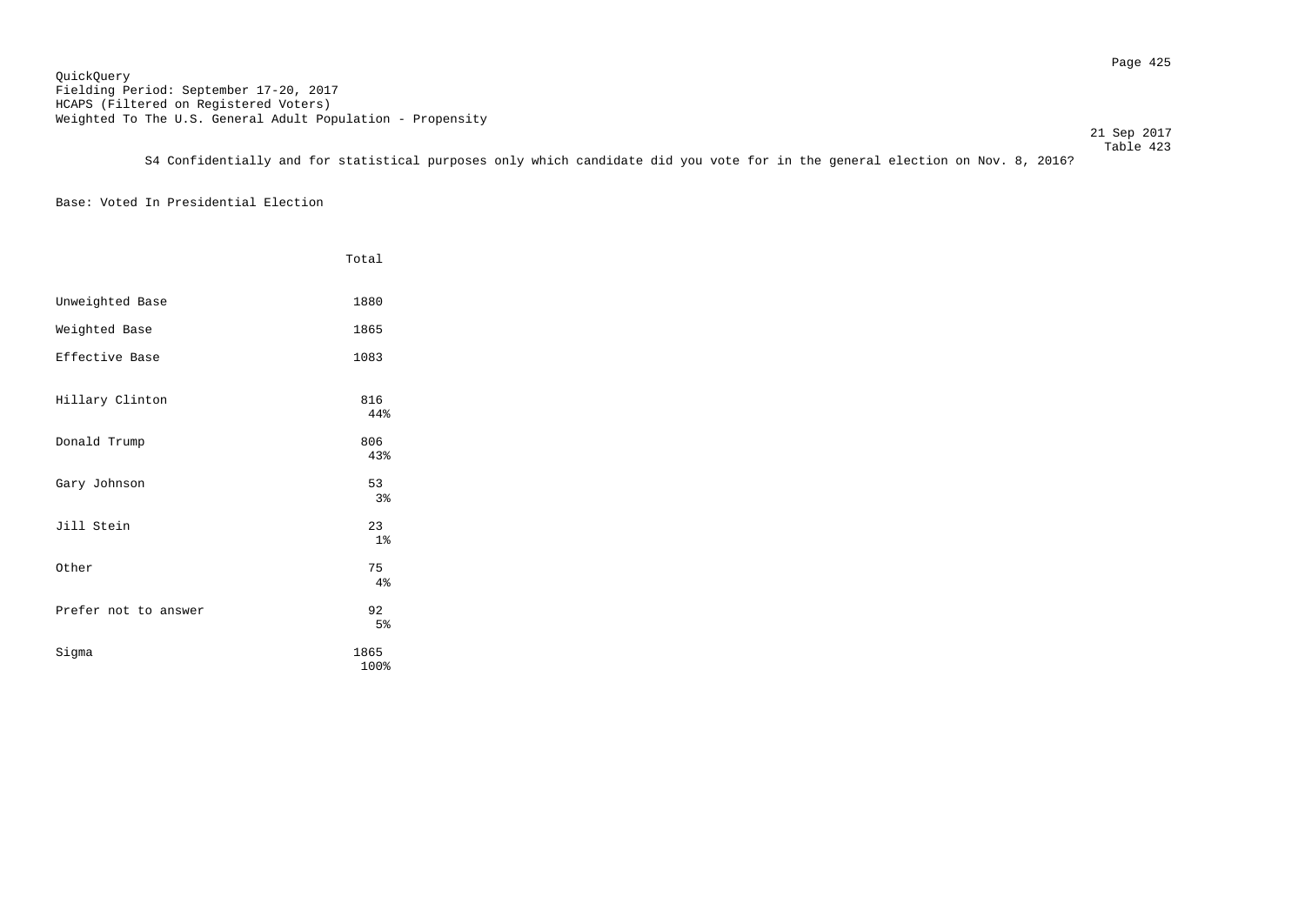21 Sep 2017

 Table 424 S4A In casting your vote, what was most important to you - the candidate's likeability or their stand on the issues?

Base: Voted In Presidential Election

|                           | Total        |
|---------------------------|--------------|
| Unweighted Base           | 1880         |
| Weighted Base             | 1865         |
| Effective Base            | 1083         |
| Their stand on the issues | 1644<br>88%  |
| Likeability               | 221<br>12%   |
| Sigma                     | 1865<br>100% |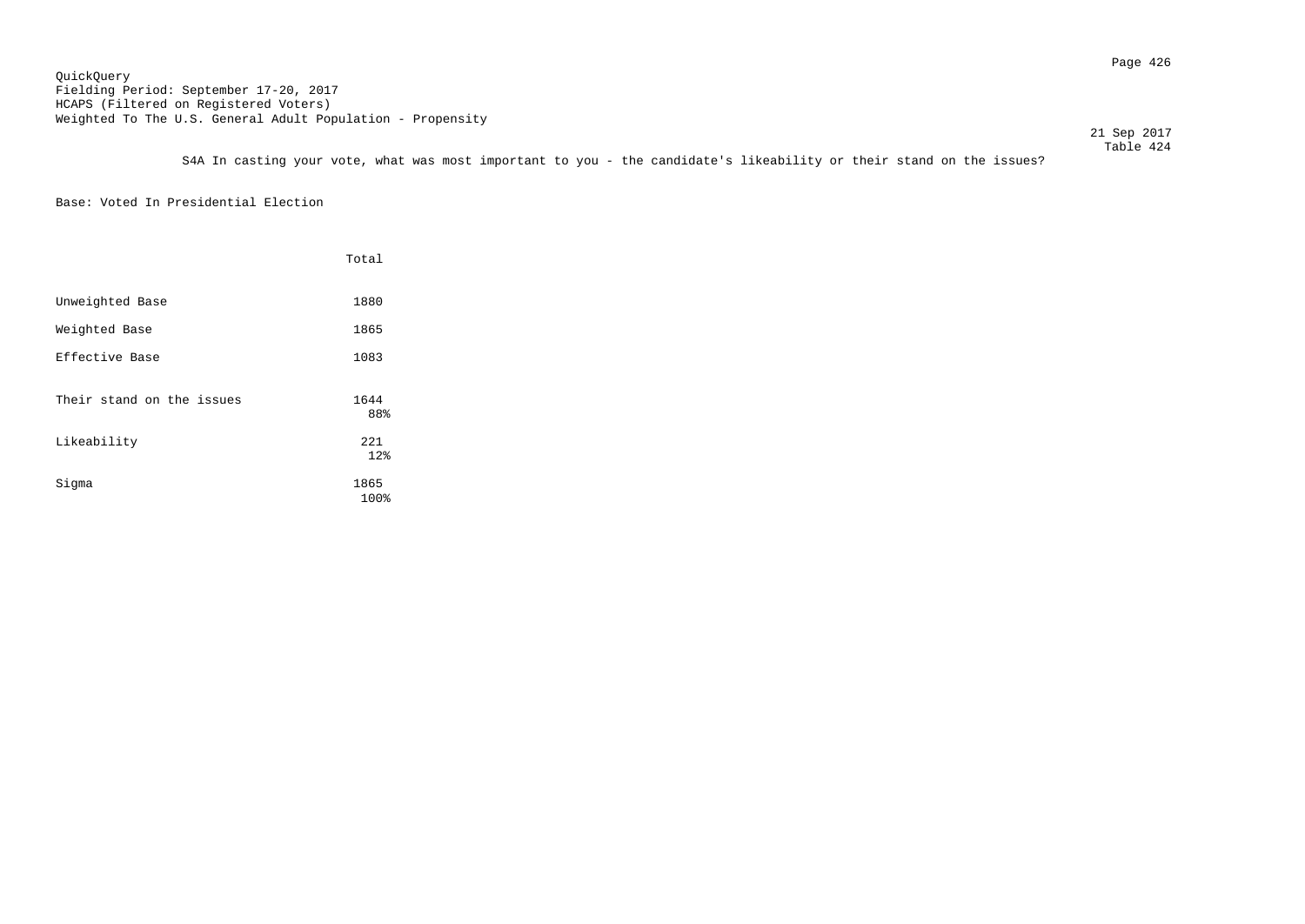Page 427 QuickQuery Fielding Period: September 17-20, 2017 HCAPS (Filtered on Registered Voters) Weighted To The U.S. General Adult Population - Propensity

D10 Are you registered to vote at your present address?

 21 Sep 2017 Table 425

|                 | Total             |
|-----------------|-------------------|
| Unweighted Base | 2177              |
| Weighted Base   | 2190              |
| Effective Base  | 1220              |
| Yes             | 1942<br>89%       |
| No              | 163               |
| Not Sure        | $7\,$<br>84<br>4% |
| Sigma           | 2190<br>100%      |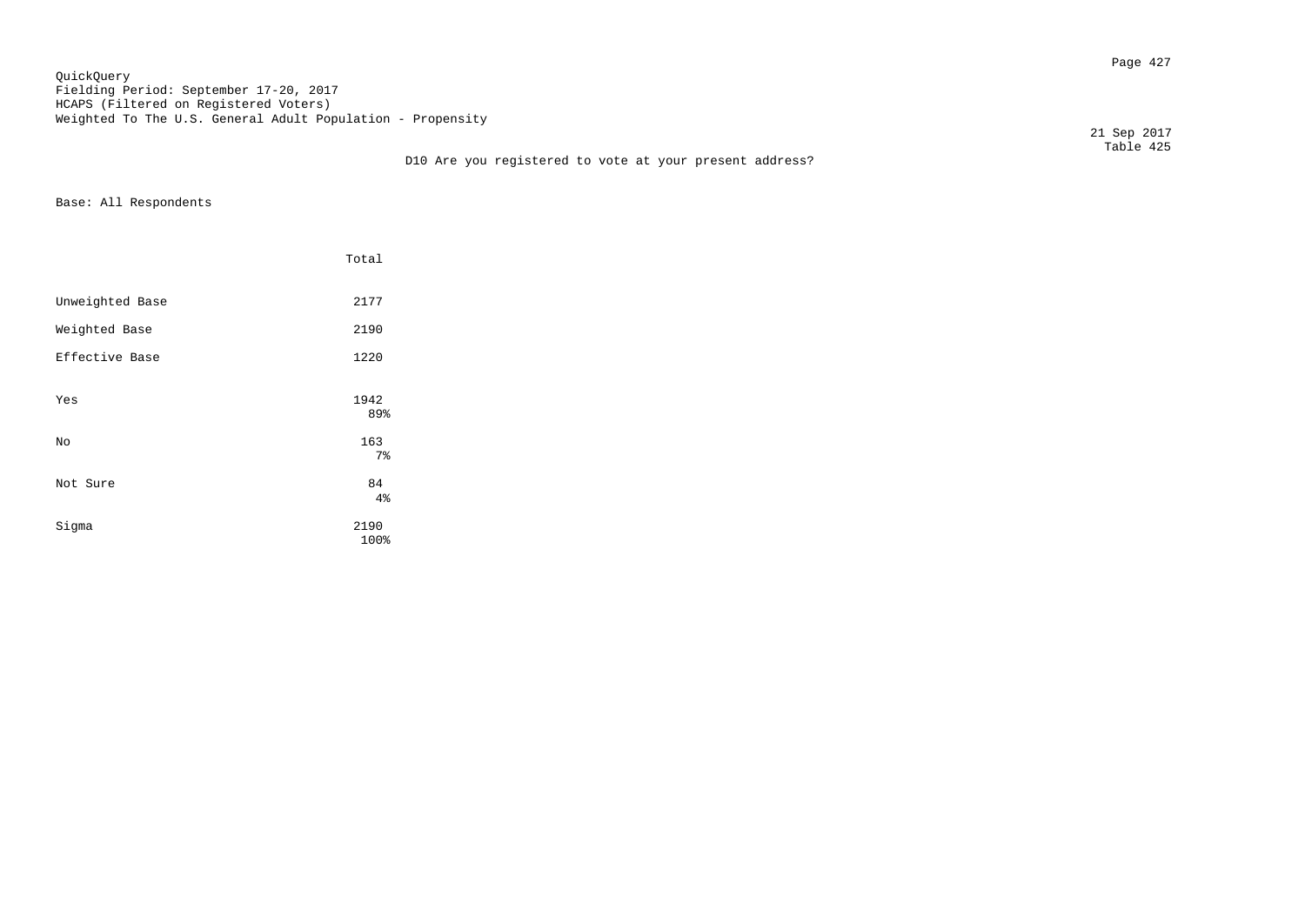Page 428 QuickQuery Fielding Period: September 17-20, 2017 HCAPS (Filtered on Registered Voters) Weighted To The U.S. General Adult Population - Propensity

 Table 426 D11 What is your religion?

Base: All Respondents

|                            | Total                 |
|----------------------------|-----------------------|
| Unweighted Base            | 2177                  |
| Weighted Base              | 2190                  |
| Effective Base             | 1220                  |
| Evangelical Protestant     | 257<br>12%            |
| Non-Evangelical Protestant | 182<br>8 <sup>°</sup> |
| Roman Catholic             | 502<br>23%            |
| Mormon                     | 37<br>$2\,$           |
| Other Christian            | 487<br>22%            |
| Jewish                     | 81<br>4%              |
| Muslim                     | 4<br>$\star$          |
| Hindu                      | 12<br>$1\%$           |
| <b>Buddhist</b>            | 31<br>1 <sup>°</sup>  |
| Atheist/Agnostic           | 293<br>13%            |
| Other                      | 304<br>14%            |
| Sigma                      | 2190<br>100%          |

21 Sep 2017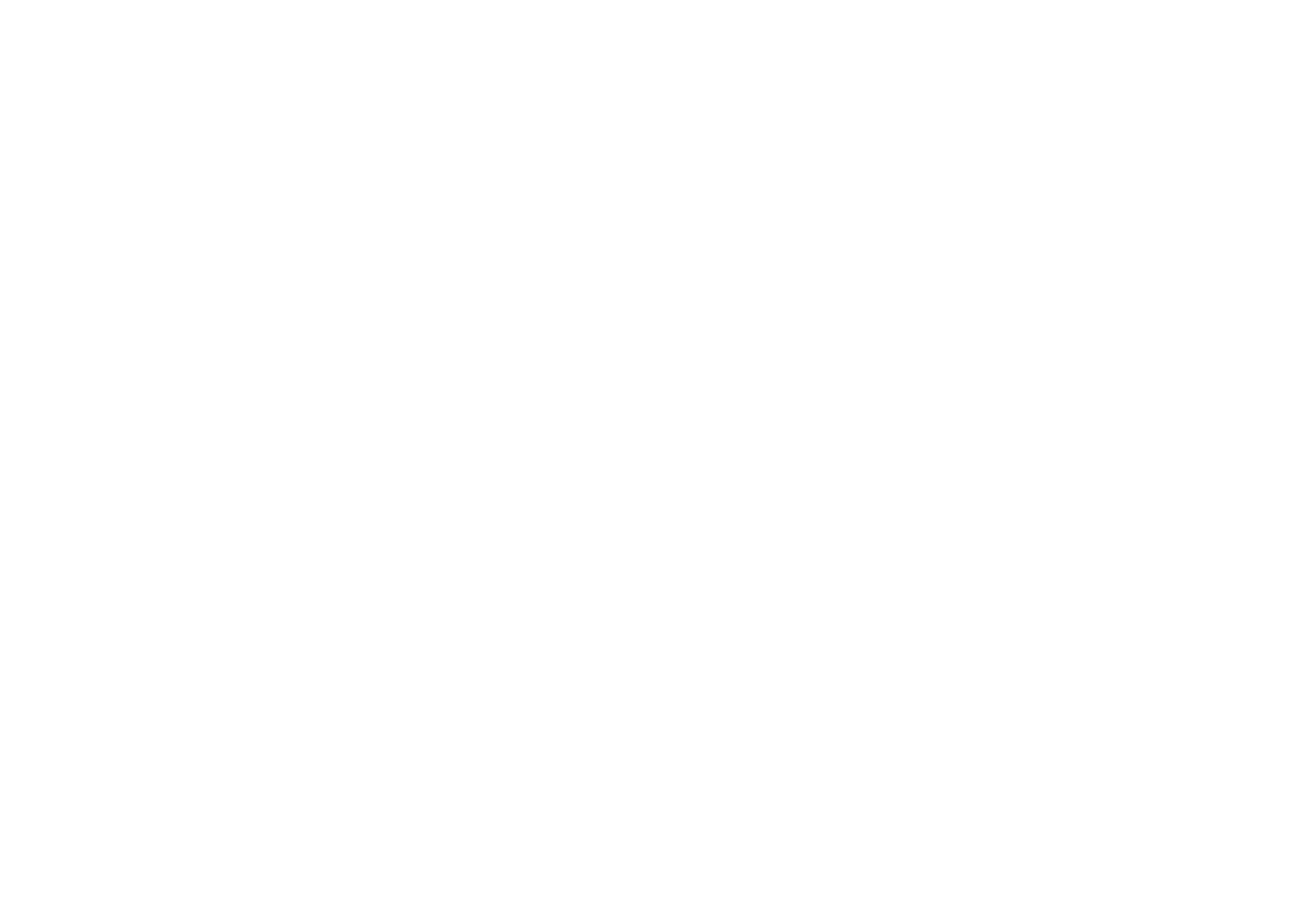Page 429 QuickQuery Fielding Period: September 17-20, 2017 HCAPS (Filtered on Registered Voters) Weighted To The U.S. General Adult Population - Propensity

21 Sep 2017

### Table 427 D12 How often do you attend religion services, events, or gatherings?

| Total        |  |
|--------------|--|
| 2177         |  |
| 2190         |  |
| 1220         |  |
| 66<br>3%     |  |
| 537<br>25%   |  |
| 216<br>10%   |  |
| 198<br>9%    |  |
| 1172<br>54%  |  |
| 2190<br>100% |  |
|              |  |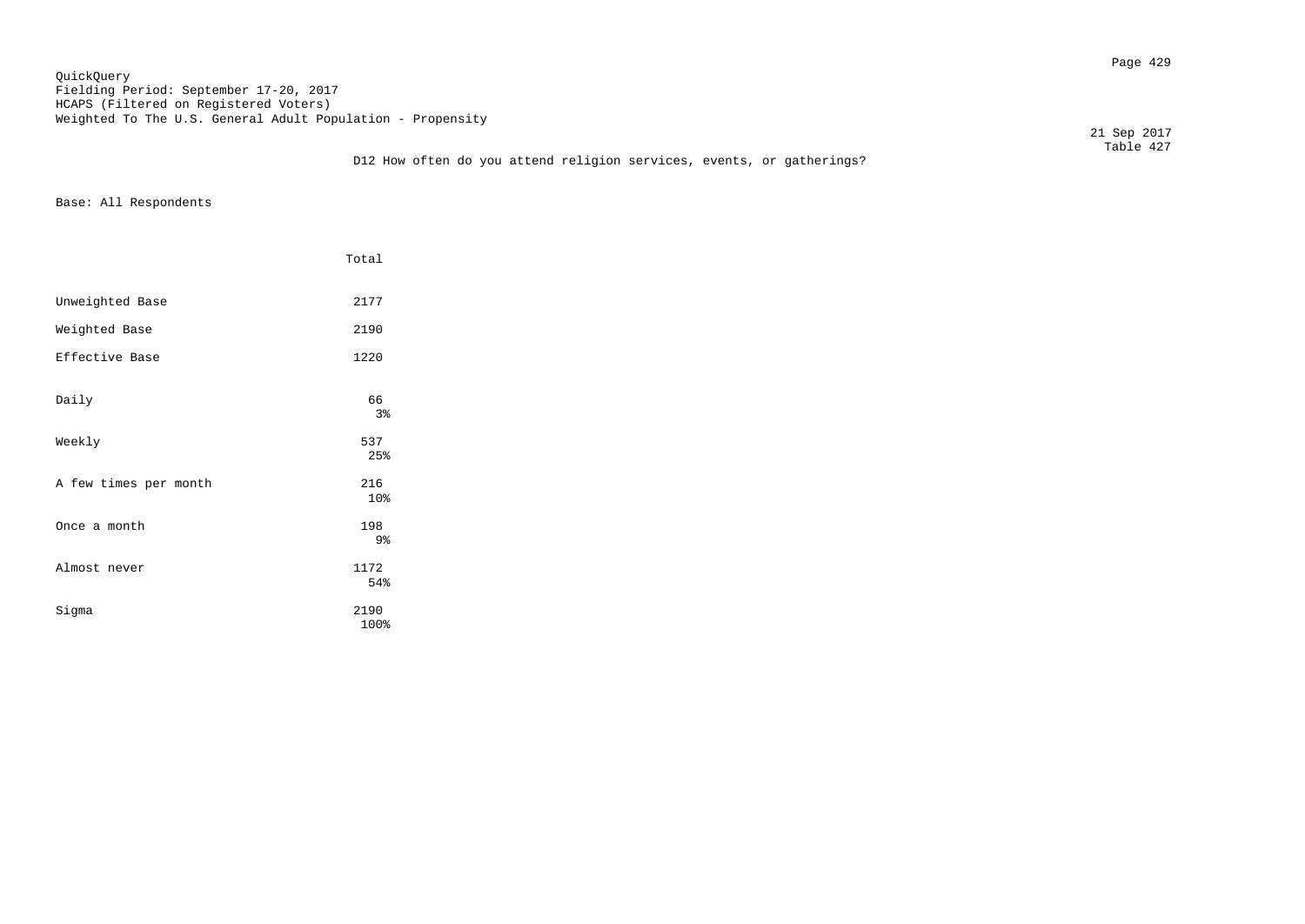Page 430 QuickQuery Fielding Period: September 17-20, 2017 HCAPS (Filtered on Registered Voters) Weighted To The U.S. General Adult Population - Propensity

21 Sep 2017

### Table 428 D13 How important or unimportant is religion in your life?

|                                    | Total        |
|------------------------------------|--------------|
| Unweighted Base                    | 2177         |
| Weighted Base                      | 2190         |
| Effective Base                     | 1220         |
| Very/Somewhat Important<br>(Net)   | 1500<br>68%  |
| Very important                     | 841<br>38%   |
| Somewhat important                 | 659<br>30%   |
| Very/Somewhat Unimportant<br>(Net) | 690<br>32%   |
| Somewhat unimportant               | 282<br>13%   |
| Very unimportant                   | 408<br>19%   |
| Sigma                              | 2190<br>100% |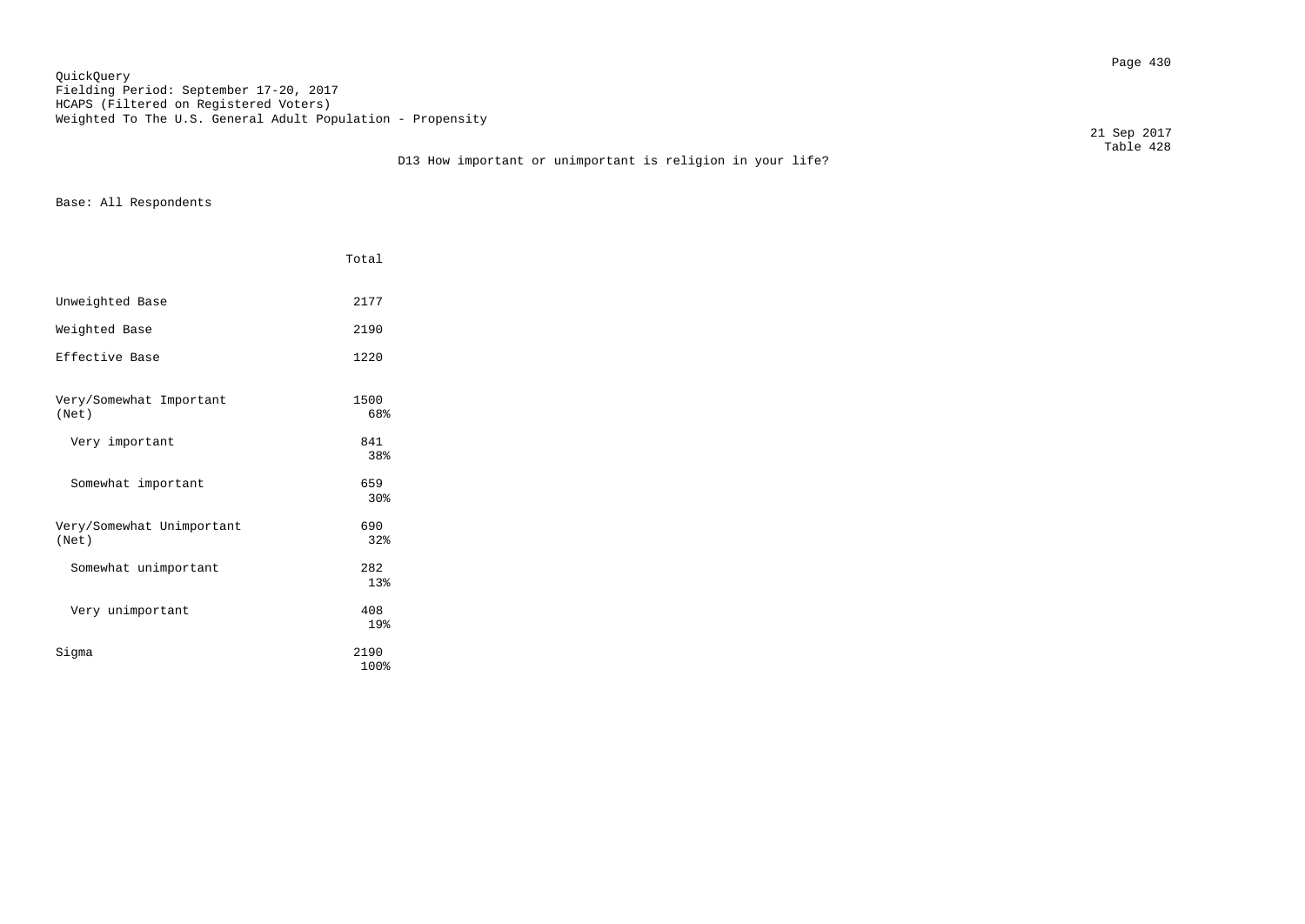Page 431 QuickQuery Fielding Period: September 17-20, 2017 HCAPS (Filtered on Registered Voters) Weighted To The U.S. General Adult Population - Propensity

 21 Sep 2017 Table 429

D14 Does anyone in your household own a gun?

|                 | Total        |  |
|-----------------|--------------|--|
| Unweighted Base | 2177         |  |
| Weighted Base   | 2190         |  |
| Effective Base  | 1220         |  |
| Yes             | 750<br>34%   |  |
| No              | 1440<br>66%  |  |
| Sigma           | 2190<br>100% |  |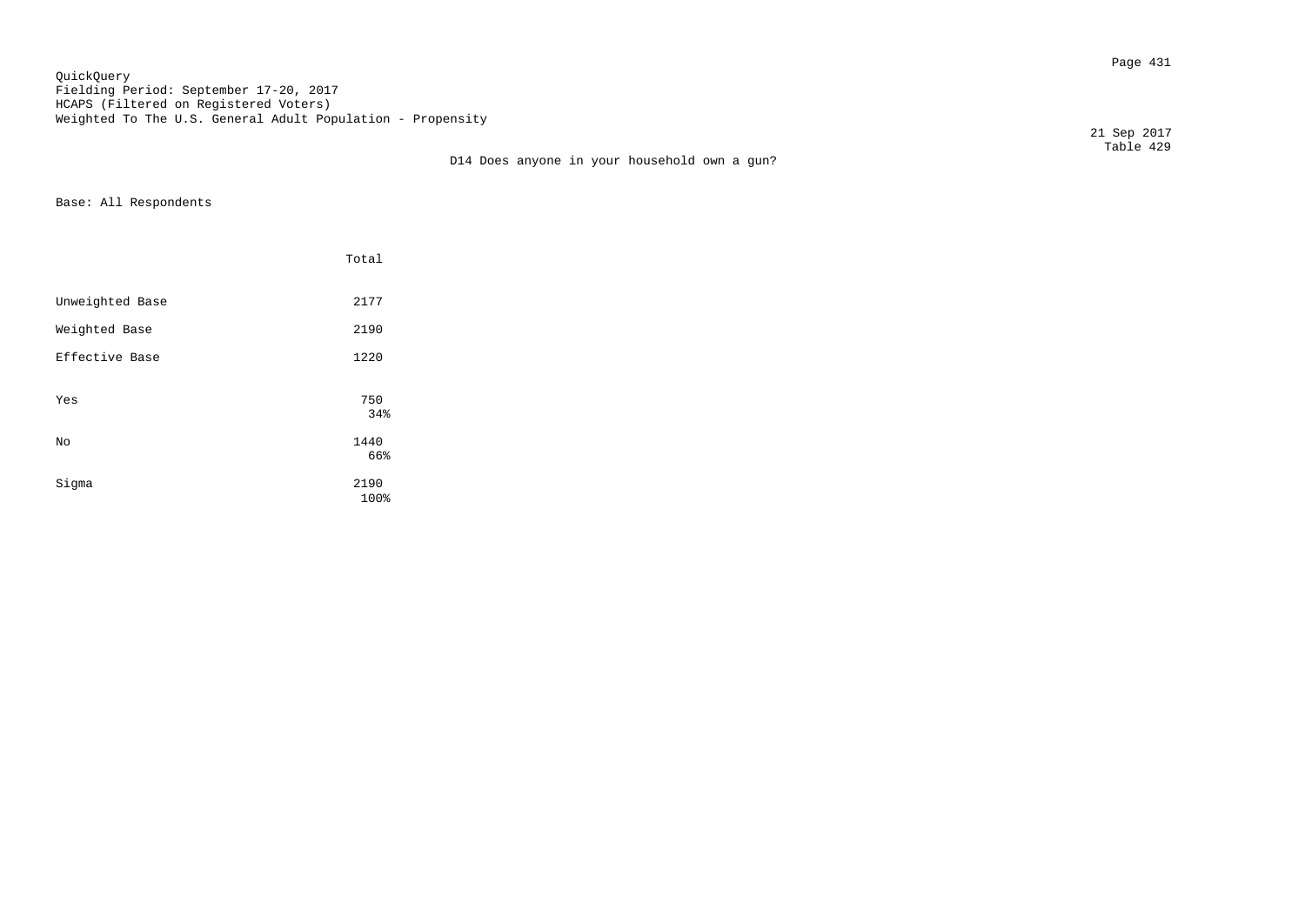## Page 432 QuickQuery Fielding Period: September 17-20, 2017 HCAPS (Filtered on Registered Voters) Weighted To The U.S. General Adult Population - Propensity

21 Sep 2017

### Table 430 Q2145 Which of the following best describes your current primary residence?

I/We live in...

|                                                        | Total                 |
|--------------------------------------------------------|-----------------------|
| Unweighted Base                                        | 2177                  |
| Weighted Base                                          | 2190                  |
| Effective Base                                         | 1220                  |
| A house that I/we own                                  | 1243<br>57%           |
| An apartment or condominium<br>that I/we own           | 114<br>5 <sup>°</sup> |
| Another type of home that I/<br>we own                 | 58<br>3 <sup>8</sup>  |
| A house that I/we rent or<br>lease                     | 344<br>16%            |
| An apartment or condominium<br>that I/we rent or lease | 329<br>15%            |
| Another type of home that I/<br>we rent or lease       | 43<br>2 <sup>8</sup>  |
| None of these                                          | 58<br>3 <sup>°</sup>  |
| Sigma                                                  | 2190<br>100%          |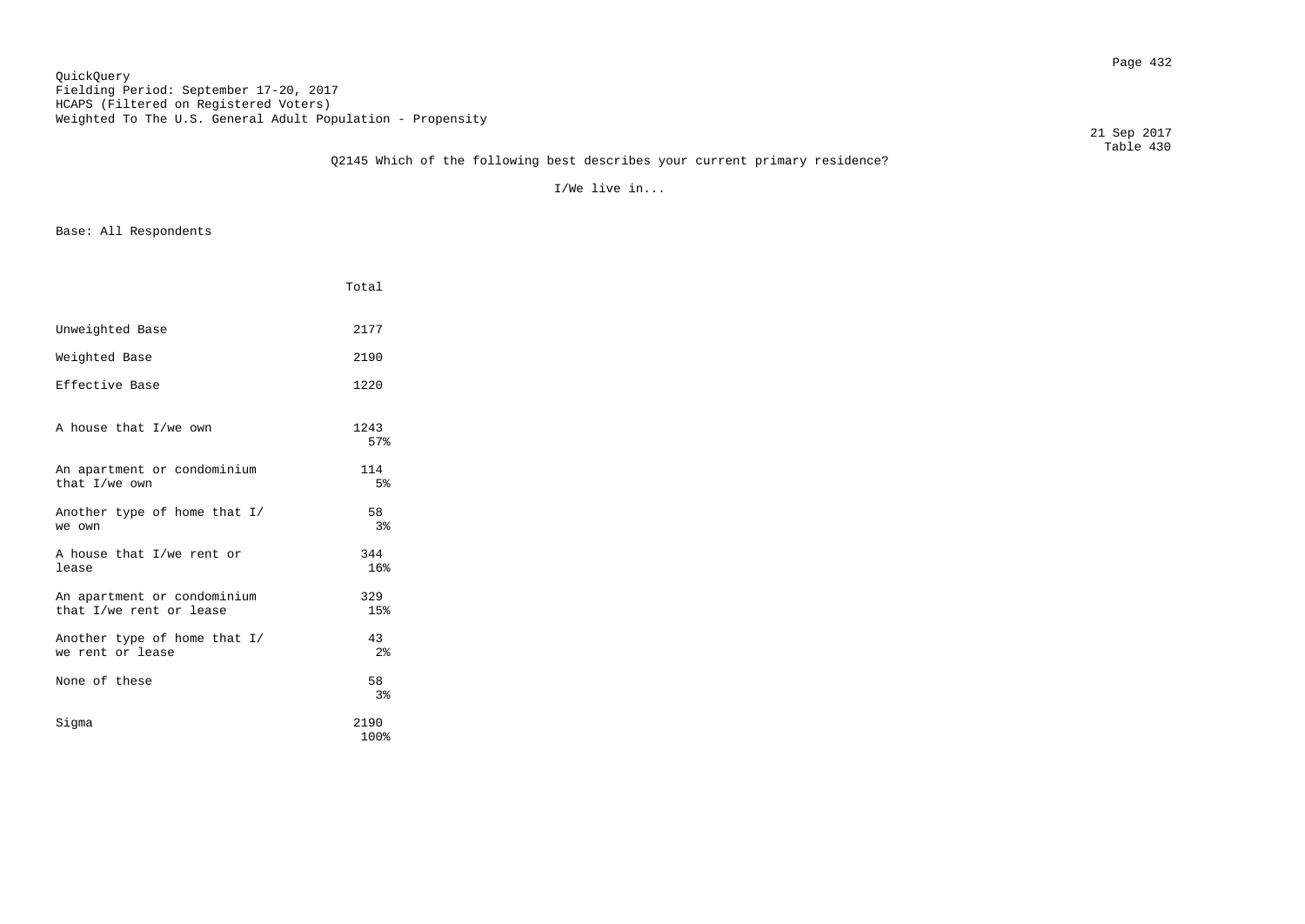Page 433 QuickQuery Fielding Period: September 17-20, 2017 HCAPS (Filtered on Registered Voters) Weighted To The U.S. General Adult Population - Propensity

21 Sep 2017

|                 | Total                  |
|-----------------|------------------------|
| Unweighted Base | 2177                   |
| Weighted Base   | 2190                   |
| Effective Base  | 1220                   |
| Urban           | 603<br>28%             |
| Suburban        | 1098<br>50%            |
| Rural           | 488<br>22 <sub>8</sub> |
| Sigma           | 2190<br>100%           |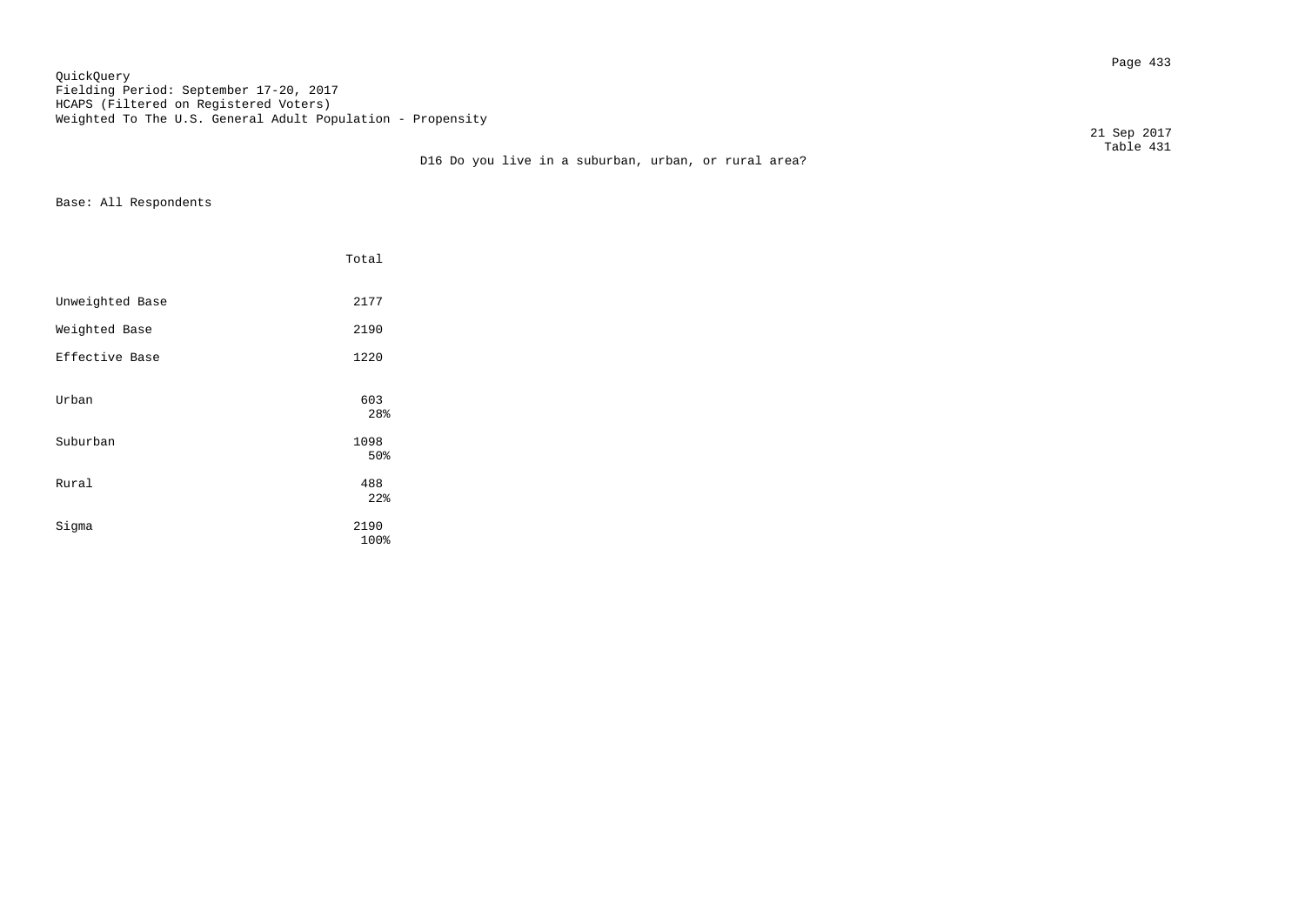Page 434 QuickQuery Fielding Period: September 17-20, 2017 HCAPS (Filtered on Registered Voters) Weighted To The U.S. General Adult Population - Propensity

 21 Sep 2017 Table 432

D18 Are you a Citizen of the United States?

|                 | Total                |  |
|-----------------|----------------------|--|
| Unweighted Base | 2177                 |  |
| Weighted Base   | 2190                 |  |
| Effective Base  | 1220                 |  |
| Yes             | 2148<br>98%          |  |
| No              | 42<br>2 <sup>8</sup> |  |
| Sigma           | 2190<br>100%         |  |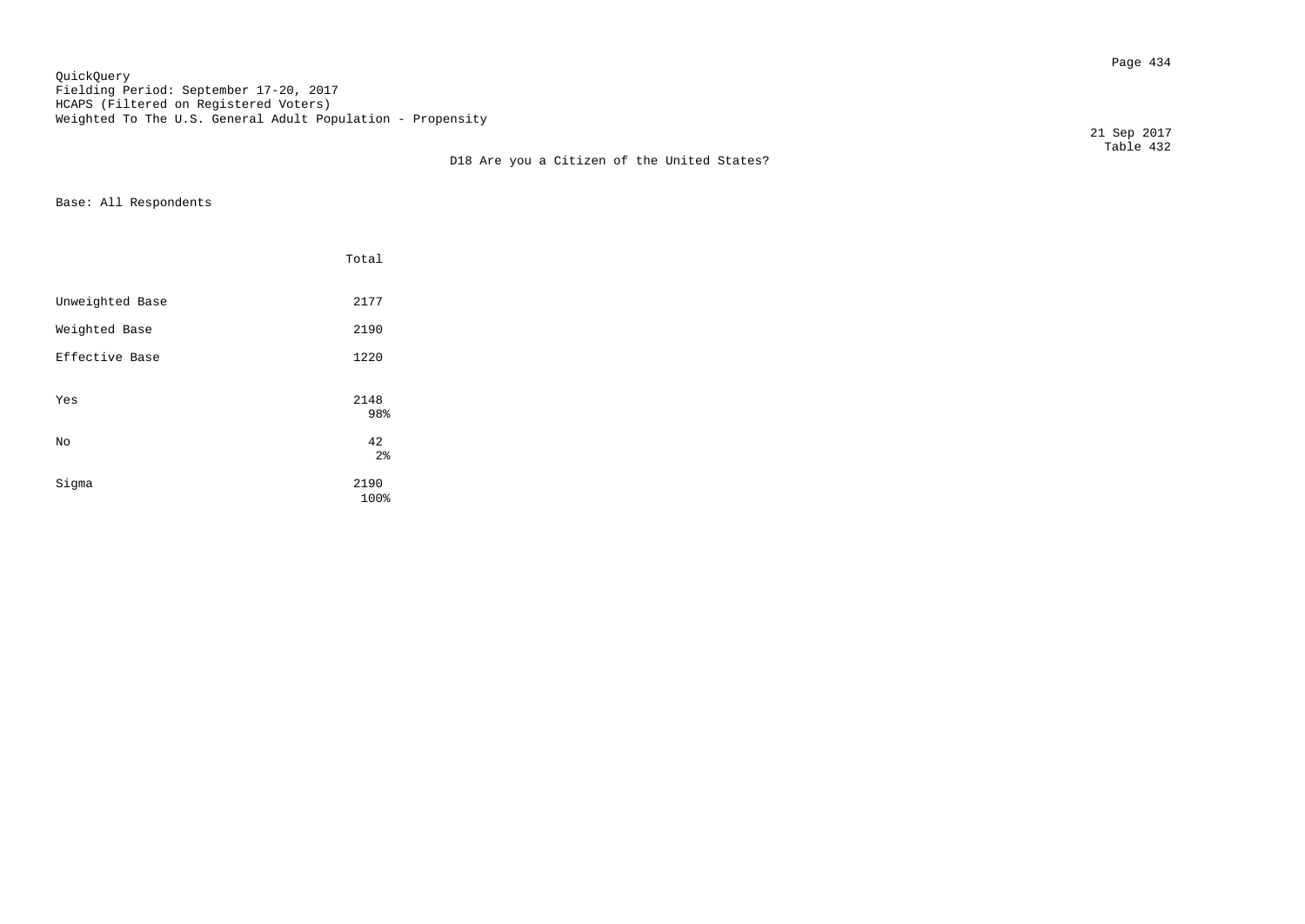Page 435 QuickQuery Fielding Period: September 17-20, 2017 HCAPS (Filtered on Registered Voters) Weighted To The U.S. General Adult Population - Propensity

 Table 433 HO1 Do you have health insurance?

Base: All Respondents

|                 | Total        |
|-----------------|--------------|
| Unweighted Base | 2177         |
| Weighted Base   | 2190         |
| Effective Base  | 1220         |
| Yes             | 2003<br>91%  |
| No              | 186<br>9%    |
| Sigma           | 2190<br>100% |

21 Sep 2017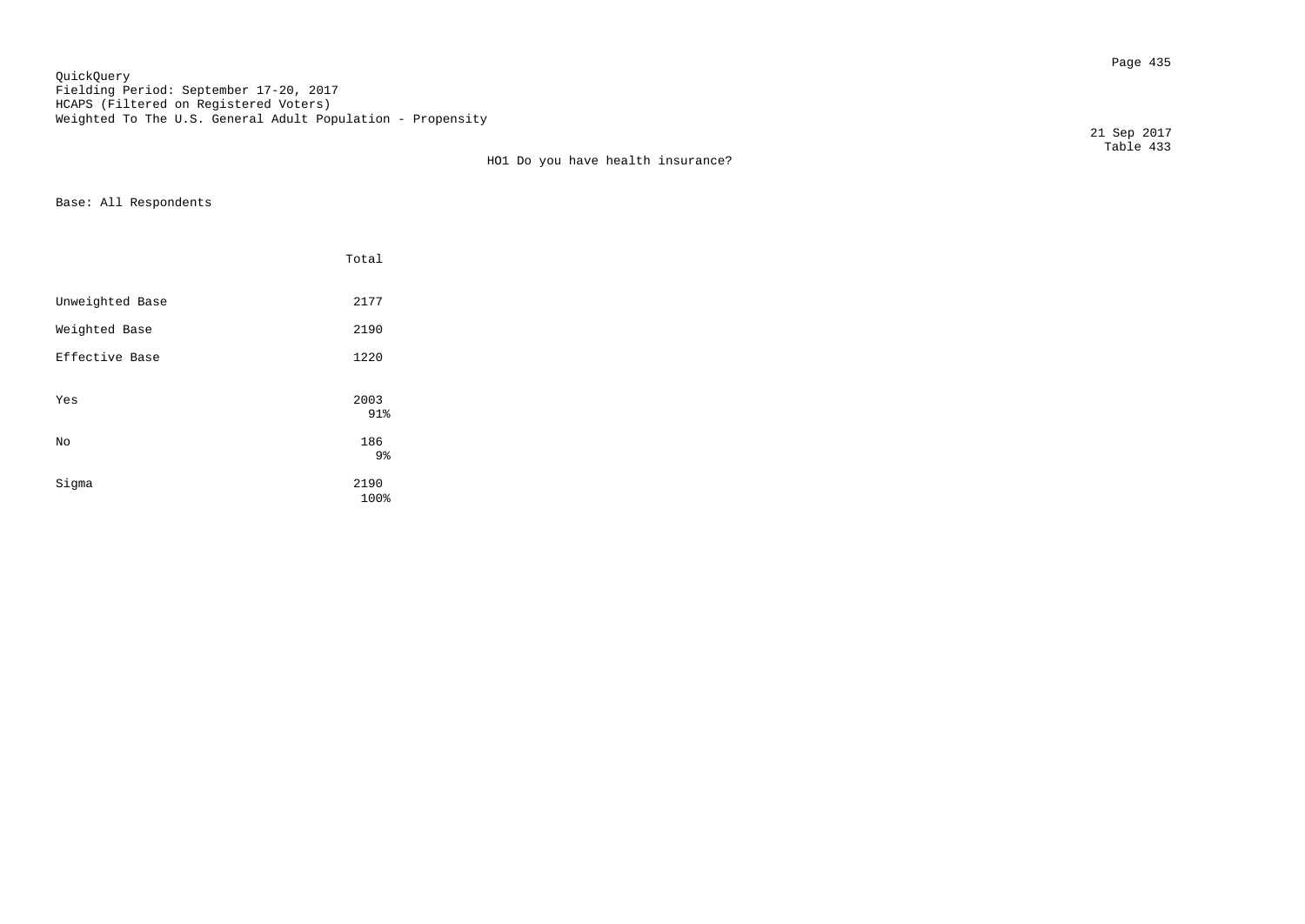Page 436 QuickQuery Fielding Period: September 17-20, 2017 HCAPS (Filtered on Registered Voters) Weighted To The U.S. General Adult Population - Propensity

 21 Sep 2017 Table 434

HO2 How did you acquire your health insurance?

Base: Has Health Insurance

|                                                                                        | Total                               |
|----------------------------------------------------------------------------------------|-------------------------------------|
| Unweighted Base                                                                        | 2012                                |
| Weighted Base                                                                          | 2003                                |
| Effective Base                                                                         | 1140                                |
| Through my work or my<br>spouse's work<br>Through a union, guild, or<br>organization   | 1060<br>53%<br>47<br>2 <sub>8</sub> |
| Through a government program<br>(e.g. Medicare, Medicaid,<br>Obamacare, state program) | 731<br>36%                          |
| I purchased my own                                                                     | 166<br>8 <sup>°</sup>               |
| Siqma                                                                                  | 2003<br>100%                        |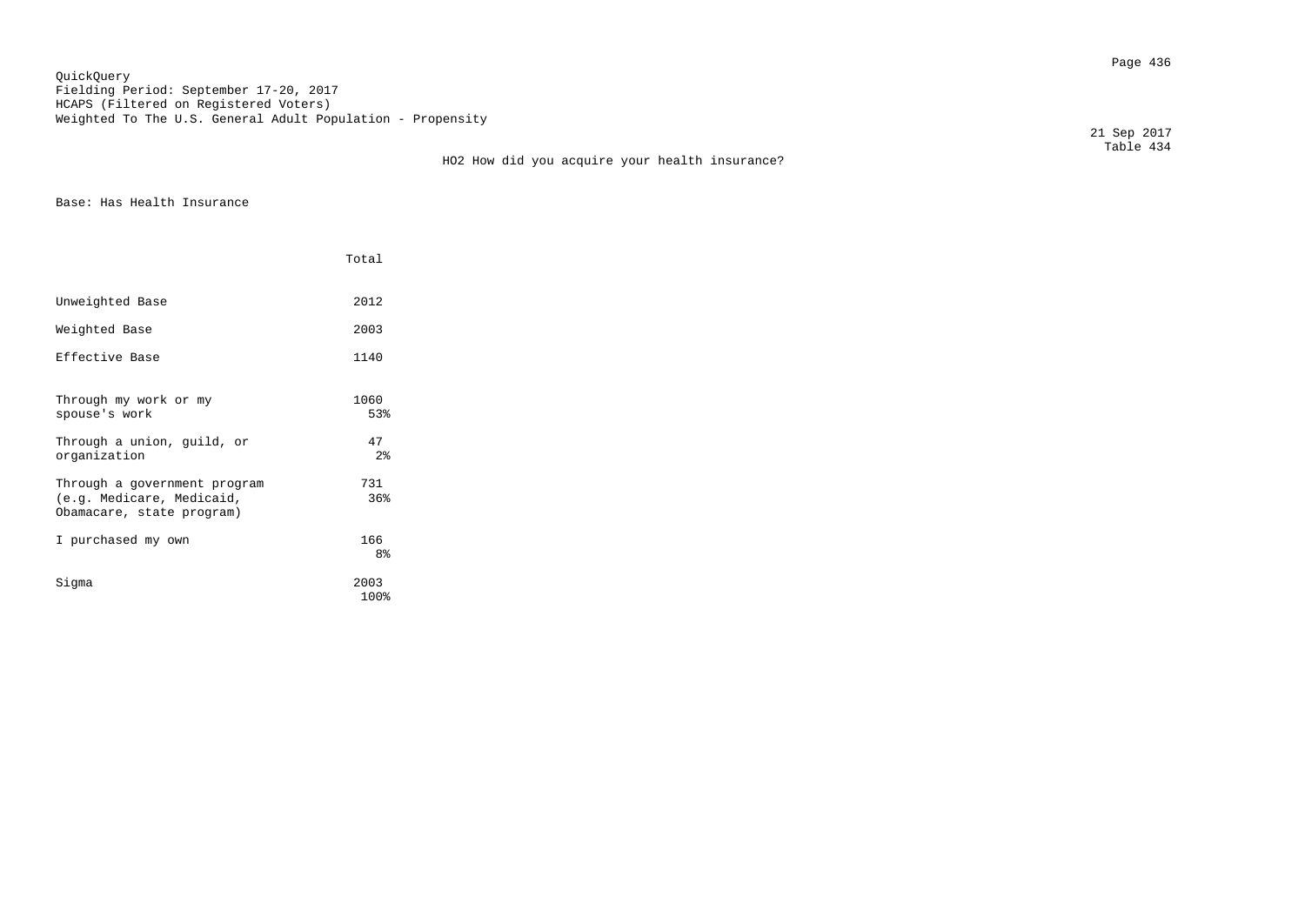Page 437 QuickQuery Fielding Period: September 17-20, 2017 HCAPS (Filtered on Registered Voters) Weighted To The U.S. General Adult Population - Propensity

21 Sep 2017

 Table 435 D19 Have any members of your household signed up for health insurance through Healthcare.gov and the Affordable Care Act?

|                                         | Total        |
|-----------------------------------------|--------------|
| Unweighted Base                         | 2177         |
| Weighted Base                           | 2190         |
| Effective Base                          | 1220         |
| Yes, I have                             | 281<br>13%   |
| Another member of my<br>household has   | 161<br>$7\%$ |
| Multiple people in my<br>household have | 72<br>$3\,$  |
| No one in my household has              | 1579<br>72%  |
| Decline to state                        | 97<br>4%     |
| Sigma                                   | 2190<br>100% |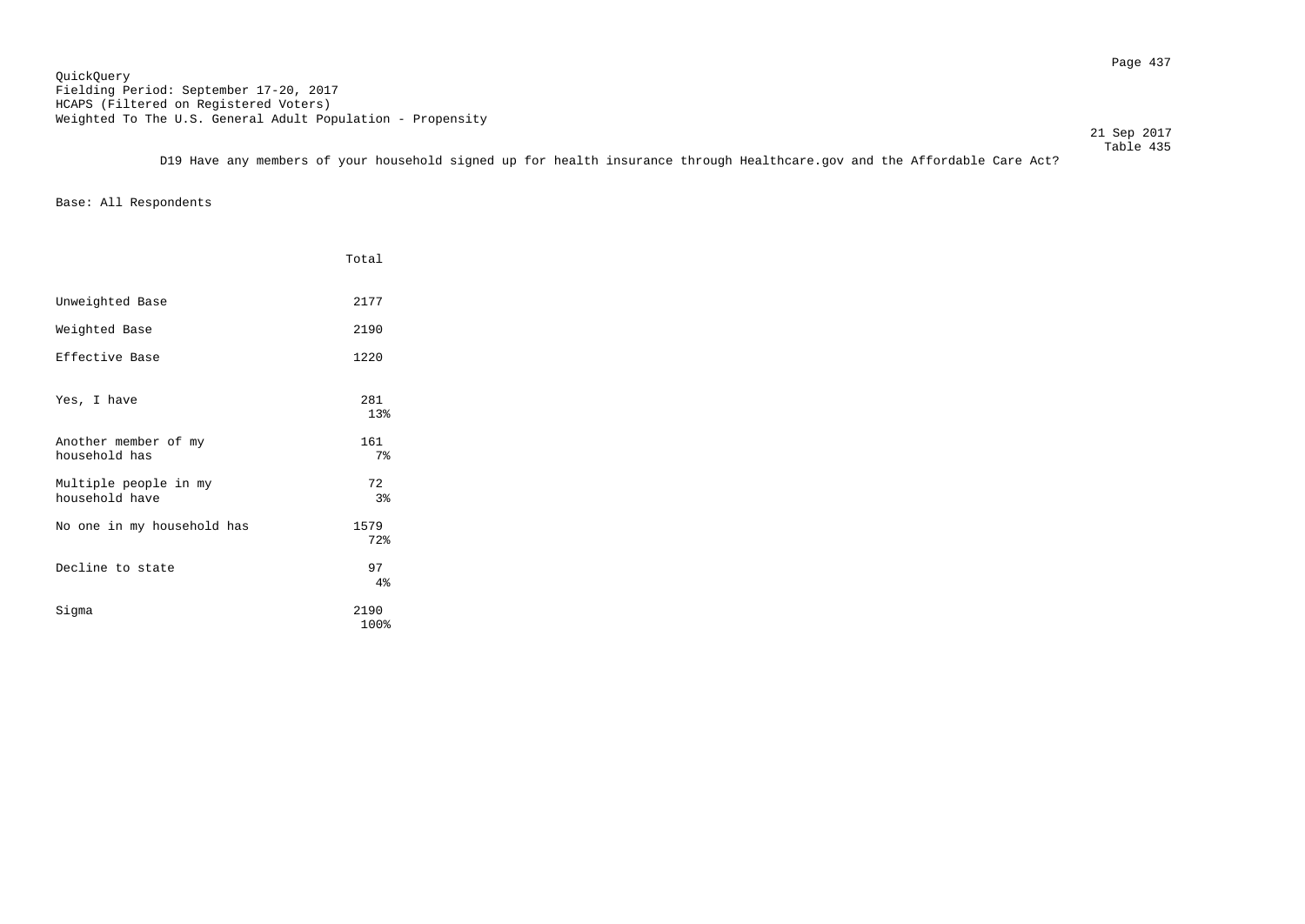Table 436 Q2157 Which of the following income categories best describes your total 2016 household income before taxes?

|                        | Total                 |
|------------------------|-----------------------|
| Unweighted Base        | 2177                  |
| Weighted Base          | 2190                  |
| Effective Base         | 1220                  |
| Less than $$15,000$    | 169<br>8%             |
| \$15,000 to \$24,999   | 170<br>8%             |
| \$25,000 to \$34,999   | 184<br>8%             |
| \$35,000 to \$49,999   | 251<br>$11$ %         |
| \$50,000 to \$74,999   | 365<br>17%            |
| \$75,000 to \$99,999   | 272<br>12%            |
| \$100,000 to \$124,999 | 268<br>$12$ $%$       |
| \$125,000 to \$149,999 | 141<br>6 <sup>°</sup> |
| \$150,000 to \$199,999 | 139<br>6 <sup>°</sup> |
| \$200,000 to \$249,999 | 45<br>2 <sup>°</sup>  |
| \$250,000 or more      | 44<br>2 <sup>°</sup>  |
| Decline to answer      | 140<br>6%             |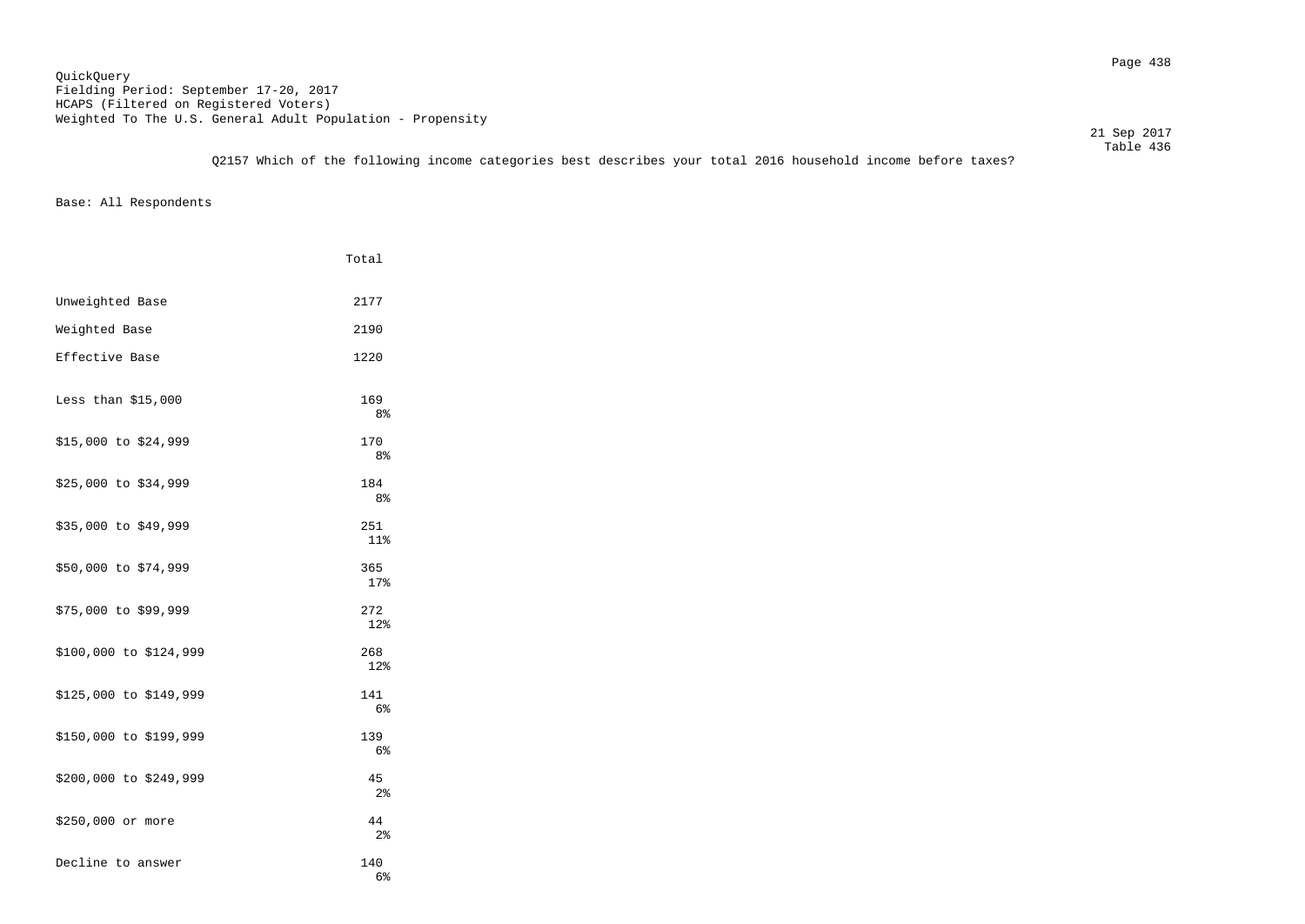Sigma 2190

100%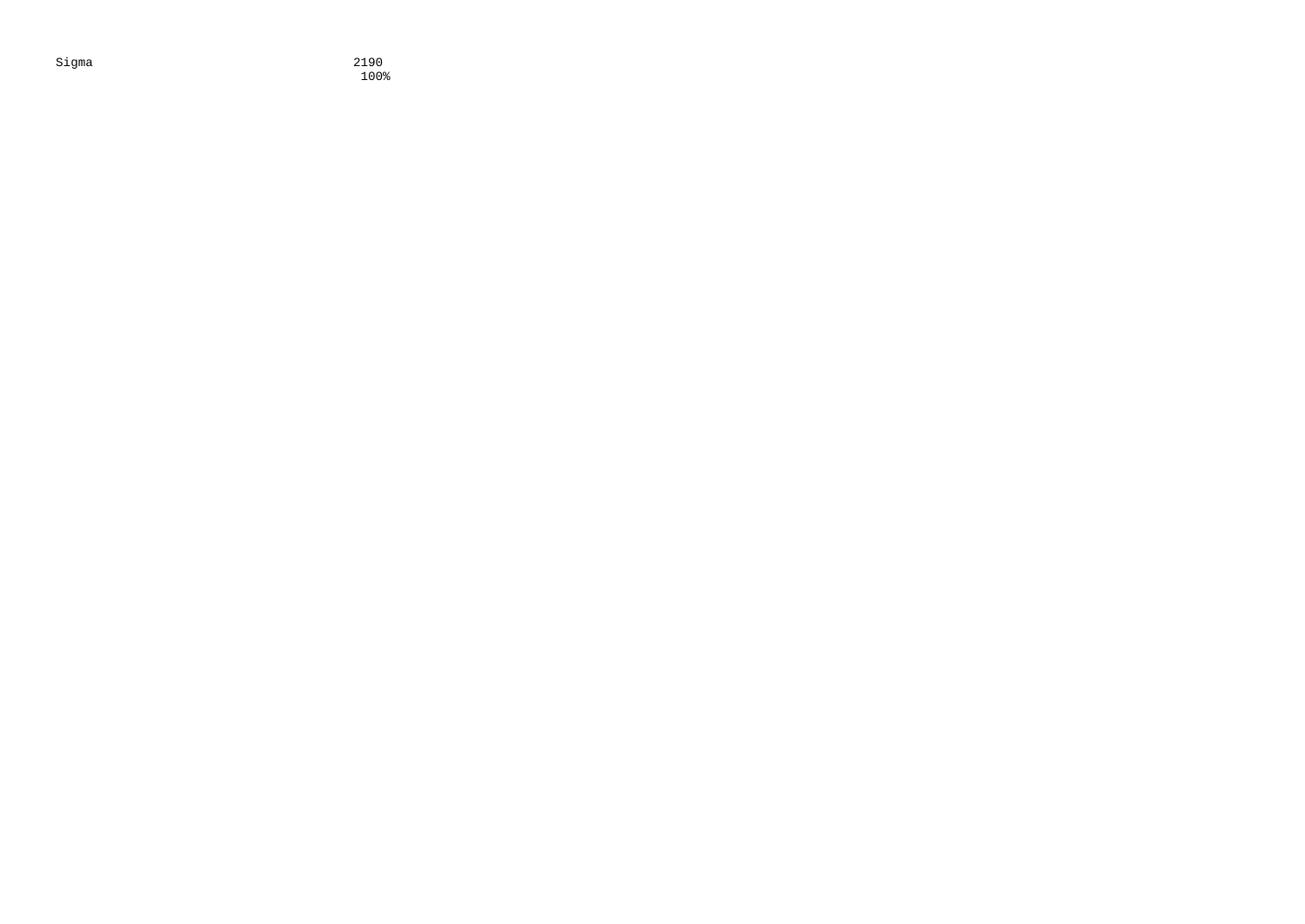## Page 439 QuickQuery Fielding Period: September 17-20, 2017 HCAPS (Filtered on Registered Voters) Weighted To The U.S. General Adult Population - Propensity

21 Sep 2017

### Table 437 CA1 Which carrier do you subscribe to for mobile calling and data services?

|                   | Total                |  |
|-------------------|----------------------|--|
| Unweighted Base   | 2177                 |  |
| Weighted Base     | 2190                 |  |
| Effective Base    | 1220                 |  |
| Verizon           | 628<br>29%           |  |
| AT&T              | 595<br>27%           |  |
| T-Mobile          | 227<br>10%           |  |
| Sprint            | 163<br>7%            |  |
| TracFone          | 100<br>5%            |  |
| MetroPCS          | 81<br>4%             |  |
| Virgin Mobile     | 50<br>2 <sup>°</sup> |  |
| Straight Talk     | 47<br>2 <sup>°</sup> |  |
| Boost Mobile      | 47<br>2 <sup>°</sup> |  |
| Consumer Cellular | 46<br>$2\,$          |  |
| Cricket           | 46<br>$2\,$          |  |
| US Cellular       | 20<br>$1\%$          |  |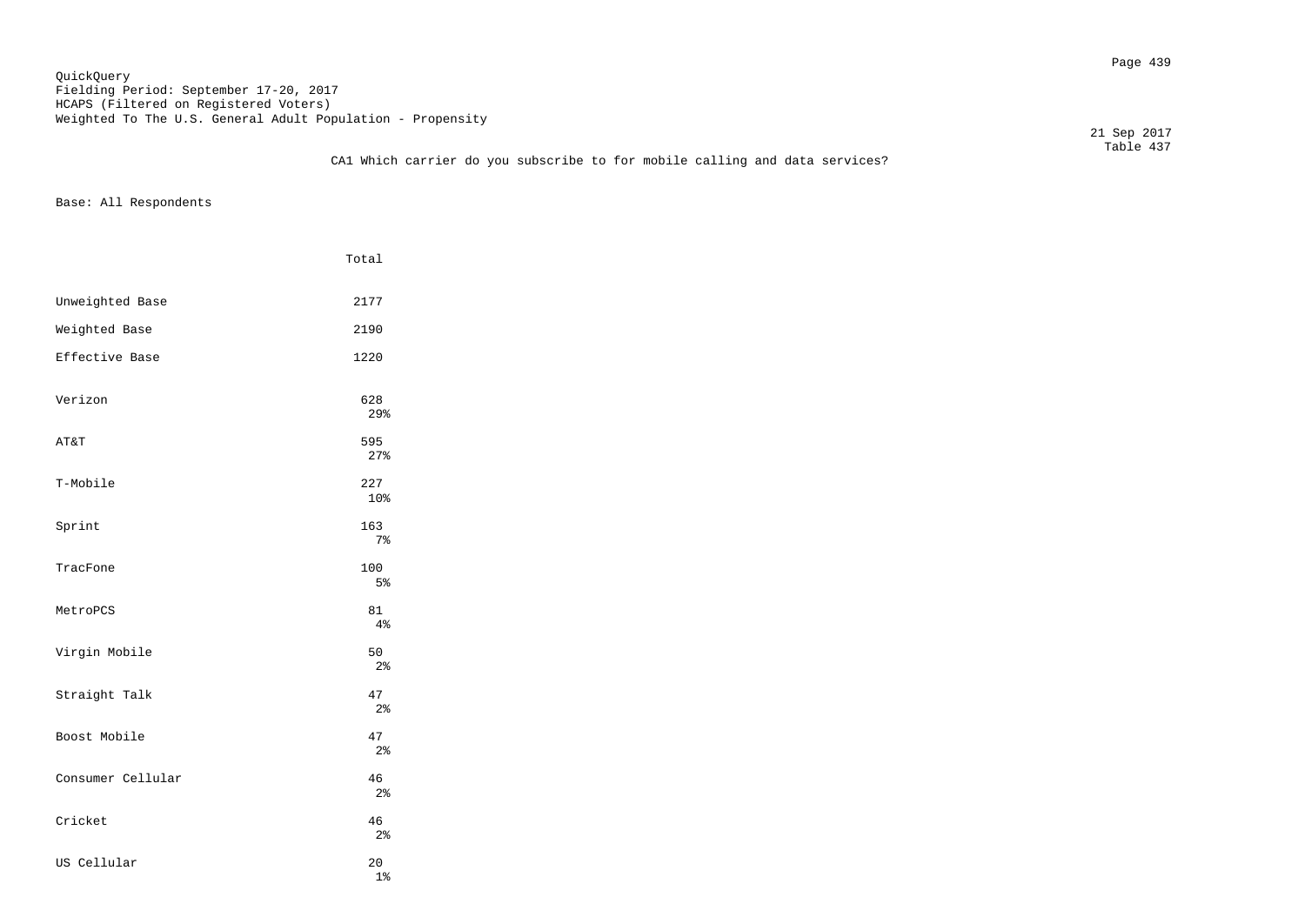| Walmart FamilyMobile                                              | 13<br>$1\%$          |
|-------------------------------------------------------------------|----------------------|
| Net10                                                             | 9<br>$\star$         |
| Other                                                             | 44<br>2 <sup>°</sup> |
| $N/A$ - Don't subscribe to<br>mobile calling and data<br>services | 74<br>$3\,$          |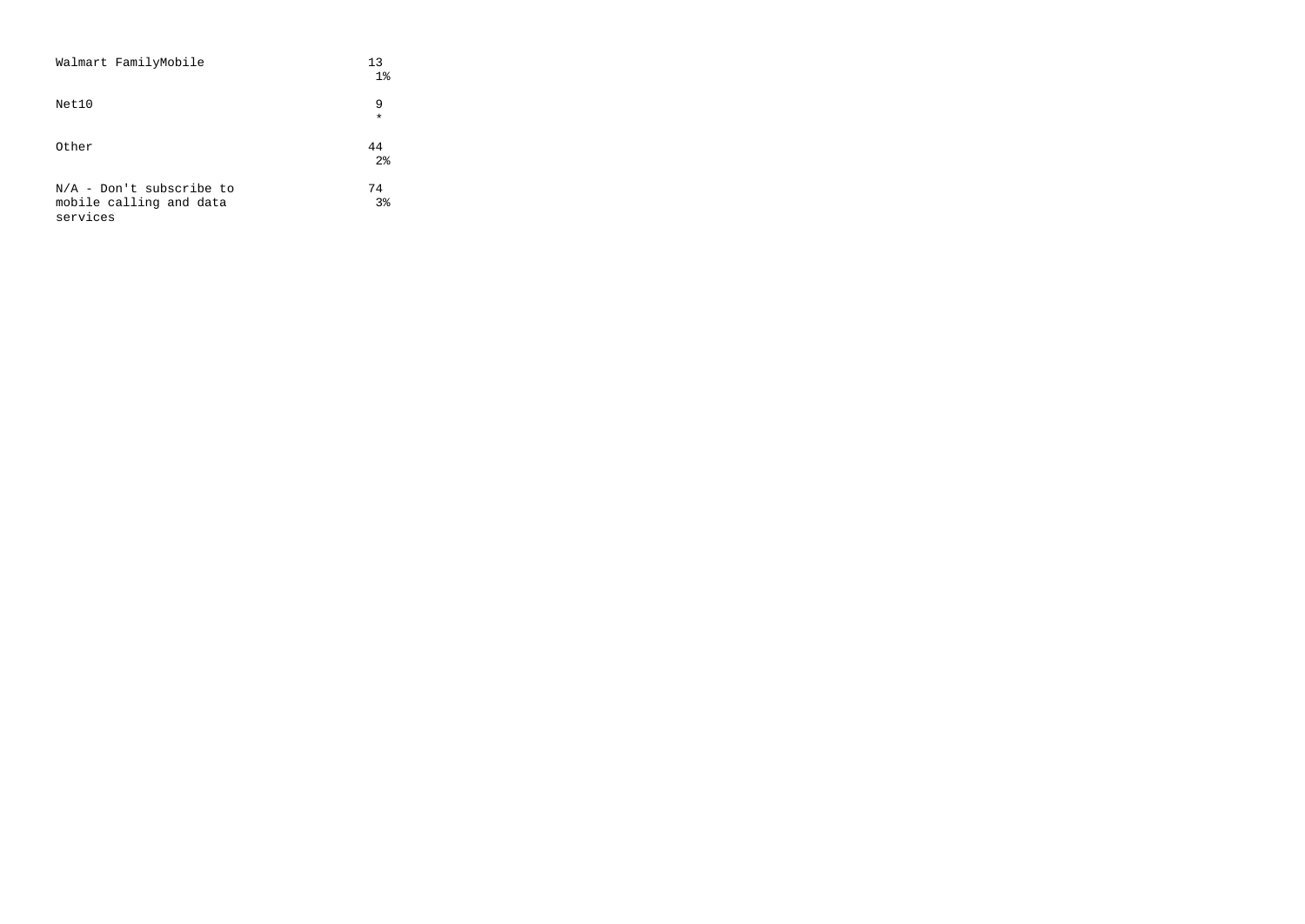Page 440 QuickQuery Fielding Period: September 17-20, 2017 HCAPS (Filtered on Registered Voters) Weighted To The U.S. General Adult Population - Propensity

21 Sep 2017

### Table 437 CA1 Which carrier do you subscribe to for mobile calling and data services?

|               | Total        |
|---------------|--------------|
| Weighted Base | 2190         |
| Sigma         | 2190<br>100% |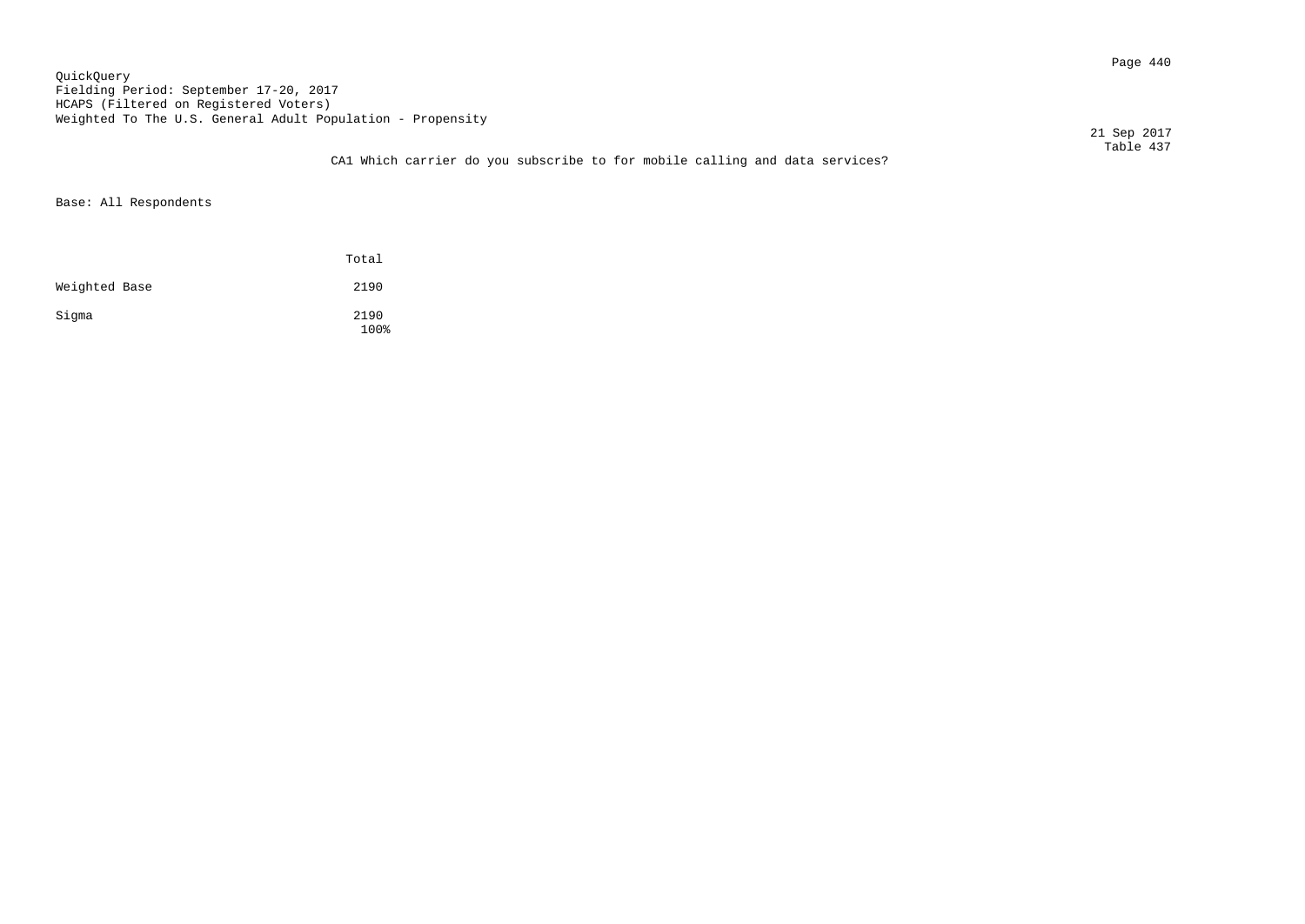Page 441 QuickQuery Fielding Period: September 17-20, 2017 HCAPS (Filtered on Registered Voters) Weighted To The U.S. General Adult Population - Propensity

 21 Sep 2017 Table 438

|                          | Total                |
|--------------------------|----------------------|
| Unweighted Base          | 2177                 |
| Weighted Base            | 2190                 |
| Effective Base           | 1220                 |
| AT&T                     | 518<br>24%           |
| Comcast                  | 407<br>19%           |
| Time Warner Cable        | 238<br>11%           |
| Verizon                  | 202<br>9%            |
| Cox Cable Communications | 111<br>5%            |
| CenturyLink              | 93<br>4%             |
| Charter                  | 83<br>4%             |
| Frontier                 | 65<br>3%             |
| Cablevision              | 50<br>2 <sup>°</sup> |
| Bright House             | 49<br>2 <sup>°</sup> |
| Mediacom                 | 21<br>$1\%$          |
| Suddenlink               | 19<br>$1\%$          |